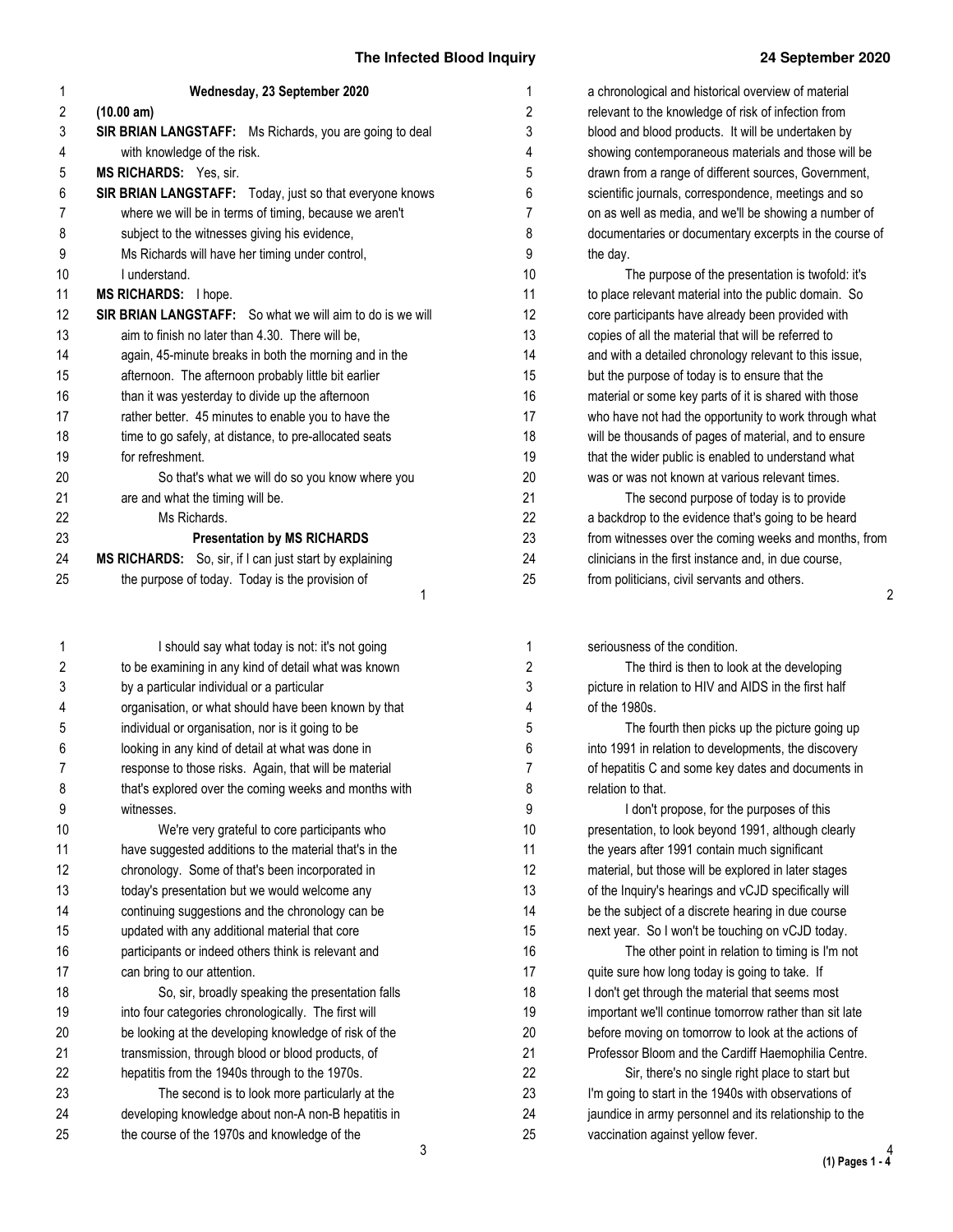| 1                       | Henry, could we have, please, RLIT0000209.                                                   | 1              | thank you.                                                                                               |
|-------------------------|----------------------------------------------------------------------------------------------|----------------|----------------------------------------------------------------------------------------------------------|
| 2                       | This is a document entitled "Jaundice in army                                                | 2              | So we can just pick up here a report in 1937, in                                                         |
| 3                       | personnel in the western region of the United States                                         | 3              | England.                                                                                                 |
| 4                       | and its relation to the vaccination against yellow                                           | 4              | If we look halfway down the page, Henry, if we                                                           |
| 5                       | fever". It's the second of two papers published in                                           | 5              | see the whole part. Thank you.                                                                           |
| 6                       | the American Journal of Hygiene in 1944. The events                                          | 6              | "England Post Vaccination Jaundice. In 1937,                                                             |
| 7                       | to which the paper relates focus on the high                                                 | $\overline{7}$ | Findlay and MacCallum reported that in the course of 4                                                   |
| 8                       | prevalence of jaundice in troops in the spring and                                           | 8              | and a half years they vaccinated approximately                                                           |
| 9                       | summer of 1942 in circumstances in which the troops                                          | 9              | 2,200 persons against yellow fever and had observed 48                                                   |
| 10                      | had been vaccinated against yellow fever.                                                    | 10             | cases of jaundice occurring from 2 to 7 months after                                                     |
| 11                      | It is a very long article, I am just going to go                                             | 11             | vaccination."                                                                                            |
| 12                      | to a small number of points from it, but I am very                                           | 12             | Then if we look at the right-hand column, Henry,                                                         |
| 13                      | grateful to core participants who have suggested some                                        | 13             | could you highlight the first 10 or 12 lines of the                                                      |
| 14                      | shorter precises of this issue. I am going to give                                           | 14             | second paragraph, beginning "Findlay and MacCallum".                                                     |
| 15                      | a couple of references that don't need to come up on                                         | 15             | Is it possible to highlight that in yellow so it's                                                       |
| 16                      | the screen; it's for the benefit of others who may                                           | 16             | easier for others to read.                                                                               |
| 17                      | want to read about this issue.                                                               | 17             | Anyway, those who are looking will be able to                                                            |
| 18                      | There are more recent analyses of this issue at                                              | 18             | see what passage I'm referring to. So it refers to:                                                      |
| 19                      | RLIT0001238, RLIT0001234, and RLIT0001237. Those are                                         | 19             | "Findlay and MacCallum were firmly convinced                                                             |
| 20                      | all later documents that look back but I'm focusing,                                         | 20             | that the jaundice was not caused by the yellow fever                                                     |
| 21                      | as I said, today on contemporaneous material.                                                | 21             | virus itself. In a later report, in 1939, they                                                           |
| 22                      | Henry, could we go, please, to what I think                                                  | 22             | analysed in detail the various factors involved in                                                       |
| 23                      | should be page 39 of the document. I'm sorry, my                                             | 23             | this episode and came on the conclusion that the                                                         |
| 24                      | apologies, I am using the internal pagination. So it                                         | 24             | causal agent of the jaundice was a virus that had been                                                   |
| 25                      | will probably be page 5 on the documentation you have,                                       | 25             | cultivated serially in tissue cultures in symbiosis                                                      |
|                         | 5                                                                                            |                | 6                                                                                                        |
|                         |                                                                                              |                |                                                                                                          |
|                         |                                                                                              |                |                                                                                                          |
| 1                       | with the yellow fever virus and that it must have been                                       | 1              | investigation, which I won't go to, to pages 54 to 55                                                    |
| $\overline{\mathbf{c}}$ | introduced into tissue cultures in association with                                          | 2              | of 73 -- it's page 89 of the internal pagination.                                                        |
| 3                       | human serum "                                                                                | 3              | Next page.                                                                                               |
| 4                       | So that's the key issue here: human serum:                                                   | 4              | So if we pick it up under the heading                                                                    |
| 5                       | " presumably derived from a donor who was                                                    | 5              | "Conclusion", towards the bottom of that page:                                                           |
| 6                       | either in the incubation period or actually suffering                                        | 6              | "It has not yet been possible to demonstrate                                                             |
|                         | from a mild subclinical attack of epidemic catarrhal                                         |                | conclusively which of the various materials used in                                                      |
| 8                       | jaundice."                                                                                   | 8              | the preparation of yellow fever vaccine actually                                                         |
| 9                       | Then if we could go, please, Henry, to -- I will                                             | 9              | contained the agent responsible for the outbreak of                                                      |
| 10                      | try to give you the right references -- page 58 of the                                       | 10             | post-vaccination jaundice. However, in view of other                                                     |
| 11                      | article, which I think might be page 24 of 73. Yes,                                          | 11             | investigations that outbreaks of hepatitis have                                                          |
| 12                      | that's it.                                                                                   | 12             | followed the injection of human serum alone, and also                                                    |
| 13                      | If we look down the bottom half of the page,                                                 | 13             |                                                                                                          |
| 14                      |                                                                                              | 14             | that it has been possible to transmit a very similar                                                     |
|                         | please, so we can then, picking up on what had been<br>observed in 1942:                     |                | disease by direct blood or serum transfer from                                                           |
| 15                      |                                                                                              | 15             | patients suffering from infective hepatitis to healthy                                                   |
| 16                      | "Jaundice in the military forces in the                                                      | 16             | volunteers, human serum falls under suspicion much                                                       |
| 17                      | United States and elsewhere following vaccination                                            | 17             | more definitely than any other substance in the                                                          |
| 18                      | against yellow fever.                                                                        | 18             | vaccine."                                                                                                |
| 19                      | "As stated in part 1 of this report, information                                             | 19             | It's instructive to note, if we go to page 103                                                           |
| 20                      | was received in March, 1942, that in United States                                           | 20             | if you are using the internal pagination, Henry, or                                                      |
| 21                      | army personnel there was a considerable amount of                                            | 21             | it's pages 68 to 69, thank you, we see -- if we go                                                       |
| 22                      | jaundice which appeared to be associated with certain                                        | 22             | down to the bottom of the page, please, Henry --                                                         |
| 23                      | lots of yellow fever vaccine used for immunisation."                                         | 23             | "Recommendation", we see that in the course of this                                                      |
| 24<br>25                | Then, Henry, if you could skip on, please,<br>because there's a very detailed account of the | 24<br>25       | investigation the investigative team in April 1942<br>made recommendations to the surgeon general of the |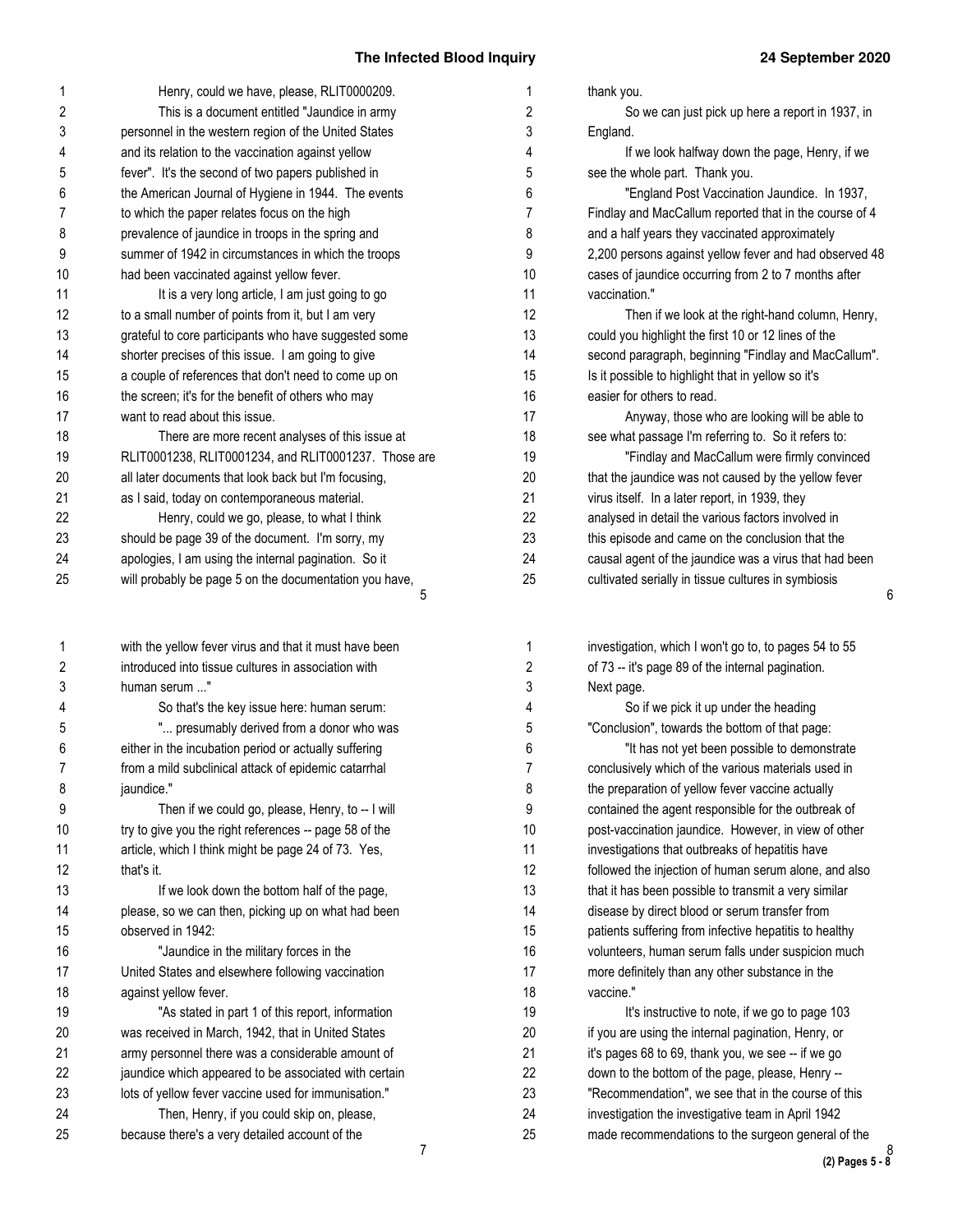10

| 1                       | army to suspend the use of vaccinations in which human | 1  | connection between human serum and jaundice, so we     |
|-------------------------|--------------------------------------------------------|----|--------------------------------------------------------|
| $\overline{\mathbf{c}}$ | serum had been implemented and to use, effectively,    | 2  | have 1885 in Bremen 191 cases of jaundice follow the   |
| 3                       | different vaccinations and that had the desired effect | 3  | use of humanised lymph. At (2) measles convalescent    |
| 4                       | of stopping the particular attacks of jaundice that    | 4  | serum, a batch of serum used on 109 children resulted  |
| 5                       | had been observed.                                     | 5  | in 41 cases of jaundice and eight deaths. On another   |
| 6                       | Could we then turn from America to, still within       | 6  | occasion 57 c.c. injected and 14 children gave six     |
| 7                       | 1942, in the war years, this country and go to         | 7  | cases of jaundice and one death. That was picked up    |
| 8                       | DHSC0100008_024, please.                               | 8  | by -- considered by the Chief Medical Officer of the   |
| 9                       | We can see this is headed "Emergency Blood             | 9  | time in the late 1930s.                                |
| 10                      | Transfusion Services delayed jaundice". It's an        | 10 | We then have the reference to yellow fever             |
| 11                      | internal DHSS document and it's a note of a discussion | 11 | vaccine, reports of jaundice in Brazil, in the         |
| 12                      | held in Dr Taylor's room on December 1st, 1942, with   | 12 | American forces -- that's the material we've just been |
| 13                      | a number of doctors in attendance:                     | 13 | looking at -- reference to convalescent mumps plasma   |
| 14                      | "Dr Taylor said that recent investigations             | 14 | with 87 cases of jaundice. All the above vaccines      |
| 15                      | suggested that blood transfusion might result in       | 15 | et cetera contained human serum.                       |
| 16                      | delayed jaundice and the meeting had been called to    | 16 | Then we have reference to blood transfusion.           |
| 17                      | decide whether and how hospitals, maternity units and  | 17 | The first case of jaundice following a transfusion was |
| 18                      | general practitioners should be informed of the latest | 18 | notified from Wolverhampton; subsequently eight cases  |
| 19                      | developments on the subject and whether any            | 19 | of jaundice resulted from 35 transfusions of serum     |
| 20                      | preventative administrative measures were possible."   | 20 | given for peripheral vascular disease.                 |
| 21                      | Then Dr Bradley gave an account of the history         | 21 | Then it says this --                                   |
| 22                      | of the appearance of jaundice believed to be due to    | 22 | NEW SPEAKER: 36 I think.                               |
| 23                      | the introduction of human serum.                       | 23 | MS RICHARDS: I'm sorry, 36, yes apologies:             |
| 24                      | We can see from this that going back to the 19th       | 24 | "In all 13 cases of jaundice apparently                |
| 25                      | century there had been issues of concern as to the     | 25 | resulting from transfusion were known so far to have   |
|                         | 9                                                      |    |                                                        |
| 1                       | occurred in England, but it had not been possible to   | 1  | Then if we just go down to the bottom of the           |
| 2                       | plan any follow up of transfused patients. Not         | 2  | page:                                                  |
| 3                       | possible to rule out the possibility of natural causes | 3  | "It was agreed that the following action should        |
| 4                       | but certain information suggested there might be a     | 4  | be taken: (a) Dr Bradley agreed to word his memorandum |
| 5                       | distinguishing clinical picture in the case of         | 5  | for The Lancet in such a way as to prevent unnecessary |
| 6                       | jaundice caused by the introduction of human serum."   | 6  | alarm. He would stress the importance of recording     |
| $\overline{7}$          | Then if we have over the page we can see               | 7  | the batch number of materials used in transfusion and  |
| 8                       | reference to certain measures having already been      | 8  | of reporting cases of jaundice following blood         |
| 9                       | taken, discussions with the Medical Research Council,  | 9  | transfusion."                                          |
| 10                      | Dr Panton and Dr Proger and the Blood Transfusion      | 10 | There's a reference to general practitioners           |
| 11                      | Officers:                                              | 11 | being asked to report matters to the hospital, and     |
| 12                      | "We are told that the MRC Transfusion Committee        | 12 | then:                                                  |
| 13                      | had convened a small ad hoc subcommittee to enquire    | 13 | "(b) After the publication of this article the         |
| 14                      | into transfusion jaundice."                            | 14 | Ministry would issue a DGL drawing attention to it and |
| 15                      | I emphasise this is in 1942.                           | 15 | asking hospitals and maternity units to maintain case  |
| 16                      | "With the exception of the CMO's reports in '37        | 16 | records, do all that was possible to follow up         |
| 17                      | and '38 on the measles case, none of the known cases   | 17 | patients who had been transfused and report any cases  |
| 18                      | had been published but Dr Bradley has now been asked   | 18 | of jaundice to the supply depot. The DGL would also    |
| 19                      | by the CMO [Chief Medical Officer] to publish in The   | 19 | stress the importance of making a senior officer in    |
| 20                      | Lancet a memorandum which he had prepared on the       | 20 | each hospital responsible for transfusions."           |
| 21                      | subject with a view to bringing it to the notice of    | 21 | So it can be seen that at a senior level this          |
| 22                      | blood transfusion officers and general practitioners   | 22 | was regarded as a significant and important issue in   |
| 23                      | and urging them to record the batch numbers of         | 23 | 1942.                                                  |
| 24                      | transfusion materials used and any cases of jaundice   | 24 | The memorandum that's referred to there that's         |
| 25                      | resulting."                                            | 25 | going to be published in The Lancet we have at         |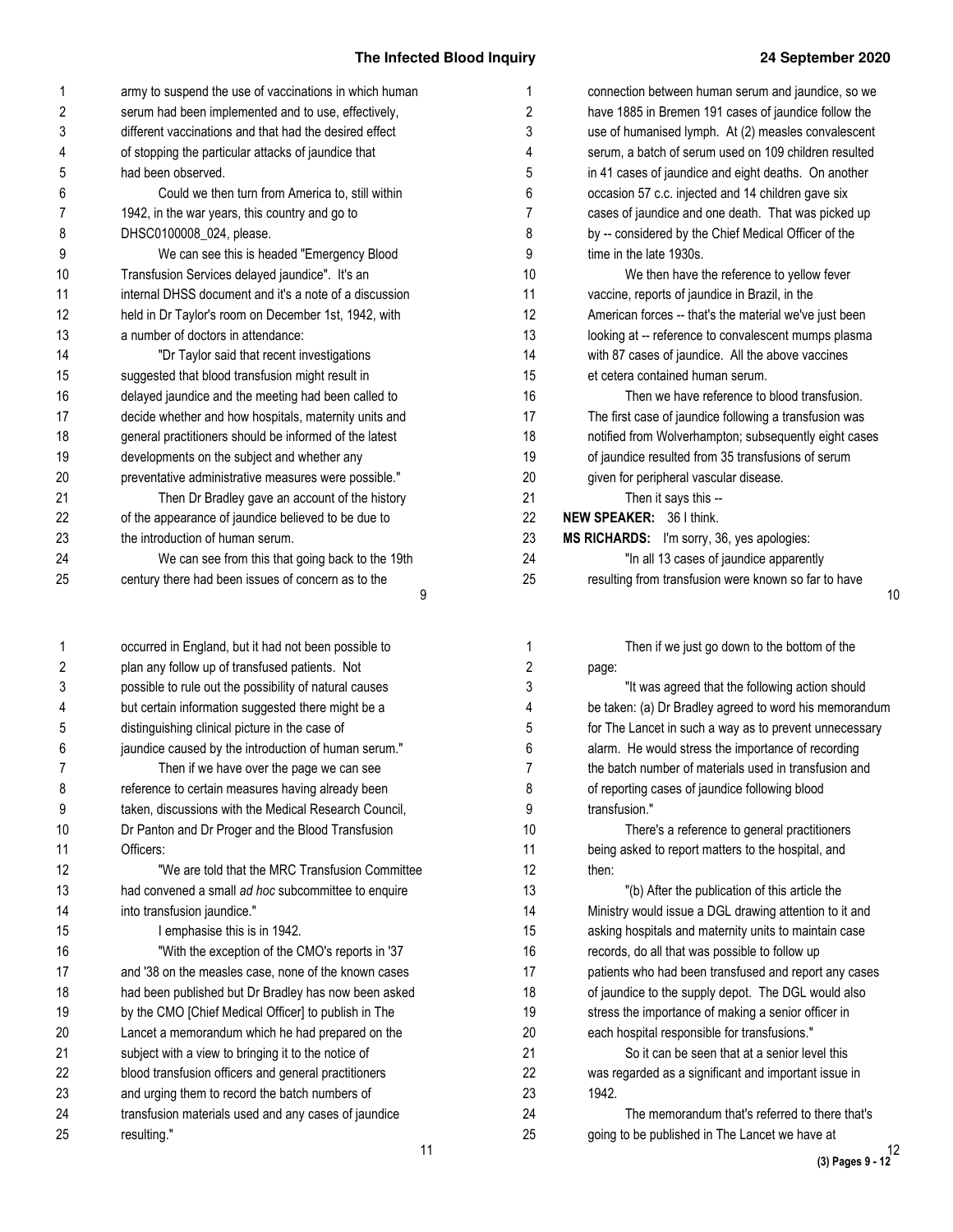| 1  | NHBT0000091_011, please, Henry. We can see the date          | 1  | It transpired that not until August 12 did the cases   |
|----|--------------------------------------------------------------|----|--------------------------------------------------------|
| 2  | of its publication is January 16, 1943. It's                 | 2  | in the EMS hospital [that is the particular cases that |
| 3  | published in The Lancet. The title is "Homologous            | 3  | are being looked at in part of the memorandum] come to |
| 4  | serum jaundice". It's a memorandum prepared by               | 4  | the notice of the transfusion officers. Since then     |
| 5  | medical officers of the Ministry of Health.                  | 5  | the condition has been observed at three other         |
| 6  | I won't go through the detail of it but if we                | 6  | hospitals. The total of known cases following          |
| 7  | could turn, please, to -- it should be the fourth            | 7  | transfusion is now 12. It must, however, be            |
| 8  | page, Henry -- that's the one. We can see a heading          | 8  | remembered that no systematic follow up of transfused  |
| 9  | towards the bottom on the left-hand column,                  | 9  | patients has been attempted and that since an          |
| 10 | "Transfusion hepatitis". Reference is made to various        | 10 | association between transfusion and late jaundice is   |
| 11 | incidents and then if we can pick it up on the               | 11 | unlikely to be recognised spontaneously, it is not to  |
| 12 | right-hand column, Henry, the paragraph beginning,           | 12 | be expected that such remote sequelae would be brought |
| 13 | "The appearance of this phenomenon " I don't know            | 13 | to the notice of the blood transfusion officers."      |
| 14 | whether it's possible to highlight that. It's about          | 14 | Then this sentence:                                    |
| 15 | the fifth paragraph down, please:                            | 15 | "For this reason it cannot be assumed that whole       |
| 16 | "The appearance of this phenomenon [that's the               | 16 | blood is innocent or that plasma is likely to be less  |
| 17 | hepatitis jaundice appearing after some form of              | 17 | icterogenic than serum."                               |
| 18 | receipt of human serum] was anticipated at the               | 18 | If we go two pages further on to the last page,        |
| 19 | Ministry of Health where information had previously          | 19 | please, Henry, under the heading "Comment", this       |
| 20 | been received of another grave case of jaundice              | 20 | Ministry of Health memorandum concludes as follows:    |
| 21 | following whole blood and plasma transfusion  on             | 21 | "The examples of homologous serum jaundice             |
| 22 | August 13, 1942, a meeting of the principal blood            | 22 | collected in this paper make it clear that the subject |
| 23 | transfusion officers was called to inquire, inter            | 23 | is one of major importance. Our understanding of the   |
| 24 | alia, whether this was an isolated case or whether           | 24 | mechanism has not advanced since 1937 when measles     |
| 25 | transfusion was more frequently followed by hepatitis.<br>13 | 25 | serum jaundice was first described. One conclusion is  |
| 1  | now however, evident: any doubt as to the reality of         | 1  | a corresponding increase in jaundice may be expected.  |
| 2  | the association is removed by the frequency with which       | 2  | The problem of serum jaundice is not only an immediate |
| 3  | hepatitis has followed the injection of human blood          | 3  | one but may become of increasing importance as the use |
| 4  | products. The probability that further cases will            | 4  | of dried human serum in therapeutics is developed."    |
| 5  | occur, particularly after transfusion, must be faced."       | 5  | Then if we go down to paragraph (d) at the             |
| 6  | So that's The Lancet, Ministry of Health                     | 6  | bottom of the first page there's a discussion of the   |

Can we then please have up on screen, Henry,

memorandum to MRC Jaundice Committee on administrative and field aspects". It's authored by Dr Bradley. The date is 20 June 1944. There are just a couple of

> In the foreword, so this is the first paragraph: "The observation that hepatitis may result from

injection of homologous serum after a long interval has now been confirmed beyond doubt. At the present time, transfusion with pooled dried serum appears to

be the source of greatest anxiety, although comparatively small quantities of this product have been used. With the greater use of transfusion in the treatment of battle casualties [pause to observe, obviously this is still during the Second World War]

DHSC0100008\_051, please. It's not the easiest document to read. I have a handy translation. It's entitled, "Prevention of homologous serum jaundice

publication, 1943.

passages to read from this.

please, Henry, under the heading "Comment", this Ministry of Health memorandum concludes as follows: "The examples of homologous serum jaundice collected in this paper make it clear that the subject is one of major importance. Our understanding of the mechanism has not advanced since 1937 when measles serum jaundice was first described. One conclusion is a corresponding increase in jaundice may be expected. The problem of serum jaundice is not only an immediate one but may become of increasing importance as the use of dried human serum in therapeutics is developed." Then if we go down to paragraph (d) at the bottom of the first page there's a discussion of the relationship between homologous serum jaundice and epidemic hepatitis and a reference to the yellow fever vaccine jaundice investigations. Then it says this: "By comparison with the estimated mortality of epidemic hepatitis fatalities from homologous serum jaundice have been disproportionately numerous." Then if we go over the page, please, to paragraph(f) on page 2: "There is a strong suspicion that the severity of hepatitis varies with different batches of serum. Some kill and others produce relatively mild disease. It is also probable that serum hepatitis occurs without jaundice and that some patients may remain ambulant and uncomplaining." Then we see under the heading administrative control, and again I emphasise this is in the 1940s: 6 7 8 9 10 11 12 13 14 15 16 17 18 19 20 21 22 23

"Although medical measures for the control of serum jaundice must wait on further knowledge concerning the nature of the jaundice producing agent

24 25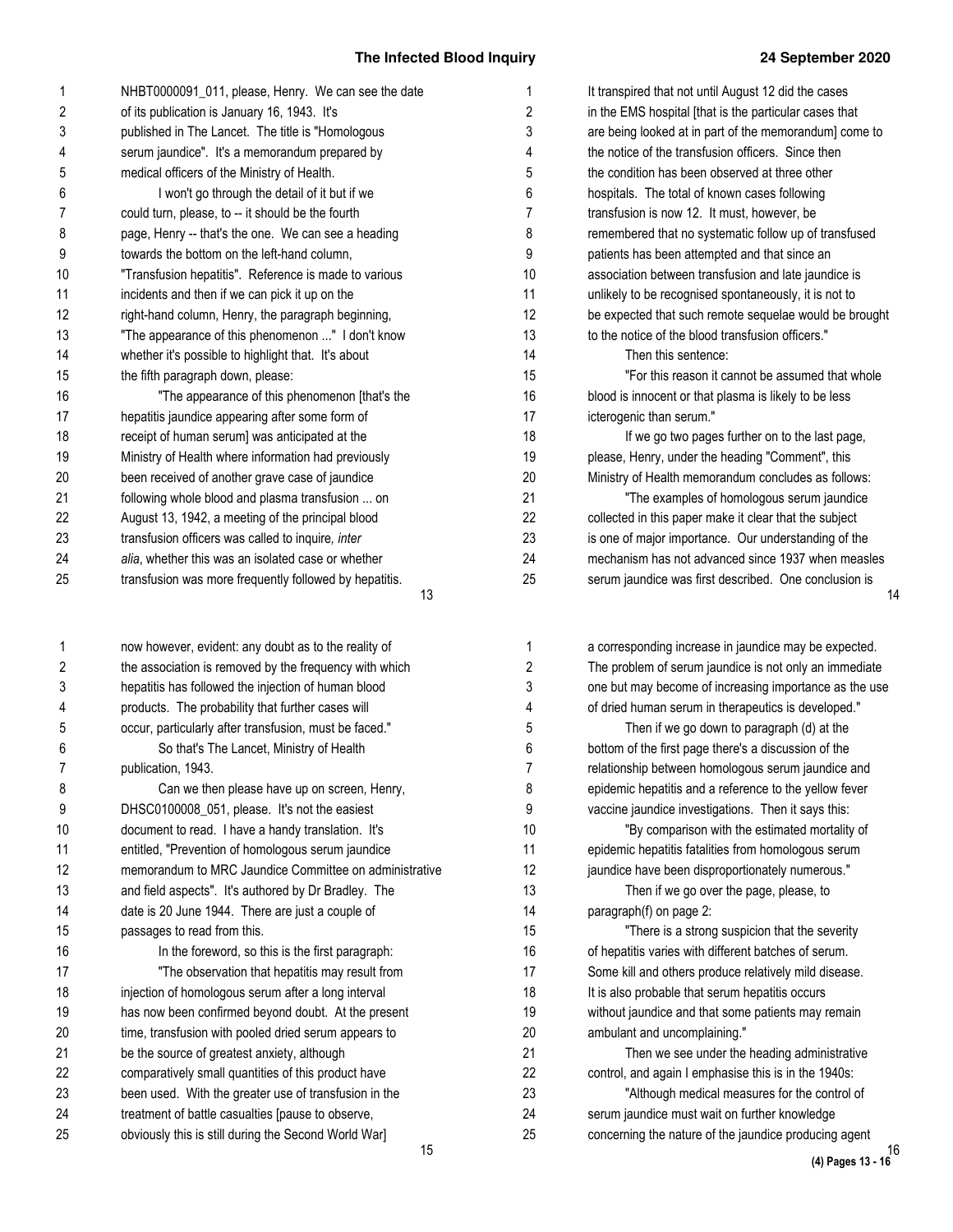| 1              | and how to remove it, much can be done in the way of   | 1              |
|----------------|--------------------------------------------------------|----------------|
| 2              | prevention, without this knowledge by (a) avoiding     | $\overline{c}$ |
| 3              | unnecessary transfusion. At the present time serum     | 3              |
| 4              | transfusion should be reserved for life-saving         | $\overline{4}$ |
| 5              | procedures only; (b) restricting the size of pools",   | $\,$ 5 $\,$    |
| 6              | then a number of other matters about records, sampling | 6              |
| $\overline{7}$ | and so on.                                             | $\overline{7}$ |
| 8              | Then top of the next page, this is still within        | 8              |
| 9              | the list of suggested administrative preventative      | 9              |
| 10             | measures:                                              | 10             |
| 11             | "As far as possible transfusing any individual         | 11             |
| 12             | patient with serum from one pool only."                | 12             |
| 13             | Then $(g)$ :                                           | 13             |
| 14             | "Taking greater care to exclude blood from             | 14             |
| 15             | persons suffering from hepatitis on the assumption     | 15             |
| 16             | that serum jaundice is simply transmission by unusual  | 16             |
| 17             | routes of the agent of epidemic hepatitis."            | 17             |
| 18             | If we go to the penultimate page, please, next         | 18             |
| 19             | page, next page, next page, last but one page, please, | 19             |
| 20             | that's it, could we have the second paragraph          | 20             |
| 21             | highlighted, please:                                   | 21             |
| 22             | "It is our duty to follow up and study serum           | 22             |
| 23             | jaundice just as we should follow-up any other         | 23             |
| 24             | communicable condition. Knowledge will come quickly    | 24             |
| 25             | only if the collection and collation of information is | 25             |
|                |                                                        | 17             |
| 1              | concerned for the future because blood products will   | 1              |
| 2              | continue to be used in civilian practice after the war | $\overline{c}$ |
| 3              | and it would appear that the present experience        | 3              |
| 4              | amongst battle casualties provides an opportunity,     | 4              |
| 5              | which is unlikely to recur, for obtaining further      | $\,$ 5 $\,$    |
| 6              | information."                                          | 6              |
| 7              | The documents to which he refers, the reports,         | $\overline{7}$ |
| 8              | I won't bring up, but they are all in the chronologies | 8              |
| 9              | and the material that is disclosed to core             | 9              |
| 10             | participants.                                          | 10             |
| 11             | Then we see -- if we have, please, Henry --            | 11             |
| 12             | DHSC0100008_105, we can see that there is then what    | 12             |
| 13             | would appear to be, from the participants, a fairly    | 13             |
| 14             |                                                        | 14             |
|                | high level conference held at the Ministry of Health   | 15             |
| 15             | on 26 March 1945. The title of the meeting or the      |                |
| 16             | notice: "Jaundice Following Transfusion". We can see   | 16             |
| 17             | present the Chief Medical Officer, a number of senior  | 17             |
| 18             | officials within the armed services, representatives   | 18             |
| 19             | of the Blood Transfusion Services, including Dr        | 19             |
| 20             | Panton, to whom the previous letter was addressed, and | 20             |
| 21             | representatives of the Ministry of Health, including   | 21             |
| 22             | Dr Bradley, who had been the author of one of the      | 22             |
| 23             | documents that we looked at earlier.                   | 23             |
| 24             | We can see here, on the first page:                    | 24             |
| 25             | "Sir William Jameson told the meeting that the         | 25             |

| .,             |                                                                |
|----------------|----------------------------------------------------------------|
| 1              | deliberate and purposeful. We should evolve                    |
| $\overline{c}$ | a carefully proposed plan, and provide adequate                |
| 3              | facilities for it to be carried out."                          |
| 4              | Then we see there Ministry of Justice (sic)                    |
| 5              | 20 June 1944.                                                  |
| 6              | <b>SIR BRIAN LANGSTAFF:</b> I think it is Minister of Health.  |
| 7              | MS RICHARDS: Yes, Ministry of Health.                          |
| 8              | <b>SIR BRIAN LANGSTAFF:</b><br>Yes.                            |
| 9              | MS RICHARDS: Then, please, Henry, if we could have --          |
| 10             | SIR BRIAN LANGSTAFF: Just pausing there for a moment so        |
| 11             | that most people will know I think that homologous             |
| 12             | means from human beings as opposed to from somewhere           |
| 13             | else.                                                          |
| 14             | <b>MS RICHARDS:</b> Yes. Yes, it's essentially the association |
| 15             | between human serum and hepatitis that is the focus of         |
| 16             | all of these documents in the 1940s.                           |
| 17             | We then have, please, Henry, DHSC0100008_095.                  |
| 18             | This is a letter dated 21 March 1945 -- April has been         |
| 19             | crossed out and March added. It's from -- could we             |
| 20             | have the whole document, sorry, Henry. It is from the          |
| 21             | Chief Medical Officer W Wilson Jameson and it says             |
| 22             | this:                                                          |
| 23             | "Dear Panton, homologous serum jaundice, I have                |
| 24             | received reports, attached, that hepatitis with a high         |
| 25             | fatality is frequently following transfusion. I am             |
|                | 18                                                             |
|                |                                                                |
|                |                                                                |

| Ministry of Health proposed to attempt to carry over   |
|--------------------------------------------------------|
| into peace-time something of the transfusion           |
| arrangements that had been in operation during the     |
| war. Unfortunately, it was beginning to appear that    |
| a large number of transfused persons subsequently      |
| developed jaundice and some died. He quoted            |
| Dr Stocks' figures culled from pensions records and    |
| death certificates. Although this serious              |
| complication might pass without comment in war-time,   |
| it would seriously handicap peace-time administration. |
| Information concerning this puzzling condition was at  |
| present being collected independently by several       |
| persons and he was anxious to establish an orderly     |
| system of accumulating and using the information."     |
| Then if we could go to the third page, please,         |
| Henry, we can see halfway down the page, if we just go |
| down a bit further:                                    |
| "The Chief Medical Officer, summing up, said           |
| that, although the accounts given were somewhat        |
| contradictory [and the accounts had been from various  |
| different military and other personnel attending the   |
| meeting], there was some reason for believing that     |
| hepatic jaundice may follow blood transfusion and that |
| some transfused persons died of hepatic necrosis but   |
| the position was not clear. Nothing definite had so    |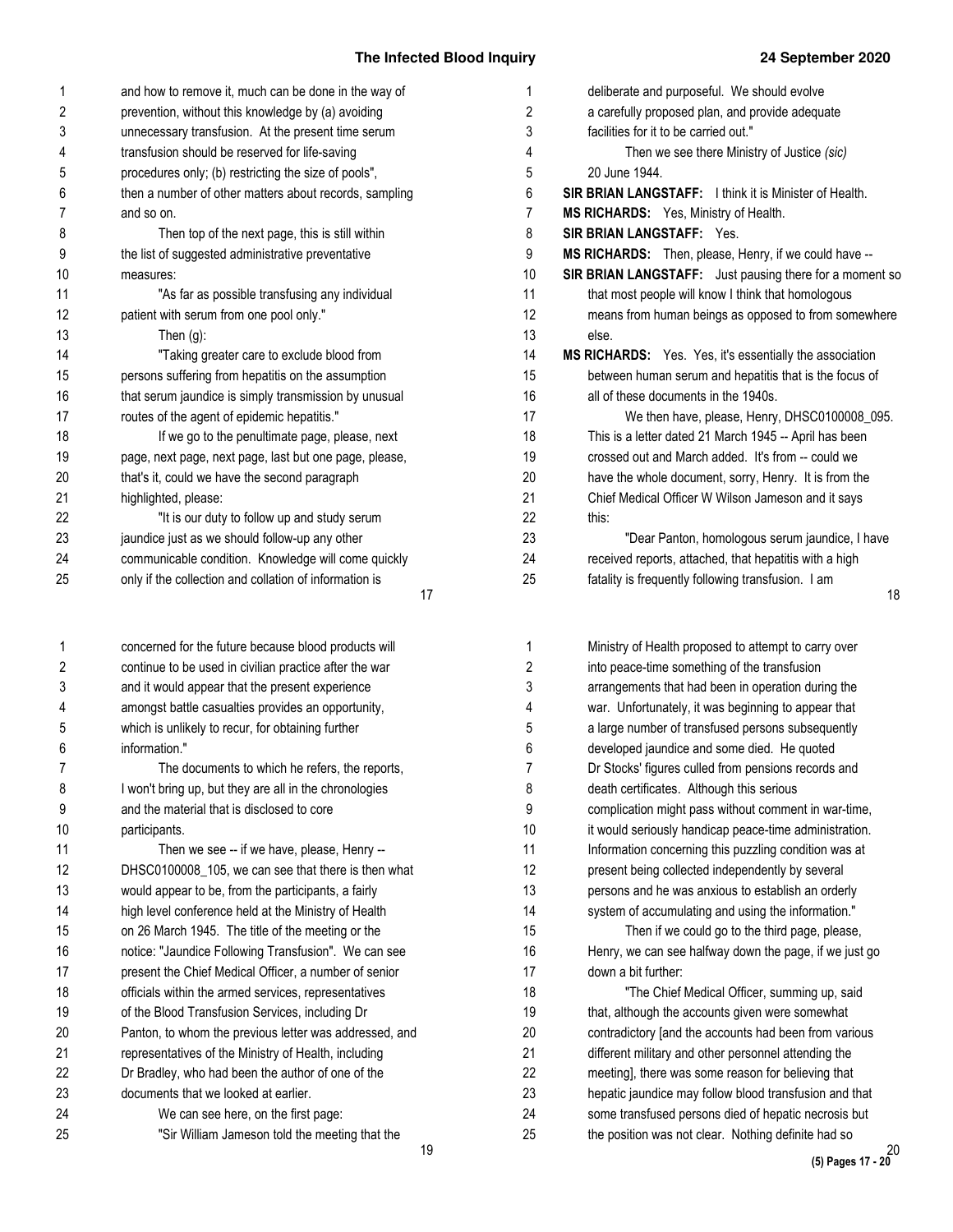| 1              | far been learnt from laboratory work and he hoped that      | 1              |
|----------------|-------------------------------------------------------------|----------------|
| $\overline{2}$ | epidemiological study might add something useful.           | $\overline{2}$ |
| 3              | This required a good system of recording and a free         | 3              |
| 4              | intercharge [that should be interchange] of                 | 4              |
| 5              | information."                                               | 5              |
| 6              | Then if we go to the fourth and final page                  | 6              |
| $\overline{7}$ | please, Henry, just under the heading "Propaganda":         | $\overline{7}$ |
| 8              | "It was agreed that nothing which might cause               | 8              |
| 9              | public alarm or discourage transfusion in necessitous       | 9              |
| 10             | cases should be done. The Chief Medical Officer             | 10             |
| 11             | suggested that sometimes transfusions were performed        | 11             |
| 12             | unnecessarily and that it might be wise to send some        | 12             |
| 13             | publication to institutions. Dr Drury suggested, and        | 13             |
| 14             | it was agreed, that the opinions of regional                | 14             |
| 15             | transfusion officers on this matter should first be         | 15             |
| 16             | sought at a meeting to be held on 5 April 1945."            | 16             |
| 17             | Then, again still in the 1940s, if we could go              | 17             |
| 18             | to DHSC0100008_254, please, Henry, not going to go to       | 18             |
| 19             | the detail of these articles but just to note in terms      | 19             |
| 20             | of broadcasting to the wider medical profession what        | 20             |
| 21             | thus far has been to some extent conversations held         | 21             |
| 22             | internally within the Department of Health and with         | 22             |
| 23             | the armed forces, what we have here are three               | 23             |
| 24             | articles: Homologous Serum Jaundice; Homologous Serum       | 24             |
| 25             | Hepatitis; Two Cases of Homologous Serum Jaundice. We<br>21 | 25             |

| 1              | hepatic necrosis was greater than the risk incurred by |
|----------------|--------------------------------------------------------|
| 2              | withholding transfusion. Records of blood products     |
| 3              | issued from the northwest London area since 1940 being |
| 4              | available, a follow-up of patients who had received    |
| 5              | transfusions in this area was, therefore, instituted   |
| 6              | in 1944 with a view to determining the incidence of    |
| $\overline{7}$ | homologous serum jaundice following transfusion, its   |
| 8              | incubation period and the symptomatology."             |
| 9              | The article then sets out the figures from that        |
| 10             | particular follow-up. We'll see, if we look at the     |
| 11             | third page, it's in relation to the findings of this   |
| 12             | report.                                                |
| 13             | Go -- right-hand column, Henry, just the               |
| 14             | paragraph above the heading "Summary", please.         |
| 15             | What this study found was that:                        |
| 16             | "The character of the jaundice in the 77 cases         |
| 17             | here recorded was, with one exception, mild."          |
| 18             | It says:                                               |
| 19             | "This is in accord with the majority of other          |
| 20             | observers, but it must not be forgotten that a         |
| 21             | definite mortality after both transfusion jaundice and |
| 22             | syringe jaundice has been noted."                      |
| 23             | Also relevant to note, from the 1940s still, in        |
| 24             | 1947, was the identification of higher risks           |
| 25             | associated with pooling of blood donations and we'll   |
|                | ŋ.                                                     |

| 1              | can see they're printed from the proceedings of the    |    |
|----------------|--------------------------------------------------------|----|
| $\overline{c}$ | Royal Society of Medicine in August 1946.              |    |
| 3              | Again, without going into the detail, if we can        |    |
| 4              | have up on the screen, Henry, RLIT0000052, we now have |    |
| 5              | a publication in the British Medical Journal. This is  |    |
| 6              | September 1946. It's an article headed "The            |    |
| 7              | incidence, incubation period, and symptomatology of    |    |
| 8              | homologous serum jaundice", by Spurling, Shone and     |    |
| 9              | Vaughan and we can see here in the introduction it     |    |
| 0              | says:                                                  |    |
| $\overline{1}$ | "Jaundice has been recognised with increasing          |    |
| $\overline{2}$ | frequency as a sequela of transfusion with whole       |    |
| 3              | blood, plasma or serum."                               |    |
| $\overline{4}$ | Reference is made, amongst other things, to the        |    |
| 5              | Ministry of Health memorandum that we have looked at.  |    |
| 6              | "It's generally agreed that such jaundice is           |    |
| $\overline{7}$ | indistinguishable from, and of the same aetiology, as  |    |
| 8              | the jaundice following the use of convalescent serum,  |    |
| 9              | vaccines containing human serum and syringes           |    |
| 0              | contaminated with human blood. This jaundice is        |    |
| $\overline{1}$ | commonly called homologous serum jaundice.             |    |
| 2              | "Since certain of the cases reported after             |    |
| 23             | transfusion have proved fatal, it appeared important   |    |
| 4              | to determine if possible the incidence of this         |    |
| 25             | complication since it might well be that the risk of   |    |
|                |                                                        | 22 |

| go to just one document in that regard.                |
|--------------------------------------------------------|
| Henry, it's RLIT0000054, please.                       |
| We can see this is an American article,                |
| Homologous serum jaundice in recipients of pooled      |
| plasma". It's published in October 1947 by Brightman   |
| and Korns and I will just pick it up with the first    |
| paragraph:                                             |
| "The ready availability of pooled plasma,              |
| whether secured through commercial channels, state     |
| departments of health or local blood bank programs,    |
| has been a boon to medical practice. However, the      |
| fact that plasma may carry a virus capable of inducing |
| hepatitis in the recipient has created a new public    |
| health problem of major importance."                   |
| If we then go on, please, Henry, to the fourth         |
| page of this document, left-hand column under the      |
| heading "Comment" -- just scroll down -- so,           |
| "Comment":                                             |
| "A follow-up investigation of a large series of        |
| persons who received transfusions with pooled plasma   |
| has indicated that this form of therapy carries        |
| a significant risk of a serious and possibly fatal     |
| complication."                                         |
| Then figures in relation to upstate New York are       |
| provided.                                              |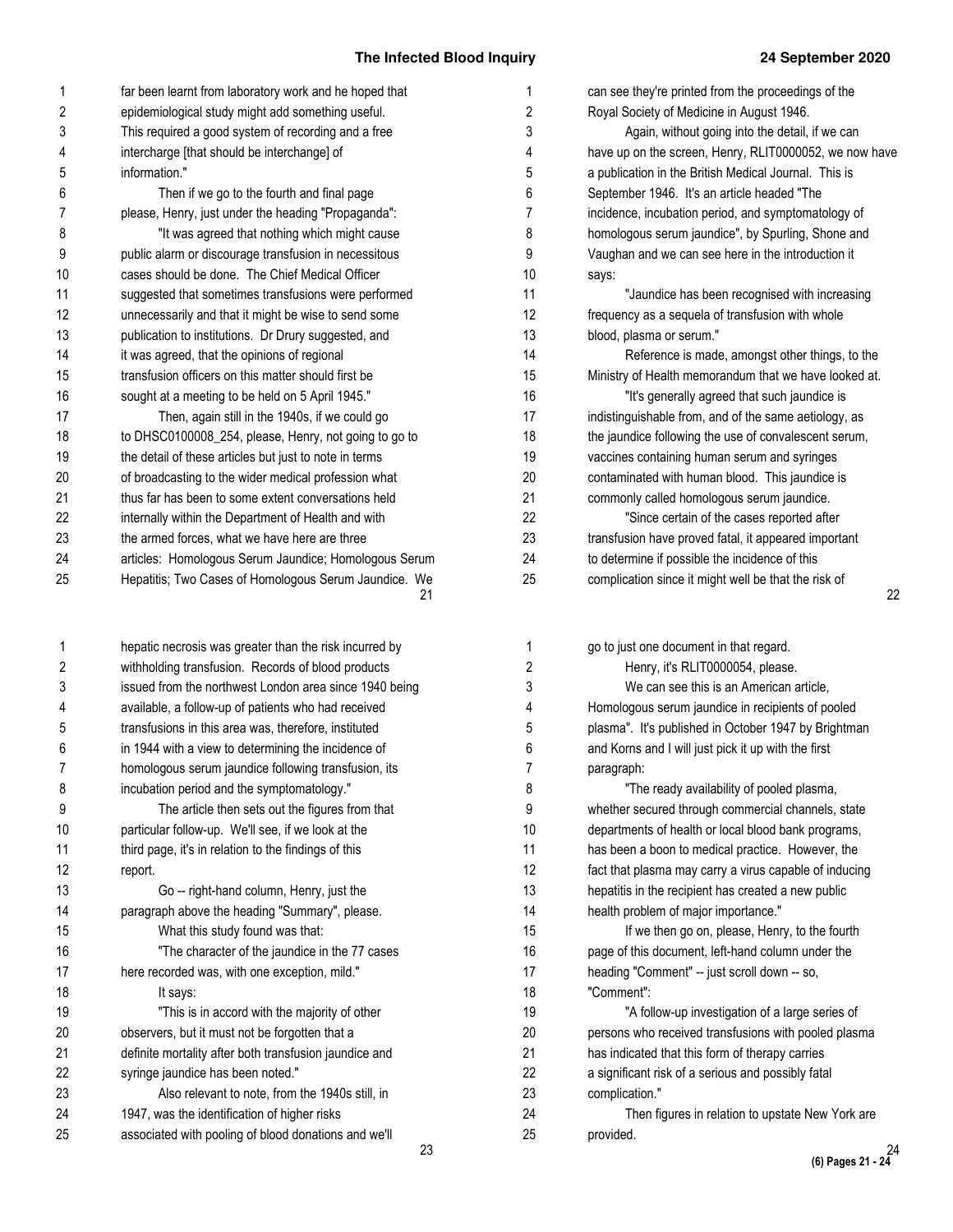| 1  | Then if we go to the next page, please, Henry,         | 1              |
|----|--------------------------------------------------------|----------------|
| 2  | under the heading "Summary", I will just read this:    | $\overline{2}$ |
| 3  | "1. Follow-up of 649 patients who received             | 3              |
| 4  | transfusions with dried pooled plasma revealed         | 4              |
| 5  | a subsequent incidence of homologous serum jaundice    | 5              |
| 6  | in 4.5 per cent.                                       | 6              |
| 7  | "2 the causative agent appears to be widely            | $\overline{7}$ |
| 8  | distributed but the attack rate is variable.           | 8              |
| 9  | "3. The attack rate was significantly higher           | 9              |
| 10 | among persons who were 50 years of age or more. No     | 10             |
| 11 | relation of the attack rate to the amount of plasma    | 11             |
| 12 | administered could be demonstrated.                    | 12             |
| 13 | "4. Investigation of 51 deaths attributed to           | 13             |
| 14 | acute hepatitis revealed 15 cases in which the         | 14             |
| 15 | patients had received transfusion therapy during the   | 15             |
| 16 | six months prior to death. 12 of these had received    | 16             |
| 17 | plasma only.                                           | 17             |
| 18 | "5. 12 deaths attributable to homologous serum         | 18             |
| 19 | jaundice were reported in upstate New York during      | 19             |
| 20 | a seven-month period."                                 | 20             |
| 21 | Then this at 6:                                        | 21             |
| 22 | "Plasma as well as other forms of transfusion          | 22             |
| 23 | therapy, should be administered only when the clinical | 23             |
| 24 | indications are absolute, so that the benefits to be   | 24             |
| 25 | derived clearly outweigh the risk of contracting       | 25             |
|    | 25                                                     |                |
| 1  | Yes, so we can see a World Health Organisation         | 1              |
| 2  | publication. This is in March 1953. The committee,     | $\overline{2}$ |
| 3  | the expert committee on hepatitis set up by the World  | 3              |
| 4  | Health Organisation had met in July 1952 and I'm not   | 4              |
| 5  | proposing to go to any particular part of this         | 5              |
| 6  | document but you'll see that by this time hepatitis,   | 6              |
| 7  | including serum hepatitis, is as it were on the agenda | $\overline{7}$ |
| 8  | of the World Health Organisation on an international   | 8              |
| 9  | stage.                                                 | 9              |

stage. Then if we could -- **SIR BRIAN LANGSTAFF:** I think that was the document or at least part of the documentation which I referred to yesterday when I was asking questions of Dr David Owen. **MS RICHARDS:** Yes. **SIR BRIAN LANGSTAFF:** For those who are interested, the passage I was or the principles I derived from it are set out at part 10: "Prevention of the spread of hepatitis viruses A and B by human blood and by its products." **MS RICHARDS:** Yes. It's an important document and one that we will no doubt return to with some witnesses in due course. 10 11 12 13 14 15 16 17 18 19 20 21 22 23

**SIR BRIAN LANGSTAFF:** Yes. 24

**MS RICHARDS:** We've been in Wales with the Regional 25

27

| homologous serum jaundice."                            |
|--------------------------------------------------------|
| Now, turning back from America to the                  |
| United Kingdom, and we've now reached the 1950s.       |
| Henry, could we have DHSC0100010_405.                  |
| This is a letter dated 6 January 1950. It's            |
| from Dr Drummond of the Regional Transfusion Centre in |
| Cardiff and it's to Dr Maycock at the Ministry of      |
| Health. It says this:                                  |
| "I have decided to abandon large pool plasma           |
| filtration. I do not feel I can justifiably continue   |
| to issue large pool plasma which has an incidence of   |
| homologous serum jaundice of 10 per cent, as opposed   |
| to 1 per cent for small pool plasma. Were a case of    |
| homologous serum jaundice to go to the law courts, and |
| large pool plasma to be implicated, I don't think the  |
| court would be kindly disposed. It might argue we      |
| ought not to have issued large pool plasma since the   |
| incidence of homologous serum jaundice is ten times as |
| great as after small pool plasma. It might be argued   |
| that the issue of large pool plasma is unjustifiable   |
| since it is practicable to make small pool plasma,     |
| either filtered or unfiltered. Such an argument would  |
| be unanswerable."                                      |
| Could we then, please, have, Henry, and I'm            |
| hoping I've got the right reference here, RLIT0000215. |

| Transfusion Centre. The next document takes us to      |    |
|--------------------------------------------------------|----|
| Scotland, PRSE0000157, please. This is a memorandum    |    |
| from the Scottish Home and Health Department which     |    |
| I have a feeling I might have referred to yesterday as |    |
| the Scottish Health and Home Department.               |    |
| 16 December 1964 Scottish hospital memorandum number   |    |
| 89, 1964, "Scottish National Blood Transfusion         |    |
| Association, hospital blood transfusion arrangements   |    |
| and the supply of blood products in clinical use".     |    |
| Then we'll see it's a memorandum describing the        |    |
| work of the Scottish Blood Transfusion Service and     |    |
| containing some suggestions as to the management of    |    |
| hospital blood banks, reminds medical officers of the  |    |
| risk of transfusion therapy and gives guidance on how  |    |
| the risks may be reduced. That's in paragraph 1.       |    |
| Then if we could go please to the first page,          |    |
| Henry, paragraph 11 the memorandum says this:          |    |
| "All blood for transfusion must be regarded as         |    |
| potentially contaminated, and care must be exercised   |    |
| to ensure correct conditions of storage. This applies  |    |
| not only during storage in the blood blank, but also   |    |
| during transportation."                                |    |
| Then skipping over a sentence this:                    |    |
| "The most important transmissible disease in           |    |
| this country is homologous serum jaundice or serum     | 28 |
|                                                        |    |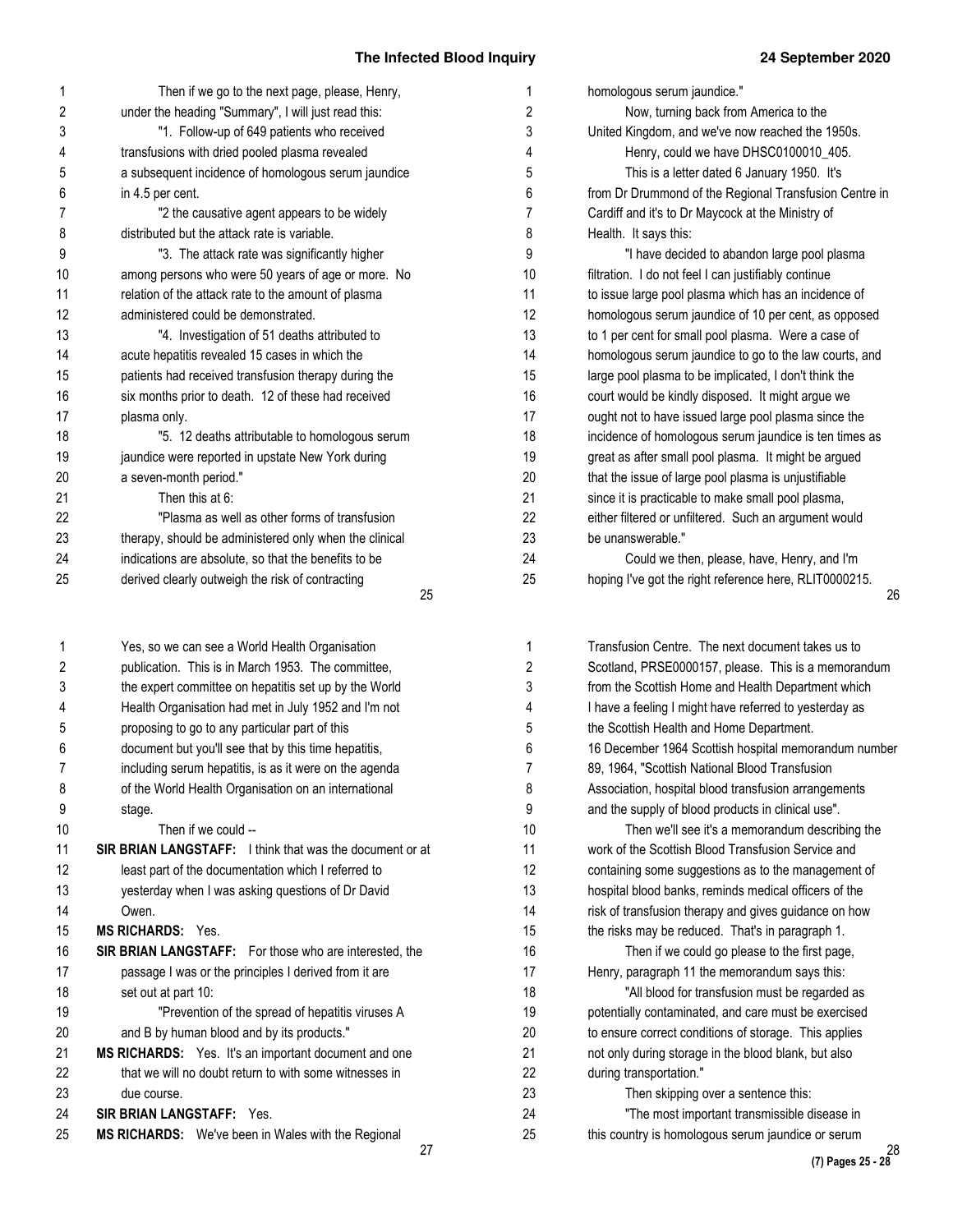| hepatitis, the incidence of which is 5 per 1,000<br>1<br>1<br>recipients of blood or small pool plasma. No<br>2<br>2<br>PRSE0001518.<br>3<br>transfusion should be undertaken unless the benefits<br>3<br>4<br>4<br>outweigh the risk of hepatitis."<br>5<br>5<br>Then it says this in 12:<br>"The avoidance of transfusion accidents is<br>6<br>6<br>$\overline{7}$<br>7<br>primarily the responsibility of those medical officers<br>different cohorts of practitioners. This is<br>8<br>8<br>in charge of the patient "<br>9<br>9<br>Pausing there, whether that is intended to<br>10<br>encompass the risk of hepatitis referred to in the<br>10<br>11<br>11<br>previous paragraph is unclear:<br>12<br>" and of those in charge of the blood bank<br>12<br>13<br>and laboratory. The ramifications of the organisation<br>13<br>14<br>14<br>of a blood transfusion service within a hospital are<br>15<br>so widespread that it should be looked at from time to<br>15<br>hepatitis":<br>16<br>16<br>time by the medical staff committee "<br>17<br>We are now in the 1960s and there are a number<br>17<br>18<br>of reported materials in the course of the 1960s<br>18<br>19<br>onwards showing the emergence of knowledge of the<br>19<br>20<br>Australia antigen. I am not going to go to the<br>20<br>in 1954:<br>21<br>majority of those documents but it's an important part<br>21<br>22<br>22<br>of the chronological development of the knowledge of<br>23<br>23<br>hepatitis B and for those who are interested, you<br>24<br>don't need to put this up on screen, Henry, but there<br>24<br>gives no history of ever having had infective<br>25<br>25<br>is an article in February 1965 which describes the<br>29<br>1<br>1<br>liver function tests has yet been devised which would<br>2<br>2<br>reliably distinguish carriers of the virus from normal<br>3<br>3<br>subjects."<br>It then goes on to describe how recipients vary<br>4<br>feeling that he ought, therefore, to receive<br>4<br>5<br>in their susceptibility. Then the next paragraph:<br>5<br>a transfusion."<br>6<br>6<br>"Some patients suffer no upset from the<br>$\overline{7}$<br>7<br>transmitted virus. Some may have only a transient<br>8<br>8<br>liver dysfunction, with or without jaundice, and yet<br>9<br>others may develop a rapidly fatal hepatic necrosis."<br>9<br>10<br>Then reference is made to attempts thus far not<br>10<br>11<br>particularly satisfactory of finding a means of<br>11<br>12<br>12<br>killing the virus in the blood.<br>summary on this page in italics:<br>13<br>13<br>If we go to the last page, please, of this<br>14<br>14<br>document I think we can see from the way in which this<br>15<br>last conclusion is expressed that this is intended to<br>15<br>16<br>donors."<br>be advice from the Regional Transfusion Centre to<br>16<br>17<br>17<br>practitioners in the field. Under the heading<br>This is being said in April 1966:<br>18<br>"Conclusion":<br>18<br>19<br>19<br>"The practitioner should satisfy himself that it<br>20<br>is really necessary to give blood and that no other<br>20<br>21<br>treatment would be equally efficacious, even though it<br>21<br>22<br>22<br>might take a little longer to achieve results. He<br>23<br>23<br>might even benefit his patients by occasionally having<br>24<br>24<br>the strength of mind to make the unfashionable |    |                                                 |    |                                                        |
|-----------------------------------------------------------------------------------------------------------------------------------------------------------------------------------------------------------------------------------------------------------------------------------------------------------------------------------------------------------------------------------------------------------------------------------------------------------------------------------------------------------------------------------------------------------------------------------------------------------------------------------------------------------------------------------------------------------------------------------------------------------------------------------------------------------------------------------------------------------------------------------------------------------------------------------------------------------------------------------------------------------------------------------------------------------------------------------------------------------------------------------------------------------------------------------------------------------------------------------------------------------------------------------------------------------------------------------------------------------------------------------------------------------------------------------------------------------------------------------------------------------------------------------------------------------------------------------------------------------------------------------------------------------------------------------------------------------------------------------------------------------------------------------------------------------------------------------------------------------------------------------------------------------------------------------------------------------------------------------------------------------------------------------------------------------------------------------------------------------------------------------------------------------------------------------------------------------------------------------------------------------------------------------------------------------------------------------------------------------------------------------------------------------------------------------------------------------------------------------------------------------------------------------------------------------------------------------------------------------------------------------------------------------------------------------------------------------------------------------------------------------------------------------------------------------------------------------------------------------------------------------------------------------------------------------------------------------------------------------------------------------------------------------------------------------------------------------------------------------------------------------------------------------------------------------------------------------------------------------------------------------------------------------------------------------------------------------------------------------------------------------------------------------------------|----|-------------------------------------------------|----|--------------------------------------------------------|
|                                                                                                                                                                                                                                                                                                                                                                                                                                                                                                                                                                                                                                                                                                                                                                                                                                                                                                                                                                                                                                                                                                                                                                                                                                                                                                                                                                                                                                                                                                                                                                                                                                                                                                                                                                                                                                                                                                                                                                                                                                                                                                                                                                                                                                                                                                                                                                                                                                                                                                                                                                                                                                                                                                                                                                                                                                                                                                                                                                                                                                                                                                                                                                                                                                                                                                                                                                                                                       |    |                                                 |    | emerging knowledge of the Australia surface antigen at |
|                                                                                                                                                                                                                                                                                                                                                                                                                                                                                                                                                                                                                                                                                                                                                                                                                                                                                                                                                                                                                                                                                                                                                                                                                                                                                                                                                                                                                                                                                                                                                                                                                                                                                                                                                                                                                                                                                                                                                                                                                                                                                                                                                                                                                                                                                                                                                                                                                                                                                                                                                                                                                                                                                                                                                                                                                                                                                                                                                                                                                                                                                                                                                                                                                                                                                                                                                                                                                       |    |                                                 |    |                                                        |
|                                                                                                                                                                                                                                                                                                                                                                                                                                                                                                                                                                                                                                                                                                                                                                                                                                                                                                                                                                                                                                                                                                                                                                                                                                                                                                                                                                                                                                                                                                                                                                                                                                                                                                                                                                                                                                                                                                                                                                                                                                                                                                                                                                                                                                                                                                                                                                                                                                                                                                                                                                                                                                                                                                                                                                                                                                                                                                                                                                                                                                                                                                                                                                                                                                                                                                                                                                                                                       |    |                                                 |    | What I want to pick up however is a publication        |
|                                                                                                                                                                                                                                                                                                                                                                                                                                                                                                                                                                                                                                                                                                                                                                                                                                                                                                                                                                                                                                                                                                                                                                                                                                                                                                                                                                                                                                                                                                                                                                                                                                                                                                                                                                                                                                                                                                                                                                                                                                                                                                                                                                                                                                                                                                                                                                                                                                                                                                                                                                                                                                                                                                                                                                                                                                                                                                                                                                                                                                                                                                                                                                                                                                                                                                                                                                                                                       |    |                                                 |    | in August 1965, PRSE0003897. Again, we're drawing c    |
|                                                                                                                                                                                                                                                                                                                                                                                                                                                                                                                                                                                                                                                                                                                                                                                                                                                                                                                                                                                                                                                                                                                                                                                                                                                                                                                                                                                                                                                                                                                                                                                                                                                                                                                                                                                                                                                                                                                                                                                                                                                                                                                                                                                                                                                                                                                                                                                                                                                                                                                                                                                                                                                                                                                                                                                                                                                                                                                                                                                                                                                                                                                                                                                                                                                                                                                                                                                                                       |    |                                                 |    | a range of materials to show how knowledge may have    |
|                                                                                                                                                                                                                                                                                                                                                                                                                                                                                                                                                                                                                                                                                                                                                                                                                                                                                                                                                                                                                                                                                                                                                                                                                                                                                                                                                                                                                                                                                                                                                                                                                                                                                                                                                                                                                                                                                                                                                                                                                                                                                                                                                                                                                                                                                                                                                                                                                                                                                                                                                                                                                                                                                                                                                                                                                                                                                                                                                                                                                                                                                                                                                                                                                                                                                                                                                                                                                       |    |                                                 |    | been -- how risks may have been understood by          |
|                                                                                                                                                                                                                                                                                                                                                                                                                                                                                                                                                                                                                                                                                                                                                                                                                                                                                                                                                                                                                                                                                                                                                                                                                                                                                                                                                                                                                                                                                                                                                                                                                                                                                                                                                                                                                                                                                                                                                                                                                                                                                                                                                                                                                                                                                                                                                                                                                                                                                                                                                                                                                                                                                                                                                                                                                                                                                                                                                                                                                                                                                                                                                                                                                                                                                                                                                                                                                       |    |                                                 |    |                                                        |
|                                                                                                                                                                                                                                                                                                                                                                                                                                                                                                                                                                                                                                                                                                                                                                                                                                                                                                                                                                                                                                                                                                                                                                                                                                                                                                                                                                                                                                                                                                                                                                                                                                                                                                                                                                                                                                                                                                                                                                                                                                                                                                                                                                                                                                                                                                                                                                                                                                                                                                                                                                                                                                                                                                                                                                                                                                                                                                                                                                                                                                                                                                                                                                                                                                                                                                                                                                                                                       |    |                                                 |    | a publication called "The Practitioner" and it's, this |
|                                                                                                                                                                                                                                                                                                                                                                                                                                                                                                                                                                                                                                                                                                                                                                                                                                                                                                                                                                                                                                                                                                                                                                                                                                                                                                                                                                                                                                                                                                                                                                                                                                                                                                                                                                                                                                                                                                                                                                                                                                                                                                                                                                                                                                                                                                                                                                                                                                                                                                                                                                                                                                                                                                                                                                                                                                                                                                                                                                                                                                                                                                                                                                                                                                                                                                                                                                                                                       |    |                                                 |    | particular part, complications of blood transfusion,   |
|                                                                                                                                                                                                                                                                                                                                                                                                                                                                                                                                                                                                                                                                                                                                                                                                                                                                                                                                                                                                                                                                                                                                                                                                                                                                                                                                                                                                                                                                                                                                                                                                                                                                                                                                                                                                                                                                                                                                                                                                                                                                                                                                                                                                                                                                                                                                                                                                                                                                                                                                                                                                                                                                                                                                                                                                                                                                                                                                                                                                                                                                                                                                                                                                                                                                                                                                                                                                                       |    |                                                 |    | is authored by Jean Grant, the then director of the    |
|                                                                                                                                                                                                                                                                                                                                                                                                                                                                                                                                                                                                                                                                                                                                                                                                                                                                                                                                                                                                                                                                                                                                                                                                                                                                                                                                                                                                                                                                                                                                                                                                                                                                                                                                                                                                                                                                                                                                                                                                                                                                                                                                                                                                                                                                                                                                                                                                                                                                                                                                                                                                                                                                                                                                                                                                                                                                                                                                                                                                                                                                                                                                                                                                                                                                                                                                                                                                                       |    |                                                 |    | Regional Transfusion Centre in Oxford. If we could go  |
|                                                                                                                                                                                                                                                                                                                                                                                                                                                                                                                                                                                                                                                                                                                                                                                                                                                                                                                                                                                                                                                                                                                                                                                                                                                                                                                                                                                                                                                                                                                                                                                                                                                                                                                                                                                                                                                                                                                                                                                                                                                                                                                                                                                                                                                                                                                                                                                                                                                                                                                                                                                                                                                                                                                                                                                                                                                                                                                                                                                                                                                                                                                                                                                                                                                                                                                                                                                                                       |    |                                                 |    | please to page 6 of this, Henry, under the heading     |
|                                                                                                                                                                                                                                                                                                                                                                                                                                                                                                                                                                                                                                                                                                                                                                                                                                                                                                                                                                                                                                                                                                                                                                                                                                                                                                                                                                                                                                                                                                                                                                                                                                                                                                                                                                                                                                                                                                                                                                                                                                                                                                                                                                                                                                                                                                                                                                                                                                                                                                                                                                                                                                                                                                                                                                                                                                                                                                                                                                                                                                                                                                                                                                                                                                                                                                                                                                                                                       |    |                                                 |    | "Transmission of disease", we can see there what is    |
|                                                                                                                                                                                                                                                                                                                                                                                                                                                                                                                                                                                                                                                                                                                                                                                                                                                                                                                                                                                                                                                                                                                                                                                                                                                                                                                                                                                                                                                                                                                                                                                                                                                                                                                                                                                                                                                                                                                                                                                                                                                                                                                                                                                                                                                                                                                                                                                                                                                                                                                                                                                                                                                                                                                                                                                                                                                                                                                                                                                                                                                                                                                                                                                                                                                                                                                                                                                                                       |    |                                                 |    | set out under the heading "Homologous serum            |
|                                                                                                                                                                                                                                                                                                                                                                                                                                                                                                                                                                                                                                                                                                                                                                                                                                                                                                                                                                                                                                                                                                                                                                                                                                                                                                                                                                                                                                                                                                                                                                                                                                                                                                                                                                                                                                                                                                                                                                                                                                                                                                                                                                                                                                                                                                                                                                                                                                                                                                                                                                                                                                                                                                                                                                                                                                                                                                                                                                                                                                                                                                                                                                                                                                                                                                                                                                                                                       |    |                                                 |    |                                                        |
|                                                                                                                                                                                                                                                                                                                                                                                                                                                                                                                                                                                                                                                                                                                                                                                                                                                                                                                                                                                                                                                                                                                                                                                                                                                                                                                                                                                                                                                                                                                                                                                                                                                                                                                                                                                                                                                                                                                                                                                                                                                                                                                                                                                                                                                                                                                                                                                                                                                                                                                                                                                                                                                                                                                                                                                                                                                                                                                                                                                                                                                                                                                                                                                                                                                                                                                                                                                                                       |    |                                                 |    | "The development of homologous serum hepatiti          |
|                                                                                                                                                                                                                                                                                                                                                                                                                                                                                                                                                                                                                                                                                                                                                                                                                                                                                                                                                                                                                                                                                                                                                                                                                                                                                                                                                                                                                                                                                                                                                                                                                                                                                                                                                                                                                                                                                                                                                                                                                                                                                                                                                                                                                                                                                                                                                                                                                                                                                                                                                                                                                                                                                                                                                                                                                                                                                                                                                                                                                                                                                                                                                                                                                                                                                                                                                                                                                       |    |                                                 |    | is a hazard which besets rather less than 1 per cent   |
|                                                                                                                                                                                                                                                                                                                                                                                                                                                                                                                                                                                                                                                                                                                                                                                                                                                                                                                                                                                                                                                                                                                                                                                                                                                                                                                                                                                                                                                                                                                                                                                                                                                                                                                                                                                                                                                                                                                                                                                                                                                                                                                                                                                                                                                                                                                                                                                                                                                                                                                                                                                                                                                                                                                                                                                                                                                                                                                                                                                                                                                                                                                                                                                                                                                                                                                                                                                                                       |    |                                                 |    | of recipients of whole blood or small pool plasma."    |
|                                                                                                                                                                                                                                                                                                                                                                                                                                                                                                                                                                                                                                                                                                                                                                                                                                                                                                                                                                                                                                                                                                                                                                                                                                                                                                                                                                                                                                                                                                                                                                                                                                                                                                                                                                                                                                                                                                                                                                                                                                                                                                                                                                                                                                                                                                                                                                                                                                                                                                                                                                                                                                                                                                                                                                                                                                                                                                                                                                                                                                                                                                                                                                                                                                                                                                                                                                                                                       |    |                                                 |    | There is reference there to the MRC publication        |
|                                                                                                                                                                                                                                                                                                                                                                                                                                                                                                                                                                                                                                                                                                                                                                                                                                                                                                                                                                                                                                                                                                                                                                                                                                                                                                                                                                                                                                                                                                                                                                                                                                                                                                                                                                                                                                                                                                                                                                                                                                                                                                                                                                                                                                                                                                                                                                                                                                                                                                                                                                                                                                                                                                                                                                                                                                                                                                                                                                                                                                                                                                                                                                                                                                                                                                                                                                                                                       |    |                                                 |    |                                                        |
|                                                                                                                                                                                                                                                                                                                                                                                                                                                                                                                                                                                                                                                                                                                                                                                                                                                                                                                                                                                                                                                                                                                                                                                                                                                                                                                                                                                                                                                                                                                                                                                                                                                                                                                                                                                                                                                                                                                                                                                                                                                                                                                                                                                                                                                                                                                                                                                                                                                                                                                                                                                                                                                                                                                                                                                                                                                                                                                                                                                                                                                                                                                                                                                                                                                                                                                                                                                                                       |    |                                                 |    | "It is caused by the transmission of a virus           |
|                                                                                                                                                                                                                                                                                                                                                                                                                                                                                                                                                                                                                                                                                                                                                                                                                                                                                                                                                                                                                                                                                                                                                                                                                                                                                                                                                                                                                                                                                                                                                                                                                                                                                                                                                                                                                                                                                                                                                                                                                                                                                                                                                                                                                                                                                                                                                                                                                                                                                                                                                                                                                                                                                                                                                                                                                                                                                                                                                                                                                                                                                                                                                                                                                                                                                                                                                                                                                       |    |                                                 |    | from a carrier donor to a susceptible patient. The     |
|                                                                                                                                                                                                                                                                                                                                                                                                                                                                                                                                                                                                                                                                                                                                                                                                                                                                                                                                                                                                                                                                                                                                                                                                                                                                                                                                                                                                                                                                                                                                                                                                                                                                                                                                                                                                                                                                                                                                                                                                                                                                                                                                                                                                                                                                                                                                                                                                                                                                                                                                                                                                                                                                                                                                                                                                                                                                                                                                                                                                                                                                                                                                                                                                                                                                                                                                                                                                                       |    |                                                 |    | donor is probably not aware that he is a carrier. He   |
|                                                                                                                                                                                                                                                                                                                                                                                                                                                                                                                                                                                                                                                                                                                                                                                                                                                                                                                                                                                                                                                                                                                                                                                                                                                                                                                                                                                                                                                                                                                                                                                                                                                                                                                                                                                                                                                                                                                                                                                                                                                                                                                                                                                                                                                                                                                                                                                                                                                                                                                                                                                                                                                                                                                                                                                                                                                                                                                                                                                                                                                                                                                                                                                                                                                                                                                                                                                                                       |    |                                                 |    |                                                        |
|                                                                                                                                                                                                                                                                                                                                                                                                                                                                                                                                                                                                                                                                                                                                                                                                                                                                                                                                                                                                                                                                                                                                                                                                                                                                                                                                                                                                                                                                                                                                                                                                                                                                                                                                                                                                                                                                                                                                                                                                                                                                                                                                                                                                                                                                                                                                                                                                                                                                                                                                                                                                                                                                                                                                                                                                                                                                                                                                                                                                                                                                                                                                                                                                                                                                                                                                                                                                                       |    |                                                 |    | hepatitis himself  and no single test or battery of    |
|                                                                                                                                                                                                                                                                                                                                                                                                                                                                                                                                                                                                                                                                                                                                                                                                                                                                                                                                                                                                                                                                                                                                                                                                                                                                                                                                                                                                                                                                                                                                                                                                                                                                                                                                                                                                                                                                                                                                                                                                                                                                                                                                                                                                                                                                                                                                                                                                                                                                                                                                                                                                                                                                                                                                                                                                                                                                                                                                                                                                                                                                                                                                                                                                                                                                                                                                                                                                                       |    |                                                 |    |                                                        |
|                                                                                                                                                                                                                                                                                                                                                                                                                                                                                                                                                                                                                                                                                                                                                                                                                                                                                                                                                                                                                                                                                                                                                                                                                                                                                                                                                                                                                                                                                                                                                                                                                                                                                                                                                                                                                                                                                                                                                                                                                                                                                                                                                                                                                                                                                                                                                                                                                                                                                                                                                                                                                                                                                                                                                                                                                                                                                                                                                                                                                                                                                                                                                                                                                                                                                                                                                                                                                       |    |                                                 |    | patient can well afford a one pint haemorrhage without |
|                                                                                                                                                                                                                                                                                                                                                                                                                                                                                                                                                                                                                                                                                                                                                                                                                                                                                                                                                                                                                                                                                                                                                                                                                                                                                                                                                                                                                                                                                                                                                                                                                                                                                                                                                                                                                                                                                                                                                                                                                                                                                                                                                                                                                                                                                                                                                                                                                                                                                                                                                                                                                                                                                                                                                                                                                                                                                                                                                                                                                                                                                                                                                                                                                                                                                                                                                                                                                       |    |                                                 |    | replacement, after all as pointed out by Chassar Moir  |
|                                                                                                                                                                                                                                                                                                                                                                                                                                                                                                                                                                                                                                                                                                                                                                                                                                                                                                                                                                                                                                                                                                                                                                                                                                                                                                                                                                                                                                                                                                                                                                                                                                                                                                                                                                                                                                                                                                                                                                                                                                                                                                                                                                                                                                                                                                                                                                                                                                                                                                                                                                                                                                                                                                                                                                                                                                                                                                                                                                                                                                                                                                                                                                                                                                                                                                                                                                                                                       |    |                                                 |    | the blood donor himself lost a pint without anybody    |
|                                                                                                                                                                                                                                                                                                                                                                                                                                                                                                                                                                                                                                                                                                                                                                                                                                                                                                                                                                                                                                                                                                                                                                                                                                                                                                                                                                                                                                                                                                                                                                                                                                                                                                                                                                                                                                                                                                                                                                                                                                                                                                                                                                                                                                                                                                                                                                                                                                                                                                                                                                                                                                                                                                                                                                                                                                                                                                                                                                                                                                                                                                                                                                                                                                                                                                                                                                                                                       |    |                                                 |    |                                                        |
|                                                                                                                                                                                                                                                                                                                                                                                                                                                                                                                                                                                                                                                                                                                                                                                                                                                                                                                                                                                                                                                                                                                                                                                                                                                                                                                                                                                                                                                                                                                                                                                                                                                                                                                                                                                                                                                                                                                                                                                                                                                                                                                                                                                                                                                                                                                                                                                                                                                                                                                                                                                                                                                                                                                                                                                                                                                                                                                                                                                                                                                                                                                                                                                                                                                                                                                                                                                                                       |    |                                                 |    |                                                        |
|                                                                                                                                                                                                                                                                                                                                                                                                                                                                                                                                                                                                                                                                                                                                                                                                                                                                                                                                                                                                                                                                                                                                                                                                                                                                                                                                                                                                                                                                                                                                                                                                                                                                                                                                                                                                                                                                                                                                                                                                                                                                                                                                                                                                                                                                                                                                                                                                                                                                                                                                                                                                                                                                                                                                                                                                                                                                                                                                                                                                                                                                                                                                                                                                                                                                                                                                                                                                                       |    |                                                 |    | Then, Henry, could we please have RLIT000021           |
|                                                                                                                                                                                                                                                                                                                                                                                                                                                                                                                                                                                                                                                                                                                                                                                                                                                                                                                                                                                                                                                                                                                                                                                                                                                                                                                                                                                                                                                                                                                                                                                                                                                                                                                                                                                                                                                                                                                                                                                                                                                                                                                                                                                                                                                                                                                                                                                                                                                                                                                                                                                                                                                                                                                                                                                                                                                                                                                                                                                                                                                                                                                                                                                                                                                                                                                                                                                                                       |    |                                                 |    | This is one of a number of documents authored by       |
|                                                                                                                                                                                                                                                                                                                                                                                                                                                                                                                                                                                                                                                                                                                                                                                                                                                                                                                                                                                                                                                                                                                                                                                                                                                                                                                                                                                                                                                                                                                                                                                                                                                                                                                                                                                                                                                                                                                                                                                                                                                                                                                                                                                                                                                                                                                                                                                                                                                                                                                                                                                                                                                                                                                                                                                                                                                                                                                                                                                                                                                                                                                                                                                                                                                                                                                                                                                                                       |    |                                                 |    | J Garrott Allen in the United States. This particular  |
|                                                                                                                                                                                                                                                                                                                                                                                                                                                                                                                                                                                                                                                                                                                                                                                                                                                                                                                                                                                                                                                                                                                                                                                                                                                                                                                                                                                                                                                                                                                                                                                                                                                                                                                                                                                                                                                                                                                                                                                                                                                                                                                                                                                                                                                                                                                                                                                                                                                                                                                                                                                                                                                                                                                                                                                                                                                                                                                                                                                                                                                                                                                                                                                                                                                                                                                                                                                                                       |    |                                                 |    | publication is I think 1 April 1966. It's headed,      |
|                                                                                                                                                                                                                                                                                                                                                                                                                                                                                                                                                                                                                                                                                                                                                                                                                                                                                                                                                                                                                                                                                                                                                                                                                                                                                                                                                                                                                                                                                                                                                                                                                                                                                                                                                                                                                                                                                                                                                                                                                                                                                                                                                                                                                                                                                                                                                                                                                                                                                                                                                                                                                                                                                                                                                                                                                                                                                                                                                                                                                                                                                                                                                                                                                                                                                                                                                                                                                       |    |                                                 |    | "Post transfusion hepatitis, a serious clinical        |
|                                                                                                                                                                                                                                                                                                                                                                                                                                                                                                                                                                                                                                                                                                                                                                                                                                                                                                                                                                                                                                                                                                                                                                                                                                                                                                                                                                                                                                                                                                                                                                                                                                                                                                                                                                                                                                                                                                                                                                                                                                                                                                                                                                                                                                                                                                                                                                                                                                                                                                                                                                                                                                                                                                                                                                                                                                                                                                                                                                                                                                                                                                                                                                                                                                                                                                                                                                                                                       |    |                                                 |    | problem", and it suffices I think only to look at the  |
|                                                                                                                                                                                                                                                                                                                                                                                                                                                                                                                                                                                                                                                                                                                                                                                                                                                                                                                                                                                                                                                                                                                                                                                                                                                                                                                                                                                                                                                                                                                                                                                                                                                                                                                                                                                                                                                                                                                                                                                                                                                                                                                                                                                                                                                                                                                                                                                                                                                                                                                                                                                                                                                                                                                                                                                                                                                                                                                                                                                                                                                                                                                                                                                                                                                                                                                                                                                                                       |    |                                                 |    |                                                        |
|                                                                                                                                                                                                                                                                                                                                                                                                                                                                                                                                                                                                                                                                                                                                                                                                                                                                                                                                                                                                                                                                                                                                                                                                                                                                                                                                                                                                                                                                                                                                                                                                                                                                                                                                                                                                                                                                                                                                                                                                                                                                                                                                                                                                                                                                                                                                                                                                                                                                                                                                                                                                                                                                                                                                                                                                                                                                                                                                                                                                                                                                                                                                                                                                                                                                                                                                                                                                                       |    |                                                 |    | "The risk of serum hepatitis from transfusions         |
|                                                                                                                                                                                                                                                                                                                                                                                                                                                                                                                                                                                                                                                                                                                                                                                                                                                                                                                                                                                                                                                                                                                                                                                                                                                                                                                                                                                                                                                                                                                                                                                                                                                                                                                                                                                                                                                                                                                                                                                                                                                                                                                                                                                                                                                                                                                                                                                                                                                                                                                                                                                                                                                                                                                                                                                                                                                                                                                                                                                                                                                                                                                                                                                                                                                                                                                                                                                                                       |    |                                                 |    | derived from prison and skid row populations is at     |
|                                                                                                                                                                                                                                                                                                                                                                                                                                                                                                                                                                                                                                                                                                                                                                                                                                                                                                                                                                                                                                                                                                                                                                                                                                                                                                                                                                                                                                                                                                                                                                                                                                                                                                                                                                                                                                                                                                                                                                                                                                                                                                                                                                                                                                                                                                                                                                                                                                                                                                                                                                                                                                                                                                                                                                                                                                                                                                                                                                                                                                                                                                                                                                                                                                                                                                                                                                                                                       |    |                                                 |    | least ten times that from the use of volunteer         |
|                                                                                                                                                                                                                                                                                                                                                                                                                                                                                                                                                                                                                                                                                                                                                                                                                                                                                                                                                                                                                                                                                                                                                                                                                                                                                                                                                                                                                                                                                                                                                                                                                                                                                                                                                                                                                                                                                                                                                                                                                                                                                                                                                                                                                                                                                                                                                                                                                                                                                                                                                                                                                                                                                                                                                                                                                                                                                                                                                                                                                                                                                                                                                                                                                                                                                                                                                                                                                       |    |                                                 |    |                                                        |
|                                                                                                                                                                                                                                                                                                                                                                                                                                                                                                                                                                                                                                                                                                                                                                                                                                                                                                                                                                                                                                                                                                                                                                                                                                                                                                                                                                                                                                                                                                                                                                                                                                                                                                                                                                                                                                                                                                                                                                                                                                                                                                                                                                                                                                                                                                                                                                                                                                                                                                                                                                                                                                                                                                                                                                                                                                                                                                                                                                                                                                                                                                                                                                                                                                                                                                                                                                                                                       |    |                                                 |    |                                                        |
|                                                                                                                                                                                                                                                                                                                                                                                                                                                                                                                                                                                                                                                                                                                                                                                                                                                                                                                                                                                                                                                                                                                                                                                                                                                                                                                                                                                                                                                                                                                                                                                                                                                                                                                                                                                                                                                                                                                                                                                                                                                                                                                                                                                                                                                                                                                                                                                                                                                                                                                                                                                                                                                                                                                                                                                                                                                                                                                                                                                                                                                                                                                                                                                                                                                                                                                                                                                                                       |    |                                                 |    | "For every 100 patients receiving a single             |
|                                                                                                                                                                                                                                                                                                                                                                                                                                                                                                                                                                                                                                                                                                                                                                                                                                                                                                                                                                                                                                                                                                                                                                                                                                                                                                                                                                                                                                                                                                                                                                                                                                                                                                                                                                                                                                                                                                                                                                                                                                                                                                                                                                                                                                                                                                                                                                                                                                                                                                                                                                                                                                                                                                                                                                                                                                                                                                                                                                                                                                                                                                                                                                                                                                                                                                                                                                                                                       |    |                                                 |    | transfusion the attack rate is 0.3 per cent where the  |
|                                                                                                                                                                                                                                                                                                                                                                                                                                                                                                                                                                                                                                                                                                                                                                                                                                                                                                                                                                                                                                                                                                                                                                                                                                                                                                                                                                                                                                                                                                                                                                                                                                                                                                                                                                                                                                                                                                                                                                                                                                                                                                                                                                                                                                                                                                                                                                                                                                                                                                                                                                                                                                                                                                                                                                                                                                                                                                                                                                                                                                                                                                                                                                                                                                                                                                                                                                                                                       |    |                                                 |    | donor is of the family or volunteer type and           |
|                                                                                                                                                                                                                                                                                                                                                                                                                                                                                                                                                                                                                                                                                                                                                                                                                                                                                                                                                                                                                                                                                                                                                                                                                                                                                                                                                                                                                                                                                                                                                                                                                                                                                                                                                                                                                                                                                                                                                                                                                                                                                                                                                                                                                                                                                                                                                                                                                                                                                                                                                                                                                                                                                                                                                                                                                                                                                                                                                                                                                                                                                                                                                                                                                                                                                                                                                                                                                       |    |                                                 |    | 3.2 per cent when the donor is from a prison or skid   |
|                                                                                                                                                                                                                                                                                                                                                                                                                                                                                                                                                                                                                                                                                                                                                                                                                                                                                                                                                                                                                                                                                                                                                                                                                                                                                                                                                                                                                                                                                                                                                                                                                                                                                                                                                                                                                                                                                                                                                                                                                                                                                                                                                                                                                                                                                                                                                                                                                                                                                                                                                                                                                                                                                                                                                                                                                                                                                                                                                                                                                                                                                                                                                                                                                                                                                                                                                                                                                       |    |                                                 |    | row population. The most practical method of reducing  |
|                                                                                                                                                                                                                                                                                                                                                                                                                                                                                                                                                                                                                                                                                                                                                                                                                                                                                                                                                                                                                                                                                                                                                                                                                                                                                                                                                                                                                                                                                                                                                                                                                                                                                                                                                                                                                                                                                                                                                                                                                                                                                                                                                                                                                                                                                                                                                                                                                                                                                                                                                                                                                                                                                                                                                                                                                                                                                                                                                                                                                                                                                                                                                                                                                                                                                                                                                                                                                       |    |                                                 |    | the hazard of serum hepatitis from blood are to limit  |
|                                                                                                                                                                                                                                                                                                                                                                                                                                                                                                                                                                                                                                                                                                                                                                                                                                                                                                                                                                                                                                                                                                                                                                                                                                                                                                                                                                                                                                                                                                                                                                                                                                                                                                                                                                                                                                                                                                                                                                                                                                                                                                                                                                                                                                                                                                                                                                                                                                                                                                                                                                                                                                                                                                                                                                                                                                                                                                                                                                                                                                                                                                                                                                                                                                                                                                                                                                                                                       |    |                                                 |    | the use of blood by giving one transfusion instead of  |
|                                                                                                                                                                                                                                                                                                                                                                                                                                                                                                                                                                                                                                                                                                                                                                                                                                                                                                                                                                                                                                                                                                                                                                                                                                                                                                                                                                                                                                                                                                                                                                                                                                                                                                                                                                                                                                                                                                                                                                                                                                                                                                                                                                                                                                                                                                                                                                                                                                                                                                                                                                                                                                                                                                                                                                                                                                                                                                                                                                                                                                                                                                                                                                                                                                                                                                                                                                                                                       | 25 | decision not to transfuse. The hitherto healthy | 25 | 2, 2 instead of 3, et cetera, and especially by        |

| in August 1965, PRSE0003897. Again, we're drawing on   |    |
|--------------------------------------------------------|----|
| a range of materials to show how knowledge may have    |    |
| been -- how risks may have been understood by          |    |
| different cohorts of practitioners. This is            |    |
| a publication called "The Practitioner" and it's, this |    |
| particular part, complications of blood transfusion,   |    |
| is authored by Jean Grant, the then director of the    |    |
| Regional Transfusion Centre in Oxford. If we could go  |    |
| please to page 6 of this, Henry, under the heading     |    |
| "Transmission of disease", we can see there what is    |    |
| set out under the heading "Homologous serum            |    |
| hepatitis":                                            |    |
| "The development of homologous serum hepatitis         |    |
| is a hazard which besets rather less than 1 per cent   |    |
| of recipients of whole blood or small pool plasma."    |    |
| There is reference there to the MRC publication        |    |
| in 1954:                                               |    |
| "It is caused by the transmission of a virus           |    |
| from a carrier donor to a susceptible patient. The     |    |
| donor is probably not aware that he is a carrier. He   |    |
| gives no history of ever having had infective          |    |
| hepatitis himself  and no single test or battery of    |    |
|                                                        | 30 |
|                                                        |    |

| patient can well afford a one pint haemorrhage without |
|--------------------------------------------------------|
| replacement, after all as pointed out by Chassar Moir  |
| the blood donor himself lost a pint without anybody    |
| feeling that he ought, therefore, to receive           |
| a transfusion."                                        |
| Then, Henry, could we please have RLIT0000217.         |
| This is one of a number of documents authored by       |
| J Garrott Allen in the United States. This particular  |
| publication is I think 1 April 1966. It's headed,      |
| "Post transfusion hepatitis, a serious clinical        |
| problem", and it suffices I think only to look at the  |
| summary on this page in italics:                       |
| "The risk of serum hepatitis from transfusions         |
| derived from prison and skid row populations is at     |
| least ten times that from the use of volunteer         |
| donors."                                               |
| This is being said in April 1966:                      |
| "For every 100 patients receiving a single             |
| transfusion the attack rate is 0.3 per cent where the  |
| donor is of the family or volunteer type and           |
| 3.2 per cent when the donor is from a prison or skid   |
| row population. The most practical method of reducing  |
| the hazard of serum hepatitis from blood are to limit  |
| the use of blood by giving one transfusion instead of  |
| 2, 2 instead of 3, et cetera, and especially by        |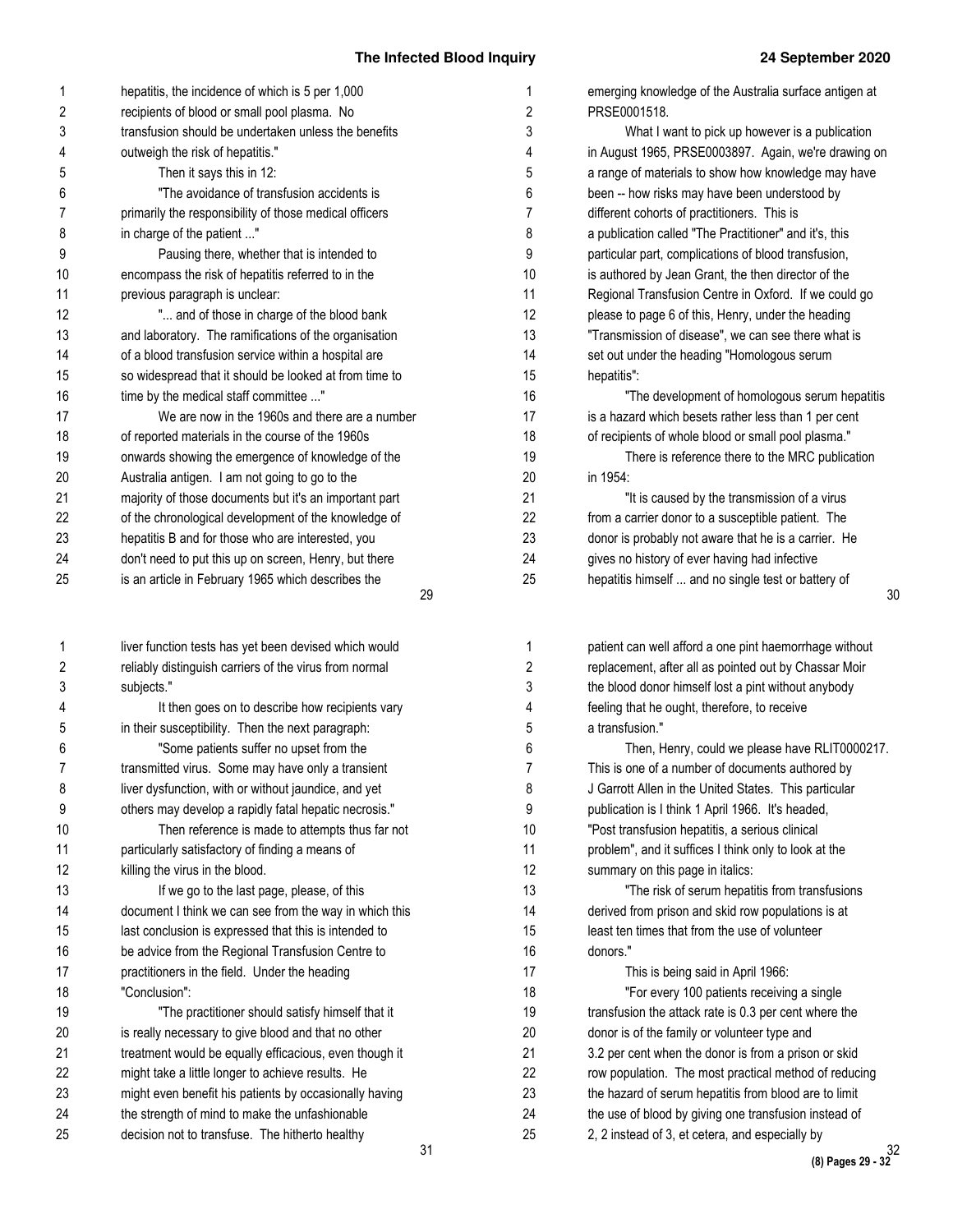| 1  | excluding, if possible, all prison and skid row        | 1  | not as widely appreciated as it should be."            |
|----|--------------------------------------------------------|----|--------------------------------------------------------|
| 2  | donors. It is urged that the state and federal         | 2  | Then reference is made to one reason for that          |
| 3  | control of the quality of blood used for blood         | 3  | possibly being the comparatively long incubation       |
| 4  | transfusions be studied with the possibility that      | 4  | period.                                                |
| 5  | measures may be taken to increase its safety. If it    | 5  | If we could then please have up on screen,             |
| 6  | is necessary that blood from prison and skid row       | 6  | please, Henry PRSC0000821.                             |
| 7  | donors be used to meet the demands such blood should   | 7  | This is a letter dated -- or a publication again       |
| 8  | be labelled as carrying a significantly increased      | 8  | in the British Medical Journal 5 November 1966 and     |
| 9  | hazard of transmitting serum hepatitis in order that   | 9  | it's a letter from Professor Zuckerman from the London |
| 10 | the physician prescribing blood may take the necessary | 10 | School of Hygiene and Tropical Medicine. The           |
| 11 | precautions."                                          | 11 | left-hand column please, Henry, the article headed,    |
| 12 | Then from the US back to the UK with                   | 12 | "Blood transfusion and infectious hepatitis".          |
| 13 | RLIT0001219. This is the same year, August 1966, and   | 13 | Professor Zuckerman who was based then at the London   |
| 14 | the relevance of this is just to show that the same    | 14 | School of Hygiene and Tropical Medicine was a leader   |
| 15 | issue is raised in a leader in the British Medical     | 15 | in the field or hepatitis at this time, as we will see |
| 16 | Journal in that year under the heading, "Transmission  | 16 | from later materials. He said this:                    |
| 17 | of disease by blood transfusion", where it says this:  | 17 | "There are at present no specific tests for            |
| 18 | "Hepatitis, syphilis, malaria and brucellosis          | 18 | virus hepatitis but the serum transaminase levels have |
| 19 | have all been transmitted to patients who were given   | 19 | proved a sensitive index of liver damage. These tests  |
| 20 | whole blood or blood products. Hepatitis is by far     | 20 | have not been carried out in the small series of       |
| 21 | the most serious disorder transmitted in this way "    | 21 | patients reported by [he refers back to an earlier     |
| 22 | Then there is a reference to the different             | 22 | publication] and it should be difficult to draw any    |
| 23 | incidence rates depending upon the size of the pool.   | 23 | valid conclusions from their results on the absence of |
| 24 | Then it says this:                                     | 24 | anicteric post-transfusion hepatitis in 82 patient who |
| 25 | "This important hazard of blood transfusion is         | 25 | received 222 pints of blood. Hazardous and misleading  |
|    | 33                                                     |    |                                                        |
| 1  | to attempt to translate these results into national    | 1  | any attempts to guess the actual figures for           |
| 2  | figures. Estimates of the risk of hepatitis in blood   | 2  | hepatitis."                                            |
| 3  | recipients in the USA vary from 0.3 to 4.13 per cent   | 3  | So that is Professor Zuckerman in the mid-1960s        |
| 4  | and from a number of reports it was estimated that the | 4  | recommending the establishment of a follow-up system   |
| 5  | overall mortality from post transfusion hepatitis      | 5  | for all patients receiving blood transfusion.          |
| 6  | could be as high as 27.5 per cent. Even more           | 6  | There's a further document from                        |
| 7  | significant is the fact that although infectious       | 7  | Professor Zuckerman, Henry, at RLIT0000220. You don't  |
| 8  | hepatitis cannot be considered a major cause of death  | 8  | have that? Don't worry. We can come back to that if    |
| 9  | it nevertheless ranked in 1959 in the USA second only  | 9  | need be.                                               |
| 10 | to influenza among the deaths attributed to acute      | 10 | Can we then go to PRSE0003714. This is,                |
| 11 | virus infections."                                     | 11 | September 1969, an article in the British Medical      |
| 12 | Then if we could go to the top of the next             | 12 | Journal or a letter in the British Medical Journal     |
| 13 | column, please, Henry:                                 | 13 | from the Royal infirmary in Liverpool, headed "Serum   |
| 14 | "In this country an estimate of the size of the        | 14 | hepatitis in a haemophiliac". It says this:            |
| 15 | problem of hepatitis cannot be made since hepatitis is | 15 | "Serum hepatitis after the use of                      |
| 16 | not notifiable on a national basis. Nevertheless it    | 16 | cryoprecipitated antihaemophilic globulin is unusual." |
| 17 | should be a matter for considerable anxiety that there | 17 | Refers to a reported case, and then says:              |
| 18 | are indications that the number of deaths from         | 18 | "We report a second case with a fatal outcome."        |
| 19 | hepatitis after cardiac surgery in some centres        | 19 | The letter then details the particular case,           |
| 20 | exceeds the mortality from surgery. Therefore, before  | 20 | which I won't take time going through, but if we go to |
| 21 | we can aspire to undertake any preventative measures   | 21 | the concluding two paragraphs of the letter it says    |
| 22 | the first step should be the notification of hepatitis | 22 | this -- Henry, sorry, you can go back up. That's       |
| 23 | and the establishment of a follow-up system for all    | 23 | great.                                                 |
| 24 | patients who have received blood transfusion. The      | 24 | "The clinical and necroscopy findings here are         |

25

problem is surely of such importance as to preclude

25

fully compatible with a diagnosis of serum hepatitis.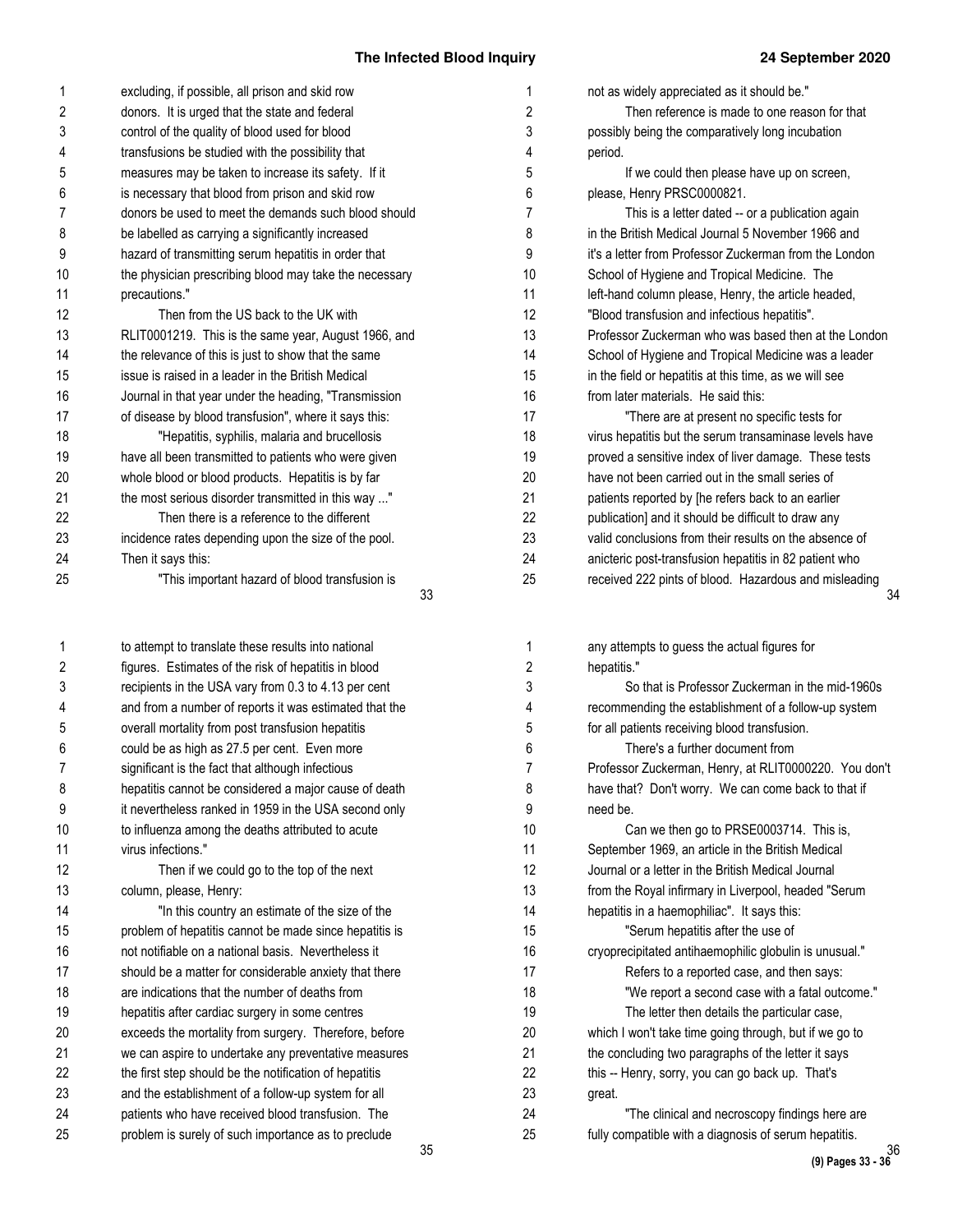| 1  | Cryo represents a considerable advance in the          |
|----|--------------------------------------------------------|
| 2  | management of the severe haemophiliac. This and other  |
| 3  | centres have used many thousands of units without      |
| 4  | mishap and we do not know of a similar case in         |
| 5  | Britain. It is important to re-emphasise the           |
| 6  | potential danger of cryo to ensure its use only when   |
| 7  | strictly needed. A check should be kept of the source  |
| 8  | of cryo to trace any serum hepatitis which may occur   |
| 9  | in the future."                                        |
| 10 | I'm not going to go to it but there is then in         |
| 11 | the British Medical Journal two months later, in       |
| 12 | November 1969, another case of serum hepatitis in      |
| 13 | a haemophiliac patient reported in Belfast, and the    |
| 14 | reference for those who are interested is PRSE0004488. |
| 15 | Sir, that brings me to the 1970s, and the next         |
| 16 | document is one that might take a little longer to     |
| 17 | look at, so is that a convenient moment to break?      |
| 18 | <b>SIR BRIAN LANGSTAFF:</b> Yes, it is.                |
| 19 | So we will take our break now for the next             |
| 20 | 45 minutes and be back at 20 to 12.                    |
| 21 | (10.56 am)                                             |
| 22 | (A short break)                                        |
| 23 | (11.41 am)                                             |
| 24 | <b>MS RICHARDS:</b> Sir, we've reached the 1970s.      |
| 25 | In July 1970 the Department of Health convened         |
|    | 37                                                     |
|    |                                                        |

| 1              | antibody in the hospital service;                      |     |
|----------------|--------------------------------------------------------|-----|
| 2              | "ii, the provision of reagents, choice of              |     |
| 3              | methods and whether, and if so, what kind of, training |     |
| 4              | facilities are required;                               |     |
| 5              | "iii. the scale of accommodation, staffing,            |     |
| 6              | equipment and other services necessary to implement    |     |
| $\overline{7}$ | the group's proposals."                                |     |
| 8              | We can see that their members included                 |     |
| 9              | consultant virologists, directors of Regional          |     |
| 10             | Transfusion Centres and a senior technical officer of  |     |
| 11             | the Public Health Laboratory Service. They met first   |     |
| 12             | on 5 October 1970, met on five subsequent occasions,   |     |
| 13             | and then produced this particular report.              |     |
| 14             | If we go, please, to page 4, paragraph 6, Paul,        |     |
| 15             | we can see it's there said:                            |     |
| 16             | "Knowledge of all aspects of Australia                 |     |
| 17             | (hepatitis-associated) antigen is accumulating very    |     |
| 18             | rapidly. Our recommendation should therefore be        |     |
| 19             | regard as interim ones and they may have to be         |     |
| 20             | modified in the light of new information."             |     |
| 21             | So this was, as it says there, part of the             |     |
| 22             | developing knowledge of what would soon be identified  |     |
| 23             | and labelled as hepatitis B.                           |     |
| 24             | If we then go to the next paragraph, please,           |     |
| 25             | next page, paragraph 7, we can see there:              |     |
|                |                                                        | n n |

| 1  | a meeting to discuss the problems of Australia antigen |    |
|----|--------------------------------------------------------|----|
| 2  | in relation to blood transfusions and associated       |    |
| 3  | matters.                                               |    |
| 4  | In September of 1970, following that Department        |    |
| 5  | of Health meeting, the Advisory Group on Testing for   |    |
| 6  | the Presence of Australia (hepatitis-associated)       |    |
| 7  | antigen and its antibody -- it's a rather lengthy name |    |
| 8  | of a group -- was formed under the chairmanship of     |    |
| 9  | Dr Maycock. We have its first report at PRSE0000190.   |    |
| 10 | It's, again, quite a long document and so I won't go   |    |
| 11 | through all of it.                                     |    |
| 12 | We can see if we go to the second page, please,        |    |
| 13 | Paul, paragraph 2 we have the terms of reference, to   |    |
| 14 | advise the health department -- sorry, I should pick   |    |
| 15 | it up, in fact, before that because we can see its     |    |
| 16 | geographical scope:                                    |    |
| 17 | " we were appointed in September 1970 as an            |    |
| 18 | advisory group jointly by the Department of Health and |    |
| 19 | Social Security, the Scottish Home and Health          |    |
| 20 | Department and the Welsh Office, with the following    |    |
| 21 | terms of reference:                                    |    |
| 22 | "To advise the Health Departments on:                  |    |
| 23 | "i. the organisation of and responsibility for         |    |
| 24 | testing blood donations and other specimens of blood   |    |
| 25 | for Australia (hepatitis-associated) antigen and its   |    |
|    |                                                        | 38 |

| "Australia (hepatitis-associated) antigen is the       |
|--------------------------------------------------------|
| name used in WHO memorandum 1970 for the antigen       |
| apparently associated with the infective agents        |
| thought to be the cause of serum hepatitis."           |
| Then various other names given for it are there        |
| set out.                                               |
| "The association between the antigen and serum         |
| hepatitis commonly accepted as the most frequent form  |
| of hepatitis observed following the injection of blood |
| and blood products is well-established and the antigen |
| can now be detected by a variety of laboratory tests." |
| Then if we go to the next paragraph, please,           |
| paragraph 8, it says:                                  |
| "Although the hepatitis agent maybe less widely        |
| dispersed in the UK than in some other countries, the  |
| institution of testing blood donations for Australia   |
| antigen should reduce the incidence of serum           |
| hepatitis, which is the most serious complication of   |
| transfusion and so avoid suffering and disablement and |
| even death."                                           |
| So the aspiration from the early '70s was that         |
| the testing that was beginning to be available would   |
| enable there to be a reduction in the incidence of     |
| serum hepatitis. We will see as we go through the      |
| 1970s how that panned out.                             |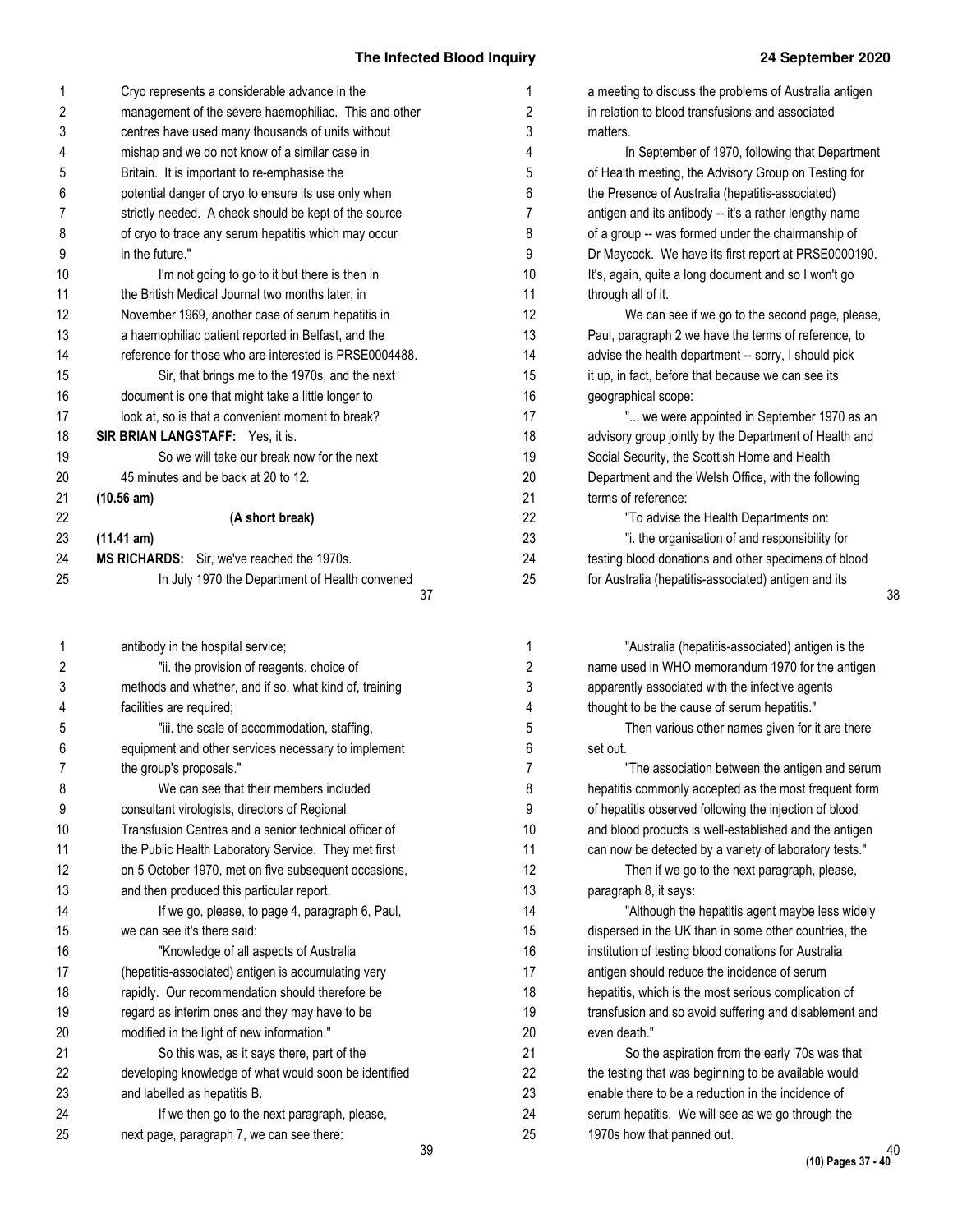| 1              | If we go then please, Paul, to page 22. It's           | 1              |
|----------------|--------------------------------------------------------|----------------|
| $\overline{2}$ | headed chapter 10, "Summary of principal               | $\mathbf{2}$   |
| 3              | recommendations". Thank you. So, "Summary of           | 3              |
| 4              | principal recommendations":                            | 4              |
| 5              | "For the reasons already given we make the             | 5              |
| 6              | following recommendations: (1) the Regional            | 6              |
| 7              | Transfusion Centres should begin at the earliest       | $\overline{7}$ |
| 8              | possible date, to test all blood donations for the     | 8              |
| 9              | presence of Australia-hepatitis-associated antigen and | 9              |
| 10             | its antibody."                                         | 10             |
| 11             | Then reference is made in the next paragraph to        | 11             |
| 12             | the form of testing and recommendations in relation to | 12             |
| 13             | staffing, safety precautions, accommodation and        | 13             |
| 14             | equipment. Then if we go to (iv):                      | 14             |
| 15             | "A donor found to be antigen or antibody               | 15             |
| 16             | positive should not be allowed to continue as a donor  | 16             |
| 17             | of blood intended for clinical use and he should be    | 17             |
| 18             | told so and invited to give permission for his GP to   | 18             |
| 19             | be informed."                                          | 19             |
| 20             | Those were the recommendations at the beginning        | 20             |
| 21             | of the 1970s. We then will move on to RLIT0000076,     | 21             |
| 22             | please, Paul. This is April 1971.                      | 22             |
| 23             | It's a letter again from J Garrott Allen, the          | 23             |
| 24             | professor of surgery at Stanford University School of  | 24             |
| 25             | Medicine to a medical publication, California          | 25             |
|                | 41                                                     |                |

blood. The elimination of the use of these donors would be of most help to reduce transfusion hepatitis to a minimum, until a test of greater accuracy can be developed to detect the infectious carrier. We cannot develop a reliable national all-volunteer blood programme [you see this is in the States] as long as blood insurance programmes are permitted to exist or as long as commercial blood is part of a blood bank operation functioning under the euphemism of not for profit. This is an important matter to the patient's health." Still in 1971, could we go to DHSC0002173\_048,

#### please. This is a report that was prepared for an April 1971 meeting of haemophilia centre directors. We will be coming back, sir, to documentation relating to haemophilia centre directors many times over the coming weeks as we hear witness evidence from clinicians. For present purposes I'll just look at the first page. We'll see it's entitled: "Jaundice and Factor VIII antibodies in treated patients with haemophilia and Christmas disease. At a meeting of the directors of the 36 haemophilia centres of Great Britain held in 1967 it was decided to make a study of the incidence of transfusion hepatitis and inhibitors, two most alarming 12 13 14 15 16 17 18 19 20 21 22 23 24 25

| Medicine, in April of '71, "Post transfusion           |
|--------------------------------------------------------|
| hepatitis", and he says this:                          |
| "First, the numbers of patients who develop post       |
| transfusion hepatitis will be about 1 in 33 transfused |
| when the blood from a volunteer population is          |
| contaminated with as much as 44 per cent of blood from |
| prison donors. The numbers of patients with            |
| transfusion hepatitis, under these circumstances, who  |
| will be able to show disability or who will die of     |
| this disease, will be approximately 0.9 per cent of    |
| the total transfused. If one considers only volunteer  |
| donors, we experience one case among every 278         |
| patients and about one serious or fatal case among     |
| every 1,000 patients transfused.                       |
| "Second, the use of commercial blood carries           |
| a risk of causing transfusion hepatitis that is 10 to  |
| 70 times greater than when blood from volunteer donors |
| is used.                                               |
| "Third, it is not possible in most instances for       |
| the doctor to know if the blood his patient is about   |
| to receive is from a high or low risk population."     |
| Then if we can go to the next column please,           |
| Paul, his sixth point:                                 |
| "90 per cent of post transfusion hepatitis from        |
| blood can be traced to the use of commercial or prison |

complications of treatment of patient with coagulation defects." Reference is made to forms having been prepared and which clinicians were invited to report the incidence of jaundice. Then the next paragraph reads: "Transfusion hepatitis is thought to be a virus infection transmitted to the recipient by the donor plasma. There is every reason to suppose that the virus is contained in the various protein fractions used to treat haemophilia and Christmas disease, cryoprecipitate, human antihaemophilic globulin or HAHG and factor IX concentrate." Then this: "The danger of infection can be calculated and will be related to the number of donors used to make the material used for treatment or the number of donor exposures. If large pools of plasma are used to make therapeutic concentrates the theoretical danger of infection will be increased." As I say, it's a document we will come back to at a later stage of the hearing so I will leave that document there. Move to 1972 back to the States. Could we have please, Paul, DHSC0100024\_079. In March of 1972 in the States, President Nixon directed the Department of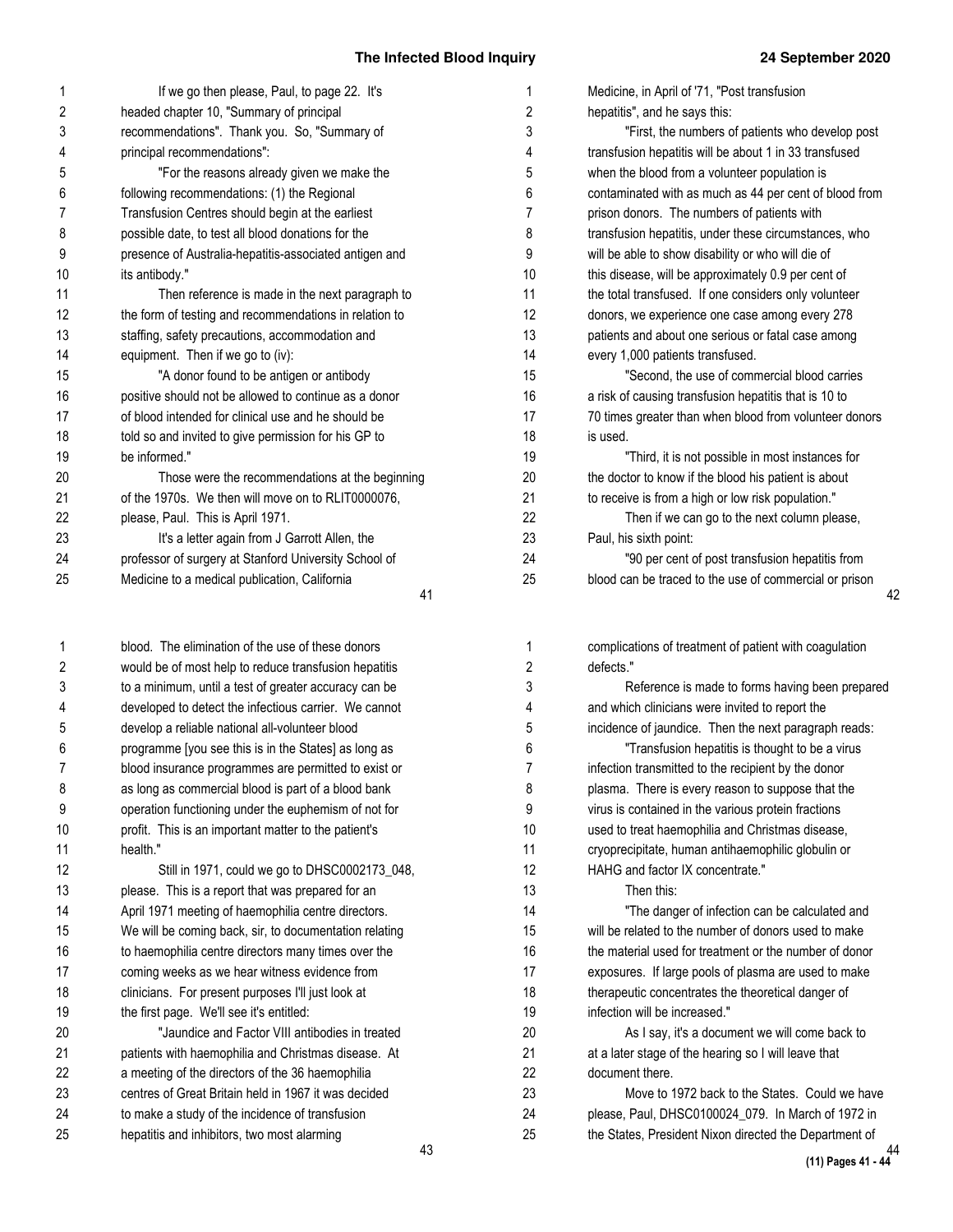## **The Infected Blood Inquir**

| 1  | Health, Education and Welfare to study and recommend      | 1              |
|----|-----------------------------------------------------------|----------------|
| 2  | a safe, fast and efficient nationwide blood collection    | 2              |
| 3  | and distribution system. It's there recorded that:        | 3              |
| 4  | "Authorities in the health field regarded the             | 4              |
| 5  | present system as inadequate, pointing out that           | 5              |
| 6  | hospitals in many cases are forced to buy blood from      | 6              |
| 7  | commercial blood banks, which often accept blood from     | 7              |
| 8  | such donors as derelicts and drug addicts who may be      | 8              |
| 9  | the transmitters of such diseases as hepatitis,           | 9              |
| 10 | syphilis and malaria."                                    | 10             |
| 11 | There's another report, I don't ask you to put            | 11             |
| 12 | it up, Paul, but in case anyone is interested in          | 12             |
| 13 | reading further on this, Nixon's announcement is also     | 13             |
| 14 | described in RLIT000223.                                  | 14             |
| 15 | SIR BRIAN LANGSTAFF: Just before you leave that document, | 15             |
| 16 | this is not just an extract from an American              | 16             |
| 17 | publication which stays, as it were, in American          | 17             |
| 18 | readership, because it seems the original of this was     | 18             |
| 19 | sent to the CMO.                                          | 19             |
| 20 | <b>MS RICHARDS: Yes.</b>                                  | 20             |
| 21 | SIR BRIAN LANGSTAFF: The CMO is now returning this for    | 21             |
| 22 | the files.                                                | 22             |
| 23 | <b>MS RICHARDS: Yes.</b>                                  | 23             |
| 24 | SIR BRIAN LANGSTAFF: So some time very shortly after      | 24             |
| 25 | President Nixon said what he said about the dangers of    | 25             |
|    | 45                                                        |                |
| 1  | commonly now refer to as hepatitis A and hepatitis B      | 1              |
| 2  | being identified here:                                    | 2              |
| 3  | "Serum hepatitis seems to occur more frequently           | 3              |
| 4  | than infectious hepatitis as a result of the              | 4              |
| 5  | administration of blood and blood products."              | 5              |
| 6  | Then if we could go to the last page of this              | 6              |
| 7  | document, please, Paul under the heading conclusions,     | $\overline{7}$ |
| 8  | what Dr Maycock says there is:                            | 8              |
| 9  | "The incidence of serum hepatitis will diminish           | 9              |
| 10 | as transfusion services adopt the practice of             | 10             |
| 11 | excluding all donations of blood in which the             | 11             |
| 12 | Australia antigen is detected."                           | 12             |
| 13 | Then the next paragraph says this:                        | 13             |
| 14 | "Following the demonstration of the association           | 14             |
| 15 | between the presence of Australia antigen in              | 15             |
| 16 | transfused blood and the occurrence of hepatitis in       | 16             |
| 17 | a proportion of the recipients, terms such as 'safe       | 17             |
| 18 | blood' and 'safe blood products' were applied to blood    | 18             |
| 19 | and products derived from it in which the antigen had     | 19             |
| 20 | not been detected. At the present time both terms are     | 20             |
| 21 | misleading because treatment with blood and blood         | 21             |
| 22 | products, except immunoglobulin and albumin which has     | 22             |
| 23 | been heated [and gives the details there] continues to    | 23             |
| 24 | carry the risk, admittedly a diminished one, of           | 24             |
| 25 | transmitting hepatitis. Blood and blood products          | 25             |

transmitting hepatitis. Blood and blood products

| ry | 24 September 2020                                            |
|----|--------------------------------------------------------------|
| 1  | blood, the CMO here saw it.                                  |
| 2  | MS RICHARDS: Yes, absolutely, sir. This is a Department      |
| 3  | of Health document and you are right we see from the         |
| 4  | bottom original returned to CMO (Chief Medical               |
| 5  | Officer) 29 March 1972.                                      |
| 6  | Could we then have please, Paul, RLIT0000169.                |
| 7  | This is an article by Dr Maycock whose name we've seen       |
| 8  | now a number of times of the Blood Products Laboratory       |
| 9  | in Elstree. It is headed "Hepatitis in transfusion           |
| 10 | services". There are just two passages we'll look at.        |
| 11 | The first is the first part of it:                           |
| 12 | "The transmission of viral hepatitis is the most             |
| 13 | serious complication of the use of blood and blood           |
| 14 | products. Two forms of hepatitis may be transmitted          |
| 15 | in this way. One has a short incubation period of            |
| 16 | some 15 to 40 days and is generally referred to as           |
| 17 | infectious hepatitis, a disease usually transferred by       |
| 18 | the oro-faecal route and assumed to be caused by an          |
| 19 | agent known as virus A or IH virus. The other form is        |
| 20 | serum hepatitis, one of the characteristics of which         |
| 21 | is a prolonged incubation period of some 40 to 150           |
| 22 | days, occasionally 180 days. It is assumed to be             |
| 23 | caused by an agent known as virus B or SH virus."            |
| 24 | So we see here the nomenclature or terminology               |
| 25 | changes over the years but we see here what we<br>46         |
|    |                                                              |
| 1  | known to be potentially icterogenic should be used           |
| 2  | with discrimination. They should be administered only        |
| 3  | when the benefits they are likely to confer upon the         |
| 4  | patient outweigh the risk to which their use exposes         |
| 5  | him."                                                        |
| 6  | That's the view being expressed in 1972 by                   |
| 7  | Dr Maycock of the Blood Products Laboratory.                 |
| 8  | (Brief pause)                                                |
| 9  | From 1972 onwards we begin to see, in<br><b>MS RICHARDS:</b> |
| 10 | various medical and scientific publications,                 |
| 11 | observations from clinicians that, even after the            |
| 12 | exclusion of donors who had tested positive for              |
| 13 | hepatitis B antigen, there were still residual cases         |
| 14 | of post-transfusion hepatitis, and so it began to dawn       |
| 15 | upon clinicians that there may be another form of            |
| 16 | hepatitis transmitted by blood or blood products other       |
| 17 | than hepatitis B.                                            |
| 18 | There are a number of reports in relation to                 |
| 19 | that and we will just go, for present purposes, to one       |
| 20 | of them.                                                     |
| 21 | Paul, it is PRSE0001431.                                     |
| 22 | This is a publication in The Lancet in August                |
| 23 | of 1974 by Prince and others. It is called                   |
| 24 | "Long-incubation post-transfusion hepatitis without          |

serological evidence of exposure to hepatitis B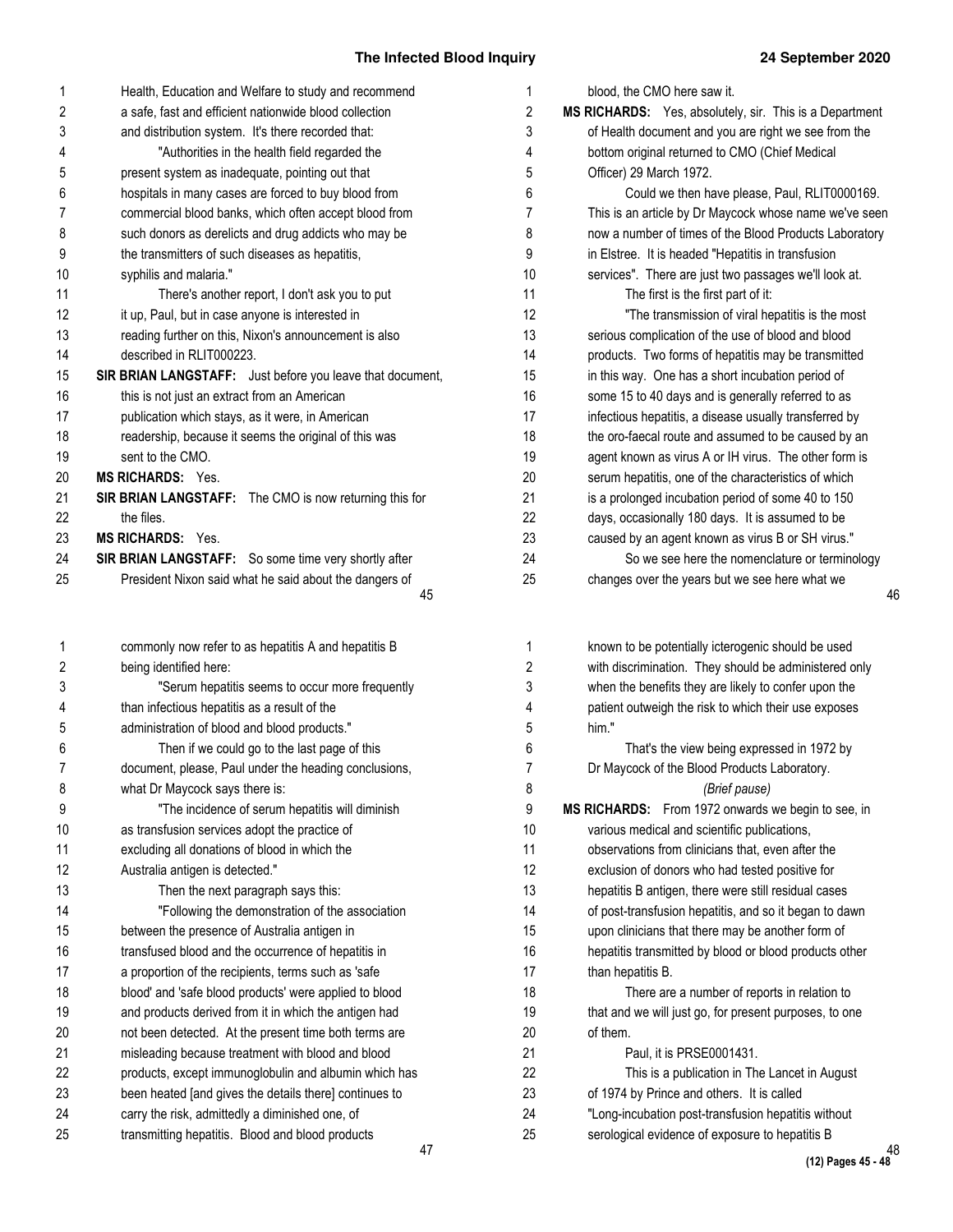| 1              | virus", and we can get the message from the summary:   |
|----------------|--------------------------------------------------------|
| $\overline{2}$ | "An agent other than hepatitis B (HB) virus            |
| 3              | seemed to be the cause of 36 (71 per cent) of 51 cases |
| 4              | of post-transfusion hepatitis identified during        |
| 5              | prospective biweekly serological follow-up of          |
| 6              | 204 cardiovascular surgery patients. The sera of the   |
| $\overline{7}$ | 36 cases showed no evidence of the antigen or antibody |
| 8              | response expected to accompany infection by HB virus   |
| 9              | and to be detectable by the sensitive assays used."    |
| 10             | Then it refers to consideration of                     |
| 11             | cytomegalovirus, and then says this:                   |
| 12             | "The data suggests that a large proportion of          |
| 13             | long-incubation post-transfusion hepatitis is          |
| 14             | unrelated to hepatitis B and that control of           |
| 15             | post-transfusion hepatitis will require identification |
| 16             | of a hepatitis virus(es) type C."                      |
| 17             | This is, I think, probably the first reference         |
| 18             | in the medical literature to what was subsequently     |
| 19             | identified as hepatitis C.                             |
| 20             | If we go to the last page of this document,            |
| 21             | please, Paul, the first main paragraph on the          |
| 22             | left-hand side:                                        |
| 23             | "The fact that non-B hepatitis cases are less          |
| 24             | frequently associated with serious acute illness does  |
| 25             | not imply that such cases are of lesser importance.    |
|                | 10                                                     |

"Two strains of virus have been known for a long time: hepatitis A (originally called infectious or short-incubation hepatitis), and hepatitis B (sometimes called post-transfusion hepatitis, because it is spread through donated serum and other blood products, and injections with contaminated needles). "The existence of at least one other strain has been apparent during the past six or seven years because research has shown that a large number of patients, particularly those infected from transfusion or injection, were not carrying the hepatitis A or B strains. In the United States up to 50 per cent of transfusion-associated illness is caused by this third 'non-A non-B' agent." So we see there the terminology that, over the following years, became associated with this particular virus: "non-A non-B hepatitis". Could we then, Paul, move to CBLA0000249, please. This is an important letter from Dr Garrott Allen, again, to Dr Maycock this time, at the Blood Products Laboratory. It's dated 6 January 1975 and Professor Garrott Allen is raising questions about the usage of Factors VIII and 1 2 3 4 5 6 7 8 9 10 11 12 13 14 15 16 17 18 19 20 21 22 23 24

Factors IX, and we pick it up in the third paragraph: 25

| 1              | Long-term complications of acute hepatitis B              |
|----------------|-----------------------------------------------------------|
| $\overline{2}$ | infection, such as chronic hepatitis, cirrhosis and       |
| 3              | hepatoma, have been reported to follow mild anicteric     |
| 4              | infections more frequently than severe icteric cases;     |
| 5              | consideration must thus also be given to the              |
| 6              | possibility that non-B hepatitis may play a role in       |
| $\overline{7}$ | the aetiology of some forms of chronic liver disease."    |
| 8              | So there again in this report, identification of          |
| 9              | the potential serious long-term consequences for the      |
| 10             | liver of this newly recognised third form of              |
| 11             | hepatitis.                                                |
| 12             | SIR BRIAN LANGSTAFF: By the word "acute", we are to       |
| 13             | understand something lasting for six months or less?      |
| 14             | MS RICHARDS: Yes. So the distinction is between, as it    |
| 15             | were, the short-term and the longer term.                 |
| 16             | SIR BRIAN LANGSTAFF: So every disease will have its acute |
| 17             | phase but once it goes past six months it becomes         |
| 18             | known as chronic?                                         |
| 19             | <b>MS RICHARDS: Yes.</b>                                  |
| 20             | If we have, please, Paul, CGRA0000694, I think            |
| 21             | we can see that this finds its way into national          |
| 22             | publication. This is The Times for November 12, 1974:     |
| 23             | "The Science Report: New Strain of Hepatitis              |
| 24             | Isolated."                                                |

If we just pick it up in the third paragraph:

- 49
	-

25

| 1              | "Dr Pool "                                             |
|----------------|--------------------------------------------------------|
| $\overline{2}$ | That's a reference to Dr Judith Pool:                  |
| 3              | " spent the past year at Oxford and tells me           |
| 4              | that at least one of the sources for commercial        |
| 5              | Factor VIII and IX is the Hyland Laboratories in the   |
| 6              | Los Angeles area. Dr Biggs mentioned in her letter in  |
| $\overline{7}$ | Lancet last June 29th that there was two other         |
| 8              | commercial sources but Judy Pool did not know which    |
| 9              | they were or whether they were from the United States. |
| 10             | "As you know, Cutter's product Konyne for              |
| 11             | Factor IX deficiency has proved extraordinarily        |
| 12             | hazardous, a 50-90 per cent rate of icteric hepatitis  |
| 13             | developing from it. About half of these cases prove    |
| 14             | fatal. Cutter's source of blood is 100 per cent from   |
| 15             | skid row derelicts. The other imponderable which has   |
| 16             | troubled most of us is the ineffectiveness in          |
| 17             | screening for the HB antigen. This failure of course   |
| 18             | dates back to at least 1971 and suggests that half if  |
| 19             | not more of the cases of post-transfusion hepatitis    |
| 20             | are caused by an agent other than hepatitis A or B.    |
| 21             | Whatever this other agent may be, it still seems to be |
| 22             | more frequently encountered in the lower               |
| 23             | socio-economic groups of paid and prison donors."      |
| 24             | Then if we go to the next paragraph:                   |
| 25             | "A blood bank for these groups in the                  |
|                |                                                        |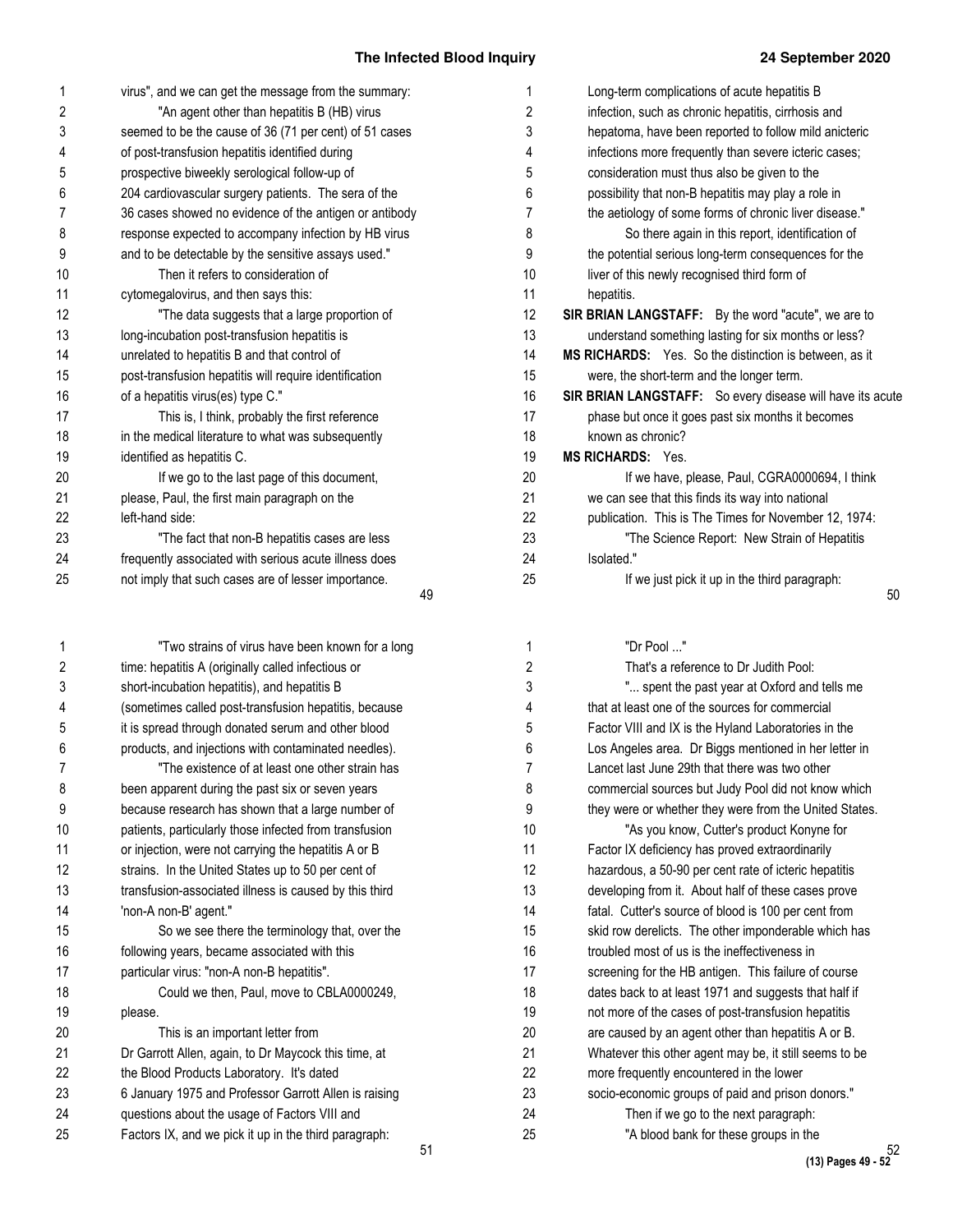| 1              | United States is a monetoropic establishment. The             | 1  |
|----------------|---------------------------------------------------------------|----|
| 2              | commercial blood banks attract these kinds of donors.         | 2  |
| 3              | Until we understand this problem better, I would hope         | 3  |
| 4              | that Great Britain would give some thought to what the        | 4  |
| 5              | purchase of Factors VIII and IX from the United States        | 5  |
| 6              | tends to do to our attempts to form a volunteer               | 6  |
| $\overline{7}$ | programme. Commercial blood banking perpetuates the           | 7  |
| 8              | high risk rates for hepatitis we encounter with their         | 8  |
| 9              | products and it also tempts those same commercial             | 9  |
| 10             | firms to sell the residual products of these high-risk        | 10 |
| 11             | donors to non-immunised patients who tend to be more          | 11 |
| 12             | susceptible to post-transfusion hepatitis than is so          | 12 |
| 13             | far the non-virgin haemophiliacs."                            | 13 |
| 14             | SIR BRIAN LANGSTAFF: When he uses the word                    | 14 |
| 15             | "monetotropic", he is saying it attracts money, is he?        | 15 |
| 16             | MS RICHARDS: Yes, I assume so, sir.                           | 16 |
| 17             | <b>SIR BRIAN LANGSTAFF:</b> It's an unusual word but I think  | 17 |
| 18             | that's what it means.                                         | 18 |
| 19             | <b>MS RICHARDS:</b> It is. It's not one I've ever come across | 19 |
| 20             | and I'm afraid it's not one I looked up, so I'm going         | 20 |
| 21             | to defer to your greater knowledge --                         | 21 |
| 22             | SIR BRIAN LANGSTAFF: Well, "tropic" I think means             | 22 |
| 23             | attracting, and "moneto" sounds like a money to me.           | 23 |
| 24             | If anyone has a better definition then they can let me        | 24 |
| 25             | know in due course.                                           | 25 |
|                | 53                                                            |    |

second page under the heading "Prisons" the letter says this: "There is a relatively high risk of hepatitis B being transmitted by the blood of prisoners. But there is probably an equally high risk in other groups of the population, eg drug addicts, who are not so easily identified in advance as prisoners, if they can be identified at all. The advice we have received is that it is not necessary to discontinue the collection of blood at prisons and similar institutions provided all donations are subjected to one of the more sensitive tests referred to above." We will come back when we look at a document in the '80s to the question of continuing collection of blood from prisoners in the United Kingdom. Without again going to too many documents, there are further articles reported in the course of the mid-1970s about this newly understood and recognised hepatic virus. One example again for the benefit of those who want to look at this in more detail is a report by Alter in The Lancet in November 1975. Paul, you don't need to put it up on screen but it is PRSE0001172. That brings us to the end of 1975 and what 2 3 4 5 6 7 8 9 10 11 12 13 14 15 16 17 18 19 20 21 22 23 24 25

that for present purposes but if we could go to the

1

| 1              | <b>MS RICHARDS:</b> I am sure someone sitting alongside or |
|----------------|------------------------------------------------------------|
| 2              | beside me will be online on the Oxford English             |
| 3              | Dictionary as we speak. That's a hint!                     |
| 4              | Again, for reference, I am not going to take to            |
| 5              | it but we do have Dr Maycock's reply, and for those        |
| 6              | who are interested, it's at CBLA0000254.                   |
| 7              | Can I then, and we're still in 1975 here, go to            |
| 8              | PRSE000009. This is a document that Lord Owen              |
| 9              | referred to in his evidence yesterday, which we didn't     |
| 10             | look at during his evidence. I might have missed out       |
| 11             | a zero there, Paul, sorry.                                 |
| 12             | Thank you.                                                 |
| 13             | So it's an example of what Lord Owen referred to           |
| 14             | as a "Dear Doctor" letter, so a means by which the         |
| 15             | Chief Medical Officer might communicate advice and         |
| 16             | information to medical practitioners. This is dated        |
| 17             | 1 May 1975 to all regional medical officers. It is         |
| 18             | headed "Blood donation and hepatitis", and it is from      |
| 19             | Dr Yellowlees who was the then Chief Medical Officer.      |
| 20             | It says:                                                   |
| $^{21}$        | "The Department has recently received advice               |
| $\overline{2}$ | from a group of experts on the use of blood donations      |
| 23             | from certain categories of donors."                        |
| 24             | Various matters are then set out relating to               |
| 25             | geographical factors. I am not going to spend time on      |

| I propose to do now, sir, is to play the World in          |
|------------------------------------------------------------|
| Action documentary that was broadcast in two parts on      |
| 1 December 1975 and then a week later on                   |
| 8 December 1975.                                           |
| Many of you will have seen this and be very                |
| familiar with it but not everyone, and the broader         |
| public may not know that in 1975 this documentary was      |
| made and broadcast. It's going to provide an               |
| important backdrop for the evidence we hear from           |
| clinicians and others over the coming months.              |
| So, Paul, could we play, please, MDIA0000113.              |
| This is part 1 of "Blood Money", the World in Action       |
| documentary broadcast on 1 December 1975.                  |
| (Blood Money, Part 1, World in Action, played)             |
| It will eat into lunch by probably 7 or                    |
| 8 minutes if we play the second half now, start lunch      |
| a little late, have the full lunch and then pick up        |
| the documents again after lunch, if that's all right?      |
| SIR BRIAN LANGSTAFF: That would be a good idea.            |
| MS RICHARDS: So if we could play the second part of this   |
| documentary, Paul, which is MDIA0000114.                   |
| (Blood Money, Part 2, World in Action, played)             |
| Sir, it is 1.05. That would be a convenient                |
| point, I think, at which to break for lunch.               |
| <b>SIR BRIAN LANGSTAFF:</b> We'll take a break until 2.05. |
|                                                            |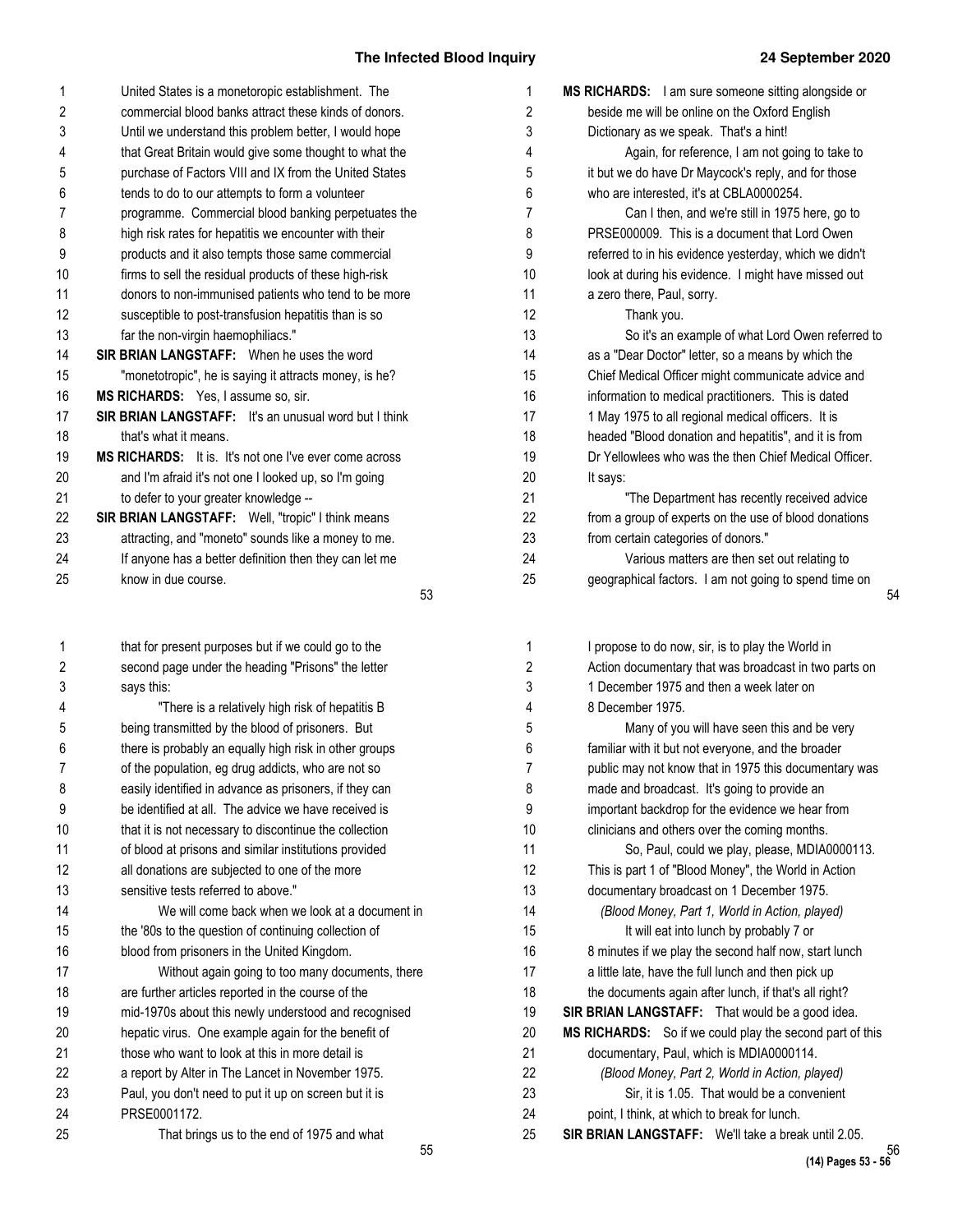| 1              | 2.05, please.                                             |
|----------------|-----------------------------------------------------------|
| 2              | $(1.06 \text{ pm})$                                       |
| 3              | (Luncheon Adjournment)                                    |
| 4              | (Luncheon Adjournment)                                    |
| 5              | $(2.06 \text{ pm})$                                       |
| 6              | <b>SIR BRIAN LANGSTAFF:</b> Ms Richards, can I just raise |
| $\overline{7}$ | something with you which arose to me on reflection of     |
| 8              | the material you produced this morning. You produced      |
| 9              | quite a lot of material which evidences that there was    |
| 10             | a knowledge that voluntary/non-remunerated blood          |
| 11             | donors were less likely to produce an infected product    |
| 12             | than were paid donors, particularly those from the        |
| 13             | United States in the social groups from which they        |
| 14             | came.                                                     |
| 15             | You have established that there was material              |
| 16             | which showed that as one increased the pool size so       |
| 17             | the risk of infection within that pool from one or two    |
| 18             | donations was increased.                                  |
| 19             | At the end of yesterday I asked Dr Owen what he           |
| 20             | could say about the relative pool sizes used to           |
| 21             | produce product in the NHS on the one hand and            |
| 22             | commercially on the other. In the documentary which       |
| 23             | we've just seen, there was a reference -- two             |
| 24             | references, one to the United States, where I think       |
| 25             | they quoted the figure of $2,000$ to $6,000$ litres of    |
|                | 57                                                        |
|                |                                                           |

donors but that might give some idea of the relative size of pools. **MS RICHARDS:** Yes. Yes, it might, sir. **SIR BRIAN LANGSTAFF:** That's just what I wanted to raise, to see if those inferential figures bear that inference, and if anyone has any suggestion that they don't they can come back to you. **MS RICHARDS:** Yes, thank you, sir. Sir, the next document that we're going to look at is PRSE0004064, and it's a response from Dr Cash to the World in Action programme that we've just watched. It's BMJ, British Medical Journal, 24 January 1976. If we could go down a bit further please, Paul, it's the letter headed "Commercial and NHS Factor VIII Concentrates". This was Dr Cash's reaction to the programme: "One of the inevitable dangers of a journalistic approach to medical problems is that limitations in time (radio or TV) or space (newspapers or periodicals) may give rise to a selection of comments made by experts which, when taken out of context and put together for a programme or article, are misleading. This probably arose during the ITN television series World in Action." Then he says in the second paragraph: 1 2 3 4 5 6 7 8 9 10 11 12 13 14 15 16 17 18 19 20 21 22 23 24 25

| 1              | plasma from which pools were made, and the other the   |
|----------------|--------------------------------------------------------|
| 2              | NHS, 100 to 200 litres of plasma.                      |
| 3              | This is the point I want to run past you. I am         |
| 4              | raising it with you really so that if anyone from      |
| 5              | their different perspectives who's listening, from the |
| 6              | recognised legal representatives, would wish to        |
| $\overline{7}$ | comment and correct me if this is a wrong deduction,   |
| 8              | one inference would be that assuming, and the          |
| 9              | assumption may be wrong but assuming, that a litre is  |
| 10             | composed of two donations, each roughly half a litre   |
| 11             | of blood, or maybe four donations, probably more       |
| 12             | likely because a litre is a couple of pints, give or   |
| 13             | take, that would mean that in the States there would   |
| 14             | have been between 8,000 and 24,000 donations,          |
| 15             | individual donations, in a pool and in the             |
| 16             | UK somewhere between 400 and 600. If my arithmetic is  |
| 17             | right. Again, it may need to be checked.               |
| 18             | Of course, we don't know -- that's donations,          |
| 19             | it's not necessarily donors, because if the evidence   |
| 20             | produced by those who made the documentary is right,   |
| 21             | a number of those who went to give donations at the    |
| 22             | blood centres, plasma collection centres in the        |
| 23             | States, gave it repeatedly, twice a week, and may      |
| 24             | possibly have given it to more than one centre in      |
| 25             | addition. So there may have been a smaller number of   |

| 1              | "There's no doubt that the import into the             |
|----------------|--------------------------------------------------------|
| $\overline{2}$ | United Kingdom of Factor VIII concentrates derived     |
| 3              | from external sources, however well-screened for       |
| 4              | hepatitis viruses, represents an unequivocal pathway   |
| 5              | by which "                                             |
| 6              | If we can have the top of the next column,             |
| $\overline{7}$ | please, Paul:                                          |
| 8              | " the level of a potentially lethal virus              |
| 9              | into the whole community is being deliberately         |
| 10             | increased."                                            |
| 11             | Sir, I draw attention to that not least because        |
| 12             | of your question to Lord Owen yesterday about the      |
| 13             | concept in his evidence of deliberate decisions.       |
| 14             | "Although the absolute magnitude of this problem       |
| 15             | is exaggerated and over-dramatised by the television   |
| 16             | programmes, nobody with direct or indirect             |
| 17             | responsibilities for this phenomenon would wish to     |
| 18             | belittle the serious nature of the moral and practical |
| 19             | dilemma which face us all."                            |
| 20             | Then he goes on to comment specifically about          |
| 21             | the £500,000 and NHS targets, which is obviously an    |
| 22             | issue that we'll be revisiting in future hearings.     |
| 23             | The next document, please, Paul, is                    |
| 24             | HSOC0016695 -- oh, I'm so sorry, yes, HSOC0016685.     |
| 25             | I have transcribed it incorrectly in my notes.         |
|                |                                                        |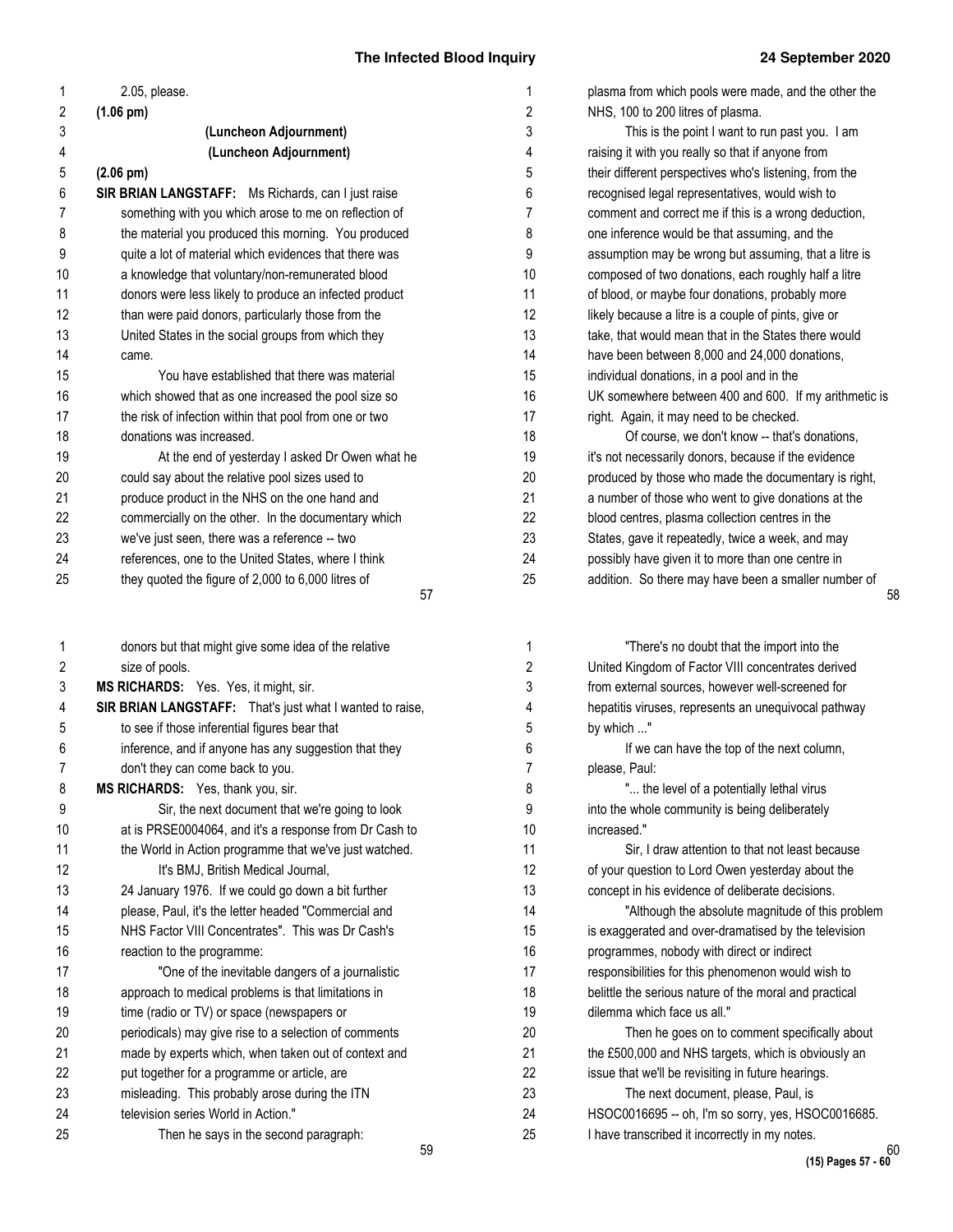| 1  | This is an article published in July 1976 in the       |    |
|----|--------------------------------------------------------|----|
| 2  | Journal of Laboratory and Clinical Medicine. It's by   |    |
| 3  | Hoofnagle and others, and the title:                   |    |
| 4  | "The prevalence of hepatitis B surface antigen         |    |
| 5  | in commercially prepared plasma products."             |    |
| 6  | I just want to go to the last paragraph of the         |    |
| 7  | whole article, please, Paul, so the last page of the   |    |
| 8  | document.                                              |    |
| 9  | Sorry, the one before that, not the list of            |    |
| 10 | references, the last text above that. Thank you.       |    |
| 11 | So the last paragraph of the article, picking it       |    |
| 12 | up in the second sentence:                             |    |
| 13 | "Recently it has been shown that not all               |    |
| 14 | post-transfusion hepatitis can be classified as type B |    |
| 15 | hepatitis. More startling was the finding that the     |    |
| 16 | non-B post-transfusion hepatitis could not be          |    |
| 17 | classified as type A hepatitis. This has led           |    |
| 18 | investigators to postulate the existence of a third    |    |
| 19 | human hepatitis virus, a virus which also appears to   |    |
| 20 | be harboured in blood. It's possible that this third   |    |
| 21 | hepatitis virus can withstand the pooling and          |    |
| 22 | fractionation procedure and that it's responsible for  |    |
| 23 | some cases of hepatitis following the use of high-risk |    |
| 24 | plasma products. At present there are no markers and   |    |
| 25 | no means of detecting this virus in blood. Until the   |    |
|    |                                                        | 61 |

risk commercial donors. This is the same error the British made in 1974 when they augmented their supply of haemophilic concentrates with commercially prepared products form American pharmaceutical companies. Craske reported a rise from 3 to 50 per cent in case of hepatitis among his small group of patients with haemophilia. As his studies have extended, the score in late November was 58 cases, with two deaths. This hazard was predicted before it was observed." Then please, Paul, PRSE0000381. This is an Article published in the Yale Journal of Biology and Medicine in July 1976 by Purcell, Alter and Dienstag, non-A, non-B hepatitis. If we could go to the second page please, Paul, picking it up in the second paragraph: "The development of sensitive tests for indicators of hepatitis A virus infection now makes it possible to divide non-B hepatitis into type A hepatitis and non-A, non-B hepatitis. Although the term type C hepatitis has been suggested for the latter disease, there is evidence that non-A, non-B hepatitis may be caused by more than one agent and we believe it is wiser, therefore, to use the less mellifluous but more accurate designation non-A, non-B type hepatitis. The term type C hepatitis should be 1 2 3 4 5 6 7 8 9 10 11 12 13 14 15 16 17 18 19 20 21 22 23 24 25

| 1              | nature of this virus and its disease is elucidated, it |
|----------------|--------------------------------------------------------|
| $\overline{2}$ | is important to consider human blood and pooled plasma |
| 3              | products as potentially infectious. At the present     |
| 4              | time, fibrinogen, AHF and Factor IX concentrates       |
| 5              | remain high-risk plasma products which must be         |
| 6              | considered likely to produce overt hepatitis in        |
| $\overline{7}$ | susceptible recipients."                               |
| 8              | So, again, the clear recognition of non-A, non-B       |
| 9              | hepatitis there.                                       |
| 10             | Paul, if we could then have CGRA0000934. If we         |
| 11             | just zoom in a little on that letter. This is another  |
| 12             | letter by Professor Dr J Garrott Allen from            |
| 13             | Stanford University. The date of this is May 1976 and  |
| 14             | you'll see it's headed "The High Cost of Cheap Blood". |
| 15             | It's a communication to the New England Journal of     |
| 16             | Medicine and it is essentially on the same theme as    |
| 17             | we've seen from Dr Garrott Allen and indeed we saw in  |
| 18             | the programme. Just picking it up in the last -- the   |
| 19             | paragraph that's already highlighted on this copy.     |
| 20             | He's referring to recommendations made in the States   |
| 21             | from the Council on Wage and Price Stability, CWPS and |
| 22             | says:                                                  |
| 23             | "They reason that because patients with                |
| 24             | haemophilia have been given transfusions they have had |
| 25             | their hepatitis and can receive products from high     |

| reserved until non-A, non-B hepatitis can be defined   |
|--------------------------------------------------------|
| serologically."                                        |
| Hence we see non-A, non-B hepatitis as the             |
| terminology used from pretty much this time on until   |
| the late 1980s.                                        |
| Then if we could go to the next page, please,          |
| Paul, picking it up in the third paragraph:            |
| "As with type B hepatitis, type non-A, non-B           |
| hepatitis occurs significantly more frequently         |
| following transfusion of commercially derived blood    |
| than following receipt of blood derived from volunteer |
| sources. Thus type non-A, non-B disease has been       |
| found to occur five to ten times more frequently       |
| following transfusion of the former than following     |
| transfusion of the latter."                            |
| Then the next paragraph begins:                        |
| "The epidemiology of non-A, non-B hepatitis            |
| resembles more closely that of type B hepatitis than   |
| that of type A disease."                               |
| Then if we can go to the next page, please,            |
| picking it up about halfway down:                      |
| "Although type non-A, non-B hepatitis is               |
| associated with less severe acute illness than type B  |
| disease [and again the emphasis there is upon acute,   |
| so the short-term, first six months] the long-term     |
|                                                        |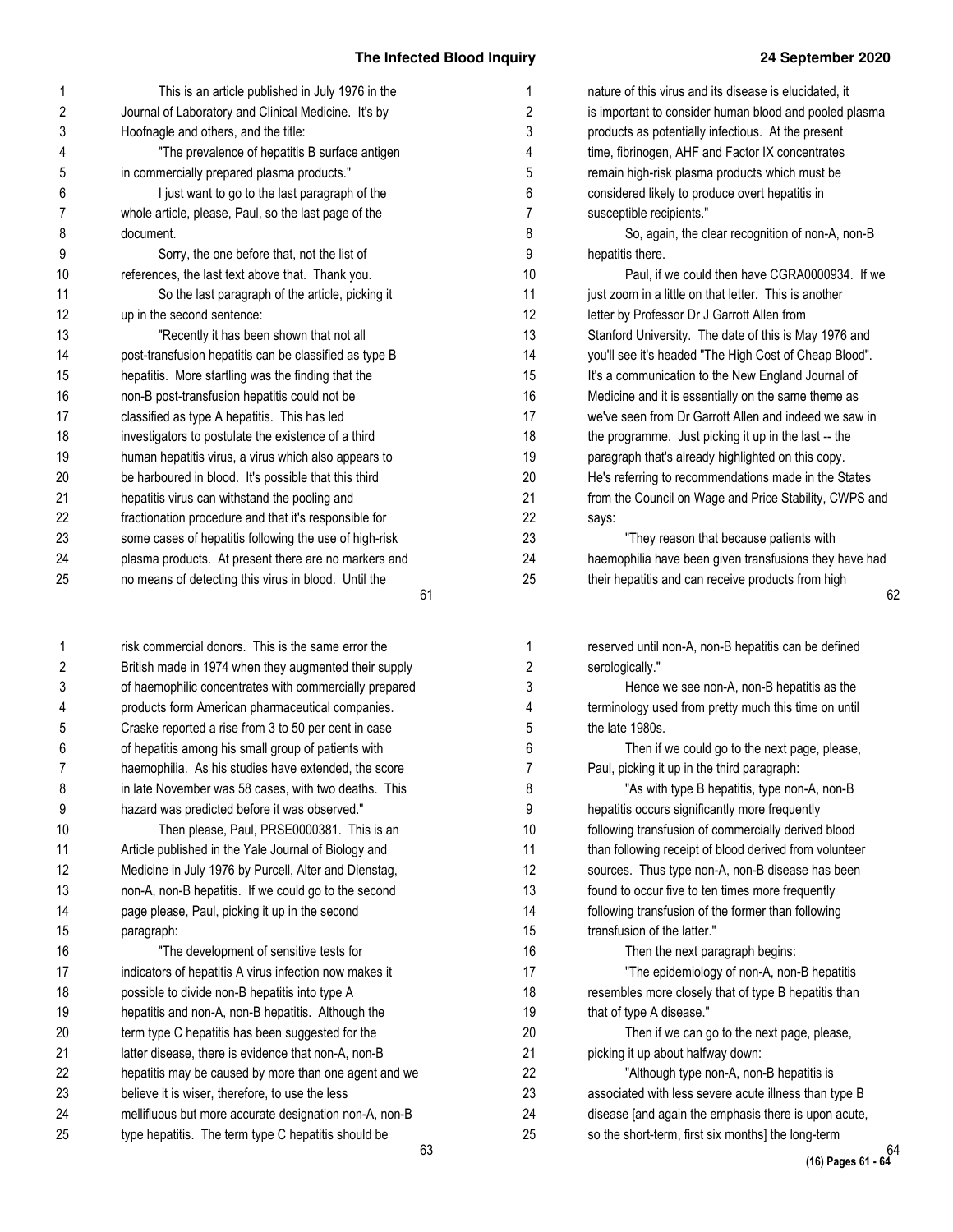Then, on the same theme, I think two further documents. RLIT0000228, please, Paul. This is in the Annals of Internal Medicine, July 1977, an article by Hoofnagle and others entitled "Transmission of non-A,

Again, Paul, if we can go to the penultimate

Histologically, eight of the ten cases of non-A, non-B chronic hepatitis had progressed to chronic active hepatitis and an additional patient already had

| 1  | prognosis for the two diseases may be similar", and    | 1  | present no tests are available. The existence of       |
|----|--------------------------------------------------------|----|--------------------------------------------------------|
| 2  | then there's reference to elevated transaminase        | 2  | hepatitis C was postulated recently."                  |
| 3  | values, reference to various studies on particular     | 3  | That's a comment from the Royal College of             |
| 4  | patients. Then the last sentence of that paragraph:    | 4  | Physicians opposing the recommendation. If we look at  |
| 5  | "Thus, chronic non-A, non-B hepatitis is not           | 5  | the previous page, Paul, this is the response of the   |
| 6  | necessarily a benign infection and may be the cause of | 6  | DHSS to the observations by the Royal College of       |
| 7  | a significant proportion of chronic hepatitis not      | 7  | Physicians. They make a number of points. I just       |
| 8  | identifiable as type B disease."                       | 8  | wanted to pick up the point at paragraph 7:            |
| 9  | Could we then please, Paul, still in July 1976         | 9  | "The DHSS response is no evidence has been             |
| 10 | go to PRSE0001579. Now the context of this document,   | 10 | collected yet in UK to substantiate the presence of    |
| 11 | sir, is a discussion triggered by the recommendation   | 11 | a hepatitis C."                                        |
| 12 | of the advisory group on testing for the presence of   | 12 | It may be thought there is a foreshadowing there       |
| 13 | hepatitis B surface antigen, a particular              | 13 | of the mantra of no conclusive proof that we will see  |
| 14 | recommendation to discontinue the practice of          | 14 | when we look at documentation relating to HIV.         |
| 15 | permanently excluding donors with a history of         | 15 | Paul, if we could then please have PRSE000260:         |
| 16 | jaundice.                                              | 16 | This is an article in The Lancet, we're now            |
| 17 | If we could go to the fifth page please, Paul,         | 17 | 12 March 1977, by Dienstag, Purcell, Alter and others. |
| 18 | what we have there, the document is headed, "Comments  | 18 | If we could go to the third page please, Paul,         |
| 19 | by the Royal College of Physicians", so the Royal      | 19 | left-hand column towards the bottom of the page if you |
| 20 | College of Physicians were commenting upon this        | 20 | could scroll down, we see a passage beginning:         |
| 21 | recommendation and suggesting that the recommendation  | 21 | "Besides these data other evidence for non-A,          |
| 22 | should not be implemented. About halfway down the      | 22 | non-B [and that's the data referred to earlier in the  |
| 23 | page, we have a passage which says this:               | 23 | Article. I won't go into the detail of that] other     |
| 24 | "Furthermore, transfusion hepatitis may be             | 24 | evidence for non-A, non-B agents has been              |
| 25 | caused by viruses other than hepatitis B for which at  | 25 | accumulating. Non-A, non-B hepatitis has now been      |
|    | 65                                                     |    |                                                        |
| 1  | recognised in Britain [possibly not by the Department  | 1  | I'll just pick it up here:                             |
| 2  | of Health and Social Services if the previous document | 2  | "In this study, 44 cases of acute non-A, non-B         |
| 3  | is accurate] in Australia, Japan, Costa Rica and       | 3  | post hepatitis have been followed prospectively for    |
| 4  | possibly Germany. Not only does non-A, non-B           | 4  | development of chronic liver disease. Ten patients,    |
| 5  | hepatitis occur worldwide but it's apparently spread   | 5  | 23 per cent, had persistent liver enzyme elevations    |
| 6  | by modes other than transfusion."                      | 6  | from 12 to 36 months after acute transaminase          |
|    | Then we see a range of different routes                | 7  | elevations were first recorded. Liver biopsy           |
| 8  | identified including haemodialysis, renal transplant:  | 8  | specimens from these ten patients provide evidence     |
| 9  | "Several instances of chronic hepatitis have           | 9  | that acute non-A, non-B hepatitis (hepatitis C?), can  |
| 10 | followed acute non-A, non-B hepatitis. We feel there   | 10 | progress to chronic liver disease and cirrhosis."      |
| 11 | are adequate data to support the existence of non-A,   | 11 | Then if we go to the next page, top of the next        |
| 12 | non-B viruses."                                        | 12 | page:                                                  |
| 13 | So that's the medical and scientific                   | 13 | "The frequency with which the acute hepatitis          |
| 14 | perspective. Then if we go please to RLIT0000226 we    | 14 | cases caused by this non-A, non-B hepatitis-producing  |
| 15 | see in this document that the existence of non-A,      | 15 | agent progressed to chronic liver disease was high.    |

non-B hepatitis now appearing to be essentially a clinical consensus, consideration being given to the nature and seriousness of the disease. This is an article in May 1977 in Gastroenterology entitled, "Development of chronic liver disease after acute non-A, non-B post-transfusion hepatitis", by Knodell and others. Paul, if we could go to page 7. It is

Under the heading "Discussion", that long paragraph towards the end of the paragraph, please,

the penultimate page.

developed cirrhosis."

non-B hepatitis."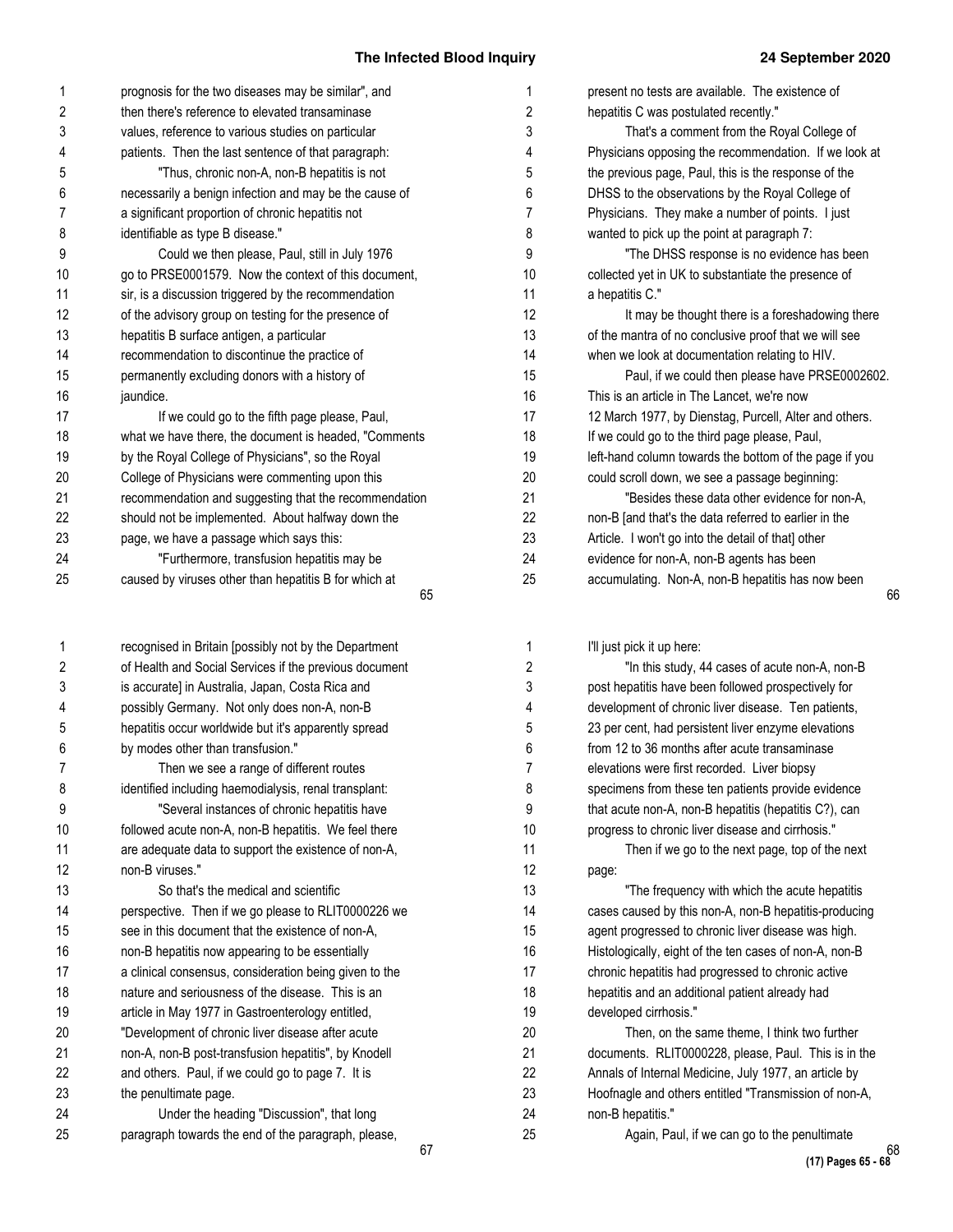| 1              | page, so it is page 6 of 7. We see on the right-hand   | 1                     |
|----------------|--------------------------------------------------------|-----------------------|
| 2              | column a paragraph beginning:                          | $\overline{c}$        |
| 3              | "Several clinical and epidemiologic features of        | 3                     |
| 4              | non-A, non-B hepatitis have become clear from studies  | 4                     |
| 5              | such as the present one. First, non-A, non-B           | 5                     |
| 6              | hepatitis closely resembles type B hepatitis. The      | 6                     |
| $\overline{7}$ | incubation period, clinical symptoms and signs, and    | 7                     |
| 8              | the potential for chronicity appear to be similar to   | 8                     |
| 9              | type B hepatitis. Undoubtedly what was once referred   | 9                     |
| 10             | to as 'serum hepatitis' included both type B and       | 1(                    |
| 11             | non-A, non-B hepatitis."                               | 1 <sup>1</sup>        |
| 12             | Then it deals with the route of transmission,          | 1'                    |
| 13             | spread predominantly by the parenteral route, and then | 1.                    |
| 14             | third:                                                 | 14                    |
| 15             | "Non-A, non-B hepatitis appears to be associated       | 1!                    |
| 16             | with a chronic carrier state and chronic liver         | 16                    |
| 17             | disease."                                              | $\ddot{\phantom{a}}$  |
| 18             | Then skipping a few lines:                             | 18                    |
| 19             | "Finally, non-A, non-B hepatitis appears to be         | 19                    |
| 20             | common."                                               | $\overline{2}$        |
| 21             | Then, Paul, if we can have PRSE0003622 this is         | $2^{\cdot}$           |
| 22             | a report in The Lancet in September of 1978 by         | $\overline{2}$        |
| 23             | Professor Preston, Dr Underwood, Dr Mitchell and       | 2.                    |
| 24             | others based in Sheffield. It's looking at the         | $\mathbf{2}^{\prime}$ |
| 25             | position of chronic liver disease in haemophiliacs,    | 2                     |
|                | 69                                                     |                       |

| 1              | established cirrhosis. All our paints were             |    |
|----------------|--------------------------------------------------------|----|
| 2              | symptom-free at biopsy and it was impossible to        |    |
| 3              | differentiate between the different forms of liver     |    |
| 4              | disease on the grounds of biochemical abnormalities.   |    |
| 5              | Since the patients undergoing biopsy had been          |    |
| 6              | arbitrarily selected, it is reasonable to conclude     |    |
| $\overline{7}$ | that a large proportion of haemophiliacs receiving     |    |
| 8              | treatment with Factor VIII have important chronic      |    |
| 9              | liver disease."                                        |    |
| 10             | We will undoubtedly, sir, in the course of the         |    |
| 11             | evidence over the coming weeks return to Professor     |    |
| 12             | Preston's findings in 1978 and how others responded to |    |
| 13             | them.                                                  |    |
| 14             | If we could then, Paul, go to DHSC0002191_026.         |    |
| 15             | This is a letter, January 1979, 8 January 1979. It's   |    |
| 16             | from Dr Dane the School of Pathology at the Middlesex  |    |
| 17             | Hospital Medical School, and it's addressed to         |    |
| 18             | Dr Waiter at the DHSS. It is about non-A, non-B        |    |
| 19             | hepatitis, and the plan was for there to be            |    |
| 20             | consideration of that at a meeting. I just wanted to   |    |
| 21             | pick up on the second paragraph:                       |    |
| 22             | "If one or more of these viruses is responsible        |    |
| 23             | for the abnormal livers which are evidently common     |    |
| 24             | among haemophiliacs, then chronic liver disease due to |    |
| 25             | these viruses might also be found among other          |    |
|                |                                                        | 71 |

| 1              | and we can pick it up in the summary at the top:       |
|----------------|--------------------------------------------------------|
| 2              | "Systematic screening of 47 haemophiliacs in           |
| 3              | Sheffield revealed abnormal liver function tests in 36 |
| 4              | (77 per cent) with a tendency for these abnormalities  |
| 5              | to persist. To assess the importance of these          |
| 6              | abnormalities, percutaneous liver biopsy was carried   |
| $\overline{7}$ | out on eight symptom-free patients under Factor VIII   |
| 8              | cover. A wide spectrum of chronic liver disease was    |
| 9              | demonstrated, including chronic aggressive hepatitis   |
| 10             | and cirrhosis."                                        |
| 11             | Then if we could go to the third, the last page        |
| 12             | of this document, Paul, under the heading              |
| 13             | "Discussion", the second paragraph:                    |
| 14             | "We confirmed earlier observations that                |
| 15             | percutaneous liver biopsy can be carried out safely in |
| 16             | haemophiliacs given adequate Factor VIII cover and     |
| 17             | appropriate laboratory control. As with any            |
| 18             | non-haemophiliac patient, there is a risk of           |
| 19             | haemorrhage with this procedure but experience         |
| 20             | supports the statement of Lesesne, et al, that the     |
| 21             | potential risks of complications from liver biopsy in  |
| 22             | haemophiliacs are outweighed [et cetera].              |
| 23             | "We also found a wide spectrum of chronic liver        |
| 24             | disease, including benign self-limiting hepatitis,     |
| 25             | potentially treatable chronic aggressive hepatitis and |
|                |                                                        |

transfused individuals." So an acceptance there apparently that abnormal livers are evidently common among haemophiliacs. The reference there to Dame Sheila is to Dame Sheila Sherlock, who was then a leading expert on liver disease. Then if we go next, please, Paul, to NHBT0000186\_004. We see here a meeting invitation from the Medical Research Council. It's dated 7 February 1979. It's addressed to Dr Craske. There are similar invitations to others to attend the meeting: "Dear Dr Craske*, ad hoc* meeting on non-A, non-B hepatitis." It's an invitation to attend a meeting that took place on 12 February. I just draw your attention to this: "The Chief Scientist of the Department of Health and Social Security has informed the council that this subject is being given high priority by the Department. Some batches of a commercial product containing Factor IX have been found to transmit this form of hepatitis to chimpanzees and as a result the product has not been given a licence. This is causing considerable anxiety from the point of view of the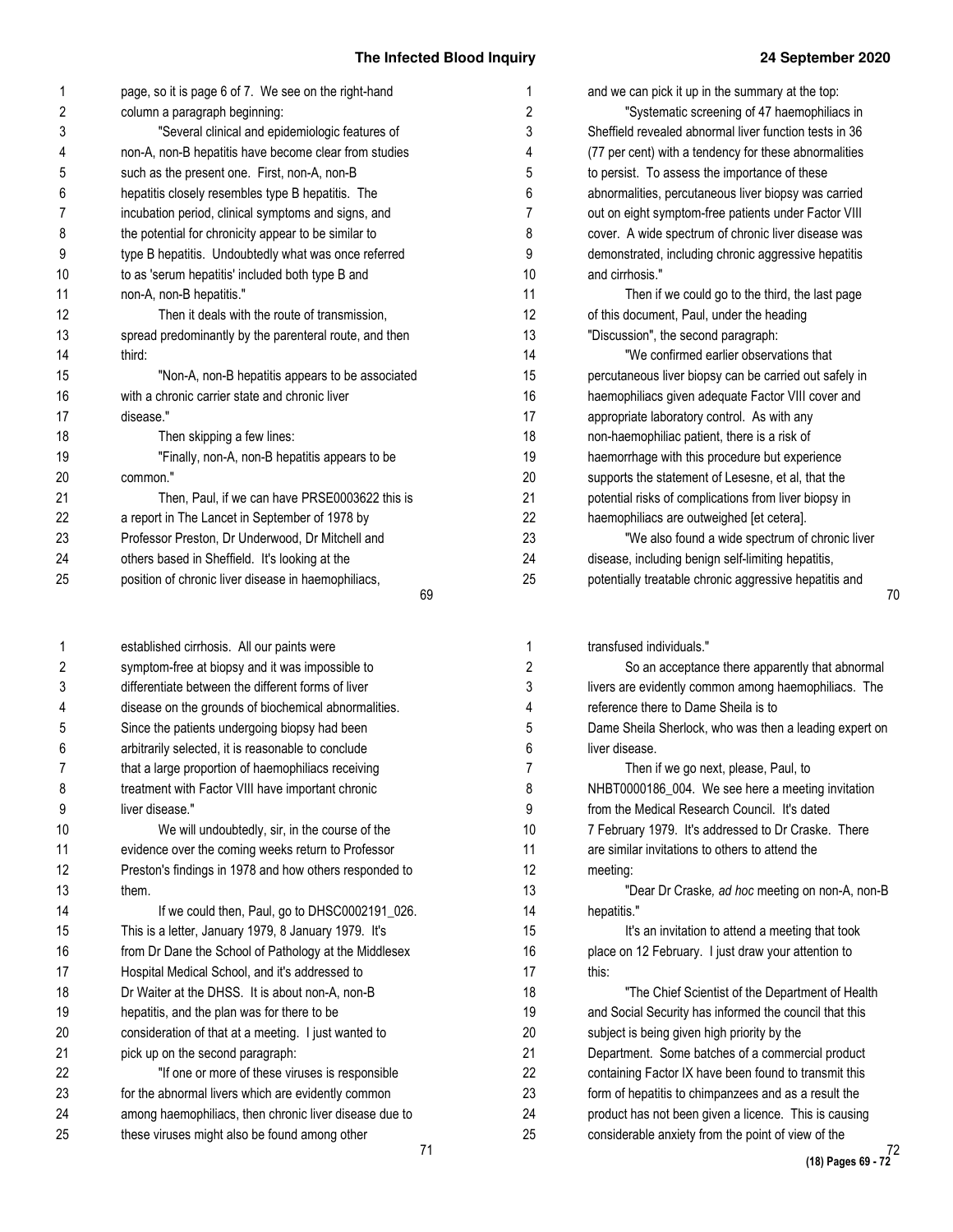| 1              | treatment of patients. Also laboratory staff          |
|----------------|-------------------------------------------------------|
| 2              | generally are beginning to enquire about laboratory   |
| 3              | safety, and trials of blood products are becoming     |
| 4              | difficult to stage because of concern over hepatitis  |
| 5              | transmission. Two aspects on which the Department     |
| 6              | sees a need for further work: research which will     |
| $\overline{7}$ | identify/characterise the agent carrying non-A, non-B |
| 8              | hepatitis, and studies leading to the development of  |
| 9              | a test for the organism or its marker."               |
| 10             | Sir, I am not going to go to the notes of the         |
| 11             | meeting itself. Again, undoubtedly it's a document    |
| 12             | that we will look at again over coming months. For    |
| 13             | those who are interested, I think it can be found at  |
| 14             | PRSE0001960.                                          |
| 15             | Could we then, please, Paul, have BART0002487.        |
| 16             | This is a communication in April 1979. It's from      |
| 17             | Dr Kernoff at the Royal Free to Dr Colvin at the      |
| 18             | London Hospital.                                      |
| 19             | If we just go to the last page for a moment,          |
| 20             | Paul, we can see it's written by Dr Kernoff in his    |
| 21             | capacity as Chairman of the Haemophilia Working Party |
| 22             | of the NETR Association of Haematologists, and it's   |
| 23             | addressed, if we go back to the beginning of the      |
| 24             | letter -- sorry, Paul -- to Dr Colvin in his capacity |
| 25             | as secretary of the NETR Association of               |
|                | 73                                                    |

73

75 therefore be introducing diseases which are not yet endemic in the UK. The moral reason for preferring NHS material is that it seems inappropriate to many that the maintenance of adequate standards of treatment to NHS patients should be dependent on blood obtained from paid donors from foreign countries." But we can see there a recognition of the nature of non-A, non-B hepatitis as a serious disease with long-term consequences. If we can then move from 1979 to 1980 and have, please, RLIT0000180. This is a study which looks at the position of children. It is from the archives of Disease in Childhood, 1980, "Liver disease, complicating severe haemophilia in childhood", by McGrath and others. Again, the research appears to be based at Sheffield Children's Hospital and Sheffield University Medical School. Summary: "Liver biopsies were performed in 5 boys aged between 2 and 9 years with severe classical haemophilia who had persistently abnormal liver function tests. Abnormal histology was present in all; 4 had chronic persistent hepatitis and the fifth chronic aggressive hepatitis with early cirrhosis. Evidence of previous hepatitis B infection was present in one patient [et cetera, et cetera]. The 1 2 3 4 5 6 7 8 9 10 11 12 13 14 15 16 17 18 19 20 21 22 23 24 25

| 1              | Haematologists.                                           |
|----------------|-----------------------------------------------------------|
| $\overline{2}$ | SIR BRIAN LANGSTAFF: That's North East Thames, is it?     |
| 3              | MS RICHARDS: Yes, North East Thames Region, yes, it would |
| 4              | be.                                                       |
| 5              | If we can go to the second page please, Paul,             |
| 6              | under the heading "Two types of therapeutic material      |
| $\overline{7}$ | available" -- sorry, I should add, of course, that        |
| 8              | both Dr Colvin and Dr Kernoff were closely involved       |
| 9              | with the treatment of patients with bleeding              |
| 10             | disorders. So, "Types of therapeutic material             |
| 11             | available". If we pick it up halfway down that            |
| 12             | paragraph, Dr Kernoff says this to Dr Colvin:             |
| 13             | "Not only is commercial concentrate expensive             |
| 14             | but there are both clinical and moral reasons for         |
| 15             | preferring the NHS material. The clinical reason is       |
| 16             | the growing awareness of the probability that             |
| 17             | commercial concentrates have a higher risk of             |
| 18             | transmitting non-A, non-B hepatitis than NHS              |
| 19             | material."                                                |
| 20             | Then Dr Kernoff says this:                                |
| 21             | "This is a serious disease with long-term                 |
| 22             | consequences which, as far as is known, is at present     |
| 23             | much less common in the UK than in those parts of the     |
| 24             | world, particularly the USA, where donor blood for        |
| 25             | commercial concentrates is collected. We may              |

| 1              | significance of these findings in young boys is        |
|----------------|--------------------------------------------------------|
| $\overline{2}$ | discussed, as is the role of exposure to Factor VIII   |
| 3              | containing blood products. It is concluded that        |
| 4              | cryoprecipitate should be used in preference to large  |
| 5              | pool Factor VIII concentrates in children with         |
| 6              | haemophilia."                                          |
| 7              | If we could go to the last page, please, and I'm       |
| 8              | grateful this was a document flagged up by             |
| 9              | representatives from one group of core participants on |
| 10             | the basis it does look specifically at the position of |
| 11             | children, and if we go to the bottom of the left-hand  |
| 12             | column on the last page, Paul:                         |
| 13             | "This study suggests that only brief exposure to       |
| 14             | Factor VIII concentrates (13 to 45 batches) is         |
| 15             | necessary to produce chronic liver damage in at least  |
| 16             | 25 per cent of haemophiliacs requiring regular         |
| 17             | treatment. As children usually receive treatment in    |
| 18             | hospital until considered suitable for treatment at    |
| 19             | home we recommend such patients should, if possible,   |
| 20             | be treated with cryoprecipitate in preference to large |
| 21             | pool Factor VIII concentrates until the significance   |
| 22             | of the chronic liver damage is better understood or    |
| 23             | until such Factor VIII concentrates have been refined  |
| 24             | to exclude viral hepatitis agents."                    |
| 25             | Then there's a discussion about the use of             |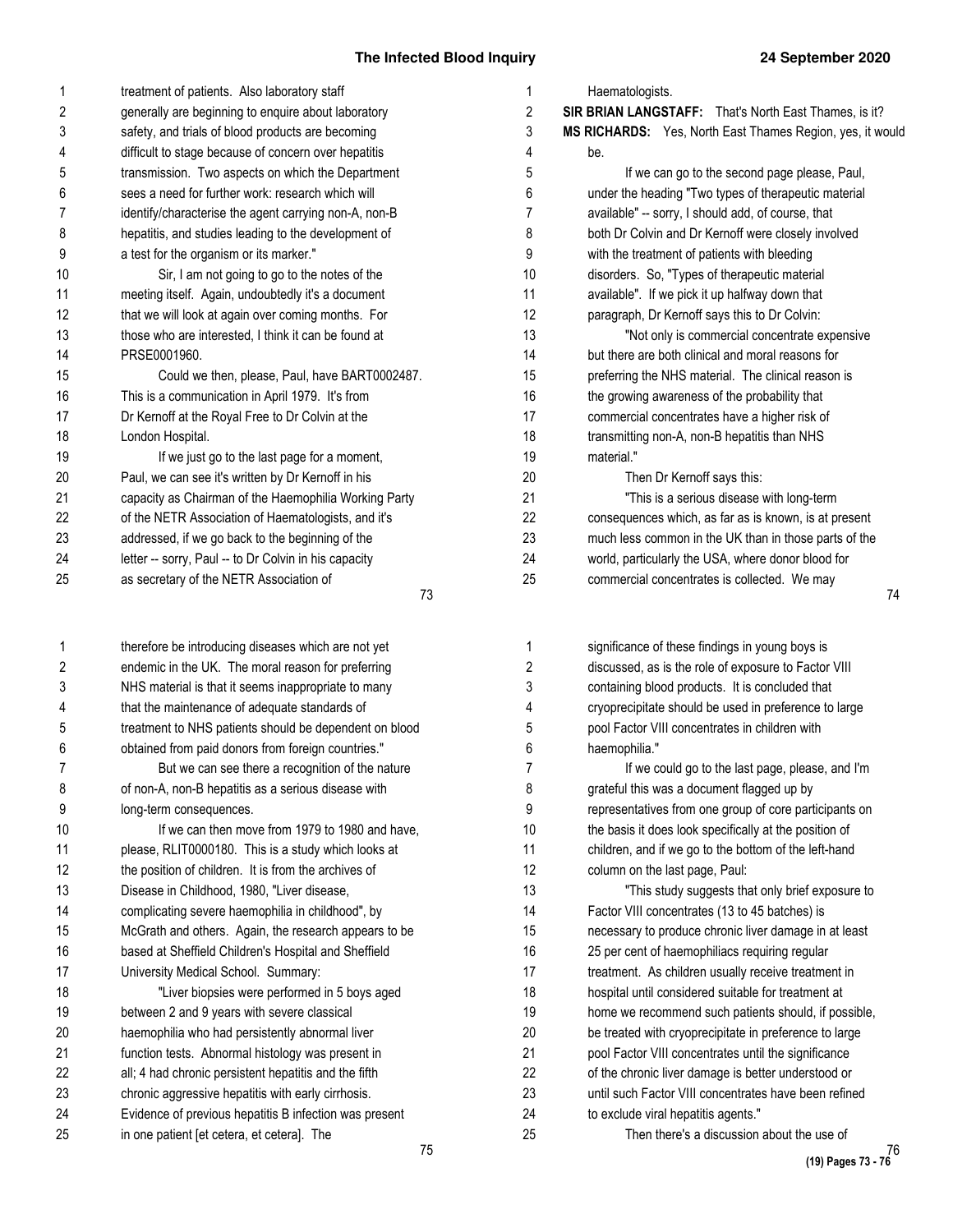78

| 2<br>3   | biopsies.<br>Two further documents from 1980. The first is | 2  | Dr Craske for a symposium of the Royal College of         |
|----------|------------------------------------------------------------|----|-----------------------------------------------------------|
|          |                                                            |    | Physicians, I think. It's called, "The epidemiology       |
|          | WITN0282008 please, Paul. This is a memo, a minute,        | 3  | of Factor VIII and IX associated hepatitis in the UK".    |
| 4        | from Dr Diana Walford to Mr Harley within the              | 4  | If we could turn please to page 7, we see this being      |
| 5        | Department of Health and Social Security and it's          | 5  | said. Under the heading, first of all,                    |
| 6        | dated 15 September 1980. The context is, and we heard      | 6  | "complications", it said:                                 |
| 7        | some allusion to this in Lord Owen's evidence              | 7  | "Most cases of non-A, non-B hepatitis are mild            |
| 8        | yesterday, the possible commercial takeover by             | 8  | illnesses. Six cases have been reported as severe.        |
| 9        | Beecham's of BPL. In the context of discussing that,       | 9  | Two patients have died in the acute stage of the          |
| 10       | Dr Walford said this, third paragraph:                     | 10 | disease but there were complicating factors in both       |
| 11       | "I must emphasise that 90 per cent of all                  | 11 | instances."                                               |
| 12       | post-transfusion and blood product infusion hepatitis      | 12 | Then there's a discussion of acute fulminating            |
| 13       | in the USA and elsewhere is caused by non-A, non-B         | 13 | hepatitis. Then discussion of chronic liver disease.      |
| 14       | hepatitis viruses which, unlike hepatitis B, cannot at     | 14 | There's reference to persistently elevated levels and     |
| 15       | present be detected by testing donor blood. This form      | 15 | then this:                                                |
| 16       | of hepatitis can be rapidly fatal, particularly when       | 16 | "Most of these patients are symptomless, however          |
| 17       | acquired by patients with pre-existing liver disease       | 17 | a few have clinical features suggestive of chronic        |
| 18       | or can lead to progressive liver damage. It can also       | 18 | liver disease but the ethical problems associated with    |
| 19       | result in a chronic carrier state thus increasing the      | 19 | the indications for liver biopsy meant that few           |
| 20       | pool of these viruses in the community."                   | 20 | patients have so far undergone this procedure. About      |
| 21       | So an important recognition there, sir, in 1980            | 21 | 40 patients have undergone biopsy in the UK and           |
| 22       | by Dr Walford of the DHSS of the serious nature of         | 22 | approximately 50 per cent of these have histological      |
| 23       | non-A, non-B hepatitis.                                    | 23 | evidence of chronic persistent hepatitis. Other           |
| 24       | Then finally from 1980, Paul, could we have                | 24 | patients showed evidence of chronic liver disease or      |
| 25       | PRSE0003209, please. This is a document authored by        | 25 | cirrhosis."                                               |
|          | 77                                                         |    | 7                                                         |
| 1        | Then skipping down a sentence:                             | 1  | that under the heading "Complications" where he says      |
| 2        | "The only common factor was regular treatment              | 2  | most cases of non-A, non-B hepatitis are mild             |
| 3        | with Factor VIII concentrate. Most of the patients in      | 3  | illnesses he's thinking there of the acute phase and      |
| 4        | this group are children or young adults, though the        | 4  | the acute phase only, and that would make sense both      |
| 5        | age range at Oxford is 6 to 70 years. It seems likely      | 5  | of what he'd previously said and with what he then        |
| 6        | that some patients will develop severe chronic liver       | 6  | goes on to say under the heading "Chronic liver           |
|          | disease over the next ten years."                          |    | disease".                                                 |
| 8        | The reason for drawing attention to that in                | 8  | SIR BRIAN LANGSTAFF: So that might be a reconciliation of |
| 9        | particular, sir, obviously is Dr Craske's close            | 9  | the two?                                                  |
| 10       | association with the Haemophilia Centre Directors          | 10 | MS RICHARDS: It might be.                                 |
| 11       | organisations, the meetings of which he attended on        | 11 | Paul, could we then have, please, HSOC0008581,            |
| 12       | a regular basis and to whom he gave regular advice.        | 12 | please. This is a series of Hansard extracts from         |
| 13       | SIR BRIAN LANGSTAFF: Can you just give me one moment.      | 13 | various dates. Could we go to the last page of the        |
| 14       | Yes, I have a note just to compare what you were           | 14 | document, please. Here we have an extract from            |
| 15       | saying in February 1979 with what he was saying there.     | 15 | Hansard on 24 February 1981, so we're now in early        |
| 16       | My note of 1979, the reference is PRSE0001960, you         | 16 | 1981. This is Lord Cullen who is responding on behalf     |
| 17       | mentioned it earlier, that reference, where he was         | 17 | of the Government, that's apparent from the previous      |
| 18       | quoting the views, not his views but the views of what     | 18 | page. Lord Cullen says this:                              |
| 19       | he described as American and German workers, that up       | 19 | "My Lords, blood products are not purchased               |
| 20       | to 40 per cent of non-A, non-B infections progressed       | 20 | centrally. They are purchased by health authorities.      |
| 21       | to chronic liver disease and so, so far as chronic         | 21 | I regret that up-to-date information on the               |
| 22       | liver disease and non-A, non-B infections are              | 22 | expenditure on imported products is not available."       |
|          | concerned, that's what he seemed to be saying then.        | 23 | It is obviously pertinent to some of the                  |
|          |                                                            |    |                                                           |
| 23<br>24 | Is he saying anything different in this article?           | 24 | observations from the witness yesterday.                  |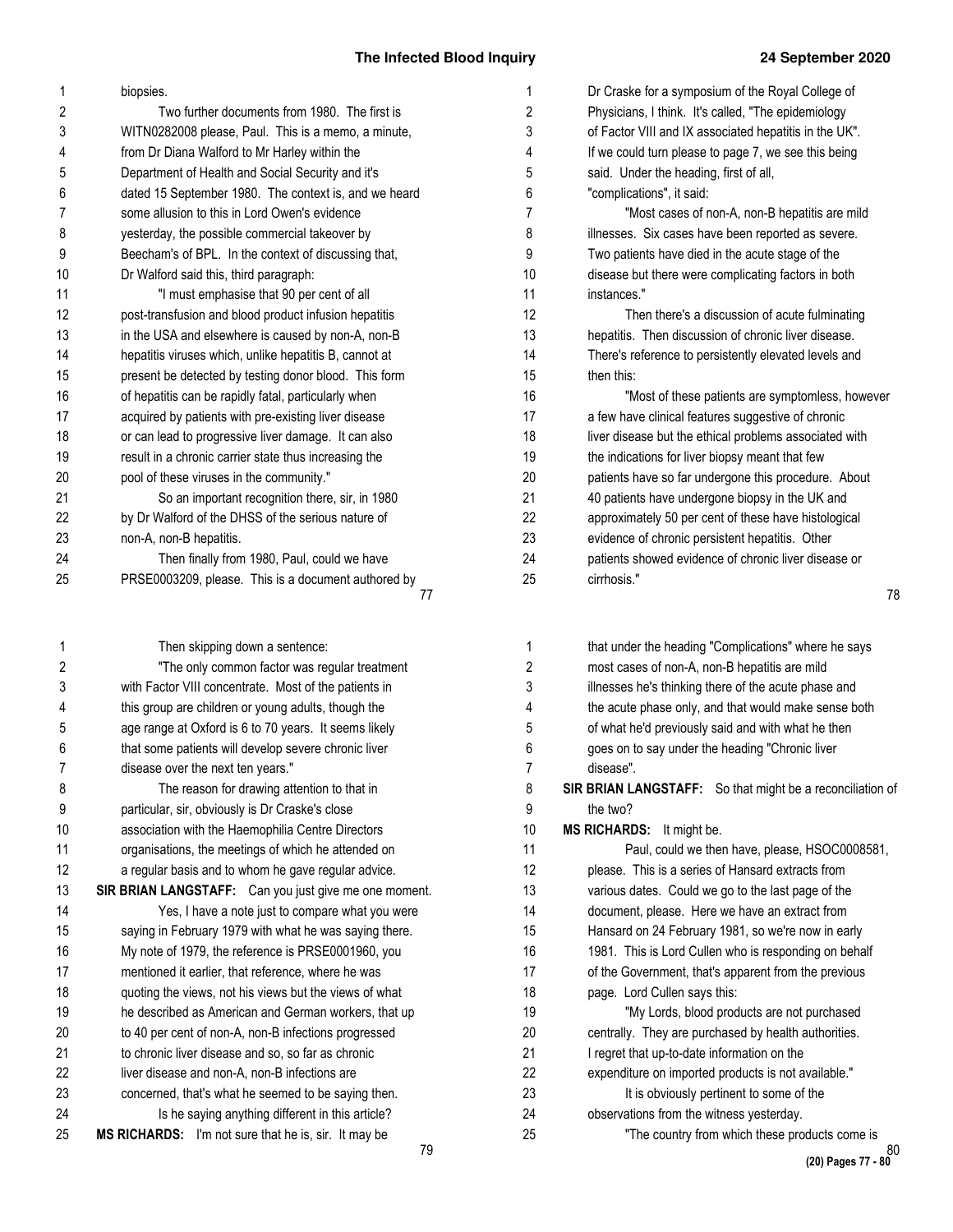| 1  | mainly the United States. Some also come from Austria  |
|----|--------------------------------------------------------|
| 2  | and one or two other European countries. So far as     |
| 3  | concerns making sure that these products are free from |
| 4  | infection, undoubtedly the careful checks which are    |
| 5  | made at all stages are extremely effective for all     |
| 6  | except a very few products, one of which is used in    |
| 7  | the case of haemophiliacs. There is a danger that      |
| 8  | Factor VIII which has to be injected into              |
| 9  | haemophiliacs can have in it a strain of hepatitis and |
| 10 | at the moment there is no way of testing for these     |
| 11 | strains. That is the one product as to whose freedom   |
| 12 | from infection we cannot be absolutely certain.        |
| 13 | However, every effort is made to see that it is not    |
| 14 | infected and although, occasionally, something may     |
| 15 | happen, it is not of a serious nature."                |
| 16 | That is obviously, it's fair to say, in fairly         |
| 17 | stark contrast to the material in the medical and      |
| 18 | scientific literature that we've been looking at in    |
| 19 | the second half of the '70s.                           |
| 20 | 1981 of course is where we begin to pick up the        |
| 21 | first reports of what will become known as AIDS.       |
| 22 | Paul, could we please have CGRA0000242. This is the    |
| 23 | June 1981 morbidity and mortality weekly report by the |
| 24 | Centres for Disease Control in the States and we see   |
| 25 | here under the heading, "Pneumocystis pneumonia,       |
|    | 81                                                     |
|    |                                                        |

| 1              | active hepatitis and of cirrhosis."                    |
|----------------|--------------------------------------------------------|
| 2              | Then this:                                             |
| 3              | "Indeed, in some cases early death from liver          |
| 4              | disease might prove to be the price paid by            |
| 5              | haemophiliacs for the improved quality of life         |
| 6              | afforded by the easy availability of clotting-factor   |
| $\overline{7}$ | concentrates."                                         |
| 8              | So the issue there addressed in the British            |
| 9              | Medical Journal, obviously a very commonly read        |
| 10             | journal for medical practitioners, in those somewhat   |
| 11             | stark terms.                                           |
| 12             | If we go then please, Paul, to CGRA0000424, we         |
| 13             | are now in the CDC's morbidity and mortality weekly    |
| 14             | report for the end of August of 1981 and a significant |
| 15             | number of further cases of Kaposi's sarcoma and PCP    |
| 16             | are reported. Third line:                              |
| 17             | "Since July 3, CDC has received reports of an          |
| 18             | additional 70 cases of these two conditions in persons |
| 19             | without underlying disease."                           |
| 20             | Again, I'm not going to go through all of them         |
| 21             | but we then pick in December of 1981 a number of       |
| 22             | articles in the New England Journal of Medicine which  |
| 23             | considered this condition about these previously       |
| 24             | healthy individuals contracting PCP and/or Kaposi's    |
| 25             | sarcoma.                                               |
|                |                                                        |

| Los Angeles", identification in the period             |
|--------------------------------------------------------|
| October 1980 to May 1981, five young men, all active   |
| homosexuals, treated for biopsy confirmed PCP at three |
| different hospitals in Los Angeles, California.        |
| I won't go through all the various different           |
| MMWR reports but what we see when we trace them        |
| through is that as they continue through 1981, more    |
| and more cases are reported. So a month later, for     |
| example, in July 1981 the report is of 26 cases of     |
| Kaposi's sarcoma and a number of further cases of PCP. |
| That continues.                                        |
| If we have, please, Paul, before I return to HIV       |
| and AIDS, one further reference from this time on      |
| hepatitis, PRSE0003110. This is an article in the      |
| British Medical Journal July 1981. It is worth         |
| reading the first paragraph:                           |
| "Despite advances in screening donors and in           |
| blood fractionation post transfusion hepatitis remains |
| the major complication of the modern treatment of      |
| haemophilia. The diagnosis is usually inferred from    |
| abnormalities in the results of hepatic biochemical    |
| tests rather than from clinical evidence. Surveys in   |
| haemophiliacs have shown changes in the liver          |
| architecture consistent with previous viral assault,   |
| including those of chronic persistent and chronic      |
|                                                        |

| 1              | If we could then go please Paul to PRSE0004476,                  |
|----------------|------------------------------------------------------------------|
| 2              | the second page please, this is The Lancet                       |
| 3              | December 1981. So we have the articles in the States             |
| 4              | in the New England Journal of Medicine and in The                |
| 5              | Lancet a letter which is referring to the recent                 |
| 6              | reports from the United States and sets out what the             |
| $\overline{7}$ | authors understand to be the first report of the                 |
| 8              | condition in a patient in the United Kingdom a patient           |
| 9              | who had been referred to the Brompton Hospital.                  |
| 10             | We then -- I don't ask this to be turned up.                     |
| 11             | Paul, but in January of 1982, because it's a rapidly             |
| 12             | developing picture, the New England Journal of                   |
| 13             | Medicine reports now 159 documented cases reported to            |
| 14             | CDC between June and November. It's described as                 |
| 15             | a serious public health problem with a high mortality            |
| 16             | rate.                                                            |
| 17             | Then throughout 1982 the MMWR from CDC continues                 |
| 18             | to report an ever-increasing number of cases of KS or            |
| 19             | serious opportunistic infections.                                |
| 20             | <b>SIR BRIAN LANGSTAFF:</b> These are all cases generally in the |
| 21             | community. They are not restricted to those who                  |
| 22             | receive blood or blood products in any way?                      |
| 23             | MS RICHARDS: At this stage, that's correct. At this              |
| 24             | stage they are predominantly being reported in gay men           |
| 25             | and then we pick up in July of 1982 from the MMWR for            |
|                | 84                                                               |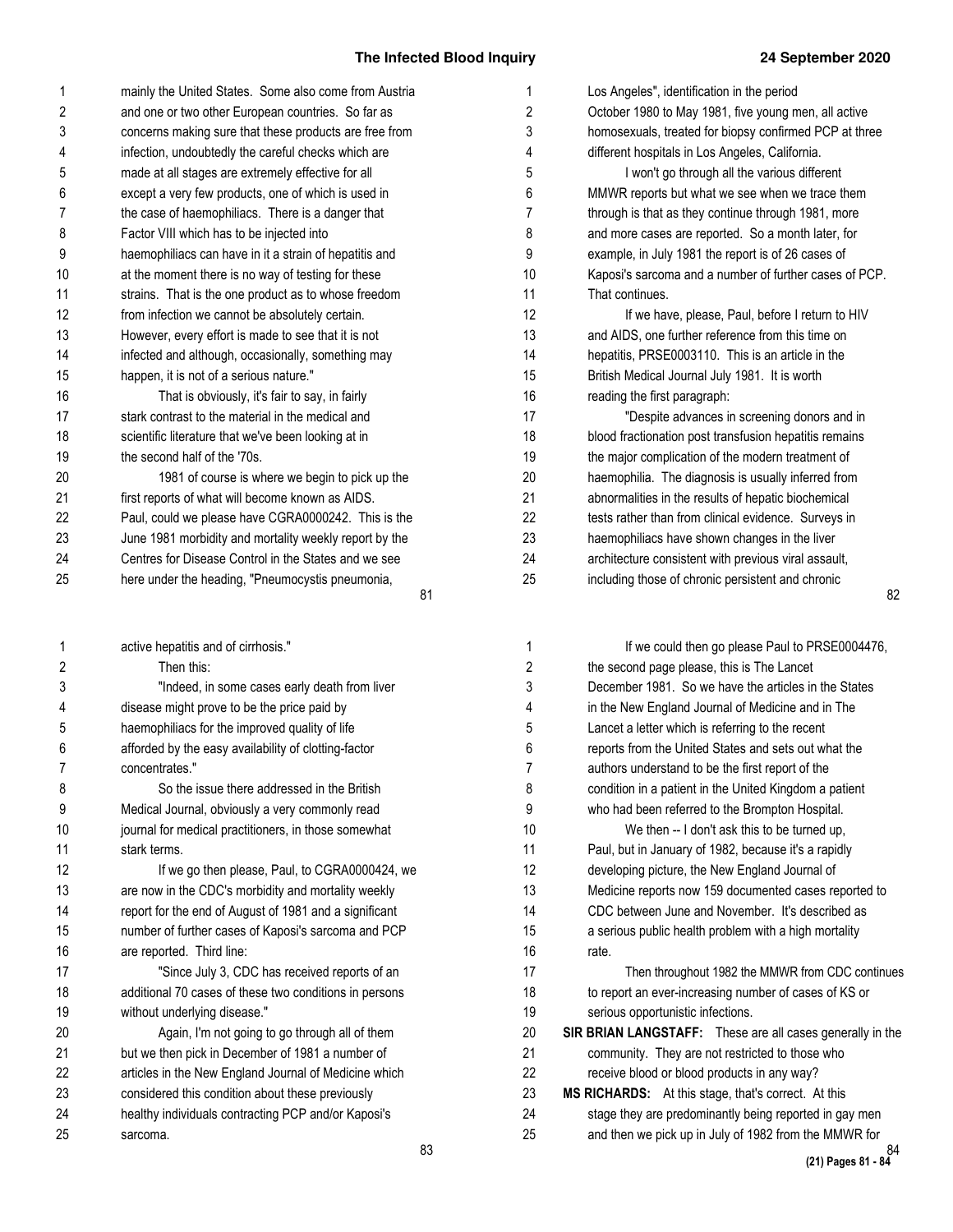| 1                       | 9 July reports of opportunistic infections in Kaposi's | $\mathbf 1$    | the info   |
|-------------------------|--------------------------------------------------------|----------------|------------|
| $\overline{2}$          | sarcoma amongst Haitians in the US, and that describes | $\overline{2}$ | might b    |
| 3                       | of 19 patients it says the clinical course has been    | 3              | through    |
| 4                       | severe. Ten patients have died. I will give the        | 4              |            |
| 5                       | reference for those who want to look it up -- I won't  | 5              | a refere   |
| 6                       | put it up on screen -- but it's PRSE0003880.           | 6              | followin   |
| 7                       | Then same date, 9 July 1982, if we could have up       | $\overline{7}$ |            |
| 8                       | on screen please, Paul, CGRA0000288. Here we see the   | 8              | We see     |
| 9                       | first cases being reported in those who have received  | 9              | Centre     |
| 10                      | blood products. So it's a notification or a report     | 10             |            |
| 11                      | from The Department of Health and Human Services in    | 11             | PCP ar     |
| 12                      | America to manufacturers of plasma fractionation       | 12             | other u    |
| 13                      | products concerning a meeting concerning opportunistic | 13             | critically |
| 14                      | infections in haemophilia A patients:                  | 14             |            |
| 15                      | "Three cases of PCP in patients with haemophilia       | 15             |            |
| 16                      | A receiving anti-haemophilic factor have recently been | 16             | the hea    |
| 17                      | reported to the Centers for Disease Control. All       | 17             |            |
| 18                      | three patients were heterosexual white men without     | 18             | three p    |
| 19                      | a history of intravenous drug abuse."                  | 19             | recently   |
| 20                      | Then there is reference to over the previous           | 20             | followin   |
| 21                      | year the hundreds of cases of reports, most of which   | 21             |            |
| 22                      | had been at that stage in homosexual men and           | 22             | males,     |
| 23                      | individuals who were IV drug abusers. Then the last    | 23             |            |
| 24                      | sentence of that second paragraph:                     | 24             | dysfund    |
| 25                      | "Although the cause of this outbreak is unknown,<br>85 | 25             | haemo      |
|                         |                                                        |                |            |
| 1                       | of an agent through blood products."                   | 1              | in the L   |
| $\overline{\mathbf{c}}$ | We see that this is immediately known to the           | 2              |            |
| 3                       | Department of Health and Social Security, and we can   | 3              | point in   |
| $\overline{4}$          | see that from DHSC0002219_009. This is an internal     | $\overline{4}$ |            |
| 5                       | DHSS minute. The date is 16 July 1982. It's not        | 5              | lay pres   |
| 6                       | a 100 per cent accurate account but we see why when we | 6              | brands     |
| 7                       | look at the document. It's addressed to a Dr Holgate:  | 7              | point of   |
| 8                       | "Dr Holgate.                                           | 8              | Transfu    |
| 9                       | "American Factor VIII.                                 | 9              | drugs,     |
| 10                      | "You will wish to know that Dr Harold Gunson,          | 10             | injectio   |
| 11                      | our consultant adviser in blood transfusion, has       | 11             | volunta    |
| 12                      | received information from the American Bureau of       | 12             | problen    |
| 13                      | Biologics via Dr Joe Smith at NIBSC that there may be  | 13             | tempte     |
| 14                      | considerable publicity in the next couple of weeks     | 14             | about h    |
| 15                      | concerning the safety of American Factor VIII. Please  | 15             | compar     |
| 16                      | forgive the layman's explanation below "               | 16             | when th    |
| 17                      | This is where it's not entirely accurate but the       | 17             | that on    |
| 18                      | essential message is clear:                            | 18             | literatur  |

"I hope it makes some sense. Apparently, some

research is about to be published showing fairly conclusively that plasma taken from homosexual drug takers contains a sort of virus which goes undetected when the plasma is tested because it is suppressed by the drugs. However, when used for Factor VIII it becomes active again. It seems that 400 haemophiliacs

| the information suggests that a transmissible agent   |    |
|-------------------------------------------------------|----|
| might be involved and concern about transmission      |    |
| through blood and blood products has been raised."    |    |
| So that's 9 July 1982, and we see there's             |    |
| a reference there to a meeting planned for the        |    |
| following week.                                       |    |
| If we could then please go to PRSE0000523, Paul.      |    |
| We see this also being formally reported by the       |    |
| Centre for Disease Control in MMWR for July 16, 1982: |    |
| "CDC recently received reports of three cases of      |    |
| PCP among patients with haemophilia A and without     |    |
| other underlying disease. Two have died. One remains  |    |
| critically ill ", et cetera.                          |    |
| Details are given of those patients.                  |    |
| Then if we go to the second page, please, under       |    |
| the heading "Editorial note", second paragraph:       |    |
| "The clinical and immunologic features these          |    |
| three patients share are strikingly similar to those  |    |
| recently observed among certain individuals from the  |    |
| following groups "                                    |    |
| Then the groups are there set out: homosexual         |    |
| males, IV drug users, et cetera.                      |    |
| "Although the cause of the severe immune              |    |
| dysfunction is unknown, the occurrence among three    |    |
| haemophiliac cases suggests the possible transmission |    |
|                                                       | 86 |
|                                                       |    |

| 1              | in the USA have exhibited signs of the virus."         |
|----------------|--------------------------------------------------------|
| 2              | I don't think that is in fact accurate at that         |
| 3              | point in time.                                         |
| 4              | "The report is expected to be picked up by the         |
| 5              | lay press and may cause a furore. I do not know which  |
| 6              | brands of Factor VIII are involved. From the DHSS      |
| $\overline{7}$ | point of view, we can defend the National Blood        |
| 8              | Transfusion Services' own record. Someone taking       |
| 9              | drugs, gay or not, would not be bled provided that the |
| 10             | injection marks showed. In any case, with our          |
| 11             | voluntary unpaid donor system we do not have the same  |
| 12             | problem as in the States where drug addicts are        |
| 13             | tempted to give blood simply for the money. However,   |
| 14             | about half of the Factor VIII bought from commercial   |
| 15             | companies is imported from the USA. Your division,     |
| 16             | when the published study is available (I understand    |
| 17             | that one of your sections scans the technical          |
| 18             | literature for such material) may have to consider     |
| 19             | revoking licences of certain manufacturers. Of course  |
| 20             | it may turn out that none of the Factor VIII involved  |
| 21             | is supplied to this country."                          |
| 22             | Of course that was not the case. But we can see        |
| 23             | that at the same time as this information is being     |
| 24             | published in the States it's being shared with the     |
| 25             | Department of Health and Social Security in the way    |
|                |                                                        |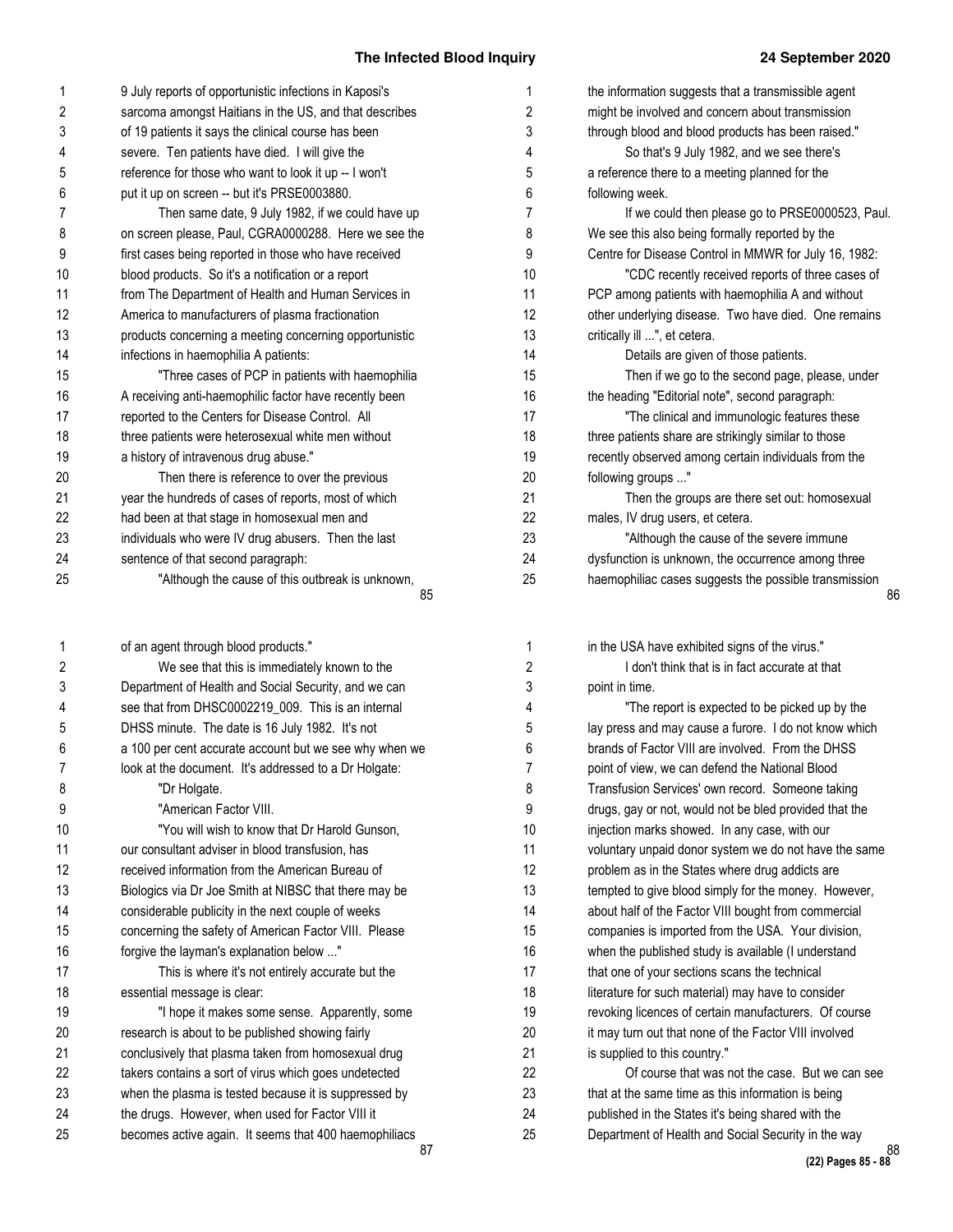| 1<br>2 | that we see there.                                                                                    | 1<br>2 | AIDS is caused by a transmissible agent."                                                               |
|--------|-------------------------------------------------------------------------------------------------------|--------|---------------------------------------------------------------------------------------------------------|
| 3      | If we then have, please, Paul, BAYP0004205.<br>It's not the most legible of documents but we will see | 3      | Then if we go next, please, to PRSE0003247 we<br>move here from the States to an international congress |
| 4      | from the title it is "Summary report on open meeting                                                  | 4      | in Budapest for the International Society of                                                            |
|        |                                                                                                       |        |                                                                                                         |
| 5      | of PHS committee on opportunistic infections in                                                       | 5      | Haematology and the International Society of Blood                                                      |
| 6      | patients with haemophilia".                                                                           | 6      | Transfusion. It was attended by Dr Peter Foster of                                                      |
| 7      | So it is a report of a meeting in the States                                                          | 7      | the PFC in Edinburgh in August 1982, and this is his                                                    |
| 8      | which took place on 27 July 1982 considering the                                                      | 8      | report.                                                                                                 |
| 9      | significance of the occurrence of opportunistic                                                       | 9      | If we go to the last page, please, Paul, the                                                            |
| 10     | infections in PCP in those three patients with                                                        | 10     | last page with any text on -- most of the paper is                                                      |
| 11     | haemophilia. Wide variety of organisations and                                                        | 11     | concerned with a very detailed technical discussion of                                                  |
| 12     | participants.                                                                                         | 12     | issues relating to fractionation and other matters.                                                     |
| 13     | Then if we go to the second half of that page,                                                        | 13     | But then he makes this reference:                                                                       |
| 14     | under the heading "Aspects of discussion":                                                            | 14     | "In discussion future problems in the treatment                                                         |
| 15     | "AIDS [it's one of the first examples of the                                                          | 15     | of haemophilia, Aledort reported that the most recent                                                   |
| 16     | term being used] and the sequelae of KS and OI [that's                                                | 16     | problem to surface in the USA has been three deaths                                                     |
| 17     | the Kaposi's sarcoma and opportunistic infections] are                                                | 17     | from pulmonary infections. This has been linked with                                                    |
| 18     | occurring in several populations [they are then                                                       | 18     | the development of acquired immunodeficiency                                                            |
| 19     | identified]. The possibility exists that it is                                                        | 19     | syndrome."                                                                                              |
| 20     | incurring in patients with haemophilia. If the PCP                                                    | 20     | So this information about the three                                                                     |
| 21     | observed in three patients with haemophilia represents                                                | 21     | haemophiliacs in the US is clearly by this stage being                                                  |
| 22     | the same process as seen in other groups with AIDS,                                                   | 22     | widely disseminated to knowledgeable individuals.                                                       |
| 23     | then a possible mode of transmission is via blood                                                     | 23     | Could we then have please, Paul, probably the                                                           |
| 24     | products, in this case Factor VIII concentrate. This                                                  | 24     | last document before the break, RLIT0000200. This is                                                    |
| 25     | finding would strengthen the existing hypothesis that                                                 | 25     | an article in the publication Science,                                                                  |
|        | 89                                                                                                    |        | 90                                                                                                      |
| 1      | a long-established journal. This article is dated                                                     | 1      | Sir, I note the time. I can probably just about                                                         |
| 2      | 13 August 1982, headed, "New disease baffles medical                                                  | 2      | fit in another document or we could break and resume                                                    |
| 3      | community".                                                                                           | 3      | after the break.                                                                                        |
| 4      | If we look in the first -- the left-hand column                                                       | 4      | SIR BRIAN LANGSTAFF: The only other thing just I note                                                   |
| 5      | towards the bottom of the page it says this:                                                          | 5      | from a quick glance at what is said there in Science                                                    |
| 6      | "Although other explanations have not been ruled                                                      | 6      | is if one looks at the third column across, about                                                       |
| 7      | out, most investigators currently think that the                                                      |        | halfway down, it notes that the infections seen in                                                      |
| 8      | disease is caused by an infectious agent, possibly                                                    | 8      | AIDS patients which first began to be noticed in about                                                  |
| 9      | a new virus or a new variant of an existing virus.                                                    | 9      | mid-1979. Well, if that is correct, then it would                                                       |
| 10     | The spread of AIDS resembles that of hepatitis B                                                      | 10     | look as though back in 1979, two years before the MMWR                                                  |
| 11     | virus."                                                                                               | 11     | reported it in June of '81 there were developing                                                        |
| 12     | Then if we could go to the next column, please,                                                       | 12     | infections and it might suggest, might it, a long                                                       |
| 13     | Paul, a bit further up, this is picking it up a couple                                                | 13     | incubation period?                                                                                      |
| 14     | of paragraphs in:                                                                                     | 14     | MS RICHARDS: Yes, absolutely.                                                                           |
| 15     | "Hepatitis B is also transmitted through                                                              | 15     | SIR BRIAN LANGSTAFF: For AIDS, from whatever was causing                                                |
| 16     | transfusion of whole blood or blood products.                                                         | 16     |                                                                                                         |
| 17     | Recently three individuals with haemophilia have come                                                 | 17     | it.<br>MS RICHARDS: Yes.                                                                                |
| 18     | down with AIDS, an occurrence which is particularly                                                   | 18     | <b>SIR BRIAN LANGSTAFF:</b> We will take a break until 3.45.                                            |
| 19     | disturbing because of the possibility they acquired an                                                | 19     | $(3.01 \text{ pm})$                                                                                     |
|        |                                                                                                       |        |                                                                                                         |

92 **(23) Pages 89 - 92**

**(A short break)**

**MS RICHARDS:** We pick the picture up in September 1982 now, HCDO0000410. This is a meeting of the Haemophilia Reference Centre directors on

6 September 1982, and it's the first reference in any

**(3.43 pm)**

infectious agent from the blood product they take to prevent bleeding. So far, however, there is no evidence linking ordinary blood transfusions to the

Then the person cited there is a representative

immunodeficiency disease ..."

of the Centers for Disease Control.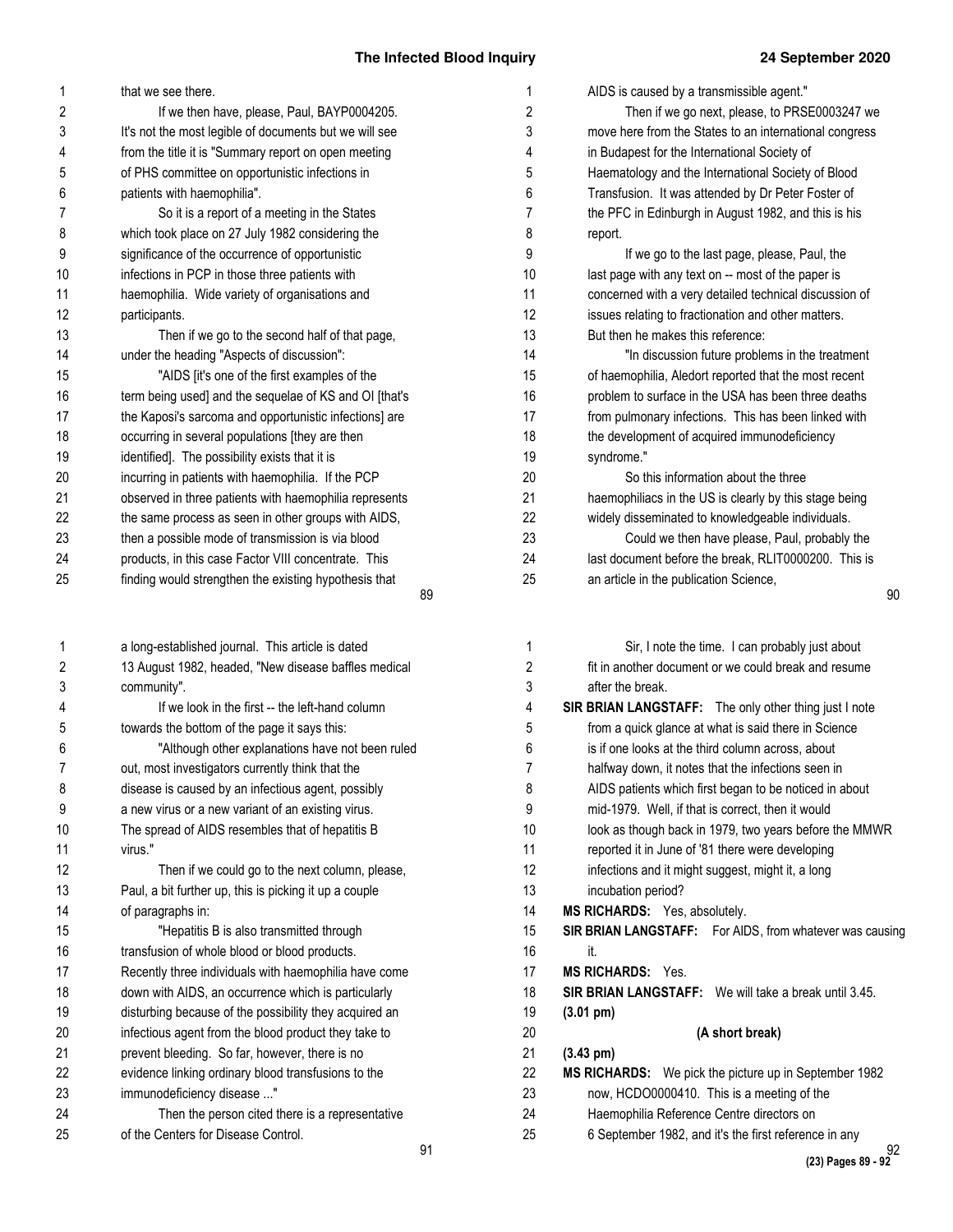| 1              | of their meetings to the question of AIDS.             | 1  | directors to let him know if they had any cases of the |
|----------------|--------------------------------------------------------|----|--------------------------------------------------------|
| 2              | If we could go please, Paul, to page 11, we'll         | 2  | syndrome. The Working Party [that's the hepatitis      |
| 3              | see the second paragraph and this is how it comes up:  | 3  | working party of the Haemophilia Centre Directors      |
| 4              | "Professor Bloom asked Dr Craske if he had any         | 4  | Organisation] was considering the implications of the  |
| 5              | information about the acquired immune deficiency       | 5  | reports in the USA."                                   |
| 6              | syndrome following reports from the United States and  | 6  | Sir, obviously one of the many issues that you         |
| 7              | the possible relationship of the syndrome with blood   | 7  | will have to consider in due course about the response |
| 8              | products and hepatitis. Dr Craske said he would find   | 8  | of haemophilia directors is whether this was, at this  |
| 9              | out more about this and agreed to try and have some    | 9  | stage, a sufficiently urgent and accurate              |
| 10             | information available for the Haemophilia Centre       | 10 | appreciation, this characterisation of a "remote       |
| 11             | directors at the Manchester meeting."                  | 11 | possibility" of the involvement of commercial blood    |
| 12             | That Manchester meeting took place a week later.       | 12 | products.                                              |
| 13             | That's CBLA0001619. So we can see this is the bigger   | 13 | Paul, could we have OXUH0002848, please. This          |
| 14             | meeting, involving all of the Haemophilia Centre       | 14 | is a further MMWR report from CDC, 24 September 1982.  |
| 15             | directors and not just the directors of the reference  | 15 | It includes now a case definition for AIDS. But for    |
| 16             | centres, 13 September 1982. If you could go please,    | 16 | present purposes if we could just look at the third    |
| 17             | Paul, to page 10, we will see Dr Craske's report back  | 17 | page, please, Paul, first main paragraph:              |
| 18             | at the bottom of the page:                             | 18 | "Two points in this update deserve emphasis.           |
| 19             | "The Acquired Immune Deficiency Syndrome.              | 19 | First, the eventual case-mortality rate of AIDS a few  |
| 20             | "The Reference Centre directors had asked              | 20 | years after diagnosis may be far greater than the      |
| 21             | Dr Craske to look into the report from the             | 21 | 41 per cent overall case-mortality rate noted above."  |
| 22             | United States of this syndrome, mainly in homosexuals  | 22 | I just draw attention to that, sir, to indicate        |
| 23             | but including three haemophiliacs. It appeared that    | 23 | that at this stage one thing that was seemingly        |
| 24             | there was a remote possibility that commercial blood   | 24 | apparent was the very high mortality rate from AIDS.   |
| 25             | products had been involved. Dr Craske asked the<br>93  | 25 | Paul, could we next have, please, MDIA0000010.<br>g    |
|                |                                                        |    |                                                        |
| 1              | MDIA0000010. So we're now in the mainstream            | 1  | It's concerned with AIDS, "AIDS update":               |
| $\overline{2}$ | media. Rather than scientific journals or medical      | 2  | "In July of 1982 the CDC reported three cases of       |
| 3              | journals, this is The Observer, 14 November 1982. "No  | 3  | AIDS identified among haemophilia A patients. Since    |
| 4              | defence against gay disease" is the heading. If we     | 4  | then none of these have survived. The following is a   |
| 5              | look -- it's quite small print -- in the fourth column | 5  | summary of a December 10, 1982 CDC update on AIDS.     |
| 6              | please, Paul, top half of the page -- fourth column:   | 6  | The CDC has confirmed four additional and one highly   |
| 7              | "AIDS is not infectious though as colds and            | 7  | suspect case among haemophilia A patients."            |
| 8              | measles might be. Close relatives and friends do not   | 8  | There's reference to there being no suggestion         |
| 9              | catch it. A major speculation is that the AIDS virus   | 9  | of the haemophiliacs acquiring the disease through     |
| 10             | is carried in the blood and transmitted directly       | 10 | contact with each other or other groups known to be at |

either sexually or through syringes, which is how hepatitis B, to which homosexuals are also prone, spreads. This link with hepatitis might also explain the presence of AIDS among heterosexuals who inject drugs [et cetera, et cetera]. This could also explain the presence of AIDS in a small group of heterosexual haemophiliacs who injected themselves frequently with a blood concentrate designed to encourage clotting."

the potential connection between -- or the potential blood transmission route of the AIDS virus. Could we then, please, Paul, have

BYAP0000018\_119.

So The Observer there reporting in November 1982

This is a new letter from the American National Hemophilia Foundation. The date is December 9, 1982.

en none of these have survived. The following is a immary of a December 10, 1982 CDC update on AIDS. ne CDC has confirmed four additional and one highly spect case among haemophilia A patients." There's reference to there being no suggestion the haemophiliacs acquiring the disease through ntact with each other or other groups known to be at increased risk. "The MMWR points out at all of these cases to be supposed to Factor VIII concentrates and all but one have also received other blood components." Then, if we go to the next page, please, Paul: "CDC recommends that patients should be advised of this risk." Then the last two paragraphs: "It is important to note that while there is insufficient data to directly link the spread of AIDS to concentrate, there is an increased concern that AIDS may be transmitted through blood products. It is the NHF's point of view that patients and parents should be aware of the potential risks." Then it is suggested: 10 11 12 13 14 15 16 17 18 19 20 21 22 23 24 25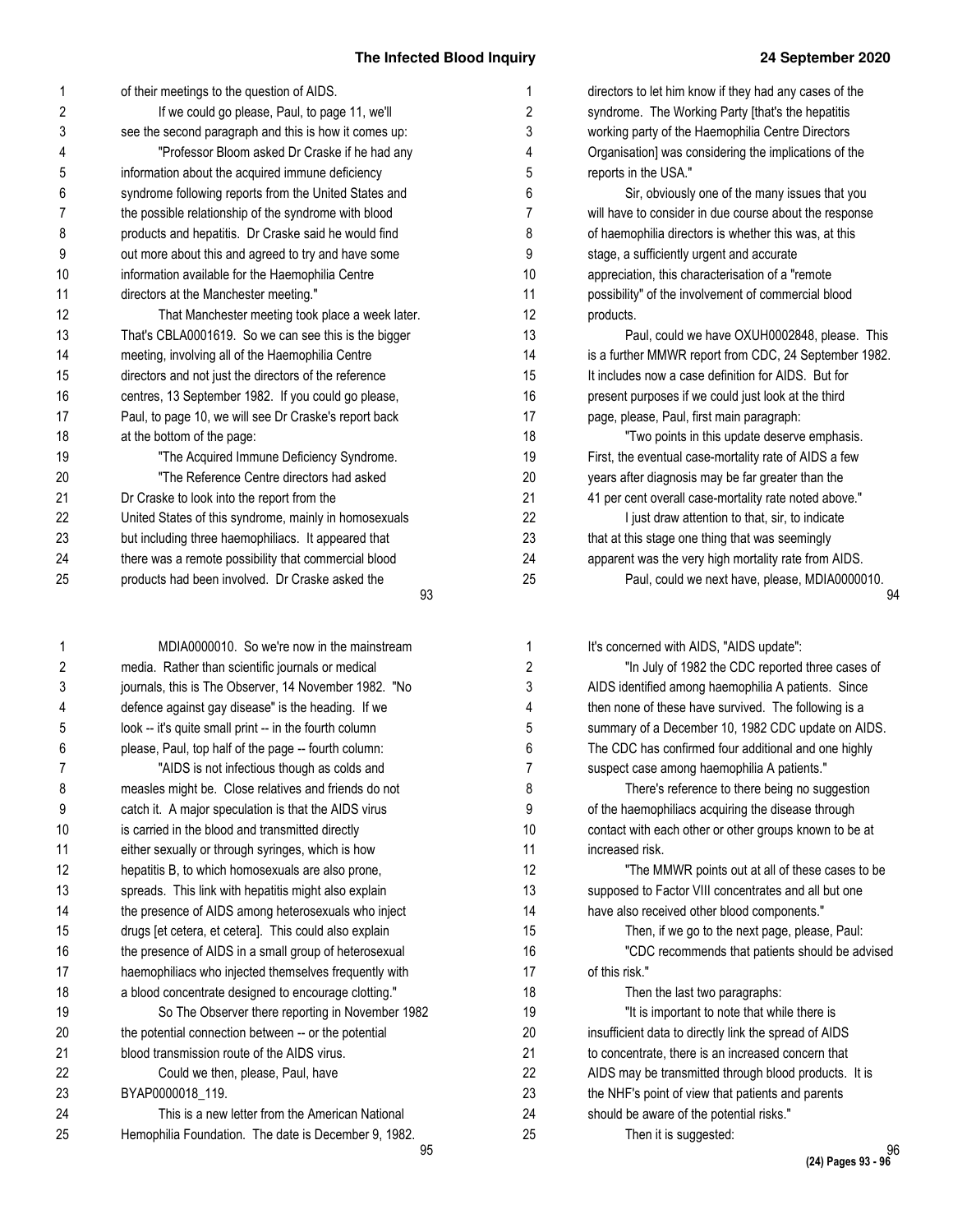| 1  | "If you have any questions they should be                 | 1  | report is AIDS it's occurrence following receipt of     |
|----|-----------------------------------------------------------|----|---------------------------------------------------------|
| 2  | directed to the treating clinician."                      | 2  | blood products from a known AIDS case adds support to   |
| 3  | So that's the advice emanating from the States            | 3  | the infectious agent hypothesis."                       |
| 4  | in December 1982.                                         | 4  | We see there and if we go to PRSE0002436 this is        |
| 5  | If we then please, Paul, go to PRSE0003276 and            | 5  | another newsletter from the National Haemophilia        |
| 6  | if we could go please to page 4, this is                  | 6  | Foundation in the States, the date now December 21,     |
| 7  | 10 December 1992 MMWR. This is the report of what's       | 7  | 1982. If we go further down we will see in the second   |
| 8  | referred to elsewhere as the San Francisco baby case,     | 8  | paragraph:                                              |
| 9  | sir. Possible transfusion associated acquired             | 9  | "There's an increased concern that AIDS may be          |
| 10 | immunodeficiency syndrome, California.                    | 10 | transmitted through blood products. Patients and        |
| 11 | "CDC has received a report of a 20 month old              | 11 | parents should be aware of the potential risks. There   |
| 12 | infant in the San Francisco area who developed            | 12 | is no conclusive evidence that cryoprecipitate or       |
| 13 | unexplained cellular immunodeficiency and                 | 13 | fresh frozen plasma will reduce the risk of AIDS. We    |
| 14 | opportunistic infection. This occurred after multiple     | 14 | feel however that this is no time to introduce          |
| 15 | transfusions including a transfusion of platelets         | 15 | concentrates to patients who have never used them       |
| 16 | derived from the blood of a male subsequently found to    | 16 | before, except when there is an overriding medical      |
| 17 | have AIDS."                                               | 17 | indication."                                            |
| 18 | If we go to the next page please, Paul,                   | 18 | Then examples of patients who should not be             |
| 19 | editorial note, just over halfway down the page:          | 19 | introduced to the concentrates at this time: new born   |
| 20 | "The aetiology of AIDS remains unknown but it is          | 20 | infants through age 4, newly diagnosed cases of         |
| 21 | reported occurrence among homosexual men, intravenous     | 21 | haemophilia, and those with mild disease.               |
| 22 | drug users and persons with haemophilia A suggests it     | 22 | Then it continues:                                      |
| 23 | may be caused by an infectious agent transmitted          | 23 | "At this time the NHF AIDS task force does not          |
| 24 | sexually or through exposure to blood or blood            | 24 | recommend a change in treatment to those who have       |
| 25 | products. If the infant's illness described in this       | 25 | received concentrates and therapy and by all means one  |
|    | 97                                                        |    | 98                                                      |
|    |                                                           |    |                                                         |
| 1  | should not withhold the use of clotting factor therapy    | 1  | that commercial blood products were involved and you    |
| 2  | when needed."                                             | 2  | suggested I might have to resolve whether that was      |
| 3  | If we then please, Paul, have CGRA0000434. This           | 3  | a sufficient response. I don't know if we have          |
| 4  | is a Cutter memo, still in December 1982. This is         | 4  | a copy, if Paul has a copy of BPLL0011645.              |
| 5  | 29 December 1982, so pharmaceutical company:              | 5  | MS RICHARDS: I'm not sure that he will, sir.            |
| 6  | "It appears to me to be advisable to include an           | 6  | SIR BRIAN LANGSTAFF: Let me tell you what my note says. |
| 7  | AIDS warning in our literature for Factor IX and          | 7  | It will need to be checked, but I have a note that on   |
| 8  | Factor VIII. I realise that very little is known          | 8  | 5 November 1982 Craske wrote a memo in respect of       |
| 9  | about AIDS and the relationship that products we          | 9  | AIDS, so this is only --                                |
| 10 | manufacture have in causing the syndrome. However,        | 10 | MS RICHARDS: We do have it, sir, with a different       |
| 11 | litigation is inevitable and we must demonstrate          | 11 | reference, CBLA0001653_003 is Dr Craske on 5 November.  |
| 12 | diligence in passing along whatever we do know to the     | 12 | SIR BRIAN LANGSTAFF: I think he looks at the possible   |
| 13 | physicians who prescribe the product", and then there     | 13 | cause. He puts forward three possible causes and he     |
| 14 | were steps set out for inclusion in package insert,       | 14 | discounts the first two causes. That is the use of      |
| 15 | et cetera, once the wording is agreed.                    | 15 | amyl nitrate as a sexual heightener during homosexual   |
| 16 | So we've looked at -- sir, what Cutter was                | 16 | intercourse and the immunosupressive effects of CMV,    |
| 17 | saying. We've looked at what the National Haemophilia     | 17 | cytomegalovirus, which leaves only one.                 |
| 18 | Foundation in the States is saying. We're now going       | 18 | MS RICHARDS: Yes, if we go to the next page, please,    |
| 19 |                                                           | 19 |                                                         |
|    | to look at the domestic Haemophilia Society, the UK       |    | Paul, we can see. Yes, it's put here by Dr Craske:      |
| 20 | Haemophilia Society. It's first bulletin of 1983. It      | 20 | "The association with sexual promiscuity,               |
| 21 | is PRSE --                                                | 21 | intravenous drug abuse and possibly [again, the word    |
| 22 | SIR BRIAN LANGSTAFF: Before you go to 1983, you mentioned | 22 | is 'possibility'] the transfusion of commercial blood   |
| 23 | a moment or two ago by reference to CBLA0001619,          | 23 | concentrates, together with evidence of clustering and  |
| 24 | I think suggesting that Craske had made a report and      | 24 | a prodromal phase, suggest an infectious agent with     |
| 25 | the conclusion was that it was a remote possibility<br>99 | 25 | a similar epidemiology to that of hepatitis B."<br>100  |
|    |                                                           |    |                                                         |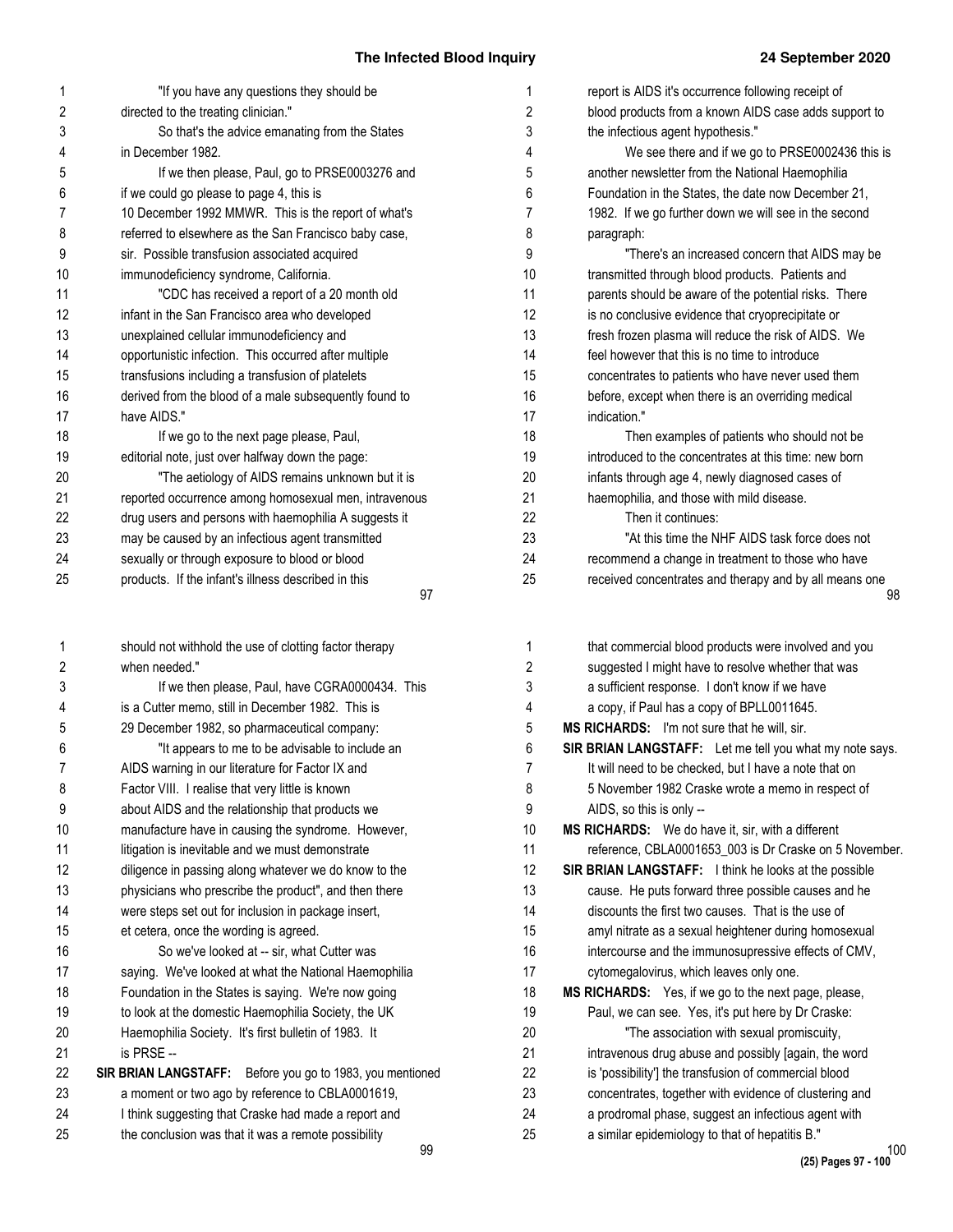| 1  | Then he says --                                           |
|----|-----------------------------------------------------------|
| 2  | SIR BRIAN LANGSTAFF: So he discounts (2) and is left with |
| 3  | the infectious agent idea, doesn't he?                    |
| 4  | MS RICHARDS: Yes. Then he says:                           |
| 5  | "If (3) is the most likely cause "                        |
| 6  | Then he talks about the possibility of it being           |
| 7  | present in plasma used to prepare hepatitis B             |
| 8  | vaccines.                                                 |
| 9  | SIR BRIAN LANGSTAFF: I think, if you just scroll down to  |
| 10 | the end -- I don't think there's anything else there.     |
| 11 | But at least it may set the record straight so far as     |
| 12 | he is concerned. Perhaps. Something I will have to        |
| 13 | consider, in any event.                                   |
| 14 | <b>MS RICHARDS: Yes.</b>                                  |
| 15 | So, Paul, if we have, please, now -- we're in             |
| 16 | early 1983 -- PRSE0004120, please.                        |
| 17 | This is a Haemophilia Society bulletin. We                |
| 18 | don't have the precise dates, sir. It is the first        |
| 19 | bulletin that was the published in 1983 and so the        |
| 20 | date that has been ascribed on our systems in the         |
| 21 | chronology is effectively 1 January 1983. It almost       |
| 22 | certainly was later than that but we don't know the       |
| 23 | precise date.                                             |
| 24 | If we could go to the penultimate page, please,           |
| 25 | Paul.                                                     |
|    | 101                                                       |
| 1  | products. If AIDS is caused by an infectious agent        |
| 2  | and if this agent is transmitted by blood product         |
| 3  | infusion, and these are both big ifs, then it may be      |
| 4  | that haemophiliacs could be at increased risk of          |
| 5  | AIDS."                                                    |
| 6  | Then the question:                                        |
| 7  | "Well, do haemophiliacs get AIDS?                         |
| 8  | "Amongst the group of patients with AIDS who              |
| 9  | have been reported to the American authorities, there     |
| 10 | have been 11 haemophiliacs. It's not entirely clear       |
| 11 | how many of these haemophiliacs had risk factors which    |
| 12 | were unrelated to their haemophilia."                     |
| 13 | Pausing there, the information in the MMWRs               |

doesn't suggest any association with any other risk factors in its report of cases, and then the question: "Could British haemophiliacs get AIDS? "Of course it's possible, but I'd expect AIDS to

remain a rare disease. The idea that there's an epidemic of AIDS amongst haemophiliacs is ludicrous."

multi-agency meeting, so it's, again, an American

Paul, if we could then have CGRA0000301, please. This is 4 January 1983. It's a report on a CDC

If we go to the second page, the meeting that

Is his answer.

meeting.

| 1              | What we have towards the bottom human right            |
|----------------|--------------------------------------------------------|
| $\overline{2}$ | corner is, if we scroll down:                          |
| 3              | "AIDS and haemophilia; an interview with               |
| 4              | Dr Peter Kernoff, director of the Haemophilia Centre   |
| 5              | at the Royal Free Hospital in London."                 |
| 6              | Then if we go to the next page, please, it's           |
| $\overline{7}$ | a written question and answer. I'll just refer to      |
| 8              | three of the questions and answers:                    |
| 9              | "What's the cause of AIDS?                             |
| 10             | "That's not known, but because there are               |
| 11             | similarities between the groups of people who seem to  |
| 12             | be getting AIDS and those who are known to be at risk  |
| 13             | of hepatitis B, it's been suggested that AIDS might be |
| 14             | caused by an infectious agent, perhaps a virus, which  |
| 15             | is transmitted in the same way as hepatitis B. That    |
| 16             | is, mainly by injected blood or blood products and     |
| 17             | sexual contact. However, this is just a guess and      |
| 18             | there are several other possibilities."                |
| 19             | He doesn't set out what those possibilities are.       |
| 20             | "Question: I begin to see links with                   |
| 21             | haemophilia.                                           |
| 22             | "Answer: Yes, but they are very tenuous.               |
| 23             | Certainly we know that haemophiliacs are at higher     |
| 24             | than normal risk of getting hepatitis B because of     |
| 25             | their frequent exposure to infusions of blood          |

| 1  | took place in Atlanta, and if we go down to the second |
|----|--------------------------------------------------------|
| 2  | half of the page, "Aspects of discussion":             |
| 3  | "AIDS continues to be a major public health            |
| 4  | problem. In addition to the previously described       |
| 5  | high-risk groups [and those are then listed] persons   |
| 6  | with haemophilia are also at increased risk of         |
| 7  | developing AIDS, presumably by introduction of         |
| 8  | a transmissible agent in Factor VIII concentrate.      |
| 9  | Five cases of AIDS have been reported in persons with  |
| 10 | haemophilia since the three described in July and two  |
| 11 | to three more are considered to be possible cases.     |
| 12 | One case of AIDS has occurred in an infant who         |
| 13 | received a platelet transfusion from a man who         |
| 14 | subsequently was diagnosed as an AIDS patient."        |
| 15 | That's probably a reference to the San Francisco       |
| 16 | baby case.                                             |
| 17 | "Several other AIDS cases under investigation          |
| 18 | [5] have no risk factors but have received blood       |
| 19 | products within the past two years. Some participants  |
| 20 | were reluctant to accept the hypothesis that AIDS has  |
| 21 | been transmitted by whole blood in the absence of      |
| 22 | additional evidence."                                  |
| 23 | So that's the CDC meeting in January 1983.             |
| 24 | Then if we could, please, Paul, have                   |
| 25 | RLIT0000233.                                           |
|    |                                                        |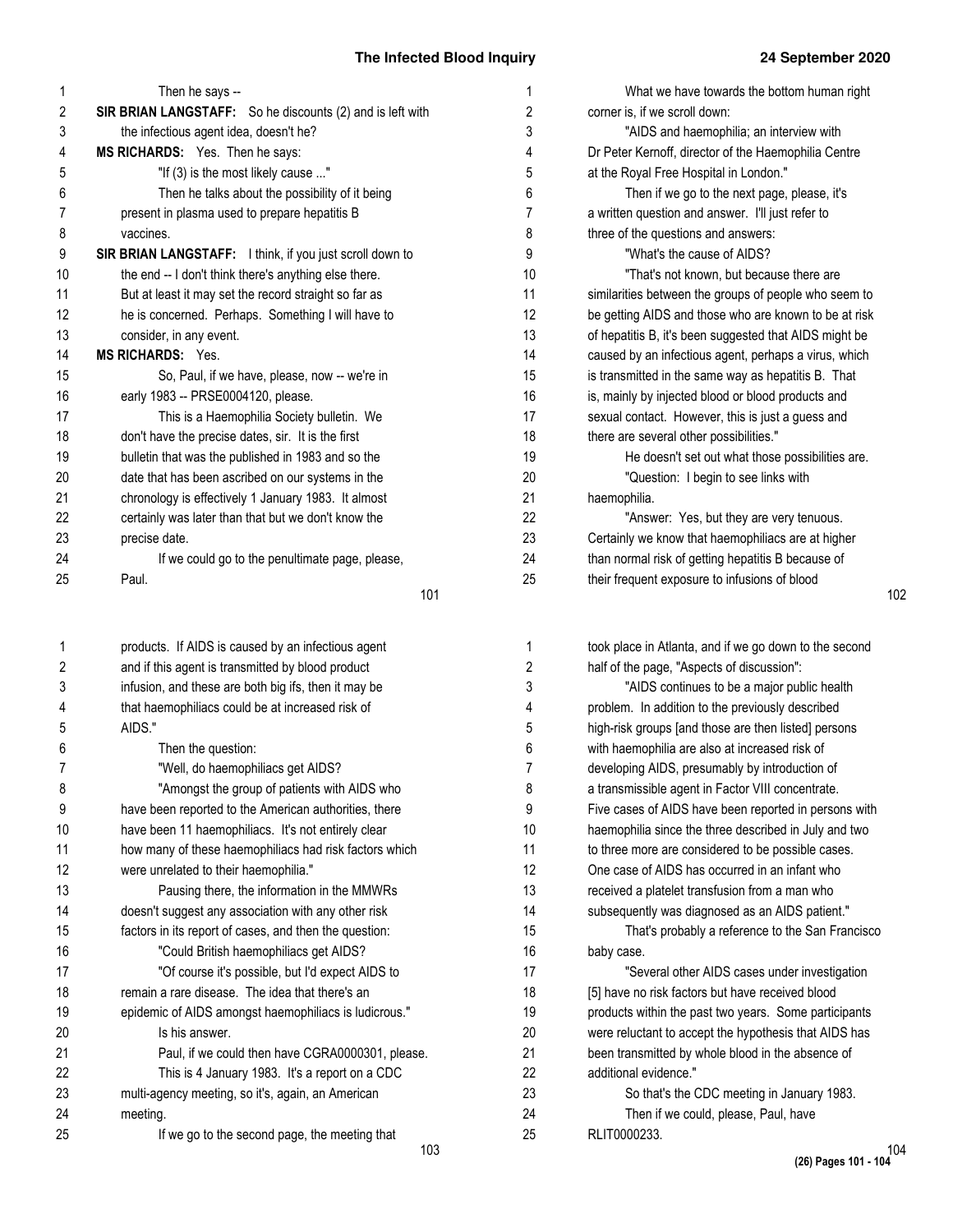The latter possibility raises a serious health issue about the safety of the blood products used by haemophiliacs and perhaps by the general public."

are here in the New England Journal of Medicine,

Then if we could, Paul, go to PRSE0002410, we

| 1                   | This is a publication in Science Journal,                                                               | 1                       |
|---------------------|---------------------------------------------------------------------------------------------------------|-------------------------|
| $\overline{2}$      | 7 January 1983, "Spread of AIDS sparks new health                                                       | $\overline{\mathbf{c}}$ |
| 3                   | concern". Picking it up in the left-hand column:                                                        | 3                       |
| 4                   | "The relentless new disease called AIDS                                                                 | 4                       |
| 5                   | continues to spread."                                                                                   | 5                       |
| 6                   | Reference to certain data, and then the second                                                          | 6                       |
| $\overline{7}$      | paragraph says this:                                                                                    | 7                       |
| 8                   | "Moreover, blood products have come under                                                               | 8                       |
| 9                   | increased suspicion as vehicles for spreading AIDS.                                                     | 9                       |
| 10                  | An infant who received several infusions of whole                                                       | 10                      |
| 11                  | blood in blood products developed the condition. One                                                    | 11                      |
| 12                  | of the donors who had appeared well at the time he                                                      | 12                      |
| 13                  | gave blood eventually died of the disease. The CDC                                                      | 13                      |
| 14                  | also reports the diagnosis of AIDS in four                                                              | 14                      |
| 15                  | haemophiliacs in addition to the three previously                                                       | 15                      |
| 16                  | identified, confirming earlier suggestions that these                                                   | 16                      |
| 17                  | individuals might be at high risk."                                                                     | 17                      |
| 18                  | We see here the comment from CDC, perhaps in                                                            | 18                      |
| 19                  | contrast to Dr Kernoff's comment:                                                                       | 19                      |
| 20                  | "The problem in haemophiliacs is real,' says                                                            | 20                      |
| 21                  | the CDC's Harold Jaffe, 'It isn't going to go away.'                                                    | 21                      |
| 22                  | Their latest reports support the hypothesis that AIDS                                                   | 22                      |
| 23                  | is caused by an infectious agent, possibly a virus,                                                     | 23                      |
| 24                  | that can be transmitted by close contact, including                                                     | 24                      |
| 25                  | that between family members, or by blood products.                                                      | 25                      |
|                     | 105                                                                                                     |                         |
|                     |                                                                                                         |                         |
|                     |                                                                                                         |                         |
| 1                   | the Observer, 16 January 1983, "Mystery disease<br>threat":                                             | 1                       |
| 2                   |                                                                                                         | 2                       |
| 3<br>4              | "A commercial blood product imported into                                                               | 3<br>4                  |
|                     | Britain from the US may pose a grave threat to the                                                      |                         |
| 5                   | health of haemophiliacs, who inject it to encourage                                                     | 5                       |
| 6<br>$\overline{7}$ | clotting."                                                                                              | 6                       |
|                     | Skip a paragraph:                                                                                       | $\overline{7}$          |
| 8                   | "Officials at the Government Centre for Disease                                                         | 8                       |
| 9                   | Control in Atlanta, Georgia, have described the spread                                                  | 9                       |
| 10<br>11            | of the disease as an impending epidemic among                                                           | 10                      |
| 12                  | haemophiliacs."                                                                                         | 11<br>12                |
| 13                  | Then the right-hand column, second paragraph,<br>few lines down:                                        | 13                      |
| 14                  |                                                                                                         | 14                      |
| 15                  | "In the past ten months the disease has spread                                                          |                         |
|                     | from the homosexual community to include haemophiliacs                                                  | 15                      |
| 16<br>17            | [and various others listed]. The cause remains                                                          | 16<br>17                |
| 18                  | baffling. One theory is that an infectious agent is                                                     | 18                      |
| 19                  | transmitted directly, either sexually or through<br>contaminated blood products, in a similar manner to | 19                      |
| 20                  |                                                                                                         | 20                      |
| 21                  | hepatitis B, to which homosexuals and haemophiliacs<br>are also prone."                                 | 21                      |
| 22                  | Then if we just scroll out, please, so we see                                                           | 22                      |
| 23                  | the whole document, Paul, we can see from the                                                           | 23                      |
| 24                  | handwritten notes at the top of the page that this is                                                   | 24                      |

| 13 January 1983. The article is entitled "AIDS and     |     |
|--------------------------------------------------------|-----|
| preventive treatment in haemophilia". If we could go   |     |
| to the second page please, Paul, to the last           |     |
| paragraph:                                             |     |
| "The fact that haemophiliacs are at risk for           |     |
| AIDS is becoming clear. If the use of cryoprecipitate  |     |
| will minimise this risk, the current home infusion     |     |
| programme needs to be revised."                        |     |
| Then there's reference to the studies there            |     |
| being small studies.                                   |     |
| "Unfortunately the data are consistent with            |     |
| a greater potential for AIDS in the population treated |     |
| with concentrates. Physicians involved in the care of  |     |
| haemophiliacs must now be alert to this risk.          |     |
| Preventing the complications of the present treatment  |     |
| may have to take precedence over preventing the        |     |
| complications of haemophilia itself."                  |     |
| Then, Paul, if we could have DHSC0002223_085.          |     |
| Do you have that? DHSC0002223_085. Thank you.          |     |
| So we're again back into the mainstream media,         |     |
|                                                        | 106 |
|                                                        |     |
| Department of Health and Social Security, because      |     |
| there's a note to Dr Walford, saying to her:           |     |
| "It would be useful to know the outcome of             |     |
| Haemophilia Centre directors meeting. Perhaps we can   |     |
| discuss at an opportune moment."                       |     |
| She's says she's written to Professor Bloom for        |     |
| details of the meeting. We may look at that            |     |
| correspondence tomorrow when we look at                |     |
| Professor Bloom.                                       |     |
| So that's 16 January 1983. We then, please,            |     |
| Paul, could we have SBTS0000315_021.                   |     |
| This is an article that doesn't really say             |     |
| anything different from what we have seen, but the     |     |
| point bere is this is The Langet, so the news is being |     |

point here is this is The Lancet, so the news is being broadcast now in The Lancet, 22 January 1983, under the heading, "Acquired immunodeficiency syndrome". At the very bottom of the page: "There are at least four major populations at risk in the USA, about 75 per cent of patients are homosexual males [if we scroll down please, Paul] 13 per cent are intravenous drug abusers with no history of homosexuality, 6 per cent are Haitian immigrants who are not homosexual and do not abuse drugs, 0.7 per cent are haemophiliacs, about 5 per cent of no apparent risk factors."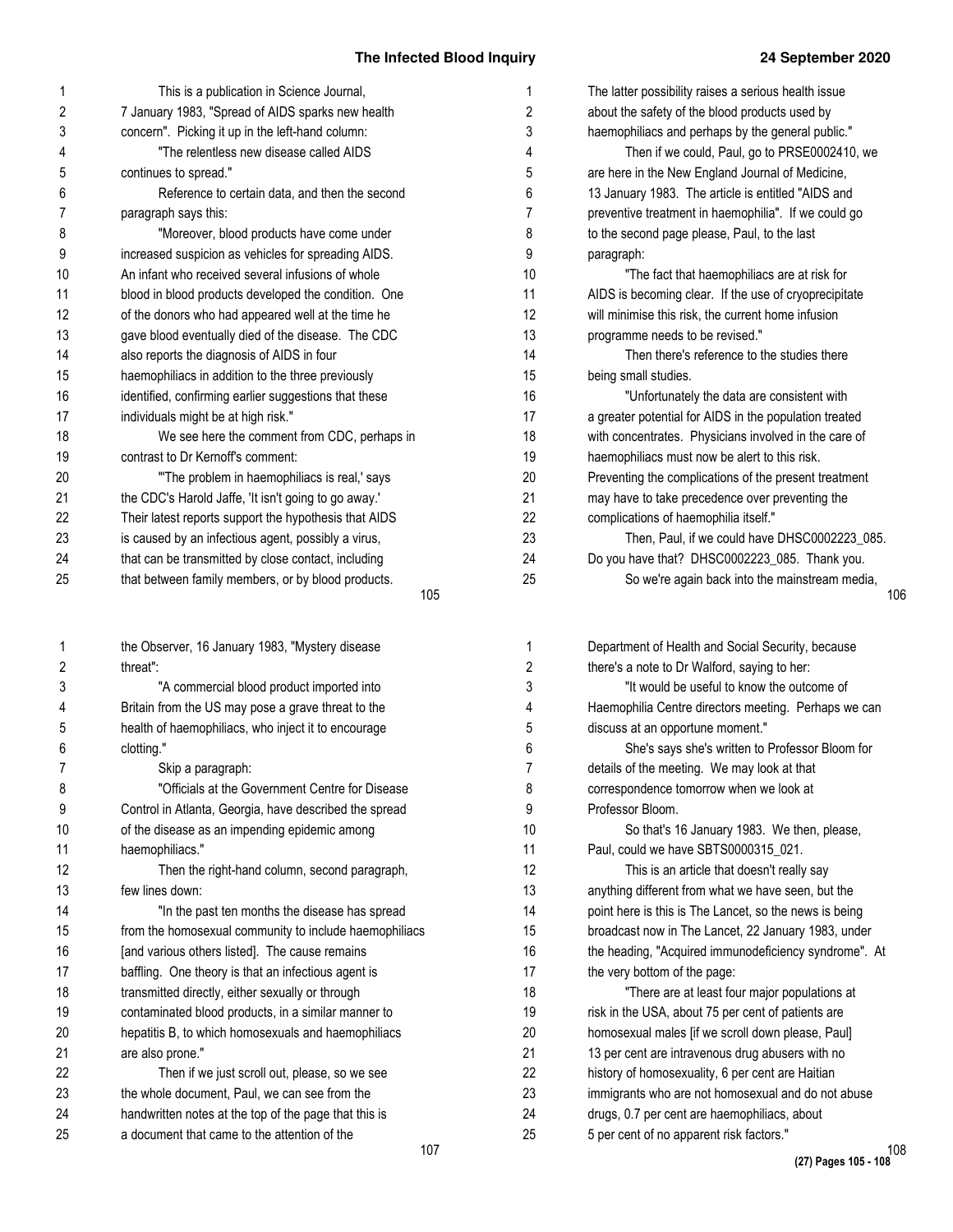| 1  | Then if we look down in the left-hand column           |
|----|--------------------------------------------------------|
| 2  | towards the end the second long paragraph, it says:    |
| 3  | "Finally, the syndrome may well be                     |
| 4  | transmissible, women may acquire AIDS from their male  |
| 5  | partners and the disease is developed in haemophiliacs |
| 6  | after Factor VIII administration, in a child after     |
| 7  | blood transfusion, and in four infants whose mothers   |
| 8  | either had or were at risk of AIDS."                   |
| 9  | Next paragraph:                                        |
| 10 | "The overall mortality from AIDS is an alarming        |
| 11 | 40 per cent and in reality it may be considerably      |
| 12 | greater since many patients who recover initially die  |
| 13 | subsequently from malignant disease or overwhelming    |
| 14 | infection. There are few reports of complete           |
| 15 | remission."                                            |
| 16 | That's picked up then in the New Scientist a few       |
| 17 | days later, PRSE0000726. You may recall we looked at   |
| 18 | this article during the evidence of Andrew Evans last  |
| 19 | year when he had a recollection of his father seeing   |
| 20 | this, "AIDS transfusion patients may be at risk", so   |
| 21 | this is the New Scientist for 3 February 1983:         |
| 22 | "American scientists are scouring the country          |
| 23 | for the first case of the bizarre new disease AIDS in  |
| 24 | patients who have undergone major surgery."            |
| 25 | Then skipping over a couple of paragraphs it           |
|    | 109                                                    |

This is Mr Berry sending a summary of discussions at the meeting held at the Excelsior Hotel Heathrow Airport on Monday 24 January 1983. We have two accounts of this meeting. This is Mr Berry of Immuno's account and this is a document we're highly likely to come back to a number of times over the coming months, sir. We'll see at the top of the second page: "Summary of discussions of the meeting held at Excelsior Hotel, Heathrow Airport, Professor Bloom in the chair", and then there is a discussion, and I'm not going to go into the details of this part of the discussion about non-A, non-B hepatitis. If we could go to the last page of this note, paragraph 13, this is the only reference to AIDS in this note and it says this: "The possibility of reducing the risk of AIDS was not known at this stage. In any case, it is not known if AIDS is caused by a virus or an attacker inimical to T cells." For a more detailed understanding of what discussions took place at that hotel meeting we have to go to notes made we think by Dr Bolton and that is at PRSE0002647. Paul, could we go to the last page, first of 1 2 3 4 5 6 7 8 9 10 11 12 13 14 15 16 17 18 19 20 21 22 23 24 25

| 1              | refers to:                                            |
|----------------|-------------------------------------------------------|
| $\overline{2}$ | "A task-force under Dr Harold Jaffe at the CDC        |
| 3              | in Atlanta has found seven cases of AIDS amongst      |
| 4              | haemophiliacs who do not fall into any of the other   |
| 5              | categories. Jaffe believes that the spread of the     |
| 6              | disease may be connected with new preparations of     |
| $\overline{7}$ | Factor VIII concentrate, the blood-clotting agent     |
| 8              | given to haemophiliacs which are made up from blood   |
| 9              | from large numbers of donors, rather than one         |
| 10             | individual. If this is correct, any patient in        |
| 11             | hospital who is given a blood transfusion could be at |
| 12             | risk if one of the donors of the blood carries the    |
| 13             | virus. No cases of AIDS among British haemophiliacs   |
| 14             | have been reported so far, even though 50 per cent of |
| 15             | the Factor VIII used in Britain comes from the US."   |
| 16             | Sir, shortly before that article, there was           |
| 17             | a meeting on 24 January 1983 at a London airport      |
| 18             | hotel. We're going to look at two documents that      |
| 19             | relate to that meeting. The first is at RFLT0000050,  |
| 20             | so you will see this is a letter being sent by        |
| 21             | Mr Berry the managing director of Immuno to           |
| 22             | Dr Kernoff, co-director of the Royal Free Hospital -- |
| 23             | the Haemophilia Centre at the Royal Free hospital and |
| 24             | it was Dr Kernoff who some time after this gave the   |

interview in the Haemophilia Society bulletin. 25

110

| 1              | all, so we can see the list of attendees. Those        |
|----------------|--------------------------------------------------------|
| 2              | present included Dr Evans, Manchester; Dr Barrowcliff; |
| 3              | Dr Rizza, Oxford; Dr Hamilton, Newcastle; Dr Ludlam,   |
| 4              | Edinburgh, Dr Colvin, London Hospital; Professor       |
| 5              | Hardisty we know from Great Ormond Street; Dr Preston, |
| 6              | Sheffield, I think I'm sure I will get some of this    |
| $\overline{7}$ | wrong; Dr Mayne, Belfast; we have Dr Davidson;         |
| 8              | Dr Aronstam, who was Treloars; Dr Hill, we know        |
| 9              | Birmingham; Dr Edgecombe; Dr Prentice; Dr Savage, he   |
| 10             | was St Thomas'; Dr Kernoff, Royal Free; Dr Leslie;     |
| 11             | Dr Winfield; Dr Wensley, Dr Mibashan; Dr Craske; and   |
| 12             | then we have Professor Zuckermann, who we saw in the   |
| 13             | World in Action documentary, the hepatitis expert;     |
| 14             | Dr Bloom; Dr Shinton; the Immuno team are led by       |
| 15             | Dr Eibl.                                               |
| 16             | So it was a meeting involving a number of              |
| 17             | Haemophilia Reference Centre directors, others with    |
| 18             | a particular interest in hepatitis and representatives |
| 19             | of Immuno.                                             |
| 20             | Again, I'm not going to deal with the discussion       |
| 21             | about non-A, non-B hepatitis. We'll come back to that  |
| 22             | at another time but if we go to the previous page      |
| 23             | please, Paul, we see a much more detailed account than |
| 24             | we saw in Mr Berry's note of the discussion that took  |
| 25             | place about AIDS at that January '83 meeting:          |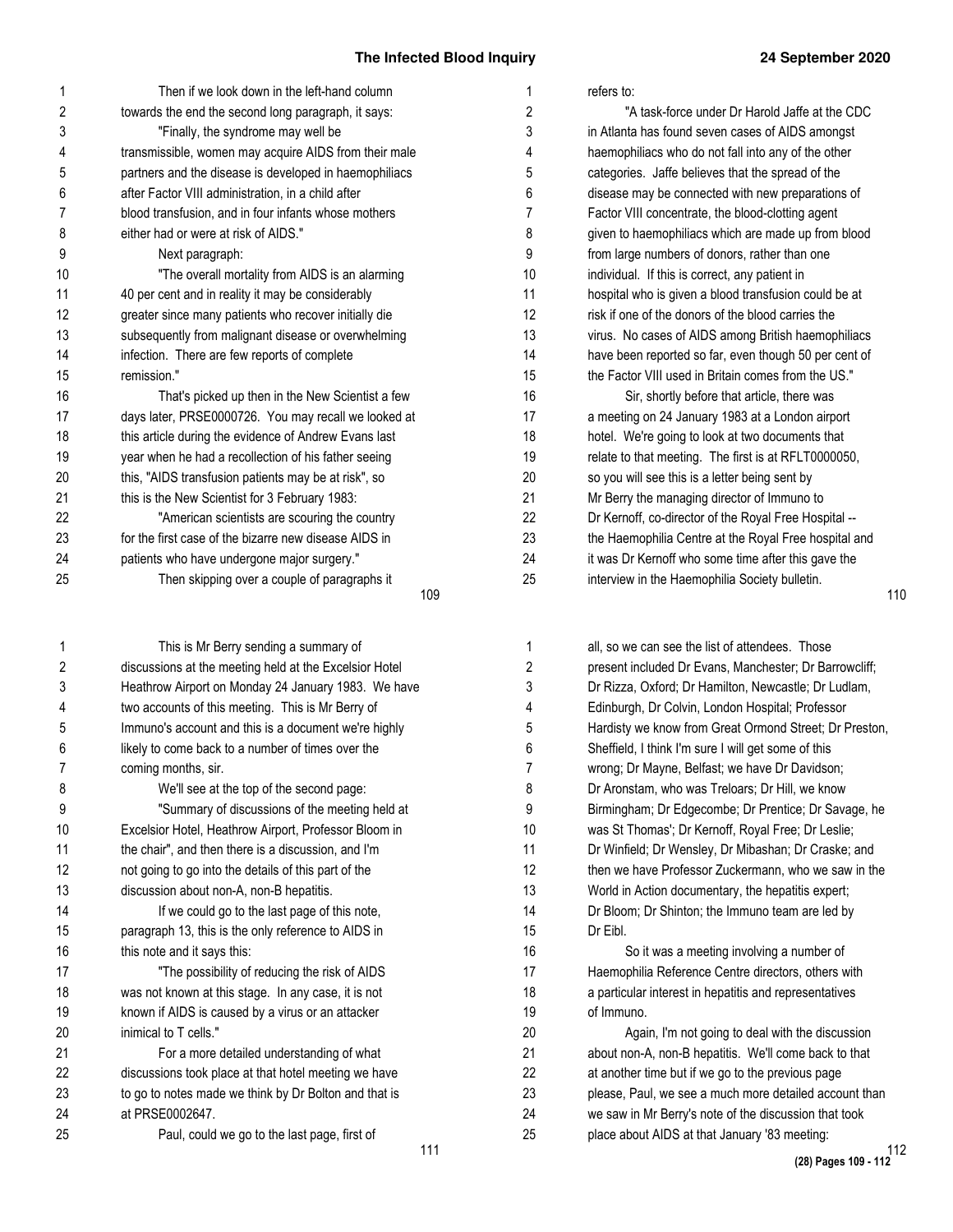| 1  | "Acquired immunodeficiency syndrome. This was          |  |  |  |  |  |
|----|--------------------------------------------------------|--|--|--|--|--|
| 2  | discussed in the after lunch period. Dr Craske         |  |  |  |  |  |
| 3  | summarised the current position. He gave a clinical    |  |  |  |  |  |
| 4  | description of the AIDS syndrome "                     |  |  |  |  |  |
| 5  | If we go down a couple of paragraphs:                  |  |  |  |  |  |
| 6  | "Up to 10 December 1982 some 800 people have           |  |  |  |  |  |
| 7  | been reported as suffering from the AIDS and there was |  |  |  |  |  |
| 8  | a 45 per cent mortality. Ten haemophiliacs in the US   |  |  |  |  |  |
| 9  | have been affected and five have died. The youngest    |  |  |  |  |  |
| 10 | was aged 7. All cases have had prolonged treatment     |  |  |  |  |  |
| 11 | with Factor VIII, but there is no specific implication |  |  |  |  |  |
| 12 | of one particular product or batch. Other cases        |  |  |  |  |  |
| 13 | involving blood and blood product transmission have    |  |  |  |  |  |
| 14 | included platelets transfused in three cases. In one   |  |  |  |  |  |
| 15 | of these cases one of the donors was a young New York  |  |  |  |  |  |
| 16 | man in his twenties. A second case was a 20-month old  |  |  |  |  |  |
| 17 | child with rhesus HDN who had received several units,  |  |  |  |  |  |
| 18 | including platelets known to have come from            |  |  |  |  |  |
| 19 | a homosexual donor who was asymptomatic at the time    |  |  |  |  |  |
| 20 | but who later died."                                   |  |  |  |  |  |
| 21 | That again is no doubt a reference to the              |  |  |  |  |  |
| 22 | San Francisco baby case:                               |  |  |  |  |  |
| 23 | "The child had developed autoimmune haemolytic         |  |  |  |  |  |
| 24 | anaemia and a possible AIDS state."                    |  |  |  |  |  |
| 25 | Over the page:                                         |  |  |  |  |  |
|    | 113                                                    |  |  |  |  |  |

115 So a much more detailed account there of a discussion about current up-to-date information of numbers affected in the US and again, sir, no doubt we'll come back with individual witnesses to their recollection and understanding of that meeting and its significance in terms of what was done or not done subsequently. **SIR BRIAN LANGSTAFF:** Is there anything else in that document which suggests anything other than some form of infectious agent or agents? **MS RICHARDS:** No, sir. That was 24 January. The next Reference Centre Director meeting, of haemophilia centre directors, was on 14 February and we'll just briefly look at that please. It is HCDO0000411. If we go to the second page please, Paul, we can see these are draft minutes but I don't think we have a final version. Minutes of the 16th meeting of haemophilia reference centre directors held at the Royal Free Hospital on Monday 14 February and we see the names of those attending almost all of whom had been at the London airport meeting approximately three weeks before. If we look and see what was discussed about AIDS, it's the fifth page of the document, Paul. Thank you. Six lines down: 1 2 3 4 5 6 7 8 9 10 11 12 13 14 15 16 17 18 19 20 21 22 23 24 25

| 1              | "The incubation period for the syndrome appears        |     |
|----------------|--------------------------------------------------------|-----|
| $\overline{2}$ | to be six months to two years. In the UK so far only   |     |
| 3              | one or two cases have been reported from the           |     |
| 4              | Communicable Diseases Centre. The infectious           |     |
| 5              | precautions including discouraging homosexuals from    |     |
| 6              | donating blood or organs. Protocols from the US are    |     |
| $\overline{7}$ | being considered by the hepatitis working party in the |     |
| 8              | UK. Apparently, the American fractionation companies   |     |
| 9              | are very aware of the problem and are taking some      |     |
| 10             | unspecified measures to screen out such donors. The    |     |
| 11             | attention of the meeting was then drawn to the two     |     |
| 12             | articles on the editorial in the New England Journal   |     |
| 13             | of Medicine of 13 January, which in summary indicates  |     |
| 14             | that the T4/T8 ratios among haemophiliacs receiving    |     |
| 15             | Factor VIII is greater among those who have been       |     |
| 16             | exposed to concentrates than those exposed to          |     |
| 17             | cryoprecipitate only. However cryoprecipitate in the   |     |
| 18             | US comes from volunteer unpaid donors and therefore    |     |
| 19             | are presumably well motivated people. Final comments   |     |
| 20             | on the possible nature of the transmissible agents     |     |
| 21             | indicated that there may not be just one agent but a   |     |
| 22             | mixture, i.e. a barrage of viruses, including          |     |
| 23             | hepatitis B, non-A, non-B, CMV and many others         |     |
| 24             | possibly transmitted from asymptomatic healthy blood   |     |
| 25             | donors."                                               |     |
|                |                                                        | 114 |

| 1              | "The AIDS syndrome, Professor Bloom said that          |
|----------------|--------------------------------------------------------|
| $\overline{2}$ | the syndrome would be discussed at the Stockholm       |
| 3              | meeting of the World Federation of Haemophilia.        |
| 4              | Reports from the United States indicated that the      |
| 5              | incidence of AIDS was higher than at first thought and |
| 6              | there was some concern that the haemophiliac           |
| $\overline{7}$ | population of the UK who had received American         |
| 8              | concentrates might be at risk. Dr Craske summarised    |
| 9              | the latest information from the United States, said    |
| 10             | that approximately 10 cases of AIDS were thought to    |
| 11             | have occurred in non-haemophiliacs in London, one in   |
| 12             | Glasgow, and one in Manchester. Dr Craske had drawn    |
| 13             | up a draft form for reporting of the cases. There was  |
| 14             | a lengthy discussion regarding the report form and     |
| 15             | which of the various documents which Dr Craske had     |
| 16             | obtained from the United States should be circulated   |
| 17             | to the haemophilia centre directors. It was agreed     |
| 18             | that Dr Craske should draw up a new form for the       |
| 19             | reporting of cases and to arrange for this to be       |
| 20             | circulated to all haemophilias centre directors with   |
| 21             | appropriate notes regarding the criteria on which the  |
| 22             | diagnosis should be based. It was suggested that       |
| 23             | Dr Craske should invite an immunologist to join the    |
| 24             | hepatitis working party in view of the working party's |
| 25             | involvement with the AIDS syndrome."                   |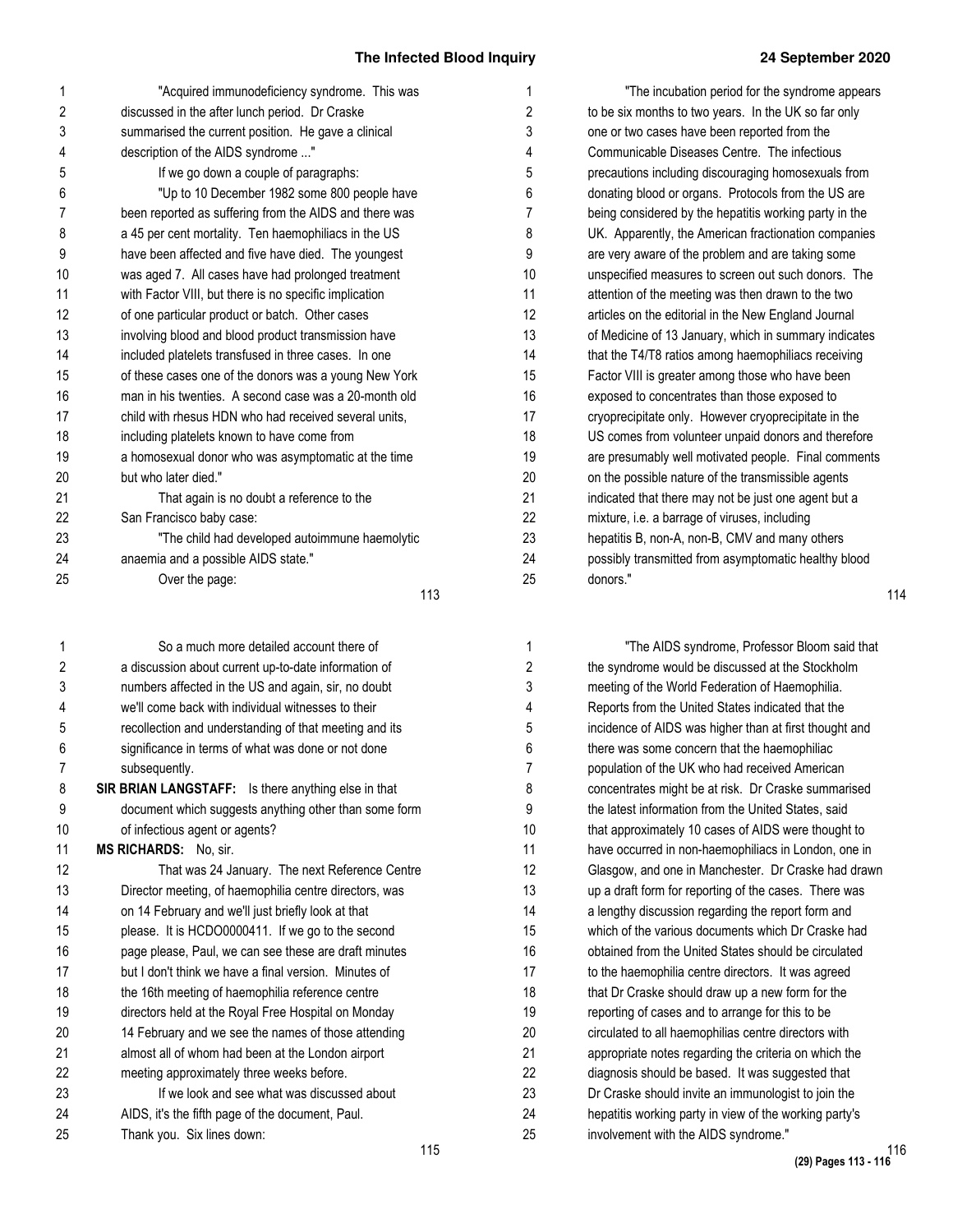| 1              | That's the extent of the discussion on                 | 1              | the possibility of acquiring AIDS through blood        |
|----------------|--------------------------------------------------------|----------------|--------------------------------------------------------|
| $\overline{c}$ | 14 February. You can see the action taken there is as  | $\overline{c}$ | components or blood is further suggested by several    |
| 3              | regards reporting and sharing of some information      | 3              | cases in persons with no known risk factors who have   |
| 4              | about diagnosis.                                       | 4              | received blood products or blood within three years of |
| 5              | There is no discussion recorded in the notes of        | 5              | AIDS diagnosis. These cases are currently under        |
| 6              | any steps to be taken to inform patients of the risk,  | 6              | investigation."                                        |
| 7              | in contrast to what we see from the National           | 7              | So, sir, again picking up on one of your earlier       |
| 8              | Haemophilia Foundation in the States, and no           | 8              | observations, no suggestion of any other cause and     |
| 9              | discussion recorded in the notes about any changes or  | 9              | here the term used is "likelihood" not "possibility"   |
| 10             | possible changes to treatment policies or approaches.  | 10             | of blood transmission.                                 |
| 11             | Paul, if we could then please have PRSE0000546.        | 11             | If we could go to the second page, please, Paul,       |
| 12             | This is now the early March 1983, 4 March. It's        | 12             | picked it up six lines down:                           |
| 13             | another MMWR report from the CDC in the States. If we  | 13             | "Furthermore, the California cluster                   |
| 14             | look at the third paragraph:                           | 14             | investigation and other epidemiologic findings suggest |
| 15             | "The distribution of AIDS cases parallels that         | 15             | a latent period of several months to two years between |
| 16             | of hepatitis B virus infection, which is transmitted   | 16             | exposure and recognisable clinical illness and imply   |
| 17             | sexually and parenterally. Blood products or blood     | 17             | that transmissibility may precede recognisable         |
| 18             | appear responsible for AIDS amongst haemophilia        | 18             | illness."                                              |
| 19             | patients who require clotting factor replacement. The  | 19             | So we're there in early March. There's some            |
| 20             | likelihood of blood transmission is supported by the   | 20             | relevant communications in March between Bruce Ever    |
| 21             | occurrence of AIDS among IV drug abusers."             | 21             | in the States and Professor Bloom, but I am going to   |
| 22             | Then reference to:                                     | 22             | deal with that when we look at Professor Bloom and     |
| 23             | "Sharing of contaminated needles, to an infant         | 23             | Cardiff tomorrow.                                      |
| 24             | developing severe immune deficiency and opportunistic  | 24             | Could we then please, Paul, have PRSE0000728           |
| 25             | infection [that's the San Francisco baby case again]   | 25             | This is a meeting on 22 March 1983 in Scotland,        |
|                | 117                                                    |                |                                                        |
| 1              | meeting of the Haemophilia and Blood Transfusion       | 1              | potential donors, but it was hoped that homosexuals    |
| 2              | Working Group. We can see there the attendees include  | 2              | and others at risk might be discouraged from being     |
| 3              | Dr McDonald, Dr Cash, Dr Forbes, Dr Foster, and        | 3              | donors. In the meantime the transfusion directors      |
| 4              | Dr Ludlam.                                             | 4              | were considering how best to ensure the safety of the  |
| 5              | If we turn please to the second page, bottom of        | 5              | plasma supply and Dr Forbes was conducting a sample    |
| 6              | the page:                                              | 6              | study of the immunological status of haemophilia       |
|                | "AIDS. Members were reminded of the recent             |                | patients. The Chairman agreed to keep the matter in    |
| 8              | articles both at home and abroad about AIDS.           | 8              | view and bring it up for discussion at the next        |
| 9              | Dr Ludlam reported that in the UK a letter and         | 9              | meeting."                                              |
| 10             | questionnaire had been sent out to haemophilia         | 10             | Sir, March 1983, there was an important decisior       |
| 11             | directors."                                            | 11             | in the States.                                         |
| 12             | That's no doubt a reference to Dr Craske's             | 12             | Paul, could we have DHSC0001203.                       |
| 13             | proposals which had been discussed at the February     | 13             | This is 24 March 1983, a decision of the FDA,          |
| 14             | reference centre directors meeting.                    | 14             | the Food and Drug Administration.                      |
| 15             | "AIDS was an emotive issue in the USA and Canada       | 15             | This communication is from the director, Office        |
| 16             | and was causing a move away from the Factor VIII       | 16             | of Biologics, National Centre for Drugs and Biologics, |
| 17             | concentrates to the use of cryoprecipitate, with the   | 17             | to all licensed manufacturers of plasma derivatives:   |
| 18             | resultant supply problems. There was concern that      | 18             | "Extensive discussions among licensed                  |
| 19             | AIDS might appear in the UK and the Haemophilia        | 19             | manufacturers at the Office of biologics and concerned |
| 20             | Society was attempting to reassure its members and put | 20             | groups such as the National Haemophilia Foundation     |
| 21             | fears of infection from blood products into            | 21             | have led to a consensus concerning an appropriate      |
| 22             | perspective."                                          | 22             | approach to decreasing the potential risk of           |
| 23             | Next page:                                             | 23             | transmitting AIDS by certain plasma derivatives.       |
| 24             | "The transfusion directors were loath to ask           | 24             | Plasma collected from donors suspected of being at     |
| 25             | questions to which exception could be taken by         | 25             | increased risk of transmitting AIDS [and then they are |
|                |                                                        |                |                                                        |

| picked it up six lines down:                           |
|--------------------------------------------------------|
| "Furthermore, the California cluster                   |
| investigation and other epidemiologic findings suggest |
| a latent period of several months to two years between |
| exposure and recognisable clinical illness and imply   |
| that transmissibility may precede recognisable         |
| illness."                                              |
| So we're there in early March. There's some            |
| relevant communications in March between Bruce Evert   |

| potential donors, but it was hoped that homosexuals    |
|--------------------------------------------------------|
| and others at risk might be discouraged from being     |
| donors. In the meantime the transfusion directors      |
| were considering how best to ensure the safety of the  |
| plasma supply and Dr Forbes was conducting a sample    |
| study of the immunological status of haemophilia       |
| patients. The Chairman agreed to keep the matter in    |
| view and bring it up for discussion at the next        |
| meeting."                                              |
| Sir, March 1983, there was an important decision       |
| in the States.                                         |
| Paul, could we have DHSC0001203.                       |
| This is 24 March 1983, a decision of the FDA,          |
| the Food and Drug Administration.                      |
| This communication is from the director, Office        |
| of Biologics, National Centre for Drugs and Biologics, |
| to all licensed manufacturers of plasma derivatives:   |
| "Extensive discussions among licensed                  |
| manufacturers at the Office of biologics and concerned |
| groups such as the National Haemophilia Foundation     |
| have led to a consensus concerning an appropriate      |
| approach to decreasing the potential risk of           |
| transmitting AIDS by certain plasma derivatives.       |
| Plasma collected from donors suspected of being at     |
| increased risk of transmitting AIDS [and then they are |
|                                                        |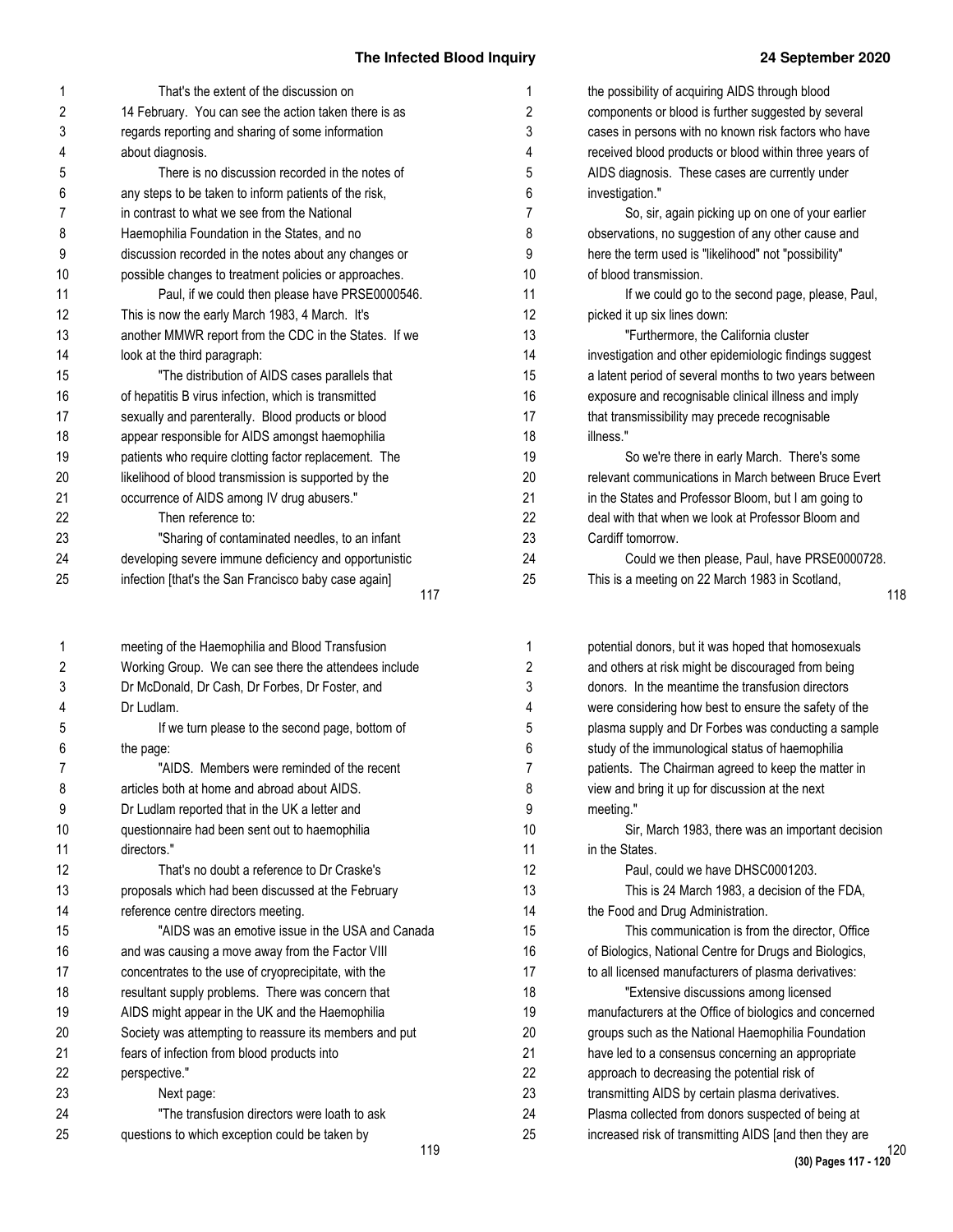|    | then defined] should not be fractionated into          | 1  | Completely my fault, Paul, sorry. There was an update |
|----|--------------------------------------------------------|----|-------------------------------------------------------|
| 2  | derivatives already known to have a risk of            | 2  | a year later of this programme and I've given you the |
| 3  | transmitting infectious diseases."                     | 3  | reference to that.                                    |
| 4  | Then if we skip down to the next paragraph:            | 4  | It's BBCO0000004. Then from 39 minutes and            |
| 5  | "We request that you immediately institute             | 5  | 20 seconds into that programme.                       |
| 6  | procedures with your plasma suppliers to assure that   | 6  | (Documentary, Killer in the Village, played)          |
| 7  | they have adopted appropriate donor screening          | 7  | So that, as I say, was broadcast on the BBC,          |
| 8  | practices and procedures."                             | 8  | I don't know whether it was BBC1 or BBC2, on          |
| 9  | How that edict from the FDA was then responded         | 9  | 25 April 1983.                                        |
| 10 | to and played out in this country, in particular in    | 10 | That is probably the right point at which to          |
| 11 | decision-making by the Department of Health and Social | 11 | stop for the day.                                     |
| 12 | Security will be something that we will explore in     | 12 | SIR BRIAN LANGSTAFF: Not bad timing. So thank you for |
| 13 | some detail with witnesses next year when we hear from | 13 | that and we continue tomorrow. So we start at         |
| 14 | Government witnesses.                                  | 14 | ten o'clock, do we?                                   |
| 15 | Then if we could then have, and this I think is        | 15 | MS RICHARDS: Yes. We'll finish this presentation on   |
| 16 | probably the last reference for today, it's            | 16 | knowledge of risk and then turn to look at certain    |
| 17 | four minutes or so from a documentary. So we're now    | 17 | materials relevant to Professor Bloom and the Cardiff |
| 18 | in April of 1983 and a documentary, Horizon            | 18 | Haemophilia Centre.                                   |
| 19 | documentary, called "Killer in the Village" was        | 19 | There is a very long detailed note in relation        |
| 20 | broadcast on the BBC on 25 April 1983. We only need    | 20 | to that which has been shared with core participants  |
| 21 | a few minutes of it.                                   | 21 | and their legal representatives and I won't be going  |
| 22 | Paul, it's BBCO0000002, and the clip we want is        | 22 | through the detail of it. It will be a question of    |
| 23 | from 39 minutes and 20 seconds into the programme.     | 23 | looking at some of the particularly key decisions and |
| 24 | (Pause)                                                | 24 | actions of Professor Bloom and the potential          |
| 25 | I'm sorry, I've given you the wrong reference.         | 25 | implications of those decisions and actions.          |
|    | 121                                                    |    |                                                       |
| 1  | SIR BRIAN LANGSTAFF: Yes, thank you very much.         |    |                                                       |
| 2  | Until tomorrow then, and stay safe.                    |    |                                                       |
| 3  | $(4.33 \text{ pm})$                                    |    |                                                       |
| 4  | (Adjourned until 10.00 am the following day)           |    |                                                       |
| 5  |                                                        |    |                                                       |

122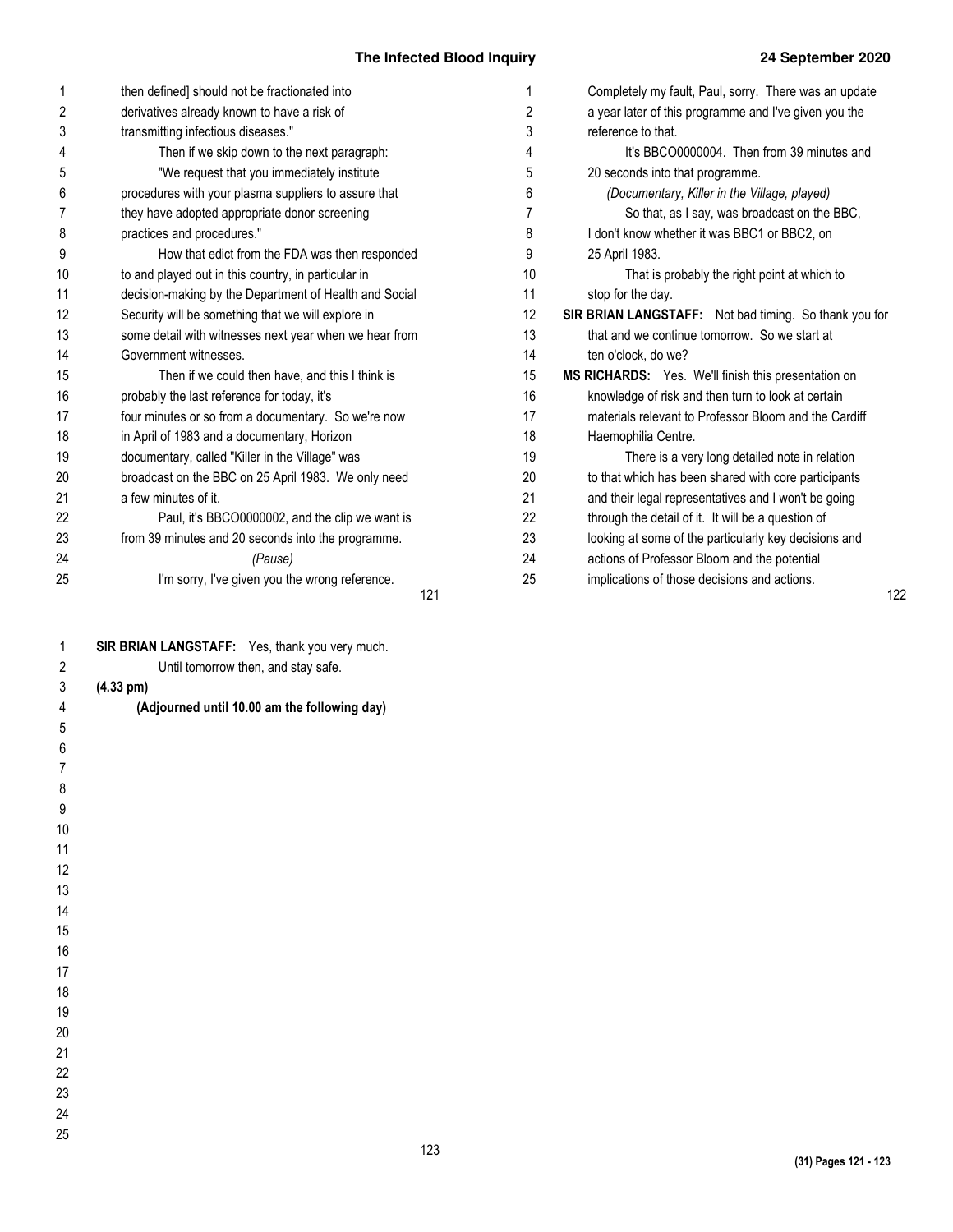|                                                  | 048 [1] 43/12                                | 150 [1] 46/21                                | 1978 [2] 69/22 71/12                        | 24 January [1] 115/12 45-minute [1] 1/14              |                                                |
|--------------------------------------------------|----------------------------------------------|----------------------------------------------|---------------------------------------------|-------------------------------------------------------|------------------------------------------------|
| <b>MS RICHARDS: [37]</b>                         | 051 [1] 15/9                                 | 159 [1] 84/13                                | 1979 [9] 71/15 71/15                        | 24 January 1976 [1]                                   | 47 [1] 70/2                                    |
| 1/4 1/10 1/23 10/22                              | 079 [1] 44/24                                | 16 [2] 13/2 86/9                             | 72/10 73/16 75/10                           | 59/13                                                 | 48 [1] 6/9                                     |
| 18/6 18/8 18/13 27/14                            |                                              | 085 [2] 106/23 106/24   16 December 1964 [1] | 79/15 79/16 92/9                            | 24 January 1983 [2]                                   | 5                                              |
| 27/20 27/24 37/23                                | 095 [1] 18/17                                | 28/6<br>16 January 1983 [2]                  | 92/10<br>1980 [7] 75/10 75/13               | 110/17 111/3<br>24 March 1983 [1]                     | 5 April 1945 [1] 21/16                         |
| 45/19 45/22 46/1 48/8                            | 1                                            | 107/1 108/10                                 | 77/2 77/6 77/21 77/24                       | 120/13                                                | 5 November [1]                                 |
| 50/13 50/18 53/15                                | 1 April [1] 32/9                             | 16 July 1982 [1] 87/5                        | 82/2                                        | 24 September 1982                                     | 100/11                                         |
| 53/18 53/25 56/19                                | 1 December 1975 [2]                          | 16th [1] 115/18                              | 1980s [2] 4/4 64/5                          | $[1]$ 94/14                                           | 5 November 1966 [1]                            |
| 59/2 59/7 74/2 79/24                             | 56/3 56/13                                   | 180 [1] 46/22                                | 1981 [11] 80/15 80/16 24,000 donations [1]  |                                                       | 34/8                                           |
| 80/9 84/22 92/13<br>92/16 92/21 100/4            | 1 January 1983 [1]                           | 1885 [1] 10/2                                | 81/20 81/23 82/2 82/7                       | 58/14                                                 | 5 November 1982 [1]                            |
| 100/9 100/17 101/3                               | 101/21                                       | 19 [1] 85/3                                  | 82/9 82/15 83/14                            | 25 April 1983 [2]                                     | 100/8                                          |
| 101/13 115/10 122/14                             | 1 May 1975 [1] 54/17                         | 191 [1] 10/2                                 | 83/21 84/3                                  | 121/20 122/9                                          | 5 October 1970 [1]                             |
| <b>NEW SPEAKER: [1]</b>                          | 1 per cent [1] 26/13                         | 1930s [1] 10/9                               | 1982 [25] 84/11 84/17 25 per cent [1] 76/16 |                                                       | 39/12                                          |
| 10/21                                            | 1,000 [2] 29/1 42/14                         | 1937 [3] 6/2 6/6 14/24                       | 84/25 85/7 86/4 86/9                        | 254 [1] 21/18                                         | 5 per cent [1] 108/25<br>50 per cent [4] 51/12 |
| <b>SIR BRIAN</b>                                 | 1.05 [1] 56/23<br>1.06 pm [1] 57/2           | 1939 [1] 6/21<br>1940 [1] 23/3               | 87/5 89/8 90/7 91/2<br>92/22 92/25 93/16    | 26 [1] 82/9<br>26 March 1945 [1]                      | 63/5 78/22 110/14                              |
| LANGSTAFF: [37]                                  | 10 [7] 6/13 27/18 41/2   1940s [6] 3/22 4/23 |                                              | 94/14 95/3 95/19                            | 19/15                                                 | 50 years [1] 25/10                             |
| 1/2 1/5 1/11 18/5 18/7                           | 42/16 93/17 96/5                             | 16/22 18/16 21/17                            | 95/25 96/2 96/5 97/4                        | 27 July 1982 [1] 89/8                                 | 500,000 [1] 60/21                              |
| 18/9 27/10 27/15                                 | 116/10                                       | 23/23                                        | 98/7 99/4 99/5 100/8                        | 27.5 per cent [1] 35/6   51 [1] 25/13                 |                                                |
| 27/23 37/17 45/14                                |                                              | 10 December 1982 [1] 1942 [9] 5/9 7/15 7/20  | 113/6                                       | 278 [1] 42/12                                         | 51 cases [1] 49/3                              |
| 45/20 45/23 50/11<br>50/15 53/13 53/16           | 113/6                                        | 8/24 9/7 9/12 11/15                          |                                             | 1983 [22] 99/20 99/22 29 December 1982 [1] 54 [1] 8/1 |                                                |
| 53/21 56/18 56/24                                | 10 December 1992 [1]                         | 12/23 13/22                                  | 101/16 101/19 101/21                        | 99/5                                                  | 55 [1] 8/1                                     |
| 57/5 59/3 74/1 79/12                             | 97/7                                         | 1943 [2] 13/2 15/7                           | 103/22 104/23 105/2                         | 29 March 1972 [1]                                     | 57 [1] 10/6                                    |
| 80/7 84/19 92/3 92/14                            | 10 per cent [1] 26/12   1944 [4] 5/6 15/14   |                                              | 106/6 107/1 108/10                          | 46/5                                                  | 58 [2] 7/10 63/8                               |
| 92/17 99/21 100/5                                | 10.00 [2] 1/2 123/4                          | 18/5 23/6                                    | 108/15 109/21 110/17                        | 29th [1] 52/7                                         | 6                                              |
| 100/11 101/1 101/8                               | 10.56 [1] 37/21<br>100 [2] 32/18 58/2        | 1945 [3] 18/18 19/15<br>21/16                | 111/3 117/12 118/25<br>120/10 120/13 121/18 |                                                       | 6 January 1950 [1]                             |
| 115/7 122/11 122/25                              | 100 per cent [1] 52/14 1946 [2] 22/2 22/6    |                                              | 121/20 122/9                                | 3 February 1983 [1]                                   | 26/5                                           |
|                                                  | 103 [1] 8/19                                 | 1947 [2] 23/24 24/5                          | 1991 [3] 4/6 4/10 4/11                      | 109/21                                                | 6 January 1975 [1]                             |
|                                                  | 105 [1] 19/12                                | 1950 [1] 26/5                                | 1992 [1] 97/7                               | 3.01 pm [1] 92/19                                     | 51/23                                          |
| '37 [1] 11/16                                    | 109 [1] 10/4                                 | 1950s [1] 26/3                               | 19th [1] 9/24                               | 3.2 per cent [1] 32/21                                | 6 September 1982 [1]                           |
| '38 [1] 11/17                                    | 11 [2] 28/17 93/2                            | 1952 [1] 27/4                                |                                             | 3.43 [1] 92/21                                        | 92/25                                          |
| <b>70s [2] 40/21 81/19</b><br>$71$ [1] 42/1      | 11 haemophiliacs [1]                         | 1953 [1] 27/2                                | 2                                           | 3.45 [1] 92/18                                        | 6,000 litres [1] 57/25                         |
| $'80s$ [1] $55/15$                               | 103/10                                       | 1954 [1] 30/20                               | 2,000 [1] 57/25                             | 33 [1] 42/4                                           | 600 [1] 58/16                                  |
| $'81$ [1] $92/11$                                | 11.41 [1] 37/23                              | 1959 [1] 35/9                                | 2,200 persons [1] 6/9 35 [1] 10/19          |                                                       | 649 [1] 25/3                                   |
| $'83$ [1] 112/25                                 | 119 [1] 95/23                                | 1960s [3] 29/17 29/18 2.05 [2] 56/25 57/1    |                                             | 36 [6] 10/22 10/23                                    | 68 [1] 8/21                                    |
| <b>'It [1]</b> 105/21                            | 12 [8] 14/1 14/7 25/16<br>25/18 29/5 37/20   | 36/3                                         | 2.06 pm [1] 57/5                            | 43/22 49/3 49/7 70/3<br>36 months [1] 68/6            | 69 [1] 8/21                                    |
| <b>'non</b> $[1]$ 51/14                          | 50/22 68/6                                   | 1964 [2] 28/6 28/7<br>1965 [2] 29/25 30/4    | 20 [3] 37/20 97/11<br>121/23                | 39 [2] 5/23 121/23                                    |                                                |
| <b>'non-A</b> [1] $51/14$                        | 12 February [1] 72/16 1966 [4] 32/9 32/17    |                                              | 20 June 1944 [2]                            | 39 minutes [1] 122/4 7 February 1979 [1]              |                                                |
| 'possibility' [1]                                | <b>12 lines [1] 6/13</b>                     | 33/13 34/8                                   | 15/14 18/5                                  |                                                       | 72/10                                          |
| 100/22                                           | 12 March 1977 [1]                            | 1967 [1] 43/23                               | 20 seconds [1] 122/5                        | 4                                                     | 7 January 1983 [1]                             |
| 'safe [2] 47/17 47/18<br><b>'serum [1] 69/10</b> | 66/17                                        | 1969 [2] 36/11 37/12                         | 200 litres [1] 58/2                         | 4 January 1983 [1]                                    | 105/2                                          |
| <b>'The [1] 105/20</b>                           | 13 [4] 10/24 13/22                           | 1970 [5] 37/25 38/4                          | $2020$ [1] $1/1$                            | 103/22                                                | 7 months [1] 6/10                              |
|                                                  | 76/14 111/15                                 | 38/17 39/12 40/2                             | 204 cardiovascular                          | 4 March [1] 117/12                                    | 70 [2] 42/17 83/18                             |
|                                                  | 13 August 1982 [1]                           | 1970s [7] 3/22 3/25                          | $[1]$ 49/6                                  | 4.13 per cent [1] 35/3                                | 70 years [1] 79/5<br>71 per cent [1] 49/3      |
| [2] 13/21 30/25                                  | 91/2                                         | 37/15 37/24 40/25                            | 21 [1] 98/6<br>21 March 1945 [1]            | 4.30 [1] 1/13<br>4.33 [1] 123/3                       | 73 [2] 7/11 8/2                                |
| $\boldsymbol{0}$                                 | 13 January [1] 114/13<br>13 January 1983 [1] | 41/21 55/19<br>1971 [4] 41/22 43/12          | 18/18                                       | 40 [3] 46/16 46/21                                    | 75 per cent [1] 108/19                         |
|                                                  | 106/6                                        | 43/14 52/18                                  | 22 [1] 41/1                                 | 78/21                                                 | 77 [1] 23/16                                   |
| $0.3$ [1] $35/3$                                 | 13 per cent [1] 108/21 1972 [5] 44/23 44/24  |                                              | 22 January 1983 [1]                         | 40 per cent [2] 79/20                                 | 77 per cent [1] 70/4                           |
| 0.3 per cent [1] 32/19                           | 13 September 1982                            | 46/5 48/6 48/9                               | 108/15                                      | 109/11                                                |                                                |
| 0.7 per cent [1]<br>108/24                       | $[1]$ 93/16                                  | 1974 [3] 48/23 50/22                         | 22 March 1983 [1]                           | 400 [2] 58/16 87/25                                   | 8                                              |
| 0.9 per cent [1] 42/10                           | 14 [1] 10/6                                  | 63/2                                         | 118/25                                      | 405 [1] 26/4                                          | 8 December 1975 [1]                            |
| 003 [1] 100/11                                   | 14 February [3]                              | 1975 [9] 51/23 54/7                          | <b>222 pints [1] 34/25</b>                  | 41 [1] 10/5                                           | 56/4                                           |
| 004 [1] 72/8                                     | 115/14 115/20 117/2                          | 54/17 55/22 55/25                            | 23 per cent [1] 68/5                        | 41 per cent [1] 94/21                                 | 8 January 1979 [1]                             |
| 009 [1] 87/4                                     | 14 November 1982 [1]                         | 56/3 56/4 56/7 56/13                         | 23 September 2020                           | 44 [1] 68/2                                           | 71/15                                          |
| 011 [1] 13/1                                     | 95/3                                         | 1976 [5] 59/13 61/1                          | $[1]$ 1/1                                   | 44 per cent [1] 42/6<br>45 [1] 76/14                  | <b>8 minutes [1] 56/16</b><br>8,000 [1] 58/14  |
| 021 [1] 108/11                                   | 15 [1] 46/16<br>15 cases [1] 25/14           | 62/13 63/12 65/9<br>1977 [3] 66/17 67/19     | 24 [1] 7/11<br>24 February 1981 [1]         | 45 minutes [2] 1/17                                   | 800 [1] 113/6                                  |
| 024 [1] 9/8                                      | 15 September 1980                            | 68/22                                        | 80/15                                       | 37/20                                                 | 82 [1] 34/24                                   |
| 026 [1] 71/14                                    | $[1]$ 77/6                                   |                                              |                                             |                                                       |                                                |
|                                                  |                                              |                                              |                                             |                                                       |                                                |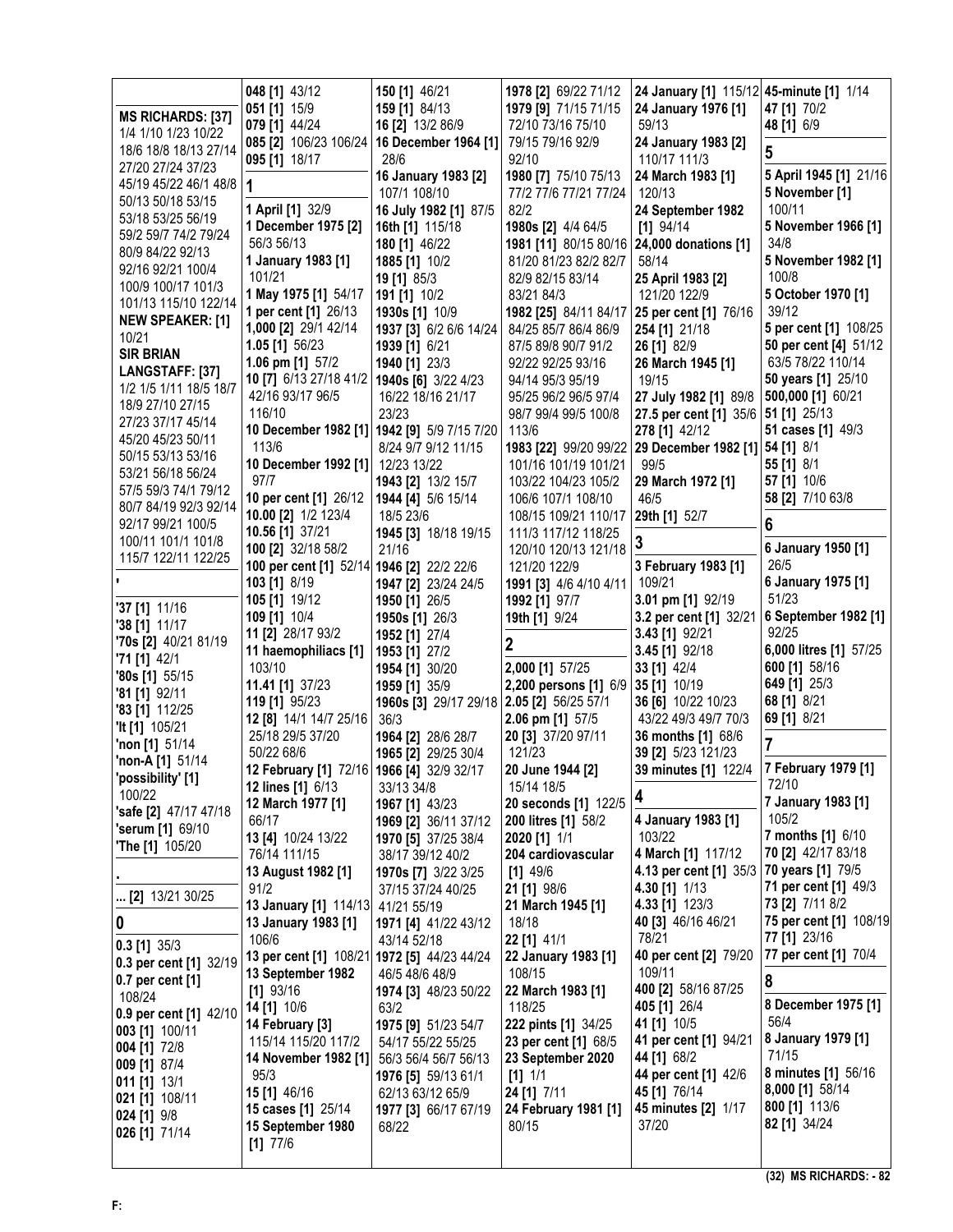| 8                                        | 15/14 58/12 91/13                         | a journalistic [1]                          | 58/21 66/7 82/10                               | 113/16                                      | a zero [1] 54/11                          |
|------------------------------------------|-------------------------------------------|---------------------------------------------|------------------------------------------------|---------------------------------------------|-------------------------------------------|
| 87 [1] 10/14                             | 109/25 113/5                              | 59/17                                       | 83/21 111/6 112/16                             | a selection [1] 59/20                       | abandon [1] 26/9                          |
| 89 [2] 8/2 28/7                          | a Cutter [1] 99/4                         | a knowledge [1]                             | a one [1] 32/1                                 | a senior [3] 12/19                          | able [2] 6/17 42/9                        |
|                                          | a danger [1] 81/7                         | 57/10                                       | a paragraph [2] 69/2                           | 12/21 39/10                                 | abnormal [5] 70/3                         |
| 9                                        | a December 10 [1]                         | a known [1] 98/2                            | 107/7                                          | a sensitive [1] 34/19                       | 71/23 72/2 75/20                          |
| 9 July [1] 85/1                          | 96/5                                      | a large [5] 20/5 24/19                      | a particular [4] 3/3                           | a sentence [2] 28/23                        | 75/21                                     |
| 9 July 1982 [2] 85/7                     | a decision [1] 120/13                     | 49/12 51/9 71/7                             | 3/3 65/13 112/18                               | 79/1                                        | abnormalities [4]                         |
| 86/4                                     | a Department [1] 46/2 a latent [1] 118/15 |                                             | a passage [2] 65/23                            | a sequela [1] 22/12                         | 70/4 70/6 71/4 82/21                      |
| 9 years [1] 75/19                        | a detailed [1] 2/14                       | a later [1] 44/21                           | 66/20                                          | a series [1] 80/12                          | <b>about [44]</b> 3/24 5/17               |
| 90 per cent [2] 42/24                    | a different [1] 100/10                    | a leader [1] 33/15                          | a patient [2] 84/8 84/8 a serious [5] 24/22    |                                             | 13/14 17/6 42/4 42/13                     |
| 77/11                                    | a diminished [1]<br>47/24                 | a leading [1] 72/5                          | <b>a pint [1] 32/3</b>                         | 32/10 74/21 81/15<br>84/15                  | 42/20 45/25 51/24<br>52/13 55/19 57/20    |
|                                          | a discrete [1] 4/14                       | a lengthy [1] 116/14<br>a letter [10] 18/18 | a platelet [1] 104/13<br>a pool [1] 58/15      | a seven-month [1]                           | 60/12 60/20 64/21                         |
| Α                                        | a discussion [7] 9/11                     | 26/5 34/7 34/9 36/12                        | a possible [2] 89/23                           | 25/20                                       | 65/22 71/18 73/2                          |
| a 100 per cent [1]                       | 16/6 65/11 76/25                          | 41/23 71/15 84/5                            | 113/24                                         | a sexual [1] 100/15                         | 76/25 78/20 83/23                         |
| 87/6                                     | 78/12 111/11 115/2                        | 110/20 119/9                                | a potentially [1] 60/8                         | a short [1] 46/15                           | 86/2 87/20 88/14                          |
| a 20-month [1] 113/16                    | a disease [1] 46/17                       | a licence [1] 72/24                         | a prison [1] 32/21                             | a significant [4] 12/22                     | 90/20 92/1 92/6 92/8                      |
| a 45 per cent [1]                        | a document $[9]$ 5/2                      | a litre [3] 58/9 58/10                      | a programme [1]                                | 24/22 65/7 83/14                            | 93/5 93/9 94/7 99/9                       |
| 113/8                                    | 44/20 54/8 55/14                          | 58/12                                       | 59/22                                          | a significantly [1]                         | 101/6 106/2 108/19                        |
| a 50-90 per cent [1]                     | 73/11 76/8 77/25                          |                                             | a little [4] 31/22 37/16 a prolonged [1] 46/21 | 33/8                                        | 108/24 111/13 112/21                      |
| 52/12                                    | 107/25 111/5                              | 56/17 62/11                                 | a proportion [1] 47/17 a similar [3] 37/4      |                                             | 112/25 115/2 115/23                       |
| a backdrop [1] 2/22                      | a documentary [2]                         | a London [1] 110/17                         | a publication [6] 22/5                         | 100/25 107/19                               | 117/4 117/9 119/8                         |
| a barrage [1] 114/22<br>a batch [1] 10/4 | 121/17 121/18                             | a long [3] 15/18 38/10                      | 30/3 30/8 34/7 48/22                           | <b>a single [1] 32/18</b>                   | above [5] 10/14 23/14                     |
| a benign [1] 65/6                        | a donor [3] 7/5 41/15                     | 92/12                                       | 105/1                                          | a small [3] 5/12 11/13                      | 55/13 61/10 94/21                         |
| a better [1] 53/24                       | 41/16                                     |                                             | a long-established [1] a question [1] 122/22   | 95/16                                       | abroad [1] 119/8                          |
| a bit [3] 20/17 59/13                    | a Dr Holgate [1] 87/7                     | 91/1                                        | a quick [1] 92/5                               | a smaller [1] 58/25                         | absence [2] 34/23                         |
| 91/13                                    | a draft [1] 116/13                        | a lot [1] 57/9                              | a range [3] 2/5 30/5                           | a sort [1] 87/22                            | 104/21                                    |
| a blood [4] 29/14 43/8                   | <b>a fairly [1]</b> 19/13                 | a major [3] 35/8 95/9                       | 67/7                                           | <b>a strain [1] 81/9</b>                    | absolute [2] 25/24                        |
| 52/25 110/11                             | <b>a fatal [1] 36/18</b>                  | 104/3                                       | a rapidly [2] 31/9                             | a strong [1] 16/15                          | 60/14                                     |
| a boon [1] 24/11                         | a feeling [1] 28/4                        | a man [1] 104/13                            | 84/11                                          | a study [2] 43/24                           | absolutely [3] 46/2                       |
| a break [2] 56/25                        | a few [5] 69/18 78/17                     | a matter [1] 35/17                          | a rare [1] 103/18                              | 75/11                                       | 81/12 92/14                               |
| 92/18                                    | 94/19 109/16 121/21                       | a means [2] 31/11                           | a rather [1] 38/7                              | a subsequent [1] 25/5 abuse [3] 85/19       |                                           |
|                                          |                                           |                                             |                                                |                                             |                                           |
| a carefully [1] 18/2                     | a final [1] 115/17                        | 54/14                                       | a recognition [1] 75/7                         | a sufficient [1] 100/3                      | 100/21 108/23                             |
| a carrier [2] 30/22                      | a follow-up [4] 23/4                      | a meeting [12] 13/22                        | a recollection [1]                             | a sufficiently [1] 94/9                     | abusers [3] 85/23                         |
| 30/23                                    | 24/19 35/23 36/4                          | 21/16 38/1 43/22 72/8                       | 109/19                                         | a summary [1] 111/1                         | 108/21 117/21                             |
| a case [2] 26/13 94/15                   | a free [1] 21/3                           | 72/15 85/13 86/5                            | a reconciliation [1]                           | a susceptible [1]                           | accept [2] 45/7                           |
| <b>a CDC [1]</b> 103/22                  | a furore [1] 88/5                         | 92/23 110/17 112/16                         | 80/8                                           | 30/22                                       | 104/20                                    |
| a change [1] 98/24                       | <b>a further [2] 36/6</b>                 | 118/25                                      | a reduction [1] 40/23                          | A task-force [1] 110/2 acceptance [1] 72/2  |                                           |
| A check [1] 37/7                         | 94/14                                     | a memo [2] 77/3                             | a reference [9] 12/10                          | a test [2] 43/3 73/9                        | accepted [1] 40/8                         |
| a child [1] 109/6                        | a good [2] 21/3 56/19                     | 100/8                                       | 16/8 33/22 52/2 57/23                          | a third [1] 61/18                           | accidents [1] 29/6                        |
| a chronic [2] 69/16                      | a grave [1] 107/4                         | a memorandum [4]                            | 86/5 104/15 113/21                             | a transfusion [3]                           | accommodation [2]                         |
| 77/19                                    | a greater [1] 106/17                      | 11/20 13/4 28/2 28/10                       | 119/12                                         | 10/17 32/5 97/15                            | 39/5 41/13                                |
| a chronological [1]                      | a group [2] 38/8 54/22                    | a minimum [1] 43/3                          | a regular [1] 79/12                            | a transient [1] 31/7<br>a transmissible [3] | accompany [1] 49/8                        |
| 2/1                                      | a guess [1] 102/17<br>a Haemophilia [1]   | a minute [1] 77/3<br>a moment [1] 99/23     | a relatively [1] 55/4<br>a reliable [1] 43/5   | 86/1 90/1 104/8                             | accord [1] 23/19<br>account [6] 7/25 9/21 |
| a clinical [2] 67/17                     | 101/17                                    | a monetoropic [1]                           | a remote [2] 93/24                             | a variety [1] 40/11                         | 87/6 111/5 112/23                         |
| 113/3                                    | a haemophiliac [2]                        | 53/1                                        | 99/25                                          | a very [7] 5/11 7/25                        | 115/1                                     |
| a comment [1] 66/3                       | 36/14 37/13                               | a month [1] 82/8                            | a report [9] 6/2 43/13                         | 8/13 81/6 83/9 90/11                        | accounts [3] 20/19                        |
| A commercial [1]                         | a handy [1] 15/10                         | a more [1] 111/21                           | 55/22 69/22 85/10                              | 122/19                                      | 20/20 111/4                               |
| 107/3                                    | a hazard [1] 30/17                        | a move [1] 119/16                           | 89/7 97/11 99/24                               | a view [2] 11/21 23/6                       | accumulating [3]                          |
| a communication [1]<br>62/15             | a heading $[1]$ 13/8                      | a much [2] 112/23                           | 103/22                                         | <b>a virus [8] 6/24 24/12</b>               | 20/14 39/17 66/25                         |
| a consensus [1]                          | a hepatitis [1] 49/16                     | 115/1                                       | a reported [1] 36/17                           | 30/21 44/6 61/19                            | accuracy $[1]$ 43/3                       |
| 120/21                                   | a hepatitis C [1]                         | a national [1] 35/16                        | a representative [1]                           | 102/14 105/23 111/19                        | accurate [6] 63/24                        |
| a considerable [2]                       | 66/11                                     | a new [4] 24/13 91/9                        | 91/24                                          | a volunteer [2] 42/5                        | 67/3 87/6 87/17 88/2                      |
| 7/21 37/1                                | a high [3] 18/24 42/21                    | 91/9 95/24                                  | a response [1] 59/10                           | 53/6                                        | 94/9                                      |
| a convenient [2]                         | 84/15                                     | a note [4] 9/11 79/14                       | a rise [1] 63/5                                | <b>a week [3]</b> 56/3 58/23                | achieve [1] 31/22                         |
| 37/17 56/23                              | a higher [1] 74/17                        | 100/7 108/2                                 | a risk [3] 42/16 70/18                         | 93/12                                       | acquire [1] 109/4                         |
| a copy [2] 100/4                         | a history [2] 65/15                       | a notification [1]                          | 121/2                                          | a wide [2] 70/8 70/23                       | acquired [8] 77/17                        |
| 100/4                                    | 85/19                                     | 85/10                                       | a role [1] 50/6                                | <b>a World [1] 27/1</b>                     | 90/18 91/19 93/5                          |
| a corresponding [1]                      | a homosexual [1]<br>113/19                | a number [15] 2/7<br>9/13 17/6 19/17 29/17  | a safe [1] 45/2                                | a written [1] 102/7                         | 93/19 97/9 108/16<br>113/1                |
| 16/1                                     | a hospital [1] 29/14                      | 32/7 35/4 46/8 48/18                        | a sample [1] 120/5<br>a second [2] 36/18       | a wrong [1] 58/7<br>a young [1] 113/15      | acquiring [2] 96/9                        |
| a couple [6] 5/15                        |                                           |                                             |                                                |                                             |                                           |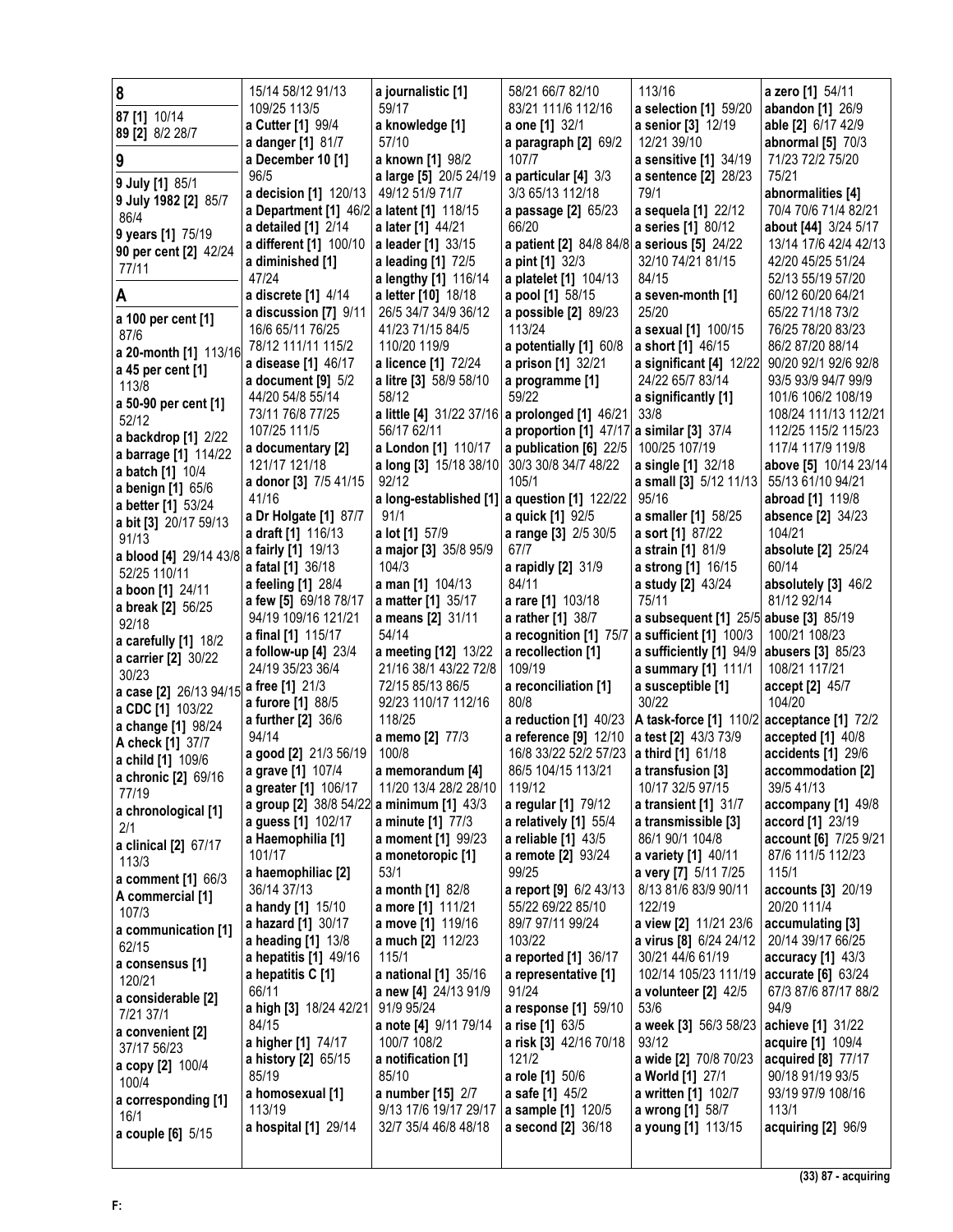| A                                           | <b>advisory [3]</b> 38/5              | 92/15 93/1 94/15                            | alongside [1] 54/1                         | answer [3] 102/7                           | appointed [1] 38/17                            |
|---------------------------------------------|---------------------------------------|---------------------------------------------|--------------------------------------------|--------------------------------------------|------------------------------------------------|
| acquiring [1] 118/1                         | 38/18 65/12                           | 94/19 94/24 95/7 95/9                       | already [6] 2/12 11/8                      | 102/22 103/20                              | appreciated [1] 34/1                           |
| across [2] 53/19 92/6                       | aetiology [3] 22/17                   | 95/14 95/16 95/21                           | 41/5 62/19 68/18                           | answers [1] 102/8                          | appreciation [1]                               |
| action [9] 12/3 56/2                        | 50/7 97/20<br>affected [2] 113/9      | 96/1 96/1 96/3 96/5<br>96/20 96/22 97/17    | 121/2<br>also [23] 8/12 12/18              | anti [1] 85/16<br>anti-haemophilic [1]     | 94/10                                          |
| 56/12 56/14 56/22                           | 115/3                                 | 97/20 98/1 98/2 98/9                        | 16/18 23/23 28/21                          | 85/16                                      | approach [2] 59/18<br>120/22                   |
| 59/11 59/24 112/13                          | afford [1] 32/1                       | 98/13 98/23 99/7 99/9                       | 45/13 50/5 53/9 61/19                      | antibodies [1] 43/20                       | approaches [1]                                 |
| 117/2                                       | <b>afforded</b> [1] 83/6              | 100/9 102/3 102/9                           | 70/23 71/25 73/1                           | antibody [5] 38/7 39/1 117/10              |                                                |
| actions [3] 4/20                            | afraid [1] 53/20                      | 102/12 102/13 103/1                         | 77/18 81/1 86/8 91/15                      | 41/10 41/15 49/7                           | appropriate [4] 70/17                          |
| 122/24 122/25                               | after [25] 4/11 6/10                  | 103/5 103/7 103/8                           | 95/12 95/13 95/15                          | anticipated [1] 13/18                      | 116/21 120/21 121/7                            |
| active [4] 68/17 82/2<br>83/1 87/25         | 12/13 13/17 15/5                      | 103/16 103/17 103/19                        | 96/14 104/6 105/14                         | antigen [21] 29/20                         | approximately [5] 6/8                          |
| actual [1] 36/1                             | 15/18 19/2 22/22                      | 104/3 104/7 104/9                           | 107/21                                     | 30/1 38/1 38/7 38/25                       | 42/10 78/22 115/22                             |
| actually [2] 7/6 8/8                        | 23/21 26/19 32/2                      | 104/12 104/14 104/17                        | Alter [3] 55/22 63/12                      | 39/17 40/1 40/2 40/7                       | 116/10                                         |
| acute [18] 25/14                            | 35/19 36/15 45/24                     | 104/20 105/2 105/4                          | 66/17                                      | 40/10 40/17 41/9                           | April [12] 8/24 18/18                          |
| 35/10 49/24 50/1                            | 48/11 56/18 67/20                     | 105/9 105/14 105/22                         | although [14] 4/10                         | 41/15 47/12 47/15                          | 21/16 32/9 32/17                               |
| 50/12 50/16 64/23                           | 68/6 92/3 94/20 97/14                 | 106/6 106/11 106/17                         | 15/21 16/23 20/8                           | 47/19 48/13 49/7                           | 41/22 42/1 43/14                               |
| 64/24 67/10 67/20                           | 109/6 109/6 110/24<br>113/2           | 109/4 109/8 109/10                          | 20/19 35/7 40/14<br>60/14 63/19 64/22      | 52/17 61/4 65/13                           | 73/16 121/18 121/20<br>122/9                   |
| 68/2 68/6 68/9 68/13                        | afternoon [3] 1/15                    | 109/20 109/23 110/3<br>110/13 111/15 111/17 | 81/14 85/25 86/23                          | antihaemophilic [2]<br>36/16 44/11         | April 1942 [1] 8/24                            |
| 78/9 78/12 80/3 80/4                        | 1/15 1/16                             | 111/19 112/25 113/4                         | 91/6                                       | anxiety [3] 15/21                          | April 1966 [1] 32/17                           |
| ad [2] 11/13 72/13                          | again [32] 1/14 3/7                   | 113/7 113/24 115/24                         | am [16] 1/2 5/11 5/12                      | 35/17 72/25                                | April 1971 [2] 41/22                           |
| add [2] 21/2 74/7                           | 16/22 21/17 22/3 30/4                 | 116/1 116/5 116/10                          | 5/14 5/24 18/25 29/20                      | <b>anxious</b> [1] 20/13                   | 43/14                                          |
| added [1] 18/19                             | 34/7 38/10 41/23 50/8                 | 116/25 117/15 117/18                        | 37/21 37/23 54/1 54/4                      | any [35] 3/2 3/6 3/13                      | April 1979 [1] 73/16                           |
| addicts [3] 45/8 55/7                       | 51/21 54/4 55/17                      | 117/21 118/1 118/5                          | 54/25 58/3 73/10                           | 3/15 8/17 9/19 11/2                        | arbitrarily [1] 71/6                           |
| 88/12<br>addition [3] 58/25                 | 55/20 56/18 58/17                     | 119/7 119/8 119/15                          | 118/21 123/4                               | 11/24 12/17 15/1                           | architecture [1] 82/24                         |
| 104/4 105/15                                | 62/8 64/24 68/25                      | 119/19 120/23 120/25                        | <b>ambulant</b> [1] 16/20                  | 17/11 17/23 27/5                           | archives [1] 75/12                             |
| additional [5] 3/15                         | 73/11 73/12 75/15                     | aim [2] 1/12 1/13                           | <b>America [3] 9/6 26/2</b>                | 34/22 35/21 36/1 37/8                      | are [111] 1/3 1/21                             |
| 68/18 83/18 96/6                            | 83/20 87/25 100/21                    | airport [4] 110/17                          | 85/12                                      | 59/6 70/17 84/22                           | 5/18 5/19 6/17 8/20                            |
| 104/22                                      | 103/23 106/25 112/20                  | 111/3 111/10 115/21                         | <b>American [16] 5/6</b>                   | 88/10 90/10 92/25                          | 11/12 14/3 15/14 19/8                          |
| additions [1] 3/11                          | 113/21 115/3 117/25                   | al [1] 70/20                                | 10/12 24/3 45/16                           | 93/4 94/1 97/1 101/13                      | 21/23 24/24 25/24                              |
| addressed [6] 19/20                         | 118/7<br>against [6] 4/25 5/4         | alarm [2] 12/6 21/9<br>alarming [2] 43/25   | 45/17 63/4 79/19 87/9<br>87/12 87/15 95/24 | 103/14 103/14 110/4<br>110/10 111/18 117/6 | 27/16 27/17 29/14<br>29/17 29/17 29/23         |
| 71/17 72/10 73/23                           | 5/10 6/9 7/18 95/4                    | 109/10                                      | 103/9 103/23 109/22                        | 117/9 118/8                                | 32/23 34/17 35/18                              |
| 83/8 87/7                                   | age [3] 25/10 79/5                    | albumin [1] 47/22                           | 114/8 116/7                                | anybody [1] 32/3                           | 36/24 37/14 39/4 40/5                          |
| adds [1] 98/2                               | 98/20                                 | Aledort [1] 90/15                           | among [21] 25/10                           | anyone [4] 45/12                           | 43/7 44/17 45/6 46/3                           |
| adequate [4] 18/2                           | age 4 [1] 98/20                       | alert [1] 106/19                            | 35/10 42/12 42/13                          | 53/24 58/4 59/6                            | 46/10 47/20 48/3                               |
| 67/11 70/16 75/4                            | aged [2] 75/18 113/10                 | alia [1] 13/24                              | 63/6 71/24 71/25 72/3                      | anything [5] 79/24                         | 48/18 49/23 49/25                              |
| Adjourned [1] 123/4<br>Adjournment [2] 57/3 | agency [1] 103/23                     | all [44] 2/13 5/20                          | 86/11 86/19 86/24                          | 101/10 108/13 115/8                        | 50/12 52/20 54/6                               |
| 57/4                                        | agenda [1] 27/7                       | 10/14 10/24 12/16                           | 95/14 96/3 96/7 97/21                      | 115/9                                      | 54/24 55/7 55/12                               |
| administered [3]                            | agent [33] 6/24 8/9                   | 18/16 19/8 28/18 32/2                       | 107/10 110/13 114/14                       | <b>Anyway</b> [1] 6/17                     | 55/18 59/22 61/24                              |
| 25/12 25/23 48/2                            | 16/25 17/17 25/7                      | 33/1 33/19 35/23 36/5                       | 114/15 117/21 120/18                       | apologies [2] 5/24                         | 66/1 67/11 70/22                               |
| administration [4]                          | 40/14 46/19 46/23                     | 38/11 39/16 41/8 43/5                       | amongst [7] 19/4                           | 10/23                                      | 71/23 72/3 72/11 73/2                          |
| 20/10 47/5 109/6                            | 49/2 51/14 52/20<br>52/21 63/22 68/15 | 47/11 54/17 55/9<br>55/12 56/18 60/19       | 22/14 85/2 103/8<br>103/19 110/3 117/18    | apparent [4] 51/8<br>80/17 94/24 108/25    | 73/3 73/13 74/14 75/1<br>78/7 78/16 79/4 79/22 |
| 120/14                                      | 73/7 86/1 87/1 90/1                   | 61/13 71/1 75/22                            | amount [2] 7/21 25/11                      | apparently $[6]$ 10/24                     | 80/2 80/19 80/20 81/3                          |
| administrative [4]                          | 91/8 91/20 97/23 98/3                 | 77/11 78/5 81/5 81/5                        | amyl [1] 100/15                            | 40/3 67/5 72/2 87/19                       | 81/4 81/5 82/8 83/13                           |
| 9/20 15/12 16/21 17/9                       | 100/24 101/3 102/14                   | 82/2 82/5 83/20 84/20                       | anaemia [1] 113/24                         | 114/8                                      | 83/16 84/20 84/21                              |
| admittedly [1] 47/24                        | 103/1 103/2 104/8                     | 85/17 93/14 96/12                           | analysed [1] 6/22                          | appear [6] 19/3 19/13                      | 84/24 86/14 86/18                              |
| adopt [1] 47/10                             | 105/23 107/17 110/7                   | 96/13 98/25 112/1                           | analyses [1] 5/18                          | 20/4 69/8 117/18                           | 86/21 88/6 88/12                               |
| <b>adopted</b> [1] 121/7<br>adults [1] 79/4 | 114/21 115/10                         | 113/10 115/21 116/20                        | and/or [1] 83/24                           | 119/19                                     | 89/17 89/18 95/12                              |
| advance [2] 37/1 55/8                       | agents [5] 40/3 66/24                 | 120/17                                      | Andrew [1] 109/18                          | appearance [3] 9/22                        | 102/10 102/12 102/18                           |
| advanced [1] 14/24                          | 76/24 114/20 115/10                   | all-volunteer [1] 43/5                      | Angeles [3] 52/6 82/1                      | 13/13 13/16                                | 102/19 102/22 102/23                           |
| advances [1] 82/17                          | aggressive [3] 70/9                   | Allen [6] 32/8 41/23                        | 82/4                                       | appeared [4] 7/22                          | 103/3 104/5 104/6                              |
| <b>advice [6] 31/16</b>                     | 70/25 75/23                           | 51/21 51/23 62/12                           | anicteric [2] 34/24                        | 22/23 93/23 105/12                         | 104/11 106/5 106/10                            |
| 54/15 54/21 55/9                            | ago [1] 99/23<br>agreed [9] 12/3 12/4 | 62/17<br>allocated [1] 1/18                 | 50/3<br><b>Annals [1] 68/22</b>            | appearing [2] 13/17<br>67/16               | 106/16 107/21 108/18<br>108/19 108/21 108/22   |
| 79/12 97/3                                  | 21/8 21/14 22/16 93/9                 | allowed [1] 41/16                           | announcement [1]                           | appears [8] 15/20                          | 108/23 108/24 109/14                           |
| advisable [1] 99/6                          | 99/15 116/17 120/7                    | allusion [1] 77/7                           | 45/13                                      | 25/7 61/19 69/15                           | 109/22 110/8 112/14                            |
| advise [2] 38/14                            | AHF [1] 62/4                          | almost [2] 101/21                           | another [10] 10/5                          | 69/19 75/15 99/6                           | 114/6 114/9 114/9                              |
| 38/22                                       | AIDS [91] 4/3 81/21                   | 115/21                                      | 13/20 37/12 45/11                          | 114/1                                      | 114/19 115/16 118/5                            |
| advised [1] 96/16                           | 82/13 89/15 89/22                     | alone [1] 8/12                              | 48/15 62/11 92/2 98/5                      | applied [1] 47/18                          | 120/25                                         |
| adviser [1] 87/11                           | 90/1 91/10 91/18 92/8                 | along [1] 99/12                             | 112/22 117/13                              | applies [1] 28/20                          | area [4] 23/3 23/5                             |
|                                             |                                       |                                             |                                            |                                            |                                                |
|                                             |                                       |                                             |                                            |                                            |                                                |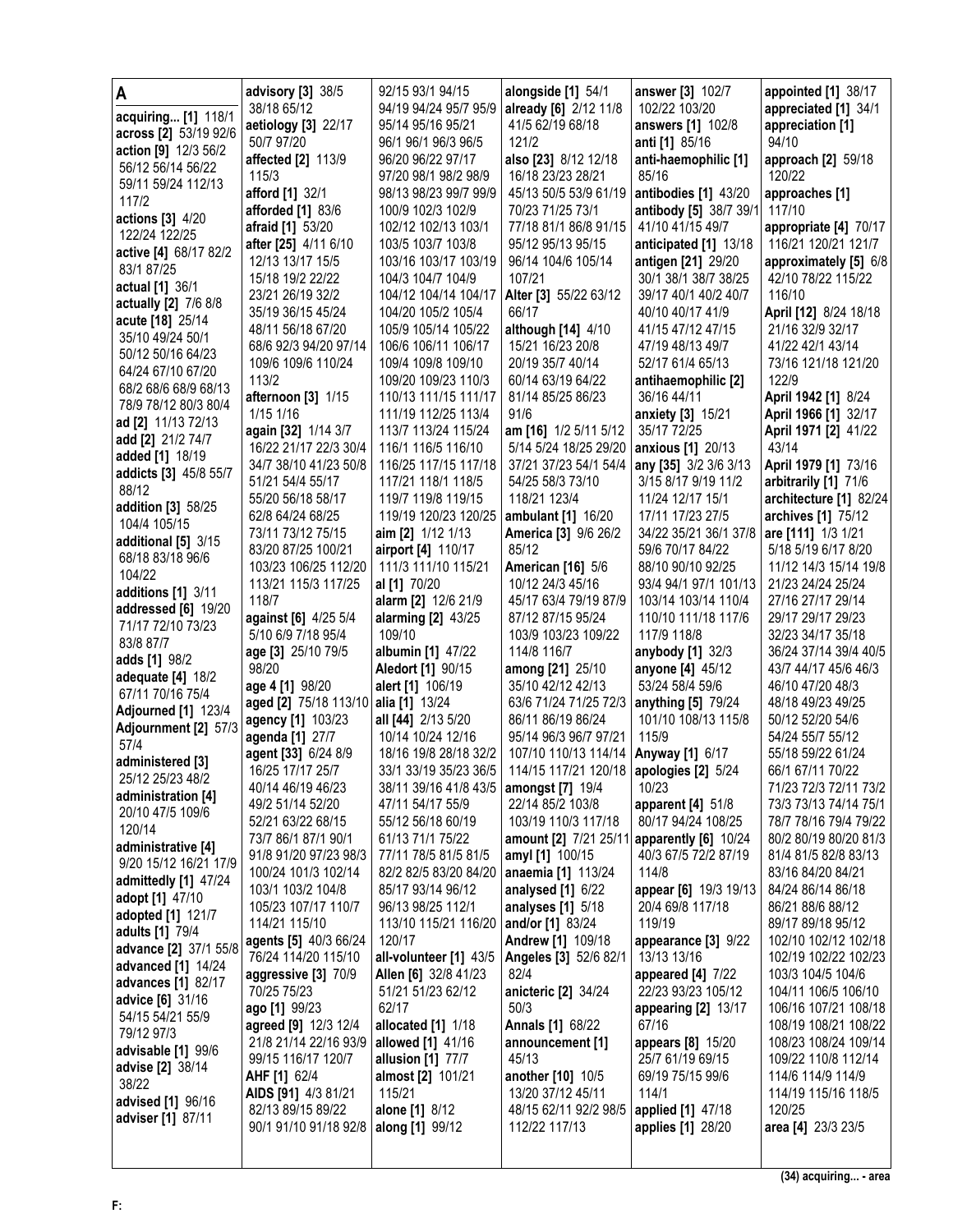|                                               | ask [3] 45/11 84/10                         | attracts [1] 53/15                           | <b>barrage</b> [1] 114/22                                  | 103/10 104/9 104/21                          | <b>biologics [4] 87/13</b>                                     |
|-----------------------------------------------|---------------------------------------------|----------------------------------------------|------------------------------------------------------------|----------------------------------------------|----------------------------------------------------------------|
| area [2] 52/6 97/12                           | 119/24                                      | attributable [1] 25/18                       | Barrowcliff [1] 112/2                                      | 110/14 113/7 113/9                           | 120/16 120/16 120/19                                           |
| aren't [1] 1/7                                | asked [6] 11/18 12/11                       | attributed [2] 25/13                         | BART0002487 [1]                                            | 114/3 114/15 115/21                          | <b>Biology</b> [1] 63/11                                       |
| argue [1] 26/16                               | 57/19 93/4 93/20                            | 35/10                                        | 73/15                                                      | 119/10 119/13 122/20                         | biopsies $[2]$ $75/18$                                         |
| argued [1] 26/19                              | 93/25                                       | augmented [1] 63/2                           |                                                            | based [4] 34/13 69/24 before [13] 4/20 35/20 | 77/1                                                           |
| argument [1] 26/22                            | asking [2] 12/15                            | August [9] 13/22 14/1                        | 75/16 116/22                                               | 38/15 45/15 61/9 63/9                        | biopsy [9] 68/7 70/6                                           |
| arithmetic [1] 58/16                          | 27/13                                       | 22/2 30/4 33/13 48/22                        | basis [3] 35/16 76/10                                      | 82/12 90/24 92/10                            | 70/15 70/21 71/2 71/5                                          |
| armed [2] 19/18 21/23                         | aspects [5] 15/13                           | 83/14 90/7 91/2                              | 79/12                                                      | 98/16 99/22 110/16                           | 78/19 78/21 82/3                                               |
| army [4] 4/24 5/2 7/21                        | 39/16 73/5 89/14                            | August 13 [1] 13/22                          | batch [4] 10/4 11/23                                       | 115/22                                       | <b>Birmingham [1] 112/9</b>                                    |
| 9/1                                           | 104/2<br>aspiration [1] 40/21               | August 1946 [1] 22/2<br>August 1965 [1] 30/4 | 12/7 113/12<br>batches [3] 16/16                           | began [2] 48/14 92/8                         | bit [4] 1/15 20/17<br>59/13 91/13                              |
| <b>Aronstam [1] 112/8</b>                     | aspire [1] 35/21                            | August 1982 [1] 90/7                         | 72/21 76/14                                                | begin [4] 41/7 48/9<br>81/20 102/20          | <b>biweekly</b> [1] 49/5                                       |
| arose [2] 57/7 59/23                          | assault [1] 82/24                           | <b>Australia [12] 29/20</b>                  | <b>battery</b> [1] 30/25                                   | beginning [9] 6/14                           | bizarre [1] 109/23                                             |
| arrange [1] 116/19                            | assays [1] 49/9                             | 30/1 38/1 38/6 38/25                         | battle [2] 15/24 19/4                                      | 13/12 20/4 40/22                             | <b>blank</b> [1] 28/21                                         |
| arrangements [2]                              | assess [1] 70/5                             | 39/16 40/1 40/16 41/9                        | BAYP0004205 [1]                                            | 41/20 66/20 69/2 73/2                        | <b>bled</b> [1] 88/9                                           |
| 20/3 28/8                                     | associated [17] 7/22                        | 47/12 47/15 67/3                             | 89/2                                                       | 73/23                                        | <b>bleeding [2] 74/9</b>                                       |
| article [27] 5/11 7/11                        | 23/25 38/2 38/6 38/25                       | Australia-hepatitis-as                       | BBC [2] 121/20 122/7                                       | begins [1] 64/16                             | 91/21                                                          |
| 12/13 22/6 23/9 24/3                          | 39/17 40/1 40/3 41/9                        | sociated [1] 41/9                            | <b>BBC1[1]</b> 122/8                                       | behalf [1] 80/16                             | blood [191]                                                    |
| 29/25 34/11 36/11                             | 49/24 51/13 51/16                           | <b>Austria [1] 81/1</b>                      | <b>BBC2</b> [1] 122/8                                      | being [28] 12/11 14/3                        | blood' [1] 47/18                                               |
| 46/7 59/22 61/1 61/7                          | 64/23 69/15 78/3                            | author [1] 19/22                             | BBCO0000002 [1]                                            | 20/12 23/3 32/17 34/3                        | blood-clotting [1]                                             |
| 61/11 63/11 66/16<br>66/23 67/19 68/22        | 78/18 97/9                                  | <b>authored</b> [4] 15/13                    | 121/22                                                     | 47/2 48/6 55/5 60/9                          | 110/7                                                          |
| 79/24 82/14 90/25                             | association [12] 7/2                        | 30/10 32/7 77/25                             | BBCO0000004 [1]                                            | 67/17 72/20 78/4                             | <b>Bloom [11] 4/21 93/4</b>                                    |
| 91/1 106/6 108/12                             | 14/10 15/2 18/14 28/8                       | authorities [3] 45/4                         | 122/4                                                      | 84/24 85/9 86/8 88/23                        | 108/6 108/9 111/10                                             |
| 109/18 110/16                                 | 40/7 47/14 73/22                            | 80/20 103/9                                  | be [212]                                                   | 88/24 89/16 90/21                            | 112/14 116/1 118/21                                            |
| articles [7] 21/19                            | 73/25 79/10 100/20                          | authors [1] 84/7                             | bear [1] 59/5                                              | 96/8 101/6 106/15                            | 118/22 122/17 122/24                                           |
| 21/24 55/18 83/22                             | 103/14                                      | autoimmune [1]                               | became [1] 51/16                                           | 108/14 110/20 114/7                          | BMJ, [1] 59/12                                                 |
| 84/3 114/12 119/8                             | assume [1] 53/16                            | 113/23                                       | because [19] 1/7 7/25                                      | 120/2 120/24                                 | <b>BMJ, British [1] 59/12</b>                                  |
| as [111] 2/7 2/7 5/21                         | assumed [3] 14/15                           | availability [2] 24/8                        | 19/1 38/15 45/18                                           | <b>beings [1] 18/12</b>                      | <b>Bolton [1] 111/23</b>                                       |
| 7/19 9/25 12/5 12/22                          | 46/18 46/22                                 | 83/6                                         | 47/21 51/4 51/9 58/12                                      | <b>Belfast</b> [2] 37/13<br>112/7            | boon [1] 24/11                                                 |
| 14/20 15/1 16/3 17/11                         | assuming [2] 58/8<br>58/9                   | available [8] 23/4<br>40/22 66/1 74/7 74/11  | 58/19 60/11 62/23<br>73/4 84/11 87/23                      | believe [1] 63/23                            | born [1] 98/19<br>both [10] 1/14 23/21                         |
| 17/11 17/23 18/12                             | assumption [2] 17/15                        | 80/22 88/16 93/10                            | 91/19 102/10 102/24                                        | <b>believed</b> [1] 9/22                     | 47/20 69/10 74/8                                               |
| 22/12 22/17 25/22                             | 58/9                                        | avoid [1] 40/19                              | 108/1                                                      | <b>believes</b> [1] 110/5                    | 74/14 78/10 80/4                                               |
| 25/22 26/12 26/18                             | assure [1] 121/6                            | avoidance [1] 29/6                           | become [3] 16/3 69/4                                       | <b>believing [1] 20/22</b>                   | 103/3 119/8                                                    |
| 26/19 27/7 28/4 28/12<br>28/18 32/2 33/8 34/1 | asymptomatic [2]                            | avoiding [1] 17/2                            | 81/21                                                      | <b>belittle [1] 60/18</b>                    | <b>bottom</b> [14] 7/13 8/5                                    |
|                                               |                                             |                                              |                                                            |                                              | 8/22 12/1 13/9 16/6                                            |
|                                               | 113/19 114/24                               | aware [4] 30/23 96/24                        | becomes [2] 50/17                                          | <b>below</b> [1] 87/16                       |                                                                |
| 34/1 34/15 35/6 35/6                          | <b>Atlanta</b> [3] 104/1                    | 98/11 114/9                                  | 87/25                                                      | benefit [3] 5/16 31/23                       | 46/4 66/19 76/11 91/5                                          |
| 35/25 38/17 39/19                             | 107/9 110/3                                 | awareness [1] 74/16                          | <b>becoming [2] 73/3</b>                                   | 55/20                                        | 93/18 102/1 108/17                                             |
| 39/21 39/23 40/8                              | attached [1] 18/24                          | away [1] 119/16                              | 106/11                                                     | <b>benefits</b> [3] 25/24                    | 119/5                                                          |
| 40/24 41/16 42/6 42/6<br>43/6 43/6 43/8 43/8  | attack [5] 7/7 25/8                         | away.' [1] 105/21                            | Beecham's [1] 77/9                                         | 29/3 48/3                                    | bought [1] 88/14                                               |
| 43/17 44/20 45/5 45/8                         | 25/9 25/11 32/19                            |                                              | been [86] 2/12 3/4                                         | benign [2] 65/6 70/24   boys [2] 75/18 76/1  |                                                                |
| 45/9 45/17 46/16                              | attacker [1] 111/19                         | B                                            | 3/12 5/10 6/24 7/1                                         | Berry [3] 110/21                             | <b>BPL</b> [1] 77/9                                            |
| 46/19 46/23 47/1 47/4                         | <b>attacks</b> [1] 9/4                      | <b>B'</b> [1] 51/14                          | 7/14 8/6 8/13 9/2 9/5                                      | 111/1 111/4                                  | BPLL0011645 [1]                                                |
| 47/10 47/17 49/19                             | attempt [2] 20/1 35/1                       | baby [4] 97/8 104/16                         | 9/16 9/25 10/12 11/1                                       | <b>Berry's [1] 112/24</b>                    | 100/4                                                          |
| 50/2 50/14 50/18                              | attempted [1] 14/9                          | 113/22 117/25                                | 11/8 11/18 11/18                                           | <b>besets</b> [1] 30/17                      |                                                                |
| 52/10 54/3 54/14 55/8                         | attempting [1] 119/20<br>attempts [3] 31/10 | back [21] 5/20 9/24<br>26/2 33/12 34/21 36/8 | 12/17 13/20 14/5 14/9 beside [1] 54/2<br>15/19 15/23 16/12 |                                              | 12/4 15/13 19/22                                               |
| 57/16 61/14 61/17                             | 36/1 53/6                                   | 36/22 37/20 43/15                            | 18/18 19/22 20/3                                           | <b>Besides [1] 66/21</b><br>best [1] 120/4   | <b>brands</b> [1] 88/6<br><b>Brazil [1] 10/11</b>              |
| 62/3 62/16 63/7 64/3                          | attend [2] 72/11 72/15                      | 44/20 44/23 52/18                            | 20/20 21/1 21/21                                           | better [4] 1/17 53/3                         | break [10] 37/17                                               |
| 64/8 65/8 69/5 69/10                          | attendance [1] 9/13                         | 55/14 59/7 73/23                             | 22/11 23/22 24/11                                          | 53/24 76/22                                  | Bradley [5] 9/21 11/18<br>37/19 37/22 56/24                    |
| 70/17 72/23 73/21                             | attended [2] 79/11                          | 92/10 93/17 106/25                           | 27/25 30/6 30/6 31/1                                       | between [17] 10/1                            | 56/25 90/24 92/2 92/3                                          |
| 73/25 74/22 74/22                             | 90/6                                        | 111/6 112/21 115/4                           | 33/19 34/20 44/3                                           | 14/10 16/7 18/15 40/7                        | 92/18 92/20                                                    |
| 75/8 76/2 76/17 78/8                          | attendees [2] 112/1                         | <b>backdrop</b> [2] 2/22                     | 47/20 47/23 50/3 51/1                                      | 47/15 50/14 58/14                            | breaks [1] 1/14                                                |
| 79/19 79/21 81/2                              | 119/2                                       | 56/9                                         | 51/8 58/14 58/25                                           | 58/16 71/3 75/19                             | <b>Bremen</b> [1] 10/2                                         |
| 81/11 81/21 82/7<br>84/14 88/12 88/23         | attending [2] 20/21                         | <b>bad</b> [1] 122/12                        | 61/13 62/24 63/20                                          | 84/14 95/20 102/11                           | <b>brief [2]</b> 48/8 76/13                                    |
| 89/22 92/10 95/7 97/8                         | 115/20                                      | <b>baffles</b> [1] 91/2                      | 64/12 66/9 66/24                                           | 105/25 118/15 118/20                         | <b>briefly [1] 115/14</b>                                      |
| 100/15 101/11 102/15                          | attention [8] 3/17                          | <b>baffling [1] 107/17</b>                   | 66/25 68/3 71/5 72/22                                      | beyond [2] 4/10 15/19 Brightman [1] 24/5     |                                                                |
| 104/14 105/9 107/10                           | 12/14 60/11 72/16                           | bank [4] 24/10 29/12                         | 72/24 76/23 78/8                                           | big $[1]$ 103/3                              | <b>bring [3] 3/17 19/8</b>                                     |
| 113/7 117/2 120/20                            | 79/8 94/22 107/25                           | 43/8 52/25                                   | 81/18 84/9 85/3 85/16 bigger [1] 93/13                     |                                              | 120/8                                                          |
| 122/7                                         | 114/11                                      | <b>banking [1] 53/7</b>                      | 85/22 86/3 90/16                                           | <b>Biggs [1]</b> 52/6                        | <b>bringing [1] 11/21</b>                                      |
| ascribed [1] 101/20                           | attract [1] 53/2<br>attracting [1] 53/23    | banks [3] 28/13 45/7<br>53/2                 | 90/17 91/6 93/25<br>101/20 102/13 103/9                    | biochemical [2] 71/4<br>82/21                | <b>brings [2] 37/15 55/25</b><br><b>Britain [6] 37/5 43/23</b> |
|                                               |                                             |                                              |                                                            |                                              |                                                                |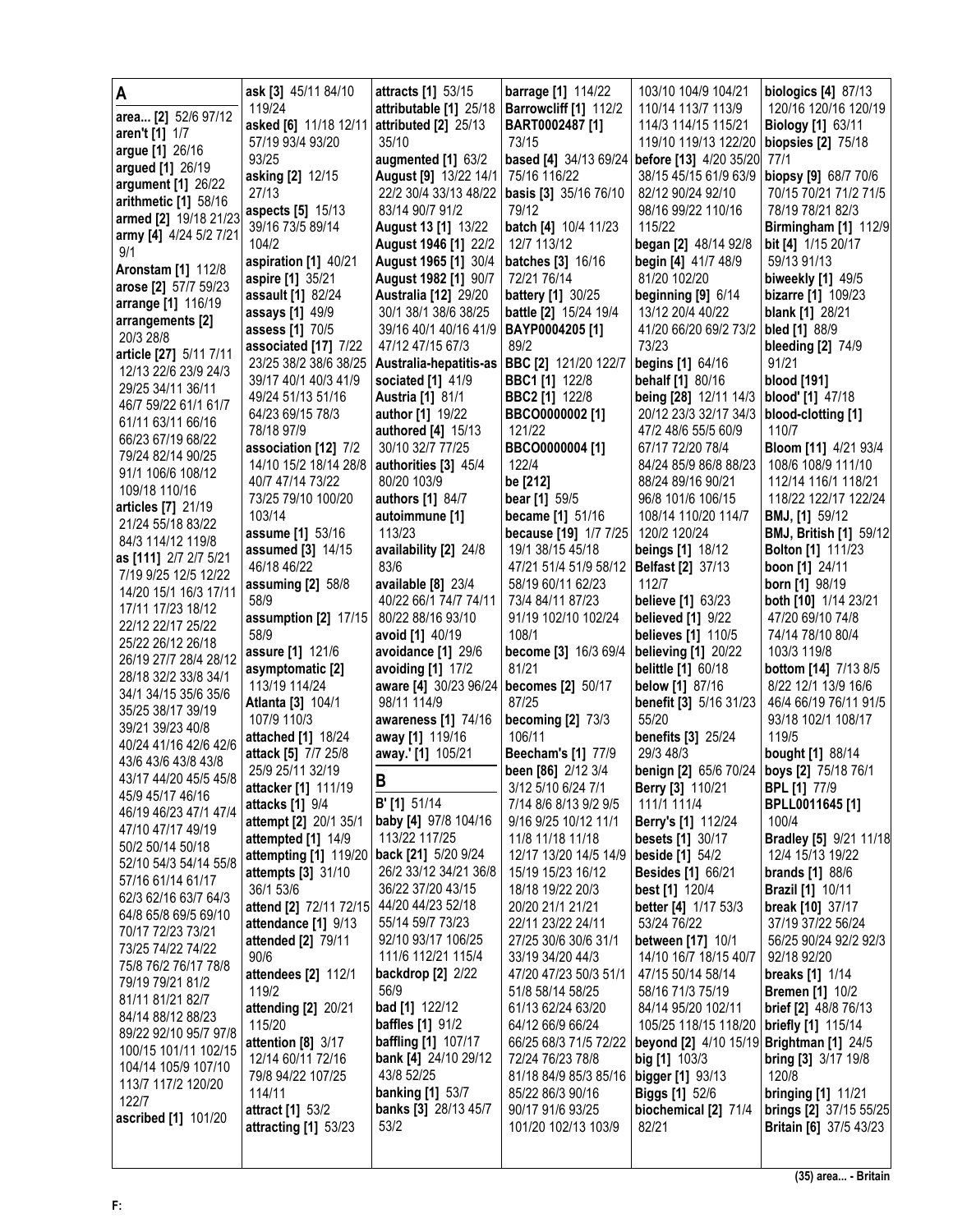| B<br>Britain [4] 53/4 67/1                        | 54/14 55/5 55/22<br>56/15 58/20 59/21          | 35/15 43/4 77/14<br>81/12                                     | Cash's [1] 59/15<br>casualties [2] 15/24 | 93/10 93/14 93/20<br>94/3 102/4 107/8                | 21/10 46/4 54/15<br>54/19 72/18              |
|---------------------------------------------------|------------------------------------------------|---------------------------------------------------------------|------------------------------------------|------------------------------------------------------|----------------------------------------------|
| 107/4 110/15                                      | 60/5 60/15 61/2 62/12                          | capable [1] 24/12                                             | 19/4                                     | 108/4 110/23 112/17                                  | child [3] 109/6 113/17                       |
| <b>British [12] 22/5</b>                          | 63/12 63/22 65/11                              | capacity [2] 73/21                                            | catarrhal [1] 7/7                        | 114/4 115/12 115/13                                  | 113/23                                       |
| 33/15 34/8 36/11                                  | 65/19 65/25 66/6                               | 73/24                                                         | catch [1] 95/9                           | 115/18 116/17 116/20                                 | childhood [2] 75/13                          |
| 36/12 37/11 59/12                                 | 66/17 67/1 67/6 67/21                          | cardiac [1] 35/19                                             | categories [3] 3/19                      | 119/14 120/16 122/18                                 | 75/14                                        |
| 63/2 82/15 83/8                                   | 68/14 68/22 69/13<br>69/22 72/20 73/20         | Cardiff [4] 4/21 26/7<br>118/23 122/17                        | 54/23 110/5<br>causal [1] 6/24           | <b>Centre for [1] 86/9</b><br>centres [9] 35/19 37/3 | children [7] 10/4 10/6<br>75/12 76/5 76/11   |
| 103/16 110/13                                     | 75/14 76/8 77/8 77/13                          | cardiovascular [1]                                            | causative [1] 25/7                       | 39/10 41/7 43/23                                     | 76/17 79/4                                   |
| broadcast $[6]$ 56/2                              | 77/15 77/17 77/22                              | 49/6                                                          | cause [13] 21/8 35/8                     | 58/22 58/22 81/24                                    | <b>Children's [1] 75/16</b>                  |
| 56/8 56/13 108/15                                 | 77/25 80/20 81/23                              | care [3] 17/14 28/19                                          | 40/4 49/3 65/6 85/25                     | 93/16                                                | chimpanzees [1]                              |
| 121/20 122/7<br>broadcasting [1]                  | 83/4 83/6 86/8 87/23                           | 106/18                                                        | 86/23 88/5 100/13                        | century [1] 9/25                                     | 72/23                                        |
| 21/20                                             | 88/4 90/1 90/6 90/21                           | careful [1] 81/4                                              | 101/5 102/9 107/16                       | certain [11] 7/22 11/4                               | choice [1] 39/2                              |
| <b>broader</b> [1] 56/6                           | 91/8 97/23 98/25                               | carefully [1] 18/2                                            | 118/8                                    | 11/8 22/22 54/23                                     | <b>Christmas [2] 43/21</b>                   |
| <b>broadly</b> [1] 3/18                           | 99/23 100/19 102/14                            | carried [5] 18/3 34/20                                        | caused [18] 6/20 11/6                    | 81/12 86/19 88/19                                    | 44/10                                        |
| <b>Brompton [1] 84/9</b>                          | 102/16 103/1 103/2                             | 70/6 70/15 95/10                                              | 30/21 46/18 46/23                        | 105/6 120/23 122/16                                  | chronic [36] 50/2 50/7                       |
| <b>brought [1] 14/12</b>                          | 104/7 104/21 105/23<br>105/24 105/25 106/2     | carrier [5] 30/22<br>30/23 43/4 69/16                         | 51/13 52/20 63/22<br>65/25 68/14 77/13   | certainly [2] 101/22<br>102/23                       | 50/18 65/5 65/7 67/9<br>67/20 68/4 68/10     |
| <b>Bruce [1] 118/20</b>                           | 106/3 110/20 111/19                            | 77/19                                                         | 90/1 91/8 97/23                          | certificates [1] 20/8                                | 68/15 68/17 68/17                            |
| brucellosis [1] 33/18                             | 111/23 112/14 114/7                            | carriers [1] 31/2                                             | 102/14 103/1 105/23                      | cetera [10] 10/15                                    | 69/16 69/16 69/25                            |
| <b>Budapest [1] 90/4</b>                          | 117/20 118/2 119/25                            | carries [3] 24/21                                             | 111/19                                   | 32/25 70/22 75/25                                    | 70/8 70/9 70/23 70/25                        |
| <b>bulletin [4] 99/20</b><br>101/17 101/19 110/25 | 120/23 121/11                                  | 42/15 110/12                                                  | causes [3] 11/3                          | 75/25 86/13 86/22                                    | 71/8 71/24 75/22                             |
| <b>Bureau [1] 87/12</b>                           | BYAP0000018 [1]                                | carry [3] 20/1 24/12                                          | 100/13 100/14                            | 95/15 95/15 99/15                                    | 75/23 76/15 76/22                            |
| but [72] 2/15 3/13                                | 95/23                                          | 47/24                                                         | causing [5] 42/16                        | CGRA0000242 [1]                                      | 77/19 78/13 78/17                            |
| 4/12 4/22 5/12 5/20                               | C                                              | carrying [3] 33/8                                             | 72/24 92/15 99/10                        | 81/22                                                | 78/23 78/24 79/6                             |
| 11/1 11/4 11/18 13/6                              | c.c [1] 10/6                                   | 51/11 73/7<br>case [33] 10/17 11/5                            | 119/16<br>CBLA0000249 [1]                | CGRA0000288 [1]<br>85/8                              | 79/21 79/21 80/6<br>82/25 82/25              |
| 16/3 17/19 19/8 20/24                             | calculated [1] 44/14                           | 11/17 12/15 13/20                                             | 51/18                                    | CGRA0000301 [1]                                      | chronicity [1] 69/8                          |
| 21/19 23/20 25/8 27/6                             | California [4] 41/25                           | 13/24 26/13 36/17                                             | CBLA0000254 [1]                          | 103/21                                               | chronological [2] 2/1                        |
| 28/21 29/21 29/24<br>34/18 36/20 37/10            | 82/4 97/10 118/13                              | 36/18 36/19 37/4                                              | 54/6                                     | CGRA0000424 [1]                                      | 29/22                                        |
| 45/12 46/25 50/17                                 | called [10] 9/16 13/23                         | 37/12 42/12 42/13                                             | CBLA0001619 [2]                          | 83/12                                                | chronologically [1]                          |
| 52/8 53/17 54/5 55/1                              | 22/21 30/8 48/23 51/2<br>51/4 78/2 105/4       | 45/12 63/5 81/7 88/10                                         | 93/13 99/23                              | CGRA0000434 [1]<br>99/3                              | 3/19                                         |
| 55/5 55/23 56/6 58/9                              | 121/19                                         | 88/22 89/24 94/15<br>94/19 94/21 96/7 97/8                    | CBLA0001653 [1]<br>100/11                | CGRA0000694 [1]                                      | chronologies [1] 19/8<br>chronology [4] 2/14 |
| 59/1 63/24 67/5 70/19                             | came [3] 6/23 57/14                            | 98/2 104/12 104/16                                            | CDC [16] 83/17 84/14                     | 50/20                                                | 3/12 3/14 101/21                             |
| 74/14 75/7 78/10                                  | 107/25                                         | 109/23 111/18 113/16                                          | 84/17 86/10 94/14                        | CGRA0000934 [1]                                      | circulated $[2]$ 116/16                      |
| 78/18 79/18 82/6<br>83/21 84/11 85/6 87/6         | can [82] 1/24 3/14                             | 113/22 117/25                                                 | 96/2 96/5 96/6 96/16                     | 62/10                                                | 116/20                                       |
| 87/17 88/22 89/3                                  | 3/17 6/2 7/14 9/9 9/24                         | case-mortality [2]                                            | 97/11 103/22 104/23                      | chair [1] 111/11                                     | circumstances [2] 5/9                        |
| 90/13 93/23 94/15                                 | 11/7 12/21 13/1 13/8                           | 94/19 94/21                                                   | 105/13 105/18 110/2                      | Chairman [2] 73/21                                   | 42/8                                         |
| 96/13 97/20 100/7                                 | 13/11 15/8 17/1 19/12<br>19/16 19/24 20/16     | cases [72] 6/10 10/2<br>10/5 10/7 10/14 10/18 CDC's [2] 83/13 | 117/13                                   | 120/7<br>chairmanship [1]                            | cirrhosis $[8]$ 50/2<br>68/10 68/19 70/10    |
| 101/11 101/22 102/10                              | 22/1 22/3 22/9 24/3                            | 10/24 11/17 11/24                                             | 105/21                                   | 38/8                                                 | 71/1 75/23 78/25 83/1                        |
| 102/22 103/17 104/18                              | 26/10 27/1 30/13                               | 12/8 12/17 14/1 14/2                                          | cells [1] 111/20                         | change [1] 98/24                                     | cited [1] 91/24                              |
| 108/13 112/22 113/11                              | 31/14 32/1 35/21 36/8                          | 14/6 15/4 21/10 21/25                                         | cellular [1] 97/13                       | changes [4] 46/25                                    | civil [1] 2/25                               |
| 113/20 114/21 115/17<br>118/21 120/1              | 36/10 36/22 38/12                              | 22/22 23/16 25/14                                             | cent [32] 25/6 26/12                     | 82/23 117/9 117/10                                   | civilian $[1]$ 19/2                          |
| buy [1] 45/6                                      | 38/15 39/8 39/15                               | 45/6 48/13 49/3 49/7                                          | 26/13 30/17 32/19                        | channels [1] 24/9                                    | classical [1] 75/19                          |
| by [123] 1/23 1/24 2/3                            | 39/25 40/11 42/22                              | 49/23 49/25 50/4                                              | 32/21 35/3 35/6 42/6                     | chapter [1] 41/2                                     | classified [2] 61/14                         |
| 3/3 3/4 6/20 8/14 10/8                            | 42/25 43/3 44/14 49/1<br>50/21 53/24 54/7 55/8 | 52/13 52/19 61/23<br>63/8 68/2 68/14 68/16                    | 42/10 42/24 49/3<br>51/12 52/12 52/14    | character [1] 23/16<br>characterisation [1]          | 61/17<br>clear [7] 14/22 20/25               |
| 10/8 11/6 11/19 13/4                              | 57/6 59/7 60/6 61/14                           | 78/7 78/8 80/2 82/8                                           | 63/5 68/5 70/4 76/16                     | 94/10                                                | 62/8 69/4 87/18                              |
| 13/25 15/2 15/13                                  | 61/21 62/25 64/1                               | 82/9 82/10 83/3 83/15                                         | 77/11 78/22 79/20                        | characterise [1] 73/7                                | 103/10 106/11                                |
| 16/10 17/2 17/16<br>20/12 22/8 23/1 24/5          | 64/20 68/9 68/25                               | 83/18 84/13 84/18                                             | 87/6 94/21 108/19                        | characteristics [1]                                  | clearly [3] 4/10 25/25                       |
| 27/3 27/6 27/20 27/20                             | 69/21 70/1 70/15                               | 84/20 85/9 85/15                                              | 108/21 108/22 108/24                     | 46/20                                                | 90/21                                        |
| 29/16 30/6 30/10                                  | 73/13 73/20 74/5 75/7                          | 85/21 86/10 86/25                                             | 108/25 109/11 110/14                     | charge [2] 29/8 29/12                                | clinical [18] 11/5                           |
| 30/21 31/23 32/2 32/7                             | 75/10 77/16 77/18                              | 94/1 96/2 96/12 98/20                                         | 113/8                                    | <b>Chassar [1] 32/2</b>                              | 25/23 28/9 32/10                             |
| 32/24 32/25 33/17                                 | 77/18 79/13 81/9 87/3<br>88/7 88/22 92/1 93/13 | 103/15 104/9 104/11<br>104/17 110/3 110/13                    | Centers [2] 85/17<br>91/25               | Cheap [1] 62/14<br>check [1] 37/7                    | 36/24 41/17 61/2<br>67/17 69/3 69/7 74/14    |
| 33/20 34/21 38/18                                 | 100/19 105/24 107/23                           | 113/10 113/12 113/14                                          | centrally [1] 80/20                      | checked [2] 58/17                                    | 74/15 78/17 82/22                            |
| 40/11 44/7 46/7 46/17                             | 108/4 112/1 115/16                             | 113/15 114/3 116/10                                           | centre [29] 4/21 26/6                    | 100/7                                                | 85/3 86/17 113/3                             |
| 46/18 46/23 48/6                                  | 117/2 119/2                                    | 116/13 116/19 117/15                                          | 28/1 30/11 31/16                         | checks [1] 81/4                                      | 118/16                                       |
| 48/16 48/23 49/8 49/9<br>50/12 51/13 52/20        | Canada [1] 119/15                              | 118/3 118/5                                                   | 43/14 43/16 58/24                        | Chief [10] 10/8 11/19                                | clinician [1] 97/2                           |
|                                                   | cannot [6] 14/15 35/8                          | Cash [2] 59/10 119/3                                          | 79/10 86/9 92/24                         | 18/21 19/17 20/18                                    | clinicians $[6]$ 2/24                        |
|                                                   |                                                |                                                               |                                          |                                                      |                                              |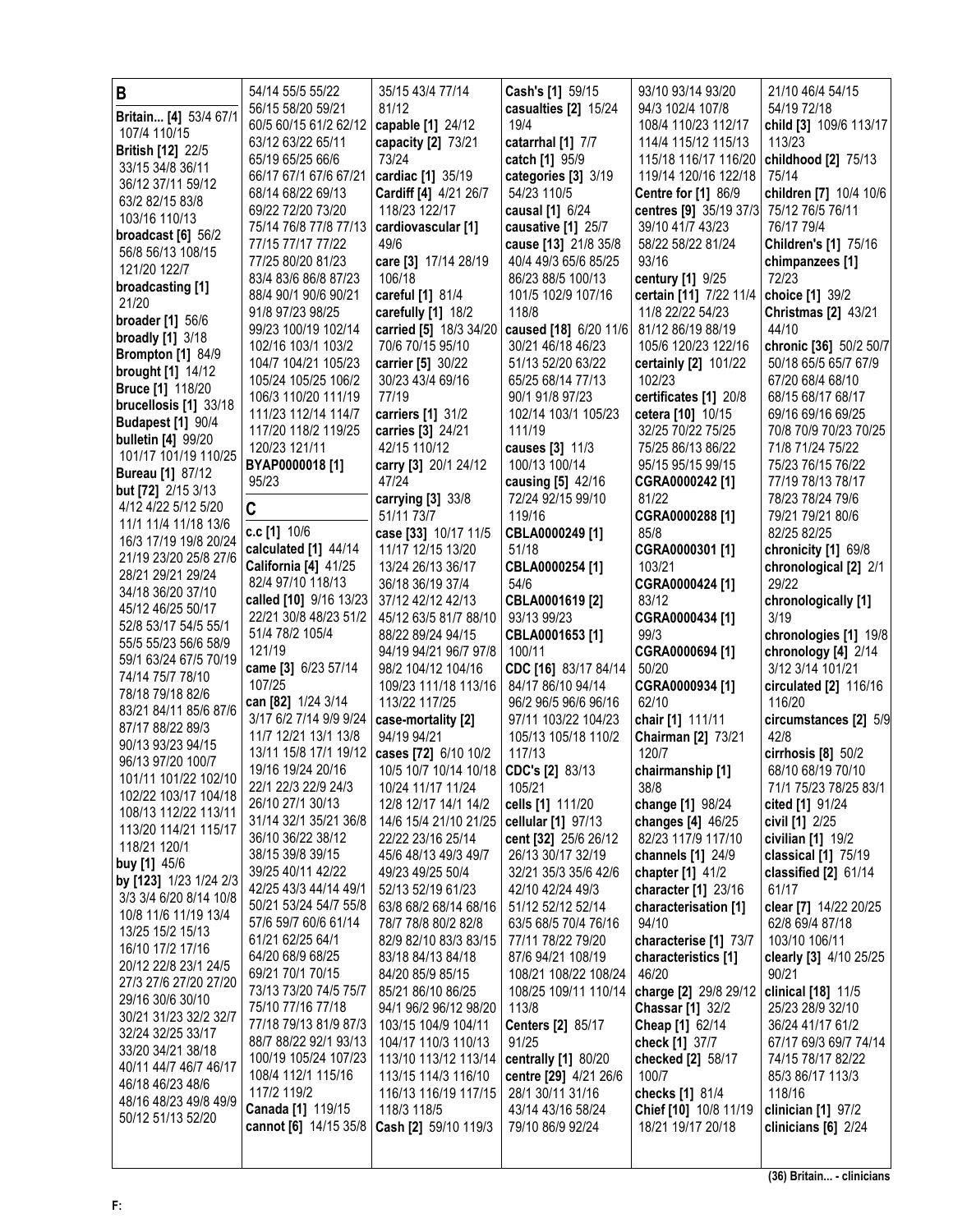| C                       | comments [3] 59/20                    | 106/18 114/16 116/8                  | 106/16                                            | 6/13 7/9 7/24 9/6 13/7                      | 98/12 106/11 114/17         |
|-------------------------|---------------------------------------|--------------------------------------|---------------------------------------------------|---------------------------------------------|-----------------------------|
| clinicians [5] 43/18    | 65/18 114/19                          | 119/17                               | consultant [2] 39/9                               | 17/20 18/9 18/19                            | 114/17 119/17               |
|                         | commercial [23] 24/9                  | concept [1] 60/13                    | 87/11                                             | 20/15 21/17 25/12                           | cryoprecipitated [1]        |
| 44/4 48/11 48/15        | 42/15 42/25 43/8 45/7                 | concern [8] 9/25 73/4                | contact [3] 96/10                                 | 26/4 26/24 27/10                            | 36/16                       |
| 56/10                   | 52/4 52/8 53/2 53/7                   | 86/2 96/21 98/9 105/3                | 102/17 105/24                                     | 28/16 30/11 32/6 34/5                       | culled [1] 20/7             |
| clip [1] 121/22         | 53/9 59/14 63/1 72/21                 | 116/6 119/18                         | contain [1] 4/11                                  | 35/6 35/12 43/12                            | Cullen [2] 80/16 80/18      |
| close [3] 79/9 95/8     | 74/13 74/17 74/25                     | concerned $[6]$ 19/1                 | contained [3] 8/9                                 | 44/23 46/6 47/6 51/18                       | cultivated $[1]$ 6/25       |
| 105/24                  | 77/8 88/14 93/24                      | 79/23 90/11 96/1                     | 10/15 44/9                                        | 55/1 56/11 56/20                            | cultures [2] 6/25 7/2       |
| closely [3] 64/18 69/6  | 94/11 100/1 100/22                    | 101/12 120/19                        | containing [4] 22/19                              | 57/20 59/13 61/16                           | current [3] 106/12          |
| 74/8                    | 107/3                                 | concerning [6] 16/25                 | 28/12 72/22 76/3                                  | 62/10 63/13 64/6 65/9                       | 113/3 115/2                 |
| clotting [6] 83/6 95/18 | commercially [4]                      | 20/11 85/13 85/13                    | contains [1] 87/22                                | 65/17 66/15 66/18                           | currently [2] 91/7          |
| 99/1 107/6 110/7        | 57/22 61/5 63/3 64/10                 | 87/15 120/21                         | contaminated [6]                                  | 66/20 67/22 70/11                           | 118/5                       |
| 117/19                  | committee [6] 11/12                   | concerns [1] 81/3                    | 22/20 28/19 42/6 51/6                             | 71/14 73/15 76/7                            | Cutter [2] 99/4 99/16       |
| clotting-factor [1]     | 15/12 27/2 27/3 29/16                 | conclude [1] 71/6                    | 107/19 117/23                                     | 77/24 78/4 80/11                            | Cutter's [2] 52/10          |
| 83/6                    | 89/5                                  | concluded [1] 76/3                   | contemporaneous [2]                               | 80/13 81/22 84/1 85/7                       | 52/14                       |
| cluster [1] 118/13      | common [5] 69/20                      | concludes [1] 14/20                  | 2/4 5/21                                          | 86/7 90/23 91/12 92/2                       | CWPS [1] 62/21              |
| clustering [1] 100/23   | 71/23 72/3 74/23 79/2                 | concluding [1] 36/21                 | context [4] 59/21                                 | 93/2 93/16 94/13                            | cytomegalovirus [2]         |
| CMO [5] 11/19 45/19     | commonly [4] 22/21                    | conclusion $[6]$ 6/23                | 65/10 77/6 77/9                                   | 94/16 94/25 95/15                           | 49/11 100/17                |
| 45/21 46/1 46/4         | 40/8 47/1 83/9                        | 8/5 14/25 31/15 31/18                | continue [6] 4/19 19/2                            | 95/22 97/6 101/24                           |                             |
| <b>CMO's [1] 11/16</b>  | communicable [2]                      | 99/25                                | 26/10 41/16 82/7                                  | 103/4 103/16 103/21                         | D                           |
| CMV [2] 100/16          | 17/24 114/4                           | conclusions [2] 34/23                | 122/13                                            | 104/24 106/4 106/7                          | damage [4] 34/19            |
| 114/23                  | communicate [1]                       | 47/7                                 | continues [6] 47/23                               | 106/23 108/11 110/11                        | 76/15 76/22 77/18           |
| co [1] 110/22           | 54/15                                 | conclusive [2] 66/13                 | 82/11 84/17 98/22                                 | 111/14 111/25 117/11                        | Dame [2] 72/4 72/5          |
| co-director [1] 110/22  | communication [3]                     | 98/12                                | 104/3 105/5                                       | 118/11 118/24 119/25                        | <b>Dame Sheila Sherlock</b> |
| coagulation [1] 44/1    | 62/15 73/16 120/15                    | conclusively [2] 8/7                 | continuing [2] 3/14                               | 120/12 121/15                               | $[1]$ 72/5                  |
| cohorts [1] 30/7        | communications [1]                    | 87/21                                | 55/15                                             | council [4] 11/9 62/21                      | Dane [1] 71/16              |
| colds [1] 95/7          | 118/20                                | condition [7] 4/1 14/5               | contracting [2] 25/25                             | 72/9 72/19                                  | danger [4] 37/6 44/14       |
| collation [1] 17/25     | community [5] 60/9                    | 17/24 20/11 83/23                    | 83/24                                             | countries [3] 40/15                         | 44/18 81/7                  |
| collected [5] 14/22     | 77/20 84/21 91/3                      | 84/8 105/11                          | contradictory [1]                                 | 75/6 81/2                                   | dangers [2] 45/25           |
| 20/12 66/10 74/25       | 107/15                                | conditions [2] 28/20                 | 20/20                                             | country [7] 9/7 28/25                       | 59/17                       |
| 120/24                  | companies [3] 63/4                    | 83/18                                | contrast [3] 81/17                                | 35/14 80/25 88/21                           | data [7] 49/12 66/21        |
| collection [5] 17/25    | 88/15 114/8                           | conducting [1] 120/5                 | 105/19 117/7                                      | 109/22 121/10                               | 66/22 67/11 96/20           |
| 45/2 55/10 55/15        | company [1] 99/5                      | confer [1] 48/3                      | control [11] 1/9 16/22                            | couple [7] 5/15 15/14                       | 105/6 106/16                |
| 58/22                   | comparatively [2]                     | conference [1] 19/14                 | 16/23 33/3 49/14                                  | 58/12 87/14 91/13                           | date [12] 13/1 15/14        |
| College [5] 65/19       | 15/22 34/3                            | confirmed [4] 15/19                  | 70/17 81/24 85/17                                 | 109/25 113/5                                | 41/8 62/13 80/21 85/7       |
| 65/20 66/3 66/6 78/1    | compare [1] 79/14                     | 70/14 82/3 96/6                      | 86/9 91/25 107/9                                  | course [20] 2/8 2/24                        | 87/5 95/25 98/6             |
| column [20] 6/12 13/9   | comparison [1] 16/10                  | confirming [1] 105/16                | convalescent [3] 10/3                             | 3/25 4/14 6/7 8/23                          | 101/20 101/23 115/2         |
| 13/12 23/13 24/16       | compatible [1] 36/25                  | congress [1] 90/3                    | 10/13 22/18                                       | 27/23 29/18 52/17                           | dated [8] 18/18 26/5        |
| 34/11 35/13 42/22       | complete [1] 109/14                   | connected [1] 110/6                  | convened [2] 11/13                                | 53/25 55/18 58/18                           | 34/7 51/22 54/16 72/9       |
| 60/6 66/19 69/2 76/12   | Completely [1] 122/1                  | connection [2] 10/1                  | 37/25                                             | 71/10 74/7 81/20 85/3                       | 77/6 91/1                   |
| 91/4 91/12 92/6 95/5    | complicating [2]                      | 95/20                                | convenient [2] 37/17                              | 88/19 88/22 94/7                            | dates [4] 4/7 52/18         |
| 95/6 105/3 107/12       | 75/14 78/10                           | consensus [2] 67/17                  | 56/23                                             | 103/17                                      | 80/13 101/18                |
| 109/1                   | complication [6] 20/9                 | 120/21                               | conversations [1]                                 | court [1] 26/16                             | David [1] 27/13             |
| Colvin [5] 73/17 73/24  | 22/25 24/23 40/18                     | consequences [3]                     | 21/21                                             | courts [1] 26/14                            | <b>Davidson [1] 112/7</b>   |
| 74/8 74/12 112/4        | 46/13 82/19                           | 50/9 74/22 75/9                      | convinced [1] 6/19                                | cover [2] 70/8 70/16                        | dawn [1] 48/14              |
| come [16] 5/15 14/3     | complications [8]                     | consider [4] 62/2                    | copies [1] 2/13                                   | Craske [19] 63/5                            | day [3] 2/9 122/11          |
| 17/24 36/8 44/20        | 30/9 44/1 50/1 70/21                  | 88/18 94/7 101/13                    | copy [3] 62/19 100/4                              | 72/10 72/13 78/1 93/4                       | 123/4                       |
| 53/19 55/14 59/7        | 78/6 80/1 106/20                      | considerable [5] 7/21                | 100/4                                             | 93/8 93/21 93/25                            | days [4] 46/16 46/22        |
| 80/25 81/1 91/17        | 106/22                                | 35/17 37/1 72/25                     | core [7] 2/12 3/10                                | 99/24 100/8 100/11                          | 46/22 109/17                |
| 105/8 111/6 112/21      | components [2]                        | 87/14                                | 3/15 5/13 19/9 76/9                               | 100/19 112/11 113/2                         | deal [3] 1/3 112/20         |
| 113/18 115/4            | 96/14 118/2                           | considerably [1]                     | 122/20                                            | 116/8 116/12 116/15                         | 118/22                      |
| comes [3] 93/3          | composed [1] 58/10                    | 109/11                               | corner [1] 102/2                                  | 116/18 116/23                               | deals [1] 69/12             |
| 110/15 114/18           | concentrate [8] 44/12                 | consideration [4]                    | correct [5] 28/20 58/7                            | <b>Craske's [3] 79/9</b>                    | Dear [3] 18/23 54/14        |
| coming [8] 2/23 3/8     | 74/13 79/3 89/24                      | 49/10 50/5 67/17                     | 84/23 92/9 110/10                                 | 93/17 119/12                                | 72/13                       |
| 43/15 43/17 56/10       | 95/18 96/21 104/8                     | 71/20                                | correspondence [2]                                | created [1] 24/13                           | death [6] 10/7 20/8         |
| 71/11 73/12 111/7       | 110/7                                 | considered [7] 10/8                  | 2/6 108/8                                         |                                             | 25/16 35/8 40/20 83/3       |
| comment [9] 14/19       | concentrates [21]                     | 35/8 62/6 76/18 83/23                | corresponding [1]                                 | criteria [1] 116/21<br>critically [1] 86/13 | deaths [7] 10/5 25/13       |
| 20/9 24/17 24/18 58/7   | 44/18 59/15 60/2 62/4                 |                                      |                                                   |                                             | 25/18 35/10 35/18           |
| 60/20 66/3 105/18       |                                       | 104/11 114/7<br>considering [3] 89/8 | 16/1<br>Cost [1] 62/14                            | crossed [1] 18/19<br>cryo [3] 37/1 37/6     | 63/8 90/16                  |
| 105/19                  | 63/3 74/17 74/25 76/5                 | 94/4 120/4                           |                                                   | 37/8                                        | <b>December</b> [15] 9/12   |
| commenting [1]          | 76/14 76/21 76/23<br>83/7 96/13 98/15 | considers [1] 42/11                  | Costa [1] 67/3                                    |                                             | 28/6 56/3 56/4 56/13        |
| 65/20                   | 98/19 98/25 100/23                    |                                      | <b>Costa Rica [1] 67/3</b><br>could [83] 5/1 5/22 | cryoprecipitate [8]<br>44/11 76/4 76/20     | 83/21 84/3 95/25 96/5       |
|                         |                                       | consistent $[2]$ 82/24               |                                                   |                                             |                             |
|                         |                                       |                                      |                                                   |                                             |                             |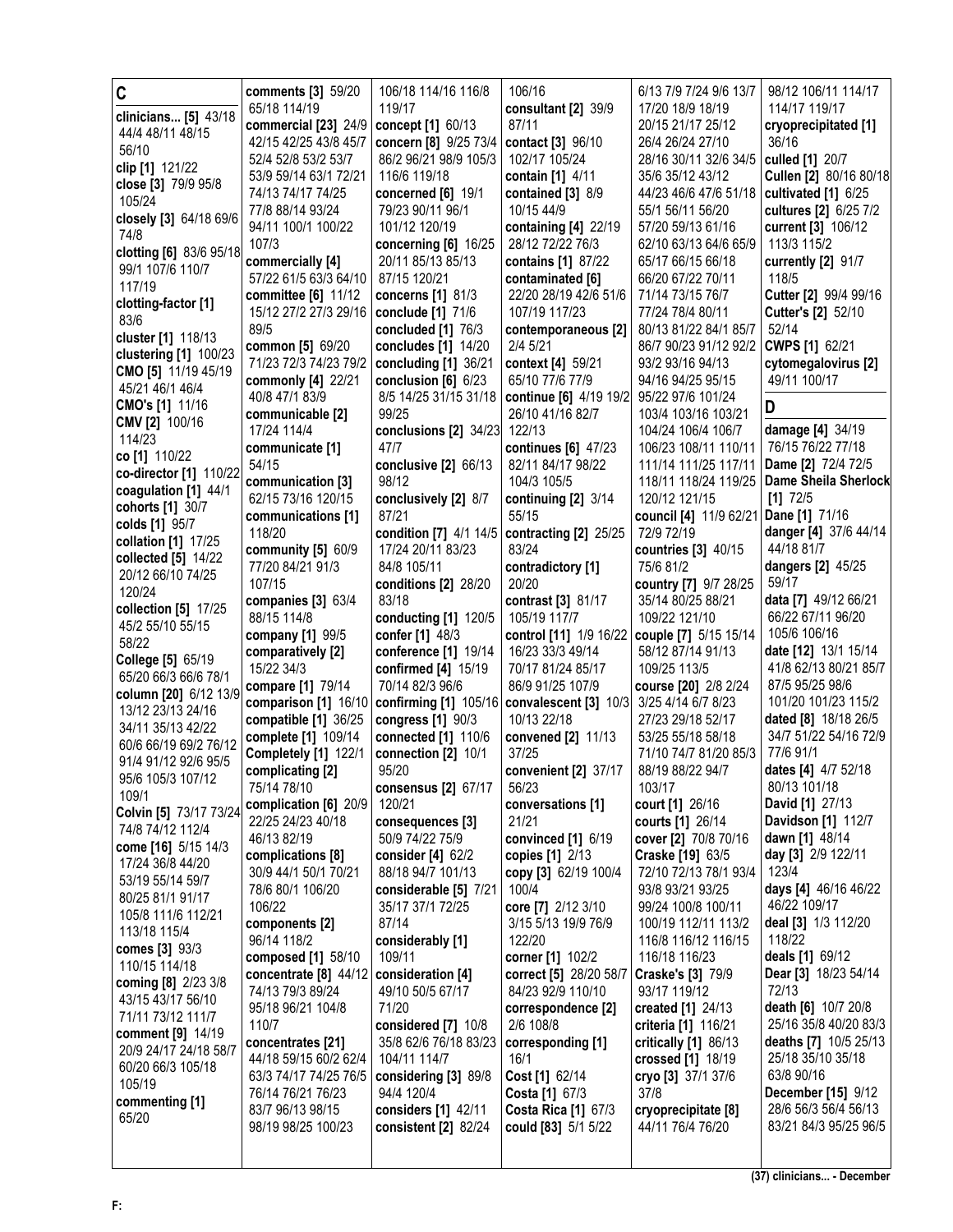| D                                         | derivatives [3] 120/17                        | 106/23 106/24                                | 120/2                                          | distribution [2] 45/3                      | 47/11 54/22 55/12                             |
|-------------------------------------------|-----------------------------------------------|----------------------------------------------|------------------------------------------------|--------------------------------------------|-----------------------------------------------|
| December [6] 97/4                         | 120/23 121/2                                  | DHSC0100008 [5] 9/8 discouraging [1]         |                                                | 117/15                                     | 57/18 58/10 58/11                             |
| 97/7 98/6 99/4 99/5                       | derived [9] 7/5 25/25                         | 15/9 18/17 19/12                             | 114/5                                          | disturbing [1] 91/19                       | 58/14 58/15 58/18                             |
| 113/6                                     | 27/17 32/14 47/19                             | 21/18                                        | discovery [1] 4/6                              | divide [2] 1/16 63/18                      | 58/21                                         |
| December 1981 [1]                         | 60/2 64/10 64/11                              | DHSC0100010 [1]                              | discrete [1] 4/14                              | division [1] 88/15                         | done [5] 3/6 17/1                             |
| 84/3                                      | 97/16                                         | 26/4                                         | discrimination [1]                             | do [18] 1/12 1/20                          | 21/10 115/6 115/6                             |
| December 1982 [1]                         | describe [1] 31/4                             | DHSC0100024 [1]                              | 48/2                                           | 12/16 26/10 37/4 53/6                      | donor [15] 7/5 30/22                          |
| 97/4                                      | described [8] 14/25                           | 44/24                                        | discuss [2] 38/1                               | 54/5 56/1 88/5 88/11                       | 30/23 32/3 32/20                              |
| December 1st, 1942                        | 45/14 79/19 84/14                             | DHSS [7] 9/11 66/6                           | 108/5                                          | 95/8 99/12 100/10                          | 32/21 41/15 41/16                             |
| $[1]$ 9/12                                | 97/25 104/4 104/10                            | 66/9 71/18 77/22 87/5                        | discussed [5] 76/2                             | 103/7 106/24 108/23                        | 44/7 44/16 74/24                              |
| December 21 [1] 98/6                      | 107/9                                         | 88/6                                         | 113/2 115/23 116/2                             | 110/4 122/14                               | 77/15 88/11 113/19                            |
| December 9 [1] 95/25                      | describes [2] 29/25                           | diagnosed [2] 98/20<br>104/14                | 119/13                                         | doctor [2] 42/20 54/14                     | 121/7                                         |
| decide [1] 9/17                           | 85/2                                          |                                              | discussing [1] 77/9                            | doctors [1] 9/13                           | donors [32] 32/16                             |
| decided [2] 26/9                          | describing [1] 28/10<br>description [1] 113/4 | diagnosis [7] 36/25<br>82/20 94/20 105/14    | discussion [22] 9/11<br>16/6 65/11 67/24       | document [43] 5/2<br>5/23 9/11 15/10 18/20 | 33/2 33/7 42/7 42/12<br>42/17 43/1 44/15 45/8 |
| 43/23                                     | deserve [1] 94/18                             | 116/22 117/4 118/5                           | 70/13 76/25 78/12                              | 24/1 24/16 27/6 27/11                      | 48/12 52/23 53/2                              |
| decision [4] 31/25                        | designation [1] 63/24                         | Diana [1] 77/4                               | 78/13 89/14 90/11                              | 27/21 28/1 31/14 36/6                      | 53/11 54/23 57/11                             |
| 120/10 120/13 121/11                      | designed [1] 95/18                            | Dictionary [1] 54/3                          | 90/14 104/2 111/11                             | 37/16 38/10 44/20                          | 57/12 58/19 59/1 63/1                         |
| decision-making [1]                       | desired [1] 9/3                               | did [2] 14/1 52/8                            | 111/13 112/20 112/24                           | 44/22 45/15 46/3 47/7                      | 65/15 75/6 82/17                              |
| 121/11                                    | <b>Despite [1] 82/17</b>                      | didn't [1] 54/9                              | 115/2 116/14 117/1                             | 49/20 54/8 55/14 59/9                      | 105/12 110/9 110/12                           |
| decisions [3] 60/13                       | detail [10] 3/2 3/6                           | die [2] 42/9 109/12                          | 117/5 117/9 120/8                              | 60/23 61/8 65/10                           | 113/15 114/10 114/18                          |
| 122/23 122/25                             | 6/22 13/6 21/19 22/3                          | died [8] 20/6 20/24                          | discussions [5] 11/9                           | 65/18 67/2 67/15                           | 114/25 120/1 120/3                            |
| decreasing [1] 120/22                     | 55/21 66/23 121/13                            | 78/9 85/4 86/12                              | 111/2 111/9 111/22                             | 70/12 73/11 76/8                           | 120/24                                        |
| deduction [1] 58/7                        | 122/22                                        | 105/13 113/9 113/20                          | 120/18                                         | 77/25 80/14 87/7                           | doubt [7] 15/1 15/19                          |
| defects [1] 44/2<br>defence [1] 95/4      | detailed [7] 2/14 7/25                        | <b>Dienstag [2] 63/12</b>                    | disease [68] 8/14                              | 90/24 92/2 107/23                          | 27/22 60/1 113/21                             |
| defend [1] 88/7                           | 90/11 111/21 112/23                           | 66/17                                        | 10/20 16/17 28/24                              | 107/25 111/5 115/9                         | 115/3 119/12                                  |
| defer [1] 53/21                           | 115/1 122/19                                  | different [14] 2/5 9/3                       | 30/13 33/17 42/10                              | 115/24                                     | down [29] 6/4 7/13                            |
| deficiency [4] 52/11                      | <b>details</b> [5] 36/19                      | 16/16 20/21 30/7                             | 43/21 44/10 46/17                              | documentaries [1]                          | 8/22 12/1 13/15 16/5                          |
| 93/5 93/19 117/24                         | 47/23 86/14 108/7                             | 33/22 58/5 67/7 71/3                         | 50/7 50/16 62/1 63/21                          | 2/8                                        | 20/16 20/17 24/17                             |
| defined [2] 64/1 121/                     | 111/12                                        | 79/24 82/4 82/5                              | 64/12 64/19 64/24                              | documentary [12] 2/8                       | 59/13 64/21 65/22                             |
| definite [2] 20/25                        | detect [1] 43/4                               | 100/10 108/13                                | 65/8 67/18 67/20 68/4                          | 56/2 56/7 56/13 56/21                      | 66/20 74/11 79/1                              |
| 23/21                                     | detectable [1] 49/9                           | differentiate [1] 71/3                       | 68/10 68/15 69/17                              | 57/22 58/20 112/13                         | 91/18 92/7 97/19 98/7                         |
| definitely [1] 8/17                       | detected [4] 40/11<br>47/12 47/20 77/15       | difficult [2] 34/22 73/4                     | 69/25 70/8 70/24 71/4<br>71/9 71/24 72/6 74/21 | 121/17 121/18 121/19<br>122/6              | 101/9 102/2 104/1<br>107/13 108/20 109/1      |
| definition $[2]$ 53/24                    | detecting [1] 61/25                           | dilemma [1] 60/19<br>diligence [1] 99/12     | 75/8 75/13 75/13                               | documentation [4]                          | 113/5 115/25 118/12                           |
| 94/15                                     | determine [1] 22/24                           | diminish [1] 47/9                            | 77/17 78/10 78/13                              | 5/25 27/12 43/15                           | 121/4                                         |
| delayed [2] 9/10 9/16                     | determining [1] 23/6                          | diminished [1] 47/24                         | 78/18 78/24 79/7                               | 66/14                                      | Dr [107] 9/12 9/14                            |
| deliberate [2] 18/1                       | develop [4] 31/9 42/3                         | direct [2] 8/14 60/16                        | 79/21 79/22 80/7                               | documented [1]                             | 9/21 11/10 11/10                              |
| 60/13                                     | 43/5 79/6                                     | <b>directed</b> [2] 44/25                    | 81/24 83/4 83/19                               | 84/13                                      | 11/18 12/4 15/13                              |
| deliberately [1] 60/9                     | developed [8] 16/4                            | 97/2                                         | 85/17 86/9 86/12 91/2                          | documents [14] 4/7                         | 19/19 19/22 20/7                              |
| demands [1] 33/7                          | 20/6 43/4 68/19 97/12 directly [3] 95/10      |                                              | 91/8 91/23 91/25 95/4                          | 5/20 18/16 19/7 19/23                      | 21/13 26/6 26/7 27/13                         |
| demonstrate [2] 8/6<br>99/11              | 105/11 109/5 113/23                           | 96/20 107/18                                 | 96/9 98/21 103/18                              | 29/21 32/7 55/17                           | 38/9 46/7 47/8 48/7                           |
| demonstrated [2]                          | developing [9] 3/20                           | director [6] 30/10                           | 105/4 105/13 107/1                             | 56/18 68/21 77/2 89/3                      | 51/21 51/21 52/1 52/2                         |
| 25/12 70/9                                | 3/24 4/2 39/22 52/13                          | 102/4 110/21 110/22                          | 107/8 107/10 107/14                            | 110/18 116/15                              | 52/6 54/5 54/19 57/19                         |
| demonstration [1]                         | 84/12 92/11 104/7                             | 115/13 120/15                                | 109/5 109/13 109/23                            | does [4] 49/24 67/4                        | 59/10 59/15 62/12                             |
| 47/14                                     | 117/24                                        | directors [23] 39/9                          | 110/6                                          | 76/10 98/23                                | 62/17 69/23 69/23                             |
| department [21]                           | development [7]                               | 43/14 43/16 43/22                            | diseases [5] 45/9                              | doesn't [4] 101/3                          | 71/16 71/18 72/10                             |
| 21/22 28/3 28/5 37/25                     | 29/22 30/16 63/16                             | 79/10 92/24 93/11                            | 65/1 75/1 114/4 121/3                          | 102/19 103/14 108/12                       | 72/13 73/17 73/17                             |
| 38/4 38/14 38/18                          | 67/20 68/4 73/8 90/18                         | 93/15 93/15 93/20                            | disorder [1] 33/21                             | <b>domain</b> [1] 2/11                     | 73/20 73/24 74/8 74/8                         |
| 38/20 44/25 46/2                          | developments [2] 4/6<br>9/19                  | 94/1 94/3 94/8 108/4<br>112/17 115/13 115/19 | disorders [1] 74/10<br>dispersed [1] 40/15     | domestic [1] 99/19<br>don't [20] 4/9 4/18  | 74/12 74/12 74/20<br>77/4 77/10 77/22 78/1    |
| 54/21 67/1 72/18                          | devised [1] 31/1                              | 116/17 116/20 119/11                         | disposed [1] 26/16                             | 5/15 13/13 26/15                           | 79/9 87/7 87/8 87/10                          |
| 72/21 73/5 77/5 85/11                     | DGL [2] 12/14 12/18                           | 119/14 119/24 120/3                          | disproportionately [1]                         | 29/24 36/7 36/8 45/11                      | 87/13 90/6 93/4 93/8                          |
| 87/3 88/25 108/1                          | DHSC0001203 [1]                               | disability [1] 42/9                          | 16/12                                          | 55/23 58/18 59/7                           | 93/17 93/21 93/25                             |
| 121/11                                    | 120/12                                        | disablement [1] 40/19 disseminated [1]       |                                                | 84/10 88/2 100/3                           | 100/11 100/19 102/4                           |
| departments [2]                           | DHSC0002173 [1]                               | disclosed [1] 19/9                           | 90/22                                          | 101/10 101/18 101/22                       | 105/19 108/2 110/2                            |
| 24/10 38/22                               | 43/12                                         | discontinue [2] 55/10                        | distance [1] 1/18                              | 115/17 122/8                               | 110/22 110/24 111/23                          |
| dependent [1] 75/5<br>depending [1] 33/23 |                                               | 65/14                                        | distinction [1] 50/14                          | donated [1] 51/5                           | 112/2 112/2 112/3                             |
|                                           | DHSC0002191 [1]                               |                                              |                                                |                                            |                                               |
|                                           | 71/14                                         | discounts [2] 100/14                         | distinguish [1] 31/2                           | donating [1] 114/6                         | 112/3 112/3 112/4                             |
| depot [1] 12/18                           | DHSC0002219 [1]                               | 101/2                                        | distinguishing [1]                             | donation [1] 54/18                         | 112/5 112/7 112/7                             |
| derelicts [2] 45/8                        | 87/4                                          | discourage [1] 21/9                          | 11/5                                           | donations [14] 23/25                       | 112/8 112/8 112/9                             |
| 52/15                                     | DHSC0002223 [2]                               | discouraged [1]                              | distributed [1] 25/8                           | 38/24 40/16 41/8                           | 112/9 112/9 112/10                            |
|                                           |                                               |                                              |                                                |                                            |                                               |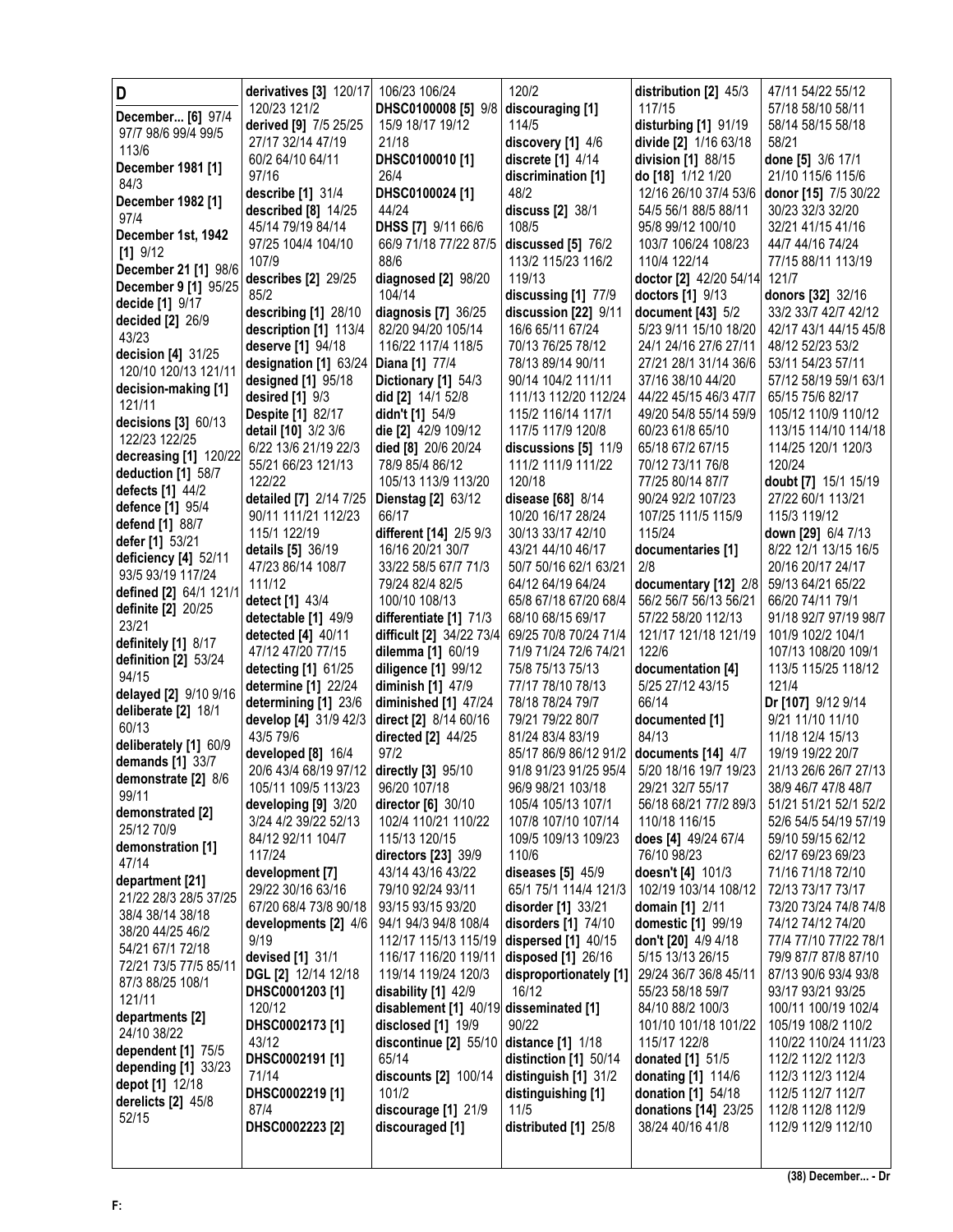| D                                           | Dr Leslie [1] 112/10                             | 25/15 25/19 28/21                         | 94/18                                                          | 32/25 70/22 75/25                      | 67/15                                        |
|---------------------------------------------|--------------------------------------------------|-------------------------------------------|----------------------------------------------------------------|----------------------------------------|----------------------------------------------|
| Dr [22] 112/10                              | Dr Ludlam [3] 112/3                              | 28/22 49/4 51/8 54/10                     | emphasise [4] 11/15                                            | 75/25 86/22 95/15                      | existing [3] 77/17                           |
| 112/11 112/11 112/11                        | 119/4 119/9                                      | 59/23 100/15 109/18                       | 16/22 37/5 77/11                                               | 95/15 99/15                            | 89/25 91/9                                   |
| 112/11 112/14 112/14                        | Dr Maycock [6] 26/7                              | duty [1] 17/22                            | <b>EMS</b> [1] 14/2                                            | ethical [1] 78/18                      | exists [1] 89/19                             |
| 112/15 113/2 116/8                          | 38/9 46/7 47/8 48/7                              | dysfunction [2] 31/8                      | enable [2] 1/17 40/23                                          | euphemism [1] 43/9                     | expect [1] 103/17                            |
| 116/12 116/15 116/18                        | 51/21<br>Dr Maycock's [1] 54/5                   | 86/24                                     | enabled [1] 2/19<br>encompass [1] 29/10                        | <b>European [1] 81/2</b>               | expected [4] 14/12<br>16/1 49/8 88/4         |
| 116/23 119/3 119/3                          | Dr Mayne [1] 112/7                               | Ė                                         | encounter [1] 53/8                                             | <b>Evans [2] 109/18</b><br>112/2       | expenditure [1] 80/22                        |
| 119/3 119/3 119/4                           | Dr McDonald [1]                                  | each [3] 12/20 58/10                      | encountered [1]                                                | even [6] 31/21 31/23                   | expensive [1] 74/13                          |
| 119/9 119/12 120/5                          | 119/3                                            | 96/10                                     | 52/22                                                          | 35/6 40/20 48/11                       | experience $[3]$ 19/3                        |
| Dr Aronstam [1]                             | Dr Mibashan [1]                                  | earlier [8] 1/15 19/23                    | encourage [2] 95/18                                            | 110/14                                 | 42/12 70/19                                  |
| 112/8                                       | 112/11                                           | 34/21 66/22 70/14                         | 107/5                                                          | event [1] 101/13                       | expert [3] 27/3 72/5                         |
| Dr Barrowcliff [1]<br>112/2                 | Dr Mitchell [1] 69/23                            | 79/17 105/16 118/7                        | end [6] 55/25 57/19                                            | events [1] 5/6                         | 112/13                                       |
| Dr Biggs [1] 52/6                           | Dr Owen [1] 57/19                                | earliest [1] 41/7                         | 67/25 83/14 101/10                                             | eventual [1] 94/19                     | experts [2] 54/22                            |
| Dr Bloom [1] 112/14                         | Dr Panton [1] 11/10                              | early [7] 40/21 75/23                     | 109/2                                                          | eventually [1] 105/13                  | 59/21                                        |
| Dr Bolton [1] 111/23                        | Dr Peter [1] 102/4                               | 80/15 83/3 101/16                         | endemic [1] 75/2                                               | ever [3] 30/24 53/19                   | explain [2] 95/13                            |
| <b>Dr Bradley [5] 9/21</b>                  | Dr Peter Foster [1]                              | 117/12 118/19                             | <b>England [9] 6/3 6/6</b>                                     | 84/18                                  | 95/15                                        |
| 11/18 12/4 15/13                            | 90/6<br>Dr Pool [1] 52/1                         | easier [1] 6/16<br>easiest [1] 15/9       | 11/1 62/15 83/22 84/4<br>84/12 106/5 114/12                    | ever-increasing [1]<br>84/18           | explaining [1] 1/24<br>explanation [1] 87/16 |
| 19/22                                       | Dr Prentice [1] 112/9                            | easily [1] 55/8                           | <b>English [1] 54/2</b>                                        | Evert [1] 118/20                       | explanations [1] 91/6                        |
| Dr Cash [2] 59/10                           | Dr Preston [1] 112/5                             | East [2] 74/2 74/3                        | enquire [2] 11/13 73/2 every [6] 32/18 42/12                   |                                        | explore [1] 121/12                           |
| 119/3                                       | Dr Proger [1] 11/10                              | easy [1] 83/6                             | ensure [5] 2/15 2/18                                           | 42/14 44/8 50/16                       | explored [2] 3/8 4/12                        |
| Dr Cash's [1] 59/15                         | Dr Rizza [1] 112/3                               | eat [1] 56/15                             | 28/20 37/6 120/4                                               | 81/13                                  | exposed [2] 114/16                           |
| Dr Colvin [4] 73/17<br>74/8 74/12 112/4     | Dr Savage [1] 112/9                              | economic [1] 52/23                        | entirely [2] 87/17                                             | everyone [2] 1/6 56/6                  | 114/16                                       |
| Dr Craske [16] 72/10                        | Dr Shinton [1] 112/14                            | Edgecombe [1] 112/9                       | 103/10                                                         | evidence [26] 1/8                      | exposes [1] 48/4                             |
| 72/13 78/1 93/4 93/8                        | Dr Stocks' [1] 20/7                              | edict [1] 121/9                           | entitled [6] 5/2 15/11                                         | 2/22 43/17 48/25 49/7                  | exposure [6] 48/25                           |
| 93/21 93/25 100/11                          | Dr Taylor [1] 9/14                               | Edinburgh [2] 90/7                        | 43/19 67/19 68/23                                              | 54/9 54/10 56/9 58/19                  | 76/2 76/13 97/24                             |
| 100/19 112/11 113/2                         | Dr Taylor's [1] 9/12                             | 112/4                                     | 106/6                                                          | 60/13 63/21 66/9                       | 102/25 118/16                                |
| 116/8 116/12 116/15                         | Dr Underwood [1]<br>69/23                        | editorial [3] 86/16<br>97/19 114/12       | enzyme [1] 68/5                                                | 66/21 66/24 68/8                       | exposures [1] 44/17                          |
| 116/18 116/23                               | Dr Waiter [1] 71/18                              | Education [1] 45/1                        | epidemic [6] 7/7 16/8<br>16/11 17/17 103/19                    | 71/11 75/24 77/7<br>78/23 78/24 82/22  | expressed [2] 31/15<br>48/6                  |
| Dr Craske's [3] 79/9                        | Dr Walford [3] 77/10                             | effect $[1]$ $9/3$                        | 107/10                                                         | 91/22 98/12 100/23                     | extended $[1]$ 63/7                          |
| 93/17 119/12                                | 77/22 108/2                                      | effective [1] 81/5                        | epidemiologic [2]                                              | 104/22 109/18                          | <b>Extensive [1] 120/18</b>                  |
| Dr Dane [1] 71/16                           | Dr Wensley [1]                                   | effectively [2] 9/2                       | 69/3 118/14                                                    | evidences [1] 57/9                     | extent [2] 21/21 117/1                       |
| <b>Dr David [1] 27/13</b>                   | 112/11                                           | 101/21                                    | epidemiological [1]                                            | evident [1] 15/1                       | external [1] 60/3                            |
| <b>Dr Diana [1] 77/4</b><br>Dr Drummond [1] | Dr Winfield [1] 112/11 effects [1] 100/16        |                                           | 21/2                                                           | evidently [2] 71/23                    | extract [2] 45/16                            |
| 26/6                                        | Dr Yellowlees [1]                                | efficacious [1] 31/21                     | epidemiology [3]                                               | 72/3                                   | 80/14                                        |
| Dr Drury [1] 21/13                          | 54/19                                            | efficient [1] 45/2                        | 64/17 78/2 100/25                                              | evolve [1] 18/1                        | extracts [1] 80/12                           |
| Dr Edgecombe [1]                            | draft [2] 115/16                                 | effort [1] 81/13                          | episode [1] 6/23                                               | exaggerated [1] 60/15                  | extraordinarily [1]                          |
| 112/9                                       | 116/13<br>dramatised [1] 60/15   Eibl [1] 112/15 | eg [1] 55/7                               | equally [2] 31/21 55/6 examining [1] 3/2<br>equipment [2] 39/6 | example [3] 54/13                      | 52/11<br>extremely [1] 81/5                  |
| Dr Eibl [1] 112/15                          | draw [5] 34/22 60/11                             | eight [4] 10/5 10/18                      | 41/14                                                          | 55/20 82/9                             |                                              |
| Dr Evans [1] 112/2                          | 72/16 94/22 116/18                               | 68/16 70/7                                | error [1] 63/1                                                 | examples $[3]$ 14/21                   | F                                            |
| <b>Dr Forbes [2] 119/3</b>                  | drawing [3] 12/14                                | either [5] 7/6 26/22                      | es [1] 49/16                                                   | 89/15 98/18                            | face [1] 60/19                               |
| 120/5<br>Dr Foster [1] 119/3                | 30/4 79/8                                        | 95/11 107/18 109/8                        | especially [1] 32/25                                           | exceeds [1] 35/20                      | faced [1] 15/5                               |
| Dr Garrott Allen [2]                        | drawn [3] 2/5 114/11                             | elevated [2] 65/2                         | essential [1] 87/18                                            | <b>Excelsior [2] 111/2</b>             | facilities [2] 18/3 39/4                     |
| 51/21 62/17                                 | 116/12                                           | 78/14                                     | essentially [3] 18/14                                          | 111/10                                 | fact [6] 24/12 35/7                          |
| <b>Dr Harold [1] 87/10</b>                  | dried [3] 15/20 16/4                             | elevations [2] 68/5                       | 62/16 67/16                                                    | except [3] 47/22 81/6                  | 38/15 49/23 88/2                             |
| Dr Harold Jaffe [1]                         | 25/4                                             | 68/7<br>elimination [1] 43/1              | establish [1] 20/13                                            | 98/16<br>exception [3] 11/16           | 106/10<br>factor [41] 43/20                  |
| 110/2                                       | drug [12] 45/8 55/7<br>85/19 85/23 86/22         | else [3] 18/13 101/10                     | established [4] 40/10<br>57/15 71/1 91/1                       | 23/17 119/25                           | 44/12 52/5 52/11                             |
| Dr Hill [1] 112/8                           | 87/21 88/12 97/22                                | 115/8                                     | establishment [3]                                              | excerpts $[1]$ 2/8                     | 59/15 60/2 62/4 70/7                         |
| <b>Dr Holgate [1] 87/8</b>                  | 100/21 108/21 117/21                             | elsewhere [3] 7/17                        | 35/23 36/4 53/1                                                | exclude [2] 17/14                      | 70/16 71/8 72/22 76/2                        |
| Dr J [1] 62/12                              | 120/14                                           | 77/13 97/8                                | estimate [1] 35/14                                             | 76/24                                  | 76/5 76/14 76/21                             |
| Dr Joe [1] 87/13<br>Dr Judith Pool [1]      | drugs [5] 87/24 88/9                             | <b>Elstree [1] 46/9</b>                   | estimated $[2]$ 16/10                                          | excluding $[3]$ 33/1                   | 76/23 78/3 79/2 79/3                         |
| 52/2                                        | 95/15 108/24 120/16                              | elucidated [1] 62/1                       | 35/4                                                           | 47/11 65/15                            | 81/8 83/6 85/16 87/9                         |
| Dr Kernoff [7] 73/17                        | <b>Drummond [1] 26/6</b>                         | emanating [1] 97/3                        | <b>Estimates [1] 35/2</b>                                      | exclusion [1] 48/12                    | 87/15 87/24 88/6                             |
| 73/20 74/8 74/12                            | Drury [1] 21/13                                  | emergence [1] 29/19                       | et [11] 10/15 32/25                                            | exercised [1] 28/19                    | 88/14 88/20 89/24                            |
| 74/20 110/22 110/24                         | due [7] 2/24 4/14 9/22 Emergency [1] 9/9         |                                           | 70/20 70/22 75/25                                              | exhibited $[1]$ 88/1                   | 96/13 99/1 99/7 99/8                         |
| Dr Kernoff's [1]                            | 27/23 53/25 71/24<br>94/7                        | emerging $[1]$ 30/1<br>emotive [1] 119/15 | 75/25 86/13 86/22                                              | exist [1] 43/7                         | 104/8 109/6 110/7<br>110/15 113/11 114/15    |
| 105/19                                      | during [12] 15/25 20/3 emphasis [2] 64/24        |                                           | 95/15 95/15 99/15<br>et cetera [9] 10/15                       | existence [5] 51/7<br>61/18 66/1 67/11 | 117/19 119/16                                |
|                                             |                                                  |                                           |                                                                |                                        |                                              |
|                                             |                                                  |                                           |                                                                |                                        |                                              |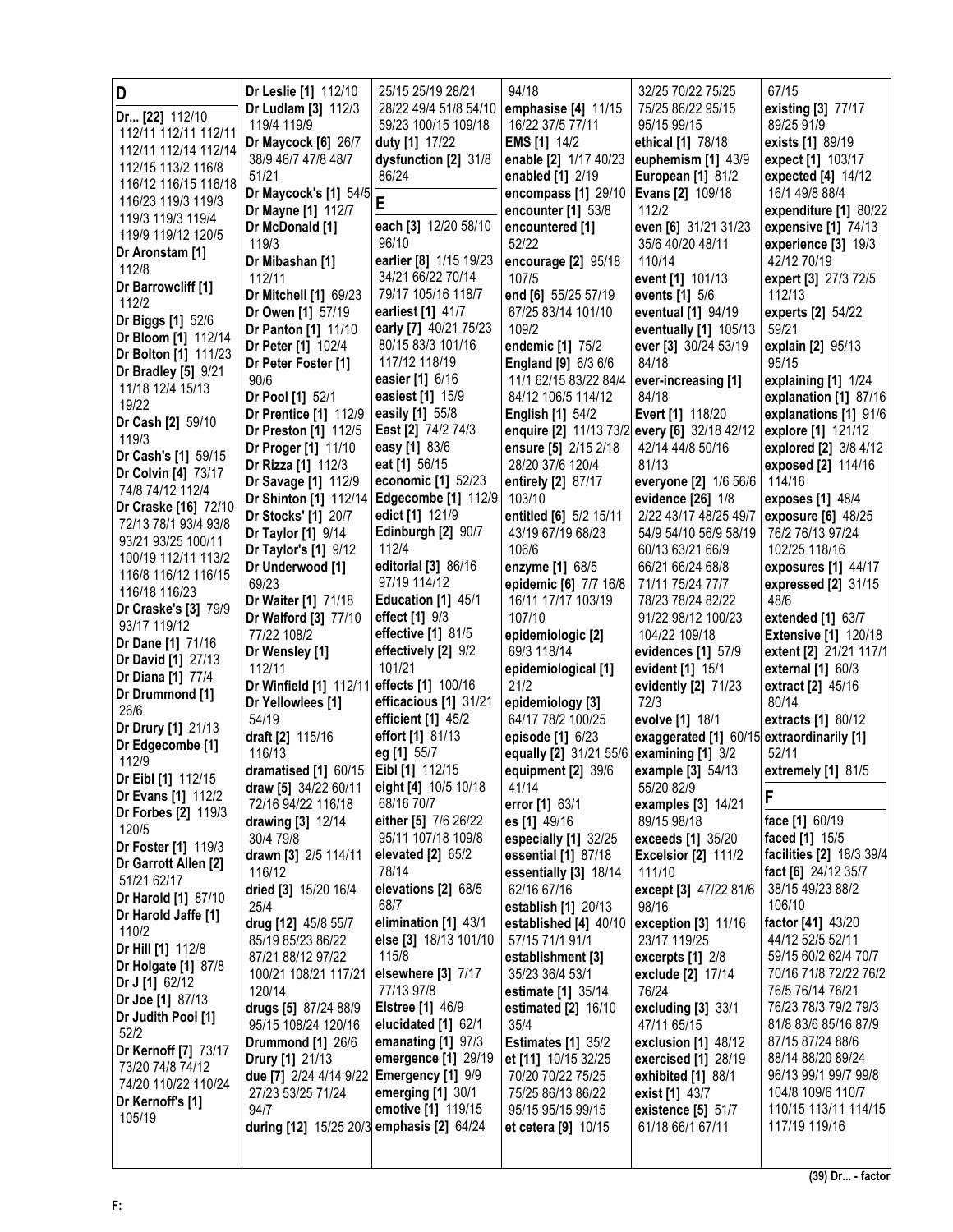| F                                        | fever [11] 4/25 5/5                            | following [27] 7/17                       | frequency [3] 15/2                 | given [17] 10/20                           | 80/17 107/8 121/14                        |
|------------------------------------------|------------------------------------------------|-------------------------------------------|------------------------------------|--------------------------------------------|-------------------------------------------|
| Factor IX [4] 52/11                      | 5/10 6/9 6/20 7/1 7/18                         | 10/17 12/3 12/8 13/21                     | 22/12 68/13                        | 20/19 33/19 40/5 41/5                      | GP [1] 41/18                              |
| 62/4 72/22 99/7                          | 7/23 8/8 10/10 16/8                            | 14/6 18/25 19/16                          | frequent $[2]$ 40/8                | 50/5 58/24 62/24                           | Grant [1] 30/10                           |
| Factor VIII [31] 43/20                   | few [9] 69/18 78/17                            | 22/18 23/7 38/4 38/20                     | 102/25                             | 67/17 70/16 72/20                          | grateful [3] 3/10 5/13                    |
| 52/5 59/15 60/2 70/7                     | 78/19 81/6 94/19                               | 40/9 41/6 47/14 51/16                     | frequently [9] 13/25               | 72/24 86/14 110/8                          | 76/8                                      |
| 70/16 71/8 76/2 76/5                     | 107/13 109/14 109/16                           | 61/23 64/10 64/11                         | 18/25 47/3 49/24 50/4              | 110/11 121/25 122/2                        | grave [2] 13/20 107/4                     |
| 76/14 76/21 76/23                        | 121/21                                         | 64/14 64/14 86/6                          | 52/22 64/9 64/13                   | gives [3] 28/14 30/24                      | great [5] 26/19 36/23                     |
| 78/3 79/3 81/8 87/9                      | fibrinogen [1] 62/4                            | 86/20 93/6 96/4 98/1                      | 95/17                              | 47/23                                      | 43/23 53/4 112/5                          |
| 87/15 87/24 88/6                         | field [4] 15/13 31/17                          | 123/4                                     | fresh [1] 98/13                    | giving [2] 1/8 32/24                       | greater [10] 15/23                        |
| 88/14 88/20 89/24                        | 34/15 45/4                                     | follows [1] 14/20                         | <b>friends [1] 95/8</b>            | glance [1] 92/5                            | 17/14 23/1 42/17 43/3                     |
| 96/13 99/8 104/8                         | fifth [4] 13/15 65/17                          | <b>Food [1] 120/14</b>                    | from [196]                         | Glasgow [1] 116/12                         | 53/21 94/20 106/17                        |
| 109/6 110/7 110/15                       | 75/22 115/24                                   | <b>Forbes [2] 119/3</b><br>120/5          | frozen [1] 98/13                   | globulin [2] 36/16<br>44/11                | 109/12 114/15                             |
| 113/11 114/15 119/16                     | figure [1] 57/25<br>figures [6] 20/7 23/9      | force [2] 98/23 110/2                     | full [1] 56/17<br>fully [1] 36/25  | go [108] 1/18 5/11                         | greatest [1] 15/21<br>grounds [1] 71/4    |
| factors [11] 6/22                        | 24/24 35/2 36/1 59/5                           | forced [1] 45/6                           | fulminating [1] 78/12              | 5/22 7/9 8/1 8/19 8/21                     | group [11] 38/5 38/8                      |
| 51/24 51/25 53/5                         | files [1] 45/22                                | forces [3] 7/16 10/12                     | function [3] 31/1 70/3             | 9/7 12/1 13/6 14/18                        | 38/18 54/22 63/6                          |
| 54/25 78/10 103/11                       | <b>filtered</b> [1] 26/22                      | 21/23                                     | 75/21                              | 16/5 16/13 17/18                           | 65/12 76/9 79/4 95/16                     |
| 103/15 104/18 108/25                     | <b>filtration</b> [1] 26/10                    | foreign [1] 75/6                          | functioning [1] 43/9               | 20/15 20/16 21/6                           | 103/8 119/2                               |
| 118/3                                    | final [3] 21/6 114/19                          | foreshadowing [1]                         | furore [1] 88/5                    | 21/17 21/18 23/13                          | group's [1] 39/7                          |
| Factors IX [1] 51/25                     | 115/17                                         | 66/12                                     | further [19] 14/18                 | 24/1 24/15 25/1 26/14                      | groups [11] 52/23                         |
| <b>Factors VIII [1] 51/24</b>            | finally [3] 69/19 77/24 foreword [1] 15/16     |                                           | 15/4 16/24 19/5 20/17              | 27/5 28/16 29/20                           | 52/25 55/6 57/13                          |
| faecal [1] 46/18                         | 109/3                                          | forgive [1] 87/16                         | 36/6 45/13 55/18                   | 30/11 31/13 35/12                          | 86/20 86/21 89/22                         |
| failure [1] 52/17                        | find [1] 93/8                                  | forgotten [1] 23/20                       | 59/13 68/20 73/6 77/2              | 36/10 36/20 36/22                          | 96/10 102/11 104/5                        |
| fair [1] 81/16                           | finding [3] 31/11                              | form [15] 13/17 24/21                     | 82/10 82/13 83/15                  | 37/10 38/10 38/12                          | 120/20                                    |
| fairly [3] 19/13 81/16                   | 61/15 89/25                                    | 40/8 41/12 46/19                          | 91/13 94/14 98/7                   | 39/14 39/24 40/12                          | growing [1] 74/16                         |
| 87/20                                    | findings [5] 23/11                             | 48/15 50/10 53/6 63/4                     | 118/2                              | 40/24 41/1 41/14                           | guess [2] 36/1 102/17                     |
| fall [1] 110/4                           | 36/24 71/12 76/1                               | 72/23 77/15 115/9                         | Furthermore [2]                    | 42/22 43/12 47/6                           | guidance [1] 28/14                        |
| falls [2] 3/18 8/16                      | 118/14                                         | 116/13 116/14 116/18                      | 65/24 118/13                       | 48/19 49/20 52/24                          | <b>Gunson [1] 87/10</b>                   |
| familiar $[1]$ 56/6                      | Findlay [3] 6/7 6/14                           | formally [1] 86/8                         | future [4] 19/1 37/9               | 54/7 55/1 59/13 61/6                       |                                           |
| family [2] 32/20<br>105/25               | 6/19                                           | formed [1] 38/8                           | 60/22 90/14                        | 63/13 64/6 64/20                           | н                                         |
| far [16] 10/25 17/11                     | finds [1] 50/21                                | former [1] 64/14                          |                                    | 65/10 65/17 66/18                          | had [54] 2/17 5/10 6/9                    |
| 21/1 21/21 31/10                         | finish [2] 1/13 122/15                         | forms [5] 25/22 44/3                      | G                                  | 66/23 67/14 67/22                          | 6/24 7/14 9/2 9/3 9/5                     |
| 33/20 53/13 74/22                        | firmly [1] 6/19                                | 46/14 50/7 71/3                           | Garrott [6] 32/8 41/23             | 68/11 68/25 70/11                          | 9/16 9/25 11/1 11/13                      |
| 78/20 79/21 81/2                         | firms $[1]$ 53/10                              | forward [1] 100/13                        | 51/21 51/23 62/12                  | 71/14 72/7 73/10                           | 11/18 11/20 12/17                         |
| 91/21 94/20 101/11                       | first [43] 2/24 3/19 4/3 Foster [2] 90/6 119/3 |                                           | 62/17                              | 73/19 73/23 74/5 76/7                      | 13/19 19/22 20/3                          |
| 110/14 114/2                             | 6/13 10/17 14/25                               | found [9] 23/15 41/15                     | <b>Garrott Allen [1]</b>           | 76/11 80/13 82/5                           | 20/20 20/25 23/4                          |
| fast [1] 45/2                            | 15/16 16/6 19/24                               | 64/13 70/23 71/25                         | 62/12                              | 83/12 83/20 84/1 86/7                      | 25/15 25/16 27/4                          |
| fatal [7] 22/23 24/22                    | 21/15 24/6 28/16                               | 72/22 73/13 97/16                         | Gastroenterology [1]               | 86/15 89/13 90/2 90/9                      | 30/24 47/19 48/12                         |
| 31/9 36/18 42/13                         | 35/22 38/9 39/11 42/3                          | 110/3                                     | 67/19                              | 91/12 93/2 93/16                           | 62/24 68/5 68/17                          |
| 52/14 77/16                              | 43/19 46/11 46/11                              | <b>Foundation [5] 95/25</b>               | gave [7] 9/21 10/6                 | 96/15 97/5 97/6 97/18                      | 68/18 71/5 75/20                          |
| fatalities [1] 16/11                     | 49/17 49/21 64/25                              | 98/6 99/18 117/8                          | 58/23 79/12 105/13<br>110/24 113/3 | 98/4 98/7 99/22                            | 75/22 84/9 85/22 93/4<br>93/20 93/25 94/1 |
| fatality [1] 18/25                       | 68/7 69/5 77/2 78/5<br>81/21 82/16 84/7 85/9   | 120/20                                    | gay [3] 84/24 88/9                 | 100/18 101/24 102/6<br>103/25 104/1 105/21 | 99/24 103/11 105/12                       |
| father [1] 109/19                        | 89/15 91/4 92/8 92/25                          | four [7] 3/19 58/11<br>96/6 105/14 108/18 | 95/4                               | 106/4 106/7 111/12                         | 109/8 109/19 113/10                       |
| <b>fault</b> [1] 122/1                   | 94/17 94/19 99/20                              | 109/7 121/17                              | general [5] 8/25 9/18              | 111/14 111/23 111/25                       | 113/17 113/23 115/21                      |
| FDA [2] 120/13 121/9                     | 100/14 101/18 109/23                           | four minutes [1]                          | 11/22 12/10 106/3                  | 112/22 113/5 115/15                        | 116/7 116/12 116/15                       |
| fears [1] 119/21                         | 110/19 111/25 116/5                            | 121/17                                    | generally [4] 22/16                | 118/11                                     | 119/10 119/13                             |
| features [3] 69/3                        | fit [1] 92/2                                   | fourth [6] 4/5 13/7                       | 46/16 73/2 84/20                   | goes [5] 31/4 50/17                        | Haematologists [2]                        |
| 78/17 86/17                              | five [5] 39/12 64/13                           | 21/6 24/15 95/5 95/6                      | geographical [2]                   | 60/20 80/6 87/22                           | 73/22 74/1                                |
| February [10] 29/25                      | 82/2 104/9 113/9                               | fractionated [1] 121/1                    | 38/16 54/25                        | going [31] 1/3 2/22                        | Haematology [1] 90/5                      |
| 72/10 72/16 79/15                        | flagged [1] 76/8                               | fractionation [5]                         | Georgia [1] 107/9                  | 3/1 3/5 4/5 4/17 4/23                      | haemodialysis [1]                         |
| 80/15 109/21 115/14                      | focus [2] 5/7 18/15                            | 61/22 82/18 85/12                         | German [1] 79/19                   | 5/11 5/14 9/24 12/25                       | 67/8                                      |
| 115/20 117/2 119/13<br>February 1965 [1] | focusing [1] 5/20                              | 90/12 114/8                               | <b>Germany [1] 67/4</b>            | 21/18 22/3 29/20                           | haemolytic [1] 113/23                     |
| 29/25                                    | follow [15] 10/2 11/2                          | fractions $[1]$ 44/9                      | get [5] 4/18 49/1                  | 36/20 37/10 53/20                          | haemophilia [61] 4/21                     |
| February 1979 [1]                        | 12/16 14/8 17/22                               | Francisco [5] 97/8                        | 103/7 103/16 112/6                 | 54/4 54/25 55/17 56/8                      | 43/14 43/16 43/21                         |
| 79/15                                    | 17/23 20/23 23/4                               | 97/12 104/15 113/22                       | getting [2] 102/12                 | 59/9 73/10 83/20                           | 43/22 44/10 62/24                         |
| federal [1] 33/2                         | 23/10 24/19 25/3                               | 117/25                                    | 102/24                             | 99/18 105/21 110/18                        | 63/7 73/21 75/14                          |
| <b>Federation [1] 116/3</b>              | 35/23 36/4 49/5 50/3                           | free [10] 21/3 70/7                       | give [12] 5/14 7/10                | 111/12 112/20 118/21                       | 75/20 76/6 79/10                          |
| feel [3] 26/10 67/10                     | follow-up $[4]$ 17/23                          | 71/2 73/17 81/3 102/5                     | 31/20 41/18 53/4                   | 122/21                                     | 82/20 85/14 85/15                         |
| 98/14                                    | 23/10 25/3 49/5                                | 110/22 110/23 112/10                      | 58/12 58/21 59/1                   | good [2] 21/3 56/19                        | 86/11 89/6 89/11                          |
| feeling [2] 28/4 32/4                    | followed [5] 8/12                              | 115/19                                    | 59/20 79/13 85/4                   | got [1] 26/25                              | 89/20 89/21 90/15                         |
|                                          | 13/25 15/3 67/10 68/3                          | freedom [1] 81/11                         | 88/13                              | Government [4] 2/5                         | 91/17 92/24 93/10                         |
|                                          |                                                |                                           |                                    |                                            |                                           |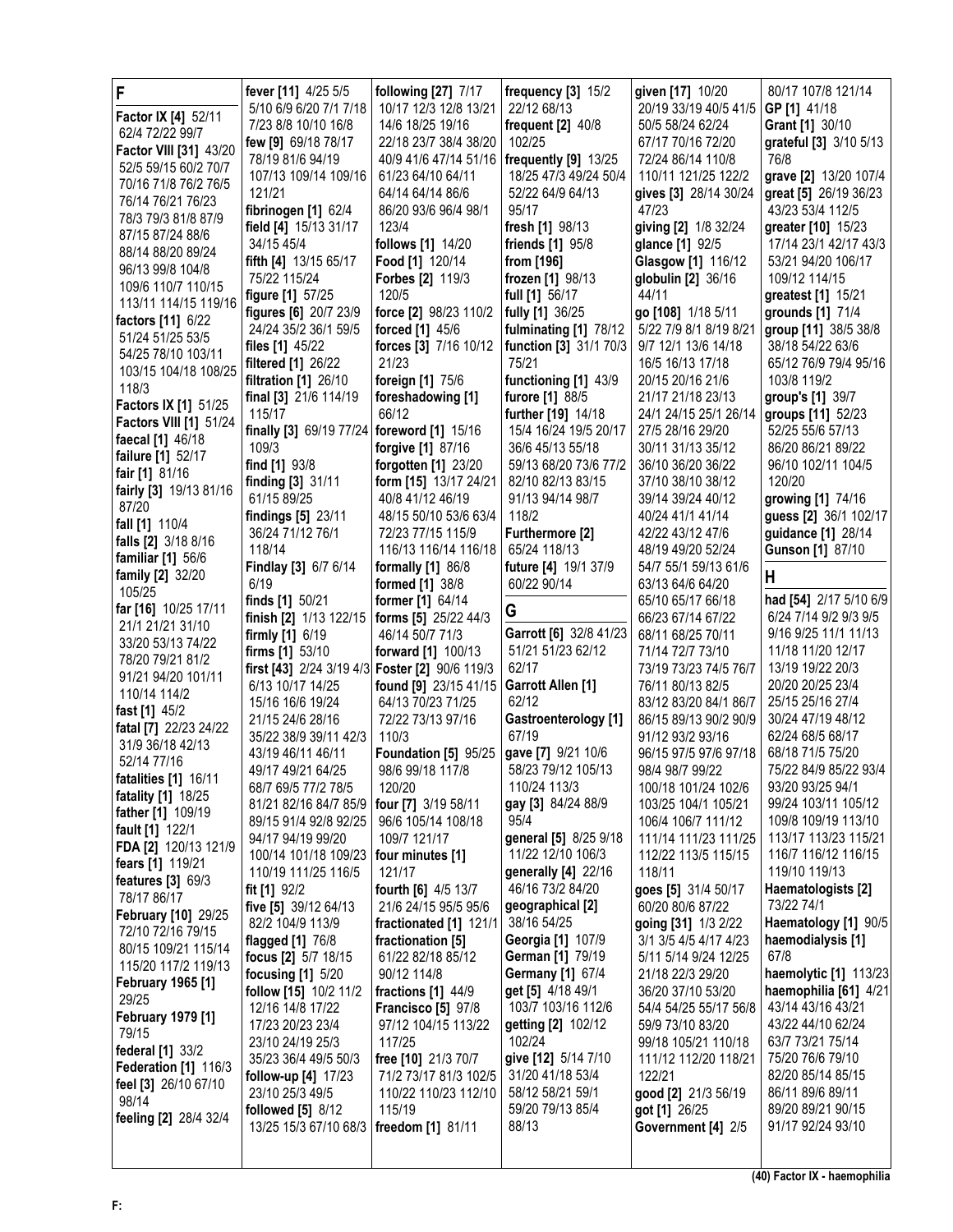| Н                                      | 80/15                                     | 14/19 16/21 21/7                           |                                             | 107/20 114/23 117/16   Holgate [2] 87/7 87/8 | 44/11 61/19 62/2                      |
|----------------------------------------|-------------------------------------------|--------------------------------------------|---------------------------------------------|----------------------------------------------|---------------------------------------|
| haemophilia [36]                       | happen [1] 81/15                          | 23/14 24/17 25/2                           | hepatitis C [4] 4/7                         | home [6] 28/3 28/5                           | 85/11 102/1                           |
| 93/14 94/3 94/8 96/3                   | harboured [1] 61/20                       | 30/12 30/14 31/17                          | 49/19 66/2 68/9                             | 38/19 76/19 106/12                           | humanised $[1]$ 10/3                  |
| 96/7 97/22 98/5 98/21                  | Hardisty [1] 112/5                        | 33/16 47/7 55/2 67/24                      | hepatitis' [1] 69/10                        | 119/8                                        | hundreds [1] 85/21                    |
| 99/17 99/19 99/20                      | Harley [1] 77/4                           | 70/12 74/6 78/5 80/1                       | hepatitis-associated                        | homologous [24]                              | Hygiene [3] 5/6 34/10                 |
| 101/17 102/3 102/4                     | <b>Harold</b> [3] 87/10                   | 80/6 81/25 86/16                           | [4] 38/6 38/25 39/17                        | 13/3 14/21 15/11                             | 34/14                                 |
| 102/21 103/12 104/6                    | 105/21 110/2                              | 89/14 95/4 108/16                          | 40/1                                        | 15/18 16/7 16/11                             | Hyland [1] 52/5                       |
| 104/10 106/7 106/22                    | Harold Jaffe [1]                          | health [44] 13/5 13/19 hepatitis-producing |                                             | 18/11 18/23 21/24                            | hypothesis [4] 89/25                  |
| 108/4 110/23 110/25                    | 105/21                                    | 14/20 15/6 18/6 18/7                       | $[1]$ 68/14                                 | 21/24 21/25 22/8                             | 98/3 104/20 105/22                    |
| 112/17 115/13 115/18                   | has [51] 8/6 8/13                         | 19/14 19/21 20/1                           | hepatoma [1] 50/3                           | 22/21 23/7 24/4 25/5                         |                                       |
| 116/3 116/17 117/8                     | 11/18 14/5 14/9 14/24<br>15/3 15/19 18/18 | 21/22 22/15 24/10<br>24/14 26/8 27/1 27/4  | her [3] 1/9 52/6 108/2<br>here [24] 6/2 7/4 | 25/18 26/1 26/12<br>26/14 26/18 28/25        | I am [12] 5/11 5/12                   |
| 117/18 119/1 119/10                    | 21/21 22/11 23/22                         | 27/8 28/3 28/5 37/25                       | 19/24 21/23 22/9                            | 30/14 30/16                                  | 5/14 5/24 18/25 29/20                 |
| 119/19 120/6 120/20                    | 24/11 24/13 24/21                         | 38/5 38/14 38/18                           | 23/17 26/25 36/24                           | homosexual [9] 85/22                         | 54/1 54/4 54/25 58/3                  |
| 122/18                                 | 26/11 31/1 46/15                          | 38/19 38/22 39/11                          | 46/1 46/24 46/25 47/2                       | 86/21 87/21 97/21                            | 73/10 118/21                          |
| haemophilia A [1]                      | 47/22 51/7 51/9 52/11                     | 43/11 45/1 45/4 46/3                       | 54/7 68/1 72/8 80/14                        | 100/15 107/15 108/20                         | <b>lasked</b> [1] 57/19               |
| 96/3                                   | 52/15 53/24 54/21                         | 67/2 72/18 77/5 80/20                      | 81/25 85/8 90/3                             | 108/23 113/19                                | I begin [1] 102/20                    |
| haemophiliac [6]                       | 59/6 61/13 61/17                          | 84/15 85/11 87/3                           | 100/19 105/18 106/5                         | homosexuality [1]                            | I can [3] 1/24 26/10                  |
| 36/14 37/2 37/13                       | 63/20 64/12 66/9                          | 88/25 104/3 105/2                          | 108/14 118/9                                | 108/22                                       | 92/1                                  |
| 70/18 86/25 116/6                      | 66/24 66/25 72/19                         | 106/1 107/5 108/1                          | heterosexual [2]                            | homosexuals [6] 82/3 I derived [1] 27/17     |                                       |
| haemophiliacs [42]<br>53/13 69/25 70/2 | 72/24 81/8 83/17 85/3                     | 121/11                                     | 85/18 95/16                                 | 93/22 95/12 107/20                           | I do [2] 26/10 88/5                   |
| 70/16 70/22 71/7                       | 86/3 87/11 90/16                          | healthy [4] 8/15 31/25 heterosexuals [1]   |                                             | 114/5 120/1                                  | I don't [11] 4/9 4/18                 |
| 71/24 72/3 76/16 81/7                  | 90/17 96/6 97/11                          | 83/24 114/24                               | 95/14                                       | Hoofnagle [2] 61/3                           | 13/13 26/15 45/11                     |
| 81/9 82/23 83/5 87/25                  | 100/4 101/20 104/12                       | hear [3] 43/17 56/9                        | high [19] 5/7 18/24                         | 68/23                                        | 84/10 88/2 100/3                      |
| 90/21 93/23 95/17                      | 104/20 107/14 110/3                       | 121/13                                     | 19/14 35/6 42/21 53/8                       | hope [3] 1/11 53/3                           | 101/10 115/17 122/8                   |
| 96/9 102/23 103/4                      | 122/20                                    | heard [2] 2/22 77/6                        | 53/10 55/4 55/6 61/23                       | 87/19                                        | I draw [1] 60/11                      |
| 103/7 103/10 103/11                    | have [172]                                | hearing [2] 4/14 44/21                     | 62/5 62/14 62/25                            | hoped [2] 21/1 120/1                         | I emphasise [2] 11/15                 |
| 103/16 103/19 105/15                   | having [4] 11/8 30/24                     | hearings $[2]$ 4/13<br>60/22               | 68/15 72/20 84/15                           | hoping [1] 26/25                             | 16/22<br>I have [6] 15/10 18/23       |
| 105/20 106/3 106/10                    | 31/23 44/3                                |                                            | 94/24 104/5 105/17<br>high-risk [4] 53/10   | Horizon [1] 121/18<br>hospital [19] 12/11    | 26/9 28/4 60/25 100/7                 |
| 106/19 107/5 107/11                    | hazard [5] 30/17<br>32/23 33/9 33/25 63/9 | heated [1] 47/23<br>Heathrow [2] 111/3     | 61/23 62/5 104/5                            | 12/20 14/2 28/6 28/8                         | I hope [2] 1/11 87/19                 |
| 107/15 107/20 108/24                   | hazardous [2] 34/25                       | 111/10                                     | higher [5] 23/24 25/9                       | 28/13 29/14 39/1                             | <b>I just [5] 61/6 66/7</b>           |
| 109/5 110/4 110/8                      | 52/12                                     | heightener [1] 100/15                      | 74/17 102/23 116/5                          | 71/17 73/18 75/16                            | 71/20 72/16 94/22                     |
| 110/13 113/8 114/14                    | HB [3] 49/2 49/8 52/17                    | held [8] 9/12 19/14                        | highlight [3] 6/13 6/15                     | 76/18 84/9 102/5                             | <b>I looked [1] 53/20</b>             |
| 116/11                                 | HCDO0000410 [1]                           | 21/16 21/21 43/23                          | 13/14                                       | 110/11 110/22 110/23                         | I might [3] 28/4 54/10                |
| haemophilias [1]                       | 92/23                                     | 111/2 111/9 115/19                         | highlighted [2] 17/21                       | 112/4 115/19                                 | 100/2                                 |
| 116/20                                 | HCDO0000411 [1]                           | help $[1]$ 43/2                            | 62/19                                       | hospitals [5] 9/17                           | I must [1] 77/11                      |
| haemophilic [2] 63/3<br>85/16          | 115/15                                    | Hemophilia [1] 95/25                       | highly [2] 96/6 111/5                       | 12/15 14/6 45/6 82/4                         | I note [2] 92/1 92/4                  |
| haemorrhage [2] 32/1                   | <b>HDN [1] 113/17</b>                     | <b>Hence [1] 64/3</b>                      | Hill [1] 112/8                              | hotel [4] 110/18 111/2 I propose [1] 56/1    |                                       |
| 70/19                                  | he [49] 11/20 12/6                        | Henry [36] 5/1 5/22                        | him [2] 48/5 94/1                           | 111/10 111/22                                | I realise [1] 99/8                    |
| HAHG [1] 44/12                         | 19/7 20/6 20/13 21/1                      | 6/4 6/12 7/9 7/24 8/20   himself [3] 30/25 |                                             | how [14] 4/17 9/17                           | I referred [1] 27/12                  |
| <b>Haitian [1] 108/22</b>              | 30/23 30/23 31/22                         | 8/22 13/1 13/8 13/12                       | 31/19 32/3                                  | 17/1 28/14 30/5 30/6                         | I regret [1] 80/21                    |
| <b>Haitians [1] 85/2</b>               | 32/4 34/16 34/21                          | 14/19 15/8 18/9 18/17                      | himself  and [1]                            | 31/4 40/25 71/12 93/3                        | <b>I</b> return [1] 82/12             |
| half [12] 4/3 6/8 7/13                 | 41/17 42/2 45/25                          | 18/20 19/11 20/16                          | 30/25                                       | 95/11 103/11 120/4                           | <b>I said [1]</b> 5/21                |
| 52/13 52/18 56/16                      | 53/14 53/15 53/15                         | 21/7 21/18 22/4 23/13                      | hint [1] 54/3                               | 121/9                                        | <b>I say [2]</b> 44/20 122/7          |
| 58/10 81/19 88/14                      | 57/19 59/25 60/20<br>79/11 79/12 79/15    | 24/2 24/15 25/1 26/4<br>26/24 28/17 29/24  | his [18] 1/8 12/4<br>31/23 41/18 42/20      | however [15] 8/10<br>14/7 15/1 24/11 30/3    | <b>I should [3] 3/1 38/14</b><br>74/7 |
| 89/13 95/6 104/2                       | 79/17 79/19 79/23                         | 30/12 32/6 34/6 34/11                      | 42/23 54/9 54/10                            | 60/3 78/16 81/13                             | I think [20] 5/22 7/11                |
| halfway [7] 6/4 20/16                  | 79/24 79/25 80/1 80/5                     | 35/13 36/7 36/22                           | 60/13 63/6 63/7 73/20                       | 87/24 88/13 91/21                            | 10/22 18/11 31/14                     |
| 64/21 65/22 74/11                      | 90/13 93/4 93/8 100/5                     | hepatic [6] 20/23                          | 73/24 79/18 90/7                            | 98/14 99/10 102/17                           | 32/9 32/11 49/17                      |
| 92/7 97/19                             | 100/12 100/13 100/13                      | 20/24 23/1 31/9 55/20                      | 103/20 109/19 113/16                        | 114/17                                       | 50/20 53/17 53/22                     |
| <b>Hamilton</b> [1] 112/3              | 101/1 101/2 101/3                         | 82/21                                      | histological [1] 78/22   HSOC0008581 [1]    |                                              | 56/24 57/24 68/20                     |
| hand [15] 6/12 13/9                    | 101/4 101/6 101/12                        | hepatitis [225]                            | Histologically [1]                          | 80/11                                        | 73/13 78/2 99/24                      |
| 13/12 23/13 24/16<br>34/11 49/22 57/21 | 102/19 105/12 109/19                      | hepatitis A [3] 51/11                      | 68/16                                       | HSOC0016685 [1]                              | 100/12 112/6 121/15                   |
| 66/19 69/1 76/11 91/4                  | 112/9 113/3                               | 52/20 63/17                                | histology [1] 75/21                         | 60/24                                        | I understand [2] 1/10                 |
| 105/3 107/12 109/1                     | he'd [1] 80/5                             | hepatitis B [23] 29/23                     | historical [1] 2/1                          | HSOC0016695 [1]                              | 88/16                                 |
| handicap [1] 20/10                     | he's [2] 62/20 80/3                       | 39/23 48/17 48/25                          | history [5] 9/21 30/24                      | 60/24                                        | I want [2] 30/3 58/3                  |
| handwritten [1]                        | headed [12] 9/9 22/6                      | 49/2 49/14 50/1 51/3                       | 65/15 85/19 108/22                          | human [22] 7/3 7/4                           | <b>I</b> wanted [1] 59/4              |
| 107/24                                 | 32/9 34/11 36/13 41/2                     | 55/4 65/13 65/25                           | hitherto [1] 31/25                          | 8/12 8/16 9/1 9/23                           | I was [2] 27/13 27/17                 |
| handy [1] 15/10                        | 46/9 54/18 59/14                          | 75/24 77/14 91/10                          | HIV [3] 4/3 66/14                           | 10/1 10/15 11/6 13/18                        | I will [6] 7/9 24/6                   |
| <b>Hansard [2] 80/12</b>               | 62/14 65/18 91/2                          | 95/12 100/25 101/7                         | 82/12                                       | 15/3 16/4 18/12 18/15                        | 44/21 85/4 101/12<br>112/6            |
|                                        | heading [25] 8/4 13/8                     | 102/13 102/15 102/24                       | hoc [2] 11/13 72/13                         | 22/19 22/20 27/20                            |                                       |
|                                        |                                           |                                            |                                             |                                              |                                       |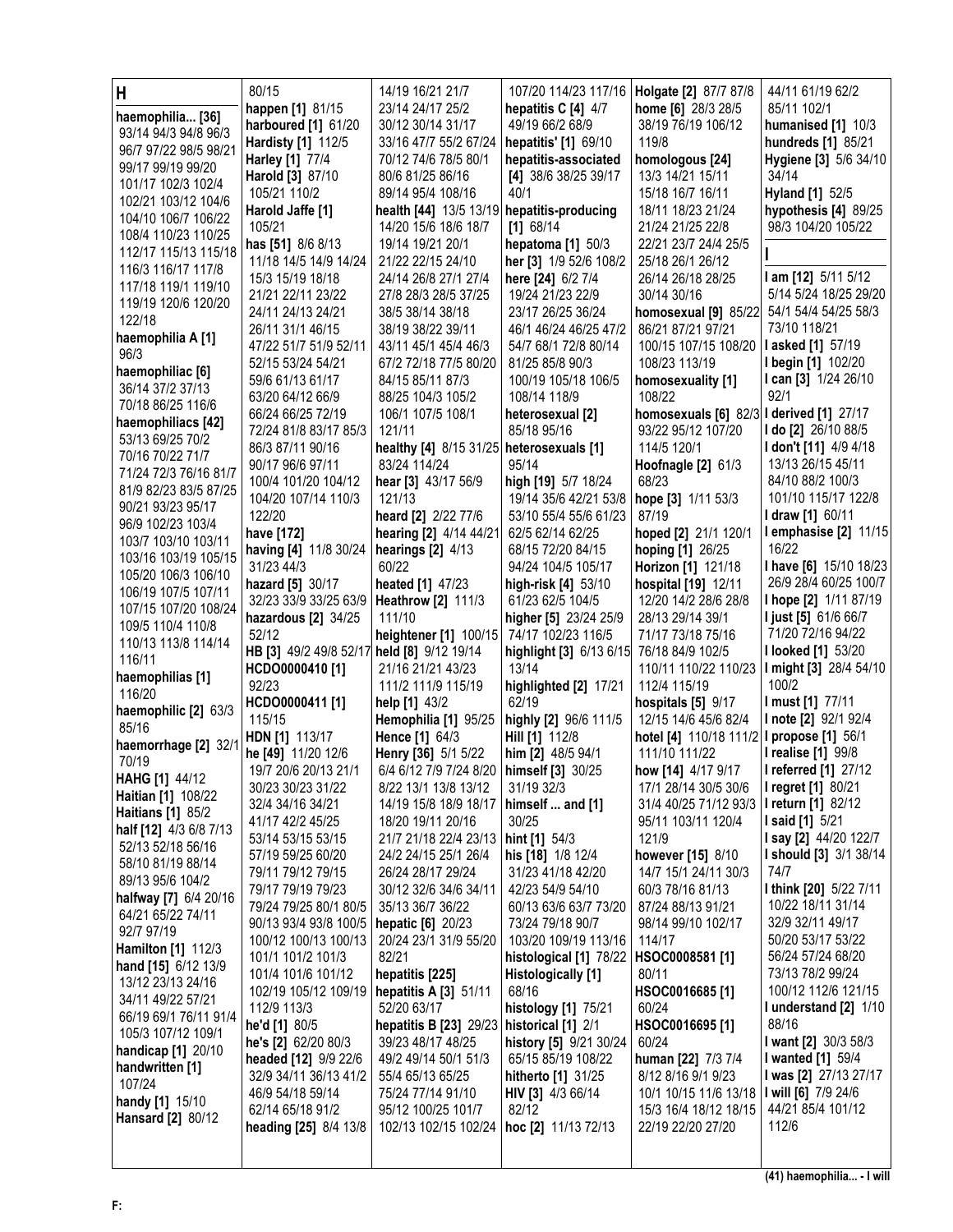|                                                      | 47/22                                                                 | increase [2] 16/1 33/5                                                   | 95/7 97/23 98/3                                | <b>interested</b> [6] 27/16                  | 13/4 13/14 13/14 15/9                 |
|------------------------------------------------------|-----------------------------------------------------------------------|--------------------------------------------------------------------------|------------------------------------------------|----------------------------------------------|---------------------------------------|
| I won't [9] 4/15 8/1                                 | immunologic [1]                                                       | increased [12] 33/8                                                      | 100/24 101/3 102/14                            | 29/23 37/14 45/12                            | 15/10 15/13 18/14                     |
| 13/6 19/8 36/20 38/10                                | 86/17                                                                 | 44/19 57/16 57/18                                                        | 103/1 105/23 107/17                            | 54/6 73/13                                   | 18/19 22/6 22/16                      |
| 66/23 82/5 122/21                                    | immunological [1]                                                     | 60/10 96/11 96/21                                                        | 114/4 115/10 121/3                             | interim [1] 39/19                            | 23/11 24/2 24/5 26/5                  |
| I would [1] 53/3                                     | 120/6                                                                 | 98/9 103/4 104/6                                                         | infective [3] 8/15                             | internal [6] 5/24 8/2                        | 26/7 27/21 28/10                      |
| I'd [1] 103/17                                       | immunologist [1]                                                      | 105/9 120/25                                                             | 30/24 40/3                                     | 8/20 9/11 68/22 87/4                         | 29/21 30/8 32/9 34/9                  |
| I'll [3] 43/18 68/1                                  | 116/23                                                                | increasing [4] 16/3                                                      | inference [2] 58/8                             | internally [1] 21/22                         | 38/7 38/10 39/15 41/1                 |
| 102/7                                                | immunosupressive                                                      | 22/11 77/19 84/18                                                        | 59/6                                           | international [4] 27/8                       | 41/23 43/19 44/20                     |
| I'm [20] 4/16 4/23 5/20                              | $[1]$ 100/16                                                          | incubation [12] 7/6                                                      | inferential [1] 59/5                           | 90/3 90/4 90/5                               | 45/3 51/22 53/17                      |
| 5/23 6/18 10/23 26/24                                | impending [1] 107/10                                                  | 22/7 23/8 34/3 46/15                                                     | inferred [1] 82/20                             | interval [1] 15/18                           | 53/19 53/20 54/6                      |
| 27/4 37/10 53/20                                     | implement [1] 39/6                                                    | 46/21 48/24 49/13                                                        | infirmary [1] 36/13                            | <b>interview [2]</b> 102/3                   | 54/13 56/8 58/19                      |
| 53/20 60/24 76/7                                     | implemented [2] 9/2                                                   | 51/3 69/7 92/13 114/1                                                    | influenza [1] 35/10                            | 110/25                                       | 59/10 59/12 59/14                     |
| 79/25 83/20 100/5                                    | 65/22                                                                 | incurred [1] 23/1                                                        | inform [1] 117/6                               | into [24] 2/11 3/19 4/6                      | 61/2 61/20 61/22                      |
| 111/11 112/6 112/20                                  | implicated [1] 26/15                                                  | incurring [1] 89/20                                                      | information [21] 7/19<br>11/4 13/19 17/25 19/6 | 7/2 11/14 20/2 22/3<br>35/1 50/21 56/15 60/1 | 62/14 62/15 67/5<br>69/24 71/15 71/17 |
| 121/25                                               | implication [1] 113/11 indeed [3] 3/16 62/17<br>implications [2] 94/4 | 83/3                                                                     | 20/11 20/14 21/5                               | 60/9 63/18 66/23 81/8                        | 72/9 72/10 72/15                      |
| I've [4] 26/25 53/19                                 | 122/25                                                                | independently [1]                                                        | 39/20 54/16 80/21                              | 93/21 106/25 107/3                           | 73/11 73/16 73/20                     |
| 121/25 122/2                                         | imply [2] 49/25                                                       | 20/12                                                                    | 86/1 87/12 88/23                               | 110/4 111/12 119/21                          | 73/22 77/5 78/2 81/16                 |
| i.e [1] 114/22                                       | 118/16                                                                | index [1] 34/19                                                          | 90/20 93/5 93/10                               | 121/1 121/23 122/5                           | 84/11 84/14 85/6                      |
| icteric [2] 50/4 52/12                               | imponderable [1]                                                      | <b>indicate</b> [1] 94/22                                                | 103/13 115/2 116/9                             | intravenous [4] 85/19                        | 85/10 87/5 87/7 87/17                 |
| icterogenic [2] 14/17                                | 52/15                                                                 | <b>indicated</b> [3] 24/21                                               | 117/3                                          | 97/21 100/21 108/21                          | 88/24 89/3 89/15                      |
| 48/1                                                 | import [1] 60/1                                                       | 114/21 116/4                                                             | informed [3] 9/18                              | introduce [1] 98/14                          | 92/25 95/5 96/1 98/1                  |
| idea [4] 56/19 59/1                                  | importance [8] 12/6                                                   | indicates [1] 114/13                                                     | 41/19 72/19                                    | introduced [2] 7/2                           | 99/20 100/19 102/6                    |
| 101/3 103/18                                         | 12/19 14/23 16/3                                                      | indication [1] 98/17                                                     | infusion [3] 77/12                             | 98/19                                        | 102/13 103/10 103/17                  |
| identifiable [1] 65/8                                | 24/14 35/25 49/25                                                     | indications [3] 25/24                                                    | 103/3 106/12                                   | introducing [1] 75/1                         | 103/22 103/23 115/24                  |
| identification [4]                                   | 70/5                                                                  | 35/18 78/19                                                              | infusions [2] 102/25                           | introduction [4] 9/23                        | 117/12 121/16 121/22                  |
| 23/24 49/15 50/8 82/1                                | important [16] 4/19                                                   | indicators [1] 63/17                                                     | 105/10                                         | 11/6 22/9 104/7                              | 122/4                                 |
| <b>identified</b> [10] 39/22<br>47/2 49/4 49/19 55/8 | 12/22 22/23 27/21                                                     | indirect [1] 60/16                                                       | inhibitors [1] 43/25                           | investigation [7] 8/1                        | italics [1] 32/12                     |
| 55/9 67/8 89/19 96/3                                 | 28/24 29/21 33/25                                                     | indistinguishable [1]                                                    | inimical [1] 111/20                            | 8/24 24/19 25/13                             | ITN [1] 59/23                         |
| 105/16                                               | 37/5 43/10 51/20 56/9                                                 | 22/17                                                                    | initially [1] 109/12                           | 104/17 118/6 118/14                          | its [19] 4/24 5/4 13/2                |
| identify [1] 73/7                                    | 62/2 71/8 77/21 96/19                                                 | individual [6] 3/3 3/5                                                   | inject [2] 95/14 107/5                         | investigations [3]                           | 23/7 27/20 33/5 37/6                  |
|                                                      |                                                                       |                                                                          |                                                |                                              |                                       |
|                                                      | 120/10                                                                | 17/11 58/15 110/10                                                       | injected [4] 10/6 81/8                         | 8/11 9/14 16/9                               | 38/7 38/9 38/15 38/25                 |
| identify/characterise                                | imported [3] 80/22                                                    | 115/4                                                                    | 95/17 102/16                                   | investigative [1] 8/24                       | 41/10 50/16 50/21                     |
| $[1]$ 73/7                                           | 88/15 107/3                                                           | individuals [7] 72/1                                                     | injection [6] 8/12 15/3 investigators [2]      |                                              | 62/1 73/9 103/15                      |
| if [168]<br>ifs [1] 103/3                            | impossible [1] 71/2                                                   | 83/24 85/23 86/19                                                        | 15/18 40/9 51/11                               | 61/18 91/7                                   | 115/5 119/20                          |
| IH [1] 46/19                                         | <b>improved</b> [1] 83/5                                              | 90/22 91/17 105/17                                                       | 88/10                                          | invitation [2] 72/8                          | itself [3] 6/21 73/11                 |
| ii [1] 39/2                                          | in 4.5 per cent [1]                                                   | inducing [1] 24/12                                                       | injections [1] 51/6                            | 72/15                                        | 106/22                                |
| iii [1] 39/5                                         | 25/6                                                                  | ineffectiveness [1]                                                      | innocent [1] 14/16                             | invitations [1] 72/11                        | iv [4] 41/14 85/23                    |
| ill [1] 86/13                                        | in May 1977 [1] 67/19                                                 | 52/16                                                                    | inquire [1] 13/23                              | invite [1] 116/23                            | 86/22 117/21                          |
| <b>illness</b> [6] 49/24                             | in September 1982 [1] inevitable [2] 59/17                            |                                                                          | <b>Inquiry's [1] 4/13</b>                      | invited [2] 41/18 44/4   IX [9] 44/12 51/25  |                                       |
| 51/13 64/23 97/25                                    | 92/22                                                                 | 99/11                                                                    | insert [1] 99/14                               | involved [8] 6/22 74/8 52/5 52/11 53/5 62/4  |                                       |
| 118/16 118/18                                        | inadequate [1] 45/5                                                   | <b>infant [4]</b> 97/12                                                  | <b>instance</b> [1] 2/24                       | 86/2 88/6 88/20 93/25                        | 72/22 78/3 99/7                       |
| <b>illnesses</b> [2] 78/8                            | incidence [14] 22/7                                                   | inappropriate [1] 75/3 104/12 105/10 117/23<br><b>infant's [1]</b> 97/25 | instances [3] 42/19<br>67/9 78/11              | 100/1 106/18                                 |                                       |
| 80/3                                                 | 22/24 23/6 25/5 26/11                                                 | <b>infants</b> [2] 98/20                                                 | instead [2] 32/24                              | involvement [2] $94/11$<br>116/25            | J Garrott [1] 32/8                    |
| immediate [1] 16/2                                   | 26/18 29/1 33/23                                                      | 109/7                                                                    | 32/25                                          | involving [3] 93/14                          | Jaffe [3] 105/21 110/2                |
| immediately [2] 87/2                                 | 40/17 40/23 43/24                                                     | infected [3] 51/10                                                       | institute [1] 121/5                            | 112/16 113/13                                | 110/5                                 |
| 121/5                                                | 44/5 47/9 116/5                                                       | 57/11 81/14                                                              | instituted [1] 23/5                            | is May 1976 [1] 62/13                        | <b>Jameson [2] 18/21</b>              |
| immigrants [1]                                       | incidents [1] 13/11                                                   | infection [17] 2/2 44/7                                                  | institution [1] 40/16                          | isn't [1] 105/21                             | 19/25                                 |
| 108/23                                               | include [3] 99/6                                                      | 44/14 44/19 49/8 50/2                                                    | institutions [2] 21/13                         | <b>isolated</b> [2] 13/24                    | <b>January [20] 13/2</b>              |
| <b>immune [4] 86/23</b><br>93/5 93/19 117/24         | 107/15 119/2                                                          | 57/17 63/17 65/6                                                         | 55/11                                          | 50/24                                        | 26/5 51/23 59/13                      |
|                                                      | included [4] 39/8                                                     | 75/24 81/4 81/12                                                         | instructive [1] 8/19                           | issue [14] 2/14 5/14                         | 71/15 71/15 84/11                     |
| immunisation [1]<br>7/23                             | 69/10 112/2 113/14                                                    | 97/14 109/14 117/16                                                      | insufficient [1] 96/20                         | 5/17 5/18 7/4 12/14                          | 101/21 103/22 104/23                  |
| <b>immunised</b> [1] 53/11                           | includes [1] 94/15                                                    | 117/25 119/21                                                            | <b>insurance</b> [1] 43/7                      | 12/22 26/11 26/20                            | 105/2 106/6 107/1                     |
| <b>Immuno [3] 110/21</b>                             | including [13] 19/19                                                  | infections [13] 35/11                                                    | <b>intended</b> [3] 29/9                       | 33/15 60/22 83/8                             | 108/10 108/15 110/17                  |
| 112/14 112/19                                        | 19/21 27/7 67/8 70/9                                                  | 50/4 79/20 79/22                                                         | 31/15 41/17                                    | 106/1 119/15                                 | 111/3 112/25 114/13                   |
| <b>Immuno's [1] 111/5</b>                            | 70/24 82/25 93/23                                                     | 84/19 85/1 85/14 89/5                                                    | inter [1] 13/23                                | issued [2] 23/3 26/17                        | 115/12                                |
| immunodeficiency [6]                                 | 97/15 105/24 113/18                                                   | 89/10 89/17 90/17                                                        | interchange [1] 21/4                           | issues [3] 9/25 90/12                        | January 16 [1] 13/2                   |
| 90/18 91/23 97/10                                    | 114/5 114/22                                                          | 92/7 92/12                                                               | intercharge [1] 21/4                           | 94/6                                         | <b>January 1979 [1]</b><br>71/15      |
| 97/13 108/16 113/1                                   | inclusion [1] 99/14<br>incorporated [1] 3/12                          | infectious [21] 34/12<br>35/7 43/4 46/17 47/4                            | intercourse [1]<br>100/16                      | it's [97] 2/10 3/1 5/5<br>5/16 6/15 8/2 8/19 | January 1983 [1]                      |
| immunoglobulin [1]                                   | incorrectly [1] 60/25                                                 | 51/2 62/3 91/8 91/20                                                     | <b>interest</b> [1] 112/18                     | 8/21 9/10 9/11 13/2                          | 104/23                                |
|                                                      |                                                                       |                                                                          |                                                |                                              |                                       |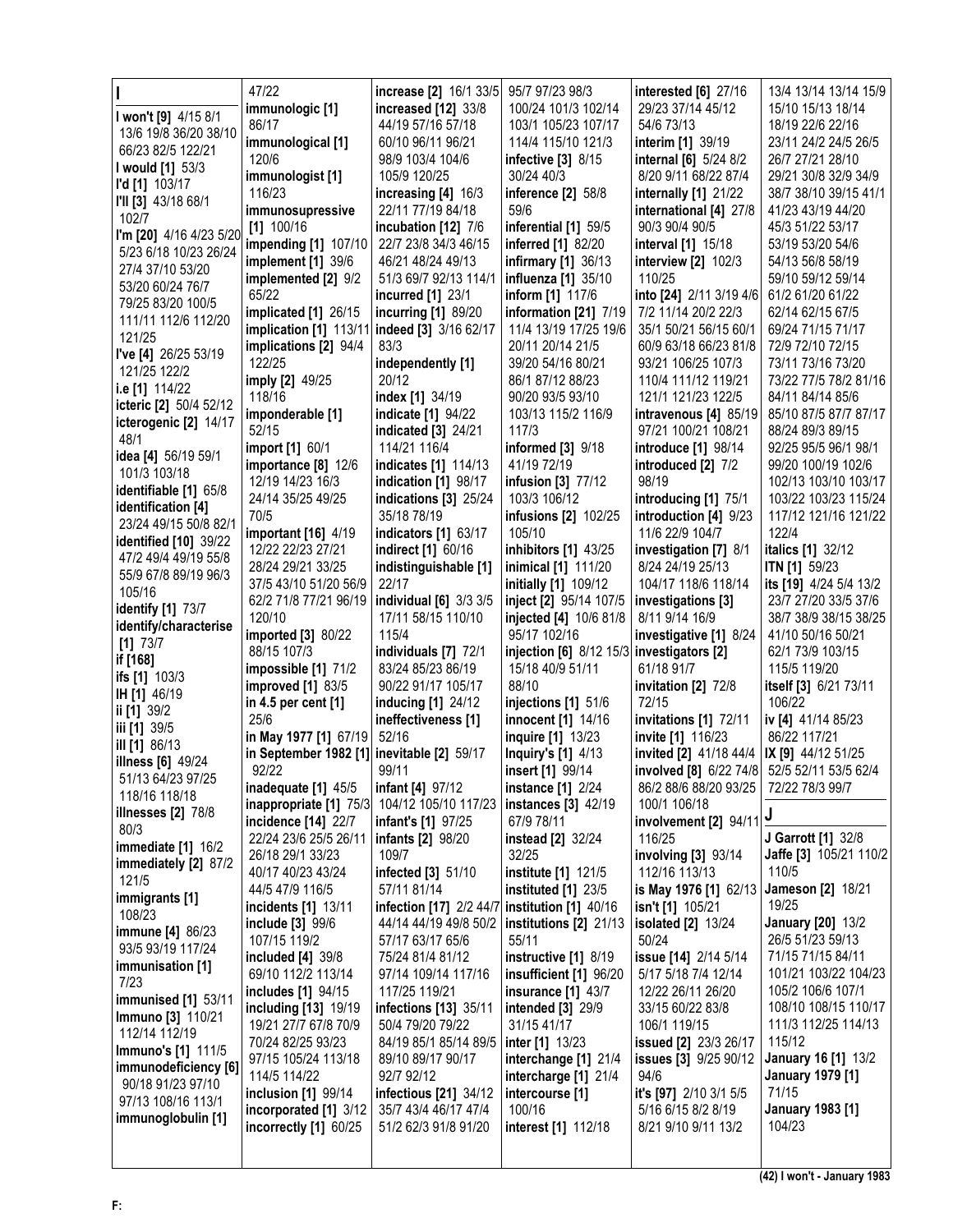| Japan [1] 67/3                                    | just [50] 1/6 1/24 5/11<br>6/2 10/12 12/1 15/14 | 118/3 121/2<br>knows [1] 1/6                     | 76/11 91/4 101/2<br>105/3 109/1                    | 58/12<br>litres [2] 57/25 58/2             | 54/13 60/12<br>Lord Owen's [1] 77/7              |
|---------------------------------------------------|-------------------------------------------------|--------------------------------------------------|----------------------------------------------------|--------------------------------------------|--------------------------------------------------|
| jaundice [75] 4/24 5/2                            | 17/23 18/10 20/16<br>21/7 21/19 23/13 24/1      | <b>Konyne [1] 52/10</b><br><b>Korns [1] 24/6</b> | left-hand [9] 13/9<br>24/16 34/11 49/22            | little [6] 1/15 31/22<br>37/16 56/17 62/11 | <b>Lords</b> [1] 80/19<br>Los [3] 52/6 82/1 82/4 |
| 5/8 6/6 6/10 6/20 6/24                            | 24/6 24/17 25/2 33/14                           | KS [2] 84/18 89/16                               | 66/19 76/11 91/4                                   | 99/8                                       | Los Angeles [3] 52/6                             |
| 7/8 7/16 7/22 8/10 9/4<br>9/10 9/16 9/22 10/1     | 43/18 45/15 45/16                               |                                                  | 105/3 109/1                                        | liver [40] 31/1 31/8                       | 82/1 82/4                                        |
| 10/2 10/5 10/7 10/11                              | 46/10 48/19 50/25                               |                                                  | legal [2] 58/6 122/21                              | 34/19 50/7 50/10                           | lost[1] 32/3                                     |
| 10/14 10/17 10/19                                 | 57/6 57/23 59/4 59/11                           | labelled [2] 33/8                                | legible [1] 89/3                                   | 67/20 68/4 68/5 68/7                       | <b>lot</b> [1] 57/9                              |
| 10/24 11/6 11/14                                  | 61/6 62/11 62/18 66/7<br>68/1 71/20 72/16       | 39/23<br>Laboratories [1] 52/5                   | <b>lengthy [2] 38/7</b><br>116/14                  | 68/10 68/15 69/16                          | <b>lots</b> [1] 7/23                             |
| 11/24 12/8 12/18 13/4                             | 73/19 79/13 79/14                               | laboratory [11] 21/1                             | Lesesne [1] 70/20                                  | 69/25 70/3 70/6 70/8<br>70/15 70/21 70/23  | low [1] 42/21<br>lower [1] 52/22                 |
| 13/17 13/20 14/10                                 | 92/1 92/4 93/15 94/16                           | 29/13 39/11 40/11                                | Leslie [1] 112/10                                  | 71/3 71/9 71/24 72/6                       | ludicrous [1] 103/19                             |
| 14/21 14/25 15/11                                 | 94/22 97/19 101/9                               | 46/8 48/7 51/22 61/2                             | less [9] 14/16 30/17                               | 75/13 75/18 75/20                          | Ludlam [3] 112/3                                 |
| 15/12 16/1 16/2 16/7<br>16/9 16/12 16/19          | 102/7 102/17 107/22                             | 70/17 73/1 73/2                                  | 40/14 49/23 50/13                                  | 76/15 76/22 77/17                          | 119/4 119/9                                      |
| 16/24 16/25 17/16                                 | 114/21 115/14                                   | Lancet [14] 11/20                                | 57/11 63/23 64/23                                  | 77/18 78/13 78/18                          | lunch [6] 56/15 56/16                            |
| 17/23 18/23 19/16                                 | <b>Justice [1] 18/4</b>                         | 12/5 12/25 13/3 15/6<br>48/22 52/7 55/22         | 74/23                                              | 78/19 78/24 79/6                           | 56/17 56/18 56/24<br>113/2                       |
| 20/6 20/23 21/24                                  | justifiably [1] 26/10                           | 66/16 69/22 84/2 84/5                            | lesser [1] 49/25<br>let [3] 53/24 94/1             | 79/21 79/22 80/6<br>82/23 83/3             | Luncheon [2] 57/3                                |
| 21/25 22/8 22/11                                  | Κ                                               | 108/14 108/15                                    | 100/6                                              | Liverpool [1] 36/13                        | 57/4                                             |
| 22/16 22/18 22/20                                 | Kaposi's [5] 82/10                              | large [14] 20/5 24/19                            | lethal [1] 60/8                                    | livers [2] 71/23 72/3                      | <b>lymph [1] 10/3</b>                            |
| 22/21 23/7 23/16<br>23/21 23/22 24/4 25/5         | 83/15 83/24 85/1                                | 26/9 26/11 26/15                                 | letter [22] 18/18 19/20 loath [1] 119/24           |                                            | M                                                |
| 25/19 26/1 26/12                                  | 89/17                                           | 26/17 26/20 44/17                                | 26/5 34/7 34/9 36/12                               | <b>local [1] 24/10</b>                     |                                                  |
| 26/14 26/18 28/25                                 | keep [1] 120/7                                  | 49/12 51/9 71/7 76/4<br>76/20 110/9              | 36/19 36/21 41/23                                  | London [9] 23/3 34/9                       | MacCallum [3] 6/7<br>6/14 6/19                   |
| 31/8 43/20 44/5 65/16                             | kept [1] 37/7<br>Kernoff [9] 73/17              | last [28] 14/18 17/19                            | 51/20 52/6 54/14 55/2<br>59/14 62/11 62/12         | 34/13 73/18 102/5<br>110/17 112/4 115/21   | made [19] 8/25 13/10                             |
| Jean [1] 30/10                                    | 73/20 74/8 74/12                                | 31/13 31/15 47/6                                 | 71/15 73/24 84/5                                   | 116/11                                     | 22/14 31/10 34/2                                 |
| Joe [1] 87/13                                     | 74/20 102/4 110/22                              | 49/20 52/7 61/6 61/7                             | 95/24 110/20 119/9                                 | long [20] 4/17 5/11                        | 35/15 41/11 44/3 56/8                            |
| join [1] 116/23<br>jointly [1] 38/18              | 110/24 112/10                                   | 61/10 61/11 62/18                                | level [3] 12/21 19/14                              | 15/18 34/3 38/10 43/6                      | 58/1 58/20 59/21                                 |
| journal [21] 5/6 22/5                             | Kernoff's [1] 105/19                            | 65/4 70/11 73/19 76/7                            | 60/8                                               | 43/8 48/24 49/13 50/1                      | 62/20 63/2 81/5 81/13                            |
| 33/16 34/8 36/12                                  | key [4] 2/16 4/7 7/4                            | 76/12 80/13 85/23                                | levels [2] 34/18 78/14                             | 50/9 51/1 64/25 67/24                      | 99/24 110/8 111/23                               |
| 36/12 37/11 59/12                                 | 122/23<br>kill [1] 16/17                        | 90/9 90/10 90/24<br>96/18 106/8 109/18           | <b>licence</b> [1] 72/24<br>licences [1] 88/19     | 74/21 75/9 91/1 92/12<br>109/2 122/19      | magnitude [1] 60/14<br>main [2] 49/21 94/17      |
| 61/2 62/15 63/11                                  | Killer [2] 121/19 122/6                         | 111/14 111/25 121/16                             | <b>licensed</b> [2] 120/17                         | long-incubation [2]                        | mainly [3] 81/1 93/22                            |
| 82/15 83/9 83/10                                  | killing [1] 31/12                               | lasting [1] 50/13                                | 120/18                                             | 48/24 49/13                                | 102/16                                           |
| 83/22 84/4 84/12 91/1<br>105/1 106/5 114/12       | kind [3] 3/2 3/6 39/3                           | late [6] 4/19 10/9                               | life [2] 17/4 83/5                                 | long-term [5] 50/1                         | mainstream [2] 95/1                              |
| journalistic [1] 59/17                            | kindly [1] 26/16                                | 14/10 56/17 63/8 64/5                            | life-saving [1] 17/4                               | 50/9 64/25 74/21 75/9                      | 106/25                                           |
| journals [3] 2/6 95/2                             | kinds [1] 53/2                                  | latent [1] 118/15                                | light [1] 39/20                                    | longer [3] 31/22 37/16 maintain [1] 12/15  |                                                  |
| 95/3                                              | <b>Kingdom [4] 26/3</b><br>55/16 60/2 84/8      | later [14] 1/13 4/12<br>5/20 6/21 34/16 37/11    | like [1] 53/23<br>likelihood [2] 117/20            | 50/15                                      | maintenance [1] 75/4<br>major [8] 14/23 24/14    |
| <b>Judith [1] 52/2</b>                            | <b>Knodell [1] 67/21</b>                        | 44/21 56/3 82/8 93/12                            | 118/9                                              | look [38] 3/23 4/2<br>4/10 4/20 5/20 6/4   | 35/8 82/19 95/9 104/3                            |
| <b>Judy [1]</b> 52/8                              | know [21] 1/20 13/13                            | 101/22 109/17 113/20   likely [8] 14/16 48/3     |                                                    | 6/12 7/13 23/10 32/11                      | 108/18 109/24                                    |
| <b>Judy Pool [1] 52/8</b><br>July [18] 27/4 37/25 | 18/11 37/4 42/20 52/8                           | 122/2                                            | 57/11 58/12 62/6 79/5                              | 37/17 43/18 46/10                          | majority [2] 23/19                               |
| 61/1 63/12 65/9 68/22                             | 52/10 53/25 56/7                                | latest [3] 9/18 105/22                           | 101/5 111/6                                        | 54/10 55/14 55/21                          | 29/21                                            |
| 82/9 82/15 83/17                                  | 58/18 87/10 88/5 94/1                           | 116/9                                            | limit [1] 32/23                                    | 59/9 66/4 66/14 73/12                      | make [9] 14/22 26/21                             |
| 84/25 85/1 85/7 86/4                              | 99/12 100/3 101/22<br>102/23 108/3 112/5        | latter [3] 63/21 64/15<br>106/1                  | limitations [1] 59/18<br><b>limiting [1] 70/24</b> | 76/10 85/5 87/7 91/4<br>92/10 93/21 94/16  | 31/24 41/5 43/24<br>44/15 44/17 66/7 80/4        |
| 86/9 87/5 89/8 96/2                               | 112/8 122/8                                     | law [1] 26/14                                    | line [1] 83/16                                     | 95/5 99/19 108/7                           | makes [3] 63/17                                  |
| 104/10                                            | knowledge [17] 1/4                              | lay [1] 88/5                                     | lines [5] 6/13 69/18                               | 108/8 109/1 110/18                         | 87/19 90/13                                      |
| July 16 [1] 86/9<br>July 1952 [1] 27/4            | 2/2 3/20 3/24 3/25                              | layman's [1] 87/16                               | 107/13 115/25 118/12                               | 115/14 115/23 117/14                       | making [3] 12/19 81/3                            |
| July 1970 [1] 37/25                               | 16/24 17/2 17/24                                | lead [1] 77/18                                   | link [2] 95/13 96/20                               | 118/22 122/16                              | 121/11                                           |
| July 1976 [3] 61/1                                | 29/19 29/22 30/1 30/5<br>39/16 39/22 53/21      | leader [2] 33/15 34/14<br>leading [2] 72/5 73/8  | linked [1] 90/17                                   | looked [8] 14/3 19/23                      | malaria [2] 33/18<br>45/10                       |
| 63/12 65/9                                        | 57/10 122/16                                    | learnt [1] 21/1                                  | <b>linking [1] 91/22</b><br>links [1] 102/20       | 22/15 29/15 53/20<br>99/16 99/17 109/17    | male [2] 97/16 109/4                             |
| July 1977 [1] 68/22                               | knowledgeable [1]                               | least [9] 27/12 32/15                            | list [3] 17/9 61/9                                 | <b>looking [7]</b> 3/6 3/20                | males [2] 86/22                                  |
| July 1981 [2] 82/9<br>82/15                       | 90/22                                           | 51/7 52/4 52/18 60/11                            | 112/1                                              | 6/17 10/13 69/24                           | 108/20                                           |
| July 3 [1] 83/17                                  | known [24] 2/20 3/2                             | 76/15 101/11 108/18                              | <b>listed</b> [2] 104/5                            | 81/18 122/23                               | malignant [1] 109/13                             |
| <b>June [6] 15/14 18/5</b>                        | 3/4 10/25 11/17 14/6                            | leave [2] 44/21 45/15                            | 107/16                                             | looks [3] 75/11 92/6                       | man [2] 104/13                                   |
| 52/7 81/23 84/14                                  | 46/19 46/23 48/1<br>50/18 51/1 74/22            | <b>leaves</b> [1] 100/17<br>led [3] 61/17 112/14 | <b>listening [1] 58/5</b><br>literature [4] 49/18  | 100/12<br>Lord [6] 54/8 54/13              | 113/16<br>management [2]                         |
| 92/11                                             | 81/21 87/2 96/10 98/2                           | 120/21                                           | 81/18 88/18 99/7                                   | 60/12 77/7 80/16                           | 28/12 37/2                                       |
| June 1981 [1] 81/23                               | 99/8 102/10 102/12                              | left [10] 13/9 24/16                             | litigation [1] 99/11                               | 80/18                                      | managing [1] 110/21                              |
| June 29th [1] 52/7                                | 111/18 111/19 113/18                            | 34/11 49/22 66/19                                | litre [3] 58/9 58/10                               | Lord Owen [3] 54/8                         | Manchester [4] 93/11                             |
|                                                   |                                                 |                                                  |                                                    |                                            |                                                  |
|                                                   |                                                 |                                                  |                                                    |                                            |                                                  |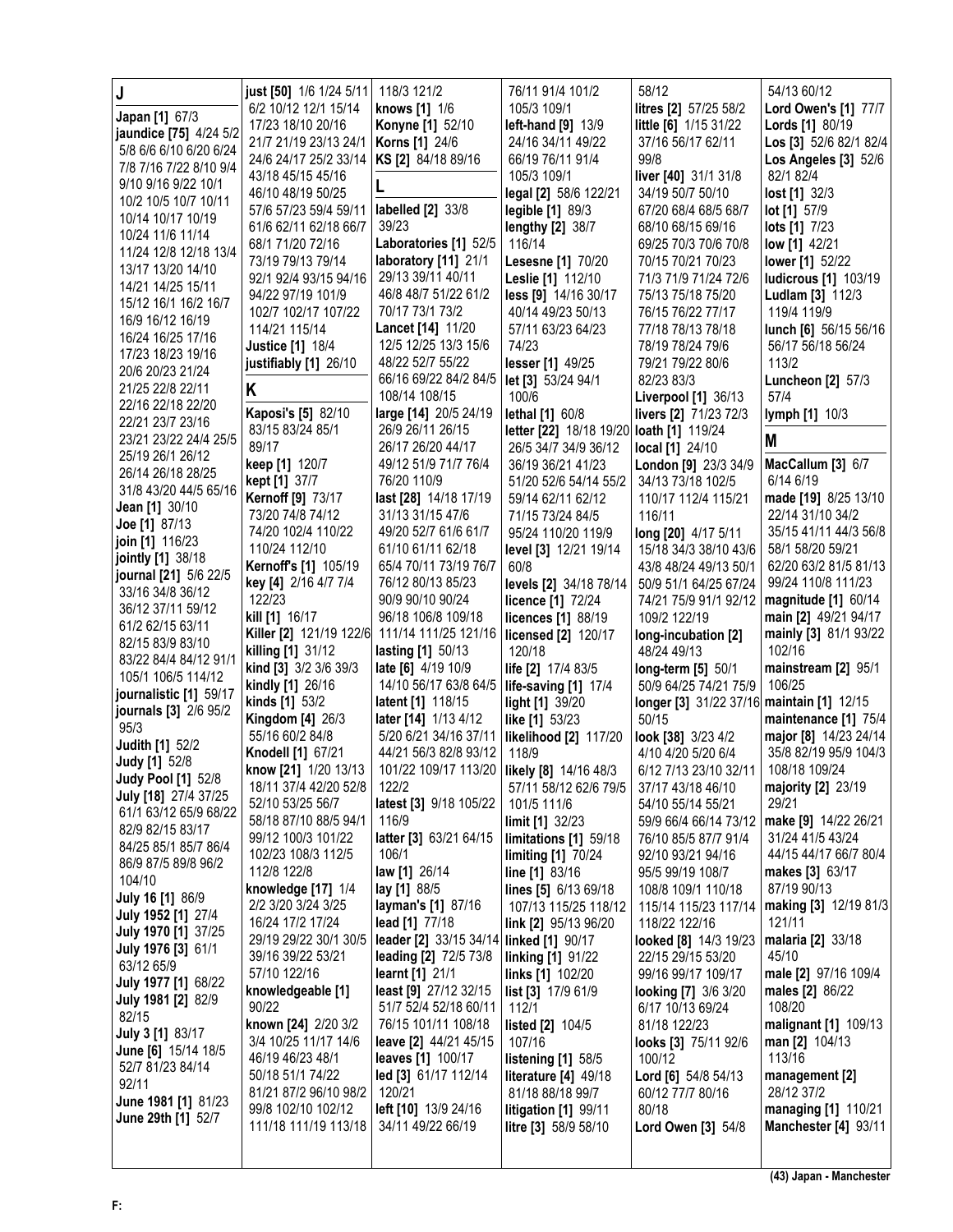| M                                              | 58/11                                       | 112/16 112/25 114/11                      | mishap [1] 37/4                            | 90/15 91/7 101/5                             | needed [2] 37/7 99/2                      |
|------------------------------------------------|---------------------------------------------|-------------------------------------------|--------------------------------------------|----------------------------------------------|-------------------------------------------|
| Manchester [3]                                 | Maycock [6] 26/7 38/9                       | 115/5 115/13 115/18                       | misleading [3] 34/25                       | mothers [1] 109/7                            | needles [2] 51/6                          |
| 93/12 112/2 116/12                             | 46/7 47/8 48/7 51/21                        | 115/22 116/3 118/25                       | 47/21 59/23                                | motivated [1] 114/19                         | 117/23                                    |
| manner [1] 107/19                              | <b>Maycock's [1] 54/5</b>                   | 119/1 119/14 120/9                        | missed [1] 54/10                           | move [6] 41/21 44/23                         | needs [1] 106/13                          |
| mantra [1] 66/13                               | <b>Mayne [1] 112/7</b>                      | meetings $[3]$ 2/6                        | <b>Mitchell [1] 69/23</b>                  | 51/18 75/10 90/3                             | NETR [2] 73/22 73/25                      |
| manufacture [1]                                | <b>McDonald</b> [1] 119/3                   | 79/11 93/1                                | mixture [1] 114/22                         | 119/16                                       | never [1] 98/15                           |
| 99/10                                          | <b>McGrath [1] 75/15</b>                    | mellifluous [1] 63/24                     | <b>MMWR [9] 82/6 84/17</b>                 | moving [1] 4/20                              | nevertheless [2] 35/9                     |
| manufacturers [4]                              | MDIA0000010 [2]                             | members $[4]$ 39/8                        | 84/25 86/9 92/10                           | Mr [5] 77/4 110/21                           | 35/16                                     |
| 85/12 88/19 120/17                             | 94/25 95/1                                  | 105/25 119/7 119/20                       | 94/14 96/12 97/7                           | 111/1 111/4 112/24                           | new [24] 24/13 24/24                      |
| 120/19                                         | MDIA0000113 [1]                             | memo [3] 77/3 99/4                        | 117/13                                     | Mr Berry [3] 110/21                          | 25/19 39/20 50/23                         |
| many [10] 37/3 43/16                           | 56/11                                       | 100/8                                     | <b>MMWRs [1] 103/13</b>                    | 111/1 111/4                                  | 62/15 83/22 84/4                          |
| 45/6 55/17 56/5 75/3                           | MDIA0000114 [1]                             | memorandum [13]                           | mode [1] 89/23                             | Mr Berry's [1] 112/24                        | 84/12 91/2 91/9 91/9                      |
| 94/6 103/11 109/12                             | 56/21                                       | 11/20 12/4 12/24 13/4                     | modern [1] 82/19                           | <b>Mr Harley [1] 77/4</b>                    | 95/24 98/19 105/2                         |
| 114/23                                         | me [10] 37/15 52/3<br>53/23 53/24 54/2 57/7 | 14/3 14/20 15/12<br>22/15 28/2 28/6 28/10 | modes [1] 67/6                             | MRC [3] 11/12 15/12<br>30/19                 | 105/4 106/5 109/16<br>109/21 109/23 110/6 |
| March [15] 7/20 18/18                          | 58/7 79/13 99/6 100/6                       | 28/17 40/2                                | modified [1] 39/20<br><b>Moir</b> [1] 32/2 | Ms [5] 1/3 1/9 1/22                          | 113/15 114/12 116/18                      |
| 18/19 19/15 27/2                               | mean [1] 58/13                              | men [5] 82/2 84/24                        | moment [7] 18/10                           | 1/23 57/6                                    | New England [5]                           |
| 44/24 46/5 66/17                               | means [7] 18/12                             | 85/18 85/22 97/21                         | 37/17 73/19 79/13                          | Ms Richards [4] 1/3                          | 62/15 83/22 84/4                          |
| 117/12 117/12 118/19                           | 31/11 53/18 53/22                           | mentioned [3] 52/6                        | 81/10 99/23 108/5                          | 1/9 1/22 57/6                                | 84/12 114/12                              |
| 118/20 118/25 120/10                           | 54/14 61/25 98/25                           | 79/17 99/22                               | <b>Monday [2] 111/3</b>                    | much [9] 4/11 8/16                           | <b>New York [3] 24/24</b>                 |
| 120/13                                         | meant [1] 78/19                             | message [2] 49/1                          | 115/19                                     | 17/1 42/6 64/4 74/23                         | 25/19 113/15                              |
| March 1953 [1] 27/2                            | meantime [1] 120/3                          | 87/18                                     | moneto [1] 53/23                           | 112/23 115/1 123/1                           | <b>Newcastle [1] 112/3</b>                |
| March 1983 [2]                                 | measles [4] 10/3                            | met [3] 27/4 39/11                        | monetoropic [1] 53/1                       | multi [1] 103/23                             | newly [3] 50/10 55/19                     |
| 117/12 120/10                                  | 11/17 14/24 95/8                            | 39/12                                     | monetotropic [1]                           | multi-agency [1]                             | 98/20                                     |
| marker [1] 73/9                                | measures [7] 9/20                           | method [1] 32/22                          | 53/15                                      | 103/23                                       | news [1] 108/14                           |
| markers [1] 61/24                              | 11/8 16/23 17/10 33/5                       | methods [1] 39/3                          | money [6] 53/15                            | multiple [1] 97/14                           | newsletter [1] 98/5                       |
| marks [1] 88/10<br>material [24] 2/1 2/11      | 35/21 114/10                                | <b>Mibashan [1] 112/11</b>                | 53/23 56/12 56/14                          | mumps [1] 10/13                              | newspapers [1] 59/19                      |
| 2/13 2/16 2/18 3/7                             | mechanism [1] 14/24                         | mid [3] 36/3 55/19                        | 56/22 88/13                                | must [12] 7/1 14/7                           | next [44] 4/15 8/3                        |
| 3/11 3/15 4/12 4/18                            | media [3] 2/7 95/2                          | 92/9                                      | month [4] 25/20 82/8                       | 15/5 16/24 23/20                             | 17/8 17/18 17/19                          |
| 5/21 10/12 19/9 44/16                          | 106/25                                      | mid-1960s [1] 36/3                        | 97/11 113/16                               | 28/18 28/19 50/5 62/5                        | 17/19 25/1 28/1 31/5                      |
| 57/8 57/9 57/15 74/6                           | medical [41] 10/8                           | mid-1970s [1] 55/19                       | months [15] 2/23 3/8                       | 77/11 99/11 106/19                           | 35/12 37/15 37/19                         |
| 74/10 74/15 74/19                              | 11/9 11/19 13/5 16/23                       | mid-1979 [1] 92/9                         | 6/10 25/16 37/11                           | my [7] 5/23 58/16                            | 39/24 39/25 40/12                         |
| 75/3 81/17 88/18                               | 18/21 19/17 20/18                           | <b>Middlesex [1] 71/16</b>                | 50/13 50/17 56/10                          | 60/25 79/16 80/19                            | 41/11 42/22 44/5                          |
| materials [8] 2/4 8/7                          | 21/10 21/20 22/5                            | might [33] 7/11 9/15                      | 64/25 68/6 73/12                           | 100/6 122/1                                  | 47/13 52/24 59/9 60/6                     |
| 11/24 12/7 29/18 30/5                          | 24/11 28/13 29/7<br>29/16 33/15 34/8        | 11/4 20/9 21/2 21/8<br>21/12 22/25 26/16  | 107/14 111/7 114/2<br>118/15               | <b>Mystery [1] 107/1</b>                     | 60/23 64/6 64/16<br>64/20 68/11 68/11     |
| 34/16 122/17                                   | 36/11 36/12 37/11                           | 26/19 28/4 31/22                          | moral [3] 60/18 74/14                      | N                                            | 72/7 79/7 87/14 90/2                      |
| maternity [2] 9/17                             | 41/25 46/4 48/10                            | 31/23 37/16 54/10                         | 75/2                                       | name [3] 38/7 40/2                           | 91/12 94/25 96/15                         |
| 12/15                                          | 49/18 54/15 54/16                           | 54/15 59/1 59/3 71/25                     | morbidity [2] 81/23                        | 46/7                                         | 97/18 100/18 102/6                        |
| matter [4] 21/15 35/17                         | 54/17 54/19 59/12                           | 80/8 80/10 83/4 86/2                      | 83/13                                      | names [2] 40/5                               | 109/9 115/12 119/23                       |
| 43/10 120/7                                    | 59/18 67/13 71/17                           | 92/12 92/12 95/8                          | more [29] 3/23 5/18                        | 115/20                                       | 120/8 121/4 121/13                        |
| matters [5] 12/11 17/6                         | 72/9 75/17 81/17                            | 95/13 100/2 102/13                        | 8/17 13/25 25/10 35/6   national [12] 28/7 |                                              | NHBT0000091 [1]                           |
| 38/3 54/24 90/12                               | 82/15 83/9 83/10 91/2                       | 105/17 116/8 119/19                       | 47/3 50/4 52/19 52/22                      | 35/1 35/16 43/5 50/21                        | 13/1                                      |
| may [60] 5/16 15/17                            | 95/2 98/16                                  | 120/2                                     | 53/11 55/12 55/21                          | 88/7 95/24 98/5 99/17                        | NHBT0000186 [1]                           |
| 16/1 16/3 16/19 20/23<br>24/12 28/15 30/5 30/6 | <b>Medicine [14] 22/2</b>                   | mild [7] 7/7 16/17                        | 58/11 58/24 61/15                          | 117/7 120/16 120/20                          | 72/8                                      |
| 31/7 31/9 33/5 33/10                           | 34/10 34/14 41/25                           | 23/17 50/3 78/7 80/2                      | 63/22 63/24 64/9                           | nationwide [1] 45/2                          | NHF [1] 98/23                             |
| 37/8 39/19 45/8 46/14                          | 42/1 61/2 62/16 63/12                       | 98/21                                     | 64/13 64/18 71/22                          | <b>natural</b> [1] 11/3                      | <b>NHF's [1] 96/23</b>                    |
| 48/15 50/6 52/21                               | 68/22 83/22 84/4                            | military [2] 7/16 20/21                   | 82/7 82/8 93/9 104/11                      | nature [8] 16/25 60/18 NHS [8] 57/21 58/2    |                                           |
| 54/17 56/7 58/9 58/17                          | 84/13 106/5 114/13                          | mind [1] 31/24                            | 111/21 112/23 115/1                        | 62/1 67/18 75/7 77/22                        | 59/15 60/21 74/15                         |
| 58/23 58/25 59/20                              | meet [1] 33/7                               | minimise [1] 106/12                       | <b>Moreover</b> [1] 105/8                  | 81/15 114/20                                 | 74/18 75/3 75/5                           |
| 62/13 63/22 65/1 65/6                          | meeting [48] 9/16                           | minimum $[1]$ 43/3                        | morning [2] 1/14 57/8                      | necessarily [2] 58/19                        | <b>NIBSC [1] 87/13</b>                    |
| 65/24 66/12 67/19                              | 13/22 19/15 19/25                           | <b>Minister</b> [1] 18/6                  | mortality [12] 16/10                       | 65/6                                         | nitrate [1] 100/15                        |
| 74/25 79/25 81/14                              | 20/22 21/16 38/1 38/5                       | <b>Ministry [12] 12/14</b>                | 23/21 35/5 35/20                           | necessary [6] 31/20                          | Nixon [2] 44/25 45/25                     |
| 82/2 87/13 88/5 88/18                          | 43/14 43/22 71/20                           | 13/5 13/19 14/20 15/6                     | 81/23 83/13 84/15                          | 33/6 33/10 39/6 55/10                        | <b>Nixon's [1] 45/13</b>                  |
| 88/20 94/20 96/22                              | 72/8 72/12 72/13                            | 18/4 18/7 19/14 19/21                     | 94/19 94/21 94/24                          | 76/15                                        | no [37] 1/13 4/22 14/8                    |
| 97/23 98/9 101/11                              | 72/15 73/11 85/13                           | 20/1 22/15 26/7                           | 109/10 113/8                               | necessitous [1] 21/9<br>necroscopy [1] 36/24 | 25/10 27/22 29/2                          |
| 103/3 106/21 107/4                             | 86/5 89/4 89/7 92/23<br>93/11 93/12 93/14   | minute [3] 1/14 77/3<br>87/5              | most [22] 4/18 18/11<br>28/24 32/22 33/21  | necrosis [3] 20/24                           | 30/24 30/25 31/6<br>31/20 34/17 49/7 60/1 |
| 108/7 109/3 109/4                              | 103/23 103/24 103/25                        | minutes [9] 1/17                          | 40/8 40/18 42/19 43/2                      | 23/1 31/9                                    | 61/24 61/25 66/1 66/9                     |
| 109/11 109/17 109/20                           | 104/23 108/4 108/7                          | 37/20 56/16 115/16                        | 43/25 46/12 52/16                          | need [8] 5/15 29/24                          | 66/13 81/10 91/21                         |
| 110/6 114/21 118/17                            | 110/17 110/19 111/2                         | 115/17 121/17 121/21                      | 78/7 78/16 79/3 80/2                       | 36/9 55/23 58/17 73/6                        | 95/3 96/8 98/12 98/14                     |
| maybe [2] 40/14                                |                                             |                                           |                                            |                                              |                                           |
|                                                |                                             |                                           |                                            |                                              |                                           |
|                                                | 111/4 111/9 111/22                          | 121/23 122/4                              | 85/21 89/3 90/10                           | 100/7 121/20                                 | 104/18 108/21 108/25                      |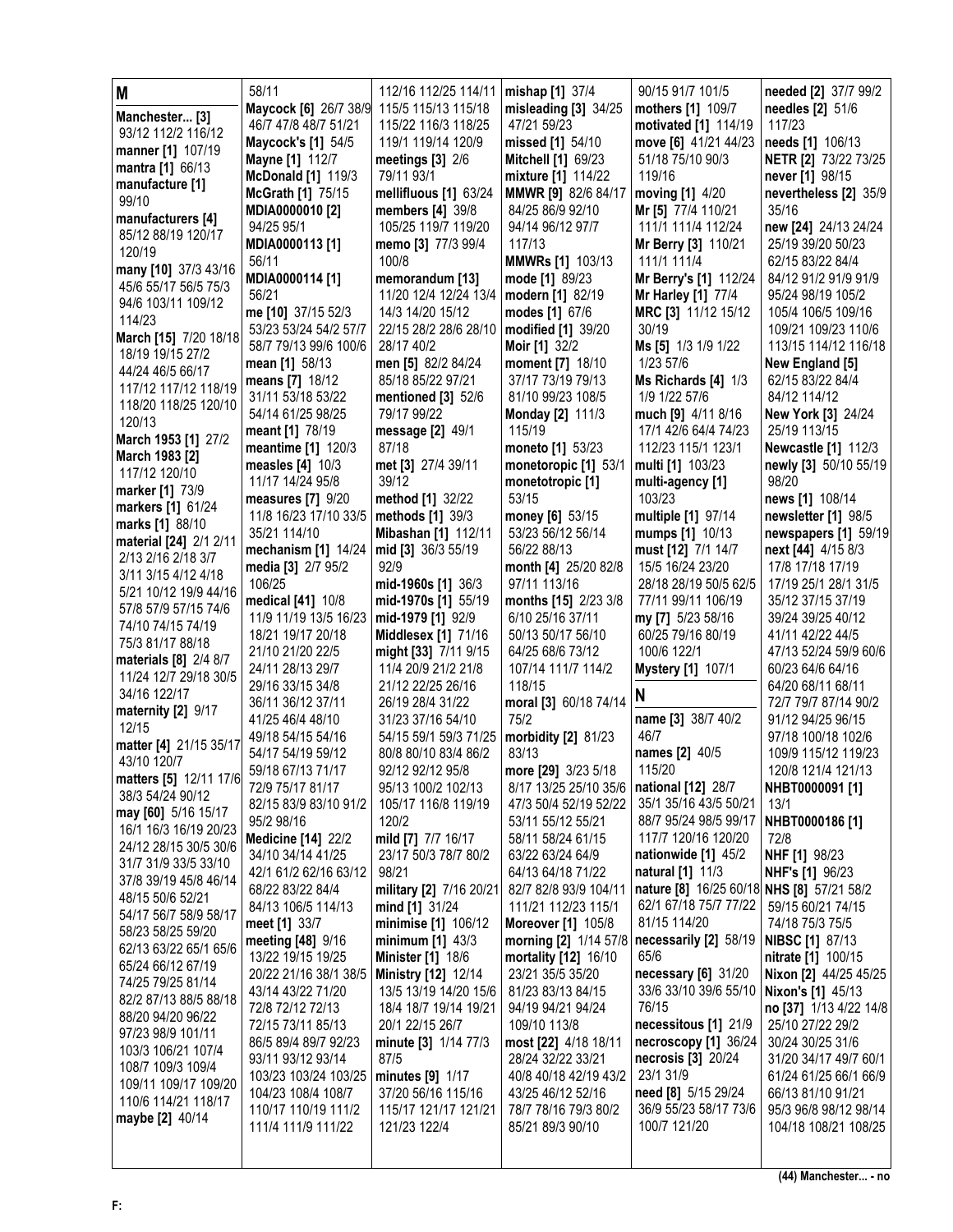| N                                          | 67/10 67/12 67/16                              | 116/21 117/5 117/9                         | occasionally [3]                           | 25/23 28/21 31/7                           | 79/11 89/11                                |
|--------------------------------------------|------------------------------------------------|--------------------------------------------|--------------------------------------------|--------------------------------------------|--------------------------------------------|
| no [10] 110/13                             | 67/21 68/2 68/9 68/14                          | nothing [2] 20/25 21/8 31/23 46/22 81/14   |                                            | 32/11 35/9 37/6 42/11                      | organism [1] 73/9                          |
| 113/11 113/21 115/3                        | 68/16 68/24 69/4 69/5                          | notice [4] 11/21 14/4                      | occasions [1] 39/12                        | 48/2 67/4 74/13 76/13                      | organs [1] 114/6                           |
| 115/11 117/5 117/8                         | 69/11 69/15 69/19                              | 14/13 19/16                                | occur [5] 15/5 37/8                        | 79/2 80/4 92/4 100/9                       | original [2] 45/18 46/4                    |
| 118/3 118/8 119/12                         | 71/18 72/13 73/7                               | <b>noticed</b> [1] 92/8                    | 47/3 64/13 67/5                            | 100/17 111/15 114/2                        | originally [1] 51/2                        |
| nobody [1] 60/16                           | 74/18 75/8 77/13                               | notifiable [1] 35/16                       | occurred [4] 11/1                          | 114/17 121/20                              | <b>Ormond [1] 112/5</b>                    |
| nomenclature [1]                           | 77/23 78/7 79/20<br>79/22 80/2 111/13          | notification [2] 35/22<br>85/10            | 97/14 104/12 116/11                        | onwards [2] 29/19<br>48/9                  | oro [1] 46/18<br>oro-faecal [1] 46/18      |
| 46/24                                      | 112/21 114/23                                  | notified [1] 10/18                         | occurrence [7] 47/16<br>86/24 89/9 91/18   | open [1] 89/4                              | other [51] 4/16 8/10                       |
| non [102] 3/24 3/24                        | non-B' [1] 51/14                               | November [10] 34/8                         | 97/21 98/1 117/21                          | operation [2] 20/3                         | 8/17 14/5 17/6 17/23                       |
| 49/23 50/6 51/14                           | non-haemophiliac [1]                           | 37/12 50/22 55/22                          | occurring [2] 6/10                         | 43/9                                       | 20/21 22/14 23/19                          |
| 51/17 51/17 53/11                          | 70/18                                          | 63/8 84/14 95/3 95/19                      | 89/18                                      | opinions [1] 21/14                         | 25/22 31/20 37/2                           |
| 53/13 57/10 61/16                          | non-haemophiliacs                              | 100/8 100/11                               | occurs [2] 16/18 64/9                      | opportune [1] 108/5                        | 38/24 39/6 40/5 40/15                      |
| 62/8 62/8 63/13 63/13<br>63/18 63/19 63/19 | $[1]$ 116/11                                   | November 12 [1]                            | <b>October</b> [3] 24/5                    | opportunistic [8]                          | 46/19 48/16 49/2 51/5                      |
| 63/21 63/21 63/24                          | non-immunised [1]                              | 50/22                                      | 39/12 82/2                                 | 84/19 85/1 85/13 89/5                      | 51/7 52/7 52/15 52/20                      |
| 63/24 64/1 64/1 64/3                       | 53/11                                          | November 1969 [1]                          | October 1947 [1] 24/5                      | 89/9 89/17 97/14                           | 52/21 55/6 57/22 58/1                      |
| 64/3 64/8 64/8 64/12                       | non-virgin [1] 53/13                           | 37/12                                      | October 1980 [1] 82/2                      | 117/24                                     | 65/25 66/21 66/23                          |
| 64/12 64/17 64/17                          | none [3] 11/17 88/20                           | November 1975 [1]                          | of 1974 [1] 48/23                          | opportunity [2] 2/17                       | 67/6 71/25 78/23 81/2                      |
| 64/22 64/22 65/5 65/5                      | 96/4<br>nor [1] 3/5                            | 55/22<br>now [33] 11/18 14/7               | Office [3] 38/20<br>120/15 120/19          | 19/4<br>opposed [2] 18/12                  | 86/12 89/22 90/12<br>91/6 92/4 96/10 96/10 |
| 66/21 66/22 66/24                          | normal [2] 31/2                                | 15/1 15/19 22/4 26/2                       | officer [11] 10/8 11/19                    | 26/12                                      | 96/14 102/18 103/14                        |
| 66/24 66/25 66/25                          | 102/24                                         | 26/3 29/17 37/19                           | 12/19 18/21 19/17                          | opposing [1] 66/4                          | 104/17 110/4 113/12                        |
| 67/4 67/4 67/10 67/10                      | North [2] 74/2 74/3                            | 40/11 45/21 46/8 47/1                      | 20/18 21/10 39/10                          | or [104] 2/8 2/16 2/20                     | 115/9 118/8 118/14                         |
| 67/11 67/12 67/15                          | northwest [1] 23/3                             | 56/1 56/16 63/17                           | 46/5 54/15 54/19                           | 3/3 3/4 3/5 3/16 3/21                      | others [20] 2/25 3/16                      |
| 67/16 67/21 67/21<br>68/2 68/2 68/9 68/9   | not [99] 2/17 2/20 3/1                         | 65/10 66/16 66/25                          | officers [10] 11/11                        | 6/13 7/6 8/14 8/20                         | 5/16 6/16 16/17 31/9                       |
| 68/14 68/14 68/16                          | 3/1 4/16 6/20 8/6 11/1                         | 67/16 80/15 83/13                          | 11/22 13/5 13/23 14/4                      | 13/24 14/16 19/15                          | 48/23 56/10 61/3                           |
| 68/16 68/23 68/24                          | 11/2 14/1 14/11 14/24                          | 84/13 92/23 94/15                          | 14/13 21/15 28/13                          | 21/9 22/13 24/10                           | 66/17 67/22 68/23                          |
| 69/4 69/4 69/5 69/5                        | 15/9 16/2 20/25 21/18                          | 95/1 98/6 99/18                            | 29/7 54/17                                 | 25/10 26/22 27/11                          | 69/24 71/12 72/11                          |
| 69/11 69/11 69/15                          | 23/20 26/10 26/17                              | 101/15 106/19 108/15                       | officials [2] 19/18<br>107/8               | 27/17 28/25 29/2                           | 75/15 107/16 112/17<br>114/23 120/2        |
| 69/15 69/19 69/19                          | 27/4 28/21 29/20<br>30/23 31/10 31/25          | 117/12 121/17<br>number [26] 2/7 5/12      | often [1] 45/7                             | 30/18 30/25 31/8<br>32/20 32/21 33/20      | ought [2] 26/17 32/4                       |
| 70/18 71/18 71/18                          | 34/1 34/20 35/16 37/4                          | 9/13 12/7 17/6 19/17                       | oh [1] 60/24                               | 34/7 34/15 36/12                           | our [11] 3/17 14/23                        |
| 72/13 72/13 73/7 73/7                      | 37/10 41/16 42/19                              | 20/5 28/6 29/17 32/7                       | OI [1] 89/16                               | 41/15 42/9 42/13                           | 17/22 37/19 39/18                          |
| 74/18 74/18 75/8 75/8                      | 43/9 45/16 47/20                               | 35/4 35/18 44/15                           | old [2] 97/11 113/16                       | 42/21 42/25 43/7                           | 53/6 71/1 87/11 88/10                      |
| 77/13 77/13 77/23<br>77/23 78/7 78/7 79/20 | 49/25 51/11 52/8                               | 44/16 46/8 48/18 51/9                      | once [3] 50/17 69/9                        | 44/11 44/16 46/19                          | 99/7 101/20                                |
| 79/20 79/22 79/22                          | 52/19 53/19 53/20                              | 58/21 58/25 66/7                           | 99/15                                      | 46/23 46/24 48/16                          | out [28] 11/3 18/3                         |
| 80/2 80/2 111/13                           | 54/4 54/25 55/7 55/10                          | 82/10 83/15 83/21                          | one [70] 10/7 13/8                         | 49/7 50/13 51/2 51/8                       | 18/19 23/9 27/18                           |
| 111/13 112/21 112/21                       | 56/6 56/7 58/19 60/11                          | 84/18 111/6 112/16                         | 14/23 14/25 16/3                           | 51/11 51/11 52/9                           | 30/14 32/2 34/20 40/6                      |
| 114/23 114/23 116/11                       | 61/9 61/13 61/16 65/5<br>65/7 65/22 67/1 67/4  | numbers [5] 11/23<br>42/3 42/7 110/9 115/3 | 17/12 17/19 19/22<br>23/17 24/1 27/21 32/1 | 52/20 54/1 56/15<br>57/17 58/11 58/12      | 40/25 45/5 54/10                           |
| non-A [46] 3/24 51/17                      | 72/24 73/10 74/13                              | numerous [1] 16/12                         | 32/7 32/24 34/2 37/16                      | 59/19 59/19 59/19                          | 54/24 59/21 70/7<br>70/15 84/6 86/21       |
| 62/8 63/13 63/19                           | 75/1 79/18 79/25                               |                                            | 42/11 42/12 42/13                          | 59/22 60/16 71/22                          | 88/20 91/7 93/9 96/12                      |
| 63/21 63/24 64/1 64/3                      | 80/19 80/22 81/13                              | O                                          | 46/15 46/20 47/24                          | 73/9 76/22 77/18                           | 99/14 102/19 107/22                        |
| 64/8 64/12 64/17                           | 81/15 83/20 84/21                              | o'clock [1] 122/14                         | 48/19 51/7 52/4 53/19                      | 78/24 79/4 81/2 83/24                      | 114/10 119/10 121/10                       |
| 64/22 65/5 66/21<br>66/24 66/25 67/4       | 87/5 87/17 88/5 88/9                           | observation [1] 15/17                      | 53/20 55/12 55/20                          | 84/18 84/22 85/10                          | outbreak [2] 8/9 85/25                     |
| 67/10 67/11 67/15                          | 88/9 88/11 88/22 89/3                          | observations [6] 4/23                      | 57/16 57/17 57/21                          | 88/9 91/9 91/16 92/2                       | outbreaks [1] 8/11                         |
| 67/21 68/2 68/9 68/14                      | 91/6 93/15 95/7 95/8                           | 48/11 66/6 70/14                           | 57/24 58/8 58/24                           | 95/2 95/11 95/20                           | outcome [2] 36/18                          |
| 68/16 68/23 69/4 69/5                      | 98/18 98/23 99/1                               | 80/24 118/8                                | 59/17 61/9 63/22 69/5                      | 96/10 97/24 97/24                          | 108/3                                      |
| 69/11 69/15 69/19                          | 100/5 102/10 103/10<br>108/23 108/23 110/4     | observe [1] 15/24<br>observed [8] 6/9 7/15 | 71/22 75/25 76/9<br>79/13 81/2 81/6 81/11  | 98/12 99/23 102/16<br>105/25 107/18 109/8  | outweigh [3] 25/25<br>29/4 48/4            |
| 71/18 72/13 73/7                           | 111/12 111/18 111/18                           | 9/5 14/5 40/9 63/9                         | 82/13 86/12 88/17                          | 109/13 111/19 113/12                       | outweighed [1] 70/22                       |
| 74/18 75/8 77/13                           | 112/20 114/21 115/6                            | 86/19 89/21                                | 89/15 92/6 94/6 94/23                      | 114/3 114/6 115/6                          | over [21] 2/23 3/8                         |
| 77/23 78/7 79/20                           | 118/9 121/1 122/12                             | <b>Observer</b> [3] 95/3                   | 96/6 96/13 98/25                           | 115/10 117/9 117/10                        | 11/7 16/13 20/1 28/23                      |
| 79/22 80/2 111/13                          | note [18] 8/19 9/11                            | 95/19 107/1                                | 100/17 104/12 105/11                       | 117/17 118/2 118/4                         | 43/16 46/25 51/15                          |
| 112/21 114/23<br>non-B [50] 3/24 49/23     | 21/19 23/23 79/14                              | observers [1] 23/20                        | 107/17 110/9 110/12                        | 121/17 122/8                               | 56/10 60/15 71/11                          |
| 50/6 51/17 61/16 62/8                      | 79/16 86/16 92/1 92/4                          | <b>obtained</b> [2] 75/6                   | 113/12 113/14 113/15                       | order [1] 33/9                             | 73/4 73/12 79/7 85/20                      |
| 63/13 63/18 63/19                          | 96/19 97/19 100/6                              | 116/16                                     | 114/3 114/21 116/11                        | orderly [1] 20/13                          | 97/19 106/21 109/25                        |
| 63/21 63/24 64/1 64/3                      | 100/7 108/2 111/14                             | obtaining [1] 19/5                         | 116/12 118/7                               | ordinary [1] 91/22                         | 111/6 113/25                               |
| 64/8 64/12 64/17                           | 111/16 112/24 122/19                           | obviously [7] 15/25<br>60/21 79/9 80/23    | ones [1] 39/19                             | organisation [8] 3/4<br>3/5 27/1 27/4 27/8 | over-dramatised [1]<br>60/15               |
| 64/22 65/5 66/22                           | noted [2] 23/22 94/21<br>notes [8] 60/25 73/10 | 81/16 83/9 94/6                            | online [1] 54/2<br>only [25] 16/2 17/5     | 29/13 38/23 94/4                           | overall [3] 35/5 94/21                     |
| 66/24 66/25 67/4                           | 92/7 107/24 111/23                             | occasion [1] 10/6                          | 17/12 17/25 25/17                          | organisations [2]                          | 109/10                                     |
|                                            |                                                |                                            |                                            |                                            |                                            |
|                                            |                                                |                                            |                                            |                                            |                                            |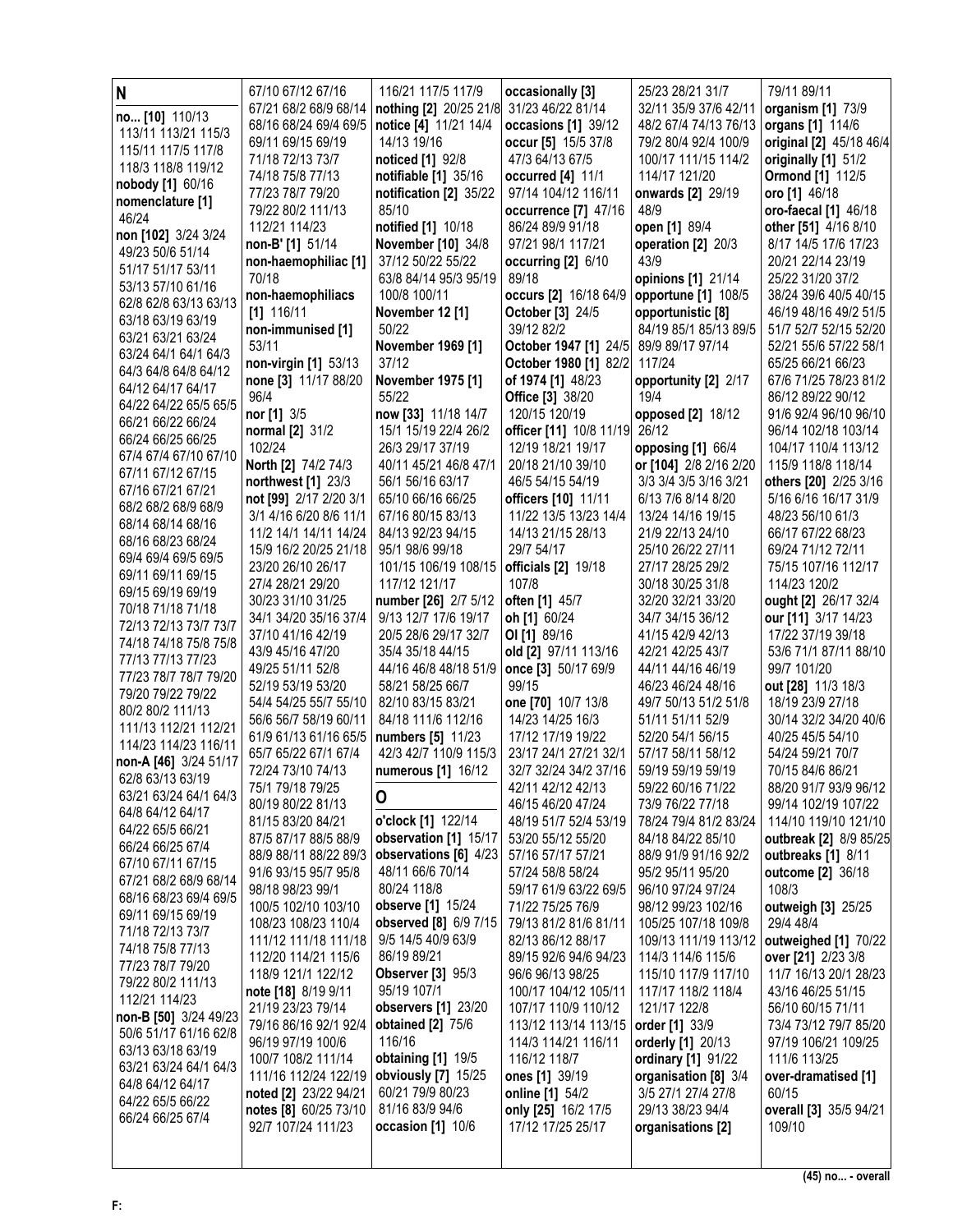| 0                                         | 8/21 14/18                                | 19/13 76/9 89/12                            | 56/11 56/21 59/14                          | permanently [1]                              | 24/5 24/8 24/12 24/20                     |
|-------------------------------------------|-------------------------------------------|---------------------------------------------|--------------------------------------------|----------------------------------------------|-------------------------------------------|
| overriding [1] 98/16                      | pages 54 [1] 8/1                          | 104/19 122/20                               | 60/7 60/23 61/7 62/10                      | 65/15                                        | 25/4 25/11 25/17                          |
| overt [1] 62/6                            | pages 68 [1] 8/21                         | particular [17] 3/3 3/3                     | 63/10 63/14 64/7 65/9                      | permission [1] 41/18                         | 25/22 26/9 26/11                          |
| overview [1] 2/1                          | pagination [3] 5/24                       | 9/4 14/2 23/10 27/5                         | 65/17 66/5 66/15                           | permitted [1] 43/7                           | 26/13 26/15 26/17                         |
| overwhelming [1]                          | 8/2 8/20                                  | 30/9 32/8 36/19 39/13                       | 66/18 67/22 68/21                          | perpetuates [1] 53/7                         | 26/19 26/20 26/21                         |
| 109/13                                    | paid [4] 52/23 57/12                      | 51/17 65/3 65/13 79/9                       | 68/25 69/21 70/12                          | persist [1] 70/5                             | 29/2 30/18 44/8 44/17                     |
| Owen [5] 27/14 54/8                       | 75/6 83/4                                 | 112/18 113/12 121/10                        | 71/14 72/7 73/15                           | persistent [4] 68/5                          | 58/1 58/2 58/22 61/5                      |
| 54/13 57/19 60/12                         | paints [1] 71/1                           | particularly [9] 3/23                       | 73/20 73/24 74/5                           | 75/22 78/23 82/25                            | 61/24 62/2 62/5 85/12                     |
| Owen's [1] 77/7                           | panned [1] 40/25                          | 15/5 31/11 51/10                            | 76/12 77/3 77/24                           | persistently [2] 75/20<br>78/14              | 87/21 87/23 98/13                         |
| own [1] 88/8                              | <b>Panton [3] 11/10</b><br>18/23 19/20    | 57/12 74/24 77/16<br>91/18 122/23           | 80/11 81/22 82/12<br>83/12 84/1 84/11 85/8 | person [1] 91/24                             | 101/7 120/5 120/17<br>120/23 120/24 121/6 |
| Oxford [5] 30/11 52/3                     | paper [3] 5/7 14/22                       | partners [1] 109/5                          | 86/7 89/2 90/9 90/23                       | personnel [4] 4/24 5/3                       | platelet [1] 104/13                       |
| 54/2 79/5 112/3                           | 90/10                                     | parts [3] 2/16 56/2                         | 91/13 93/2 93/17                           | 7/21 20/21                                   | platelets [3] 97/15                       |
| OXUH0002848 [1]                           | papers [1] 5/5                            | 74/23                                       | 94/13 94/17 94/25                          | persons [12] 6/9                             | 113/14 113/18                             |
| 94/13                                     | paragraph [57] 6/14                       | party [5] 73/21 94/2                        | 95/6 95/22 96/15 97/5                      | 17/15 20/5 20/13                             | play [5] 50/6 56/1                        |
| P                                         | 13/12 13/15 15/16                         | 94/3 114/7 116/24                           | 97/18 99/3 100/4                           | 20/24 24/20 25/10                            | 56/11 56/16 56/20                         |
|                                           | 16/5 16/14 17/20                          | party's [1] 116/24                          | 100/19 101/15 101/25                       | 83/18 97/22 104/5                            | <b>played [4]</b> 56/14                   |
| package [1] 99/14<br>page [100] 5/23 5/25 | 23/14 24/7 28/15                          | pass [1] 20/9                               | 103/21 104/24 106/4                        | 104/9 118/3                                  | 56/22 121/10 122/6                        |
| 6/4 7/10 7/11 7/13 8/2                    | 28/17 29/11 31/5                          | passage [4] 6/18                            | 106/8 106/23 107/23                        | perspective [2] 67/14                        | please [123] 5/1 5/22                     |
| 8/3 8/5 8/19 8/22 11/7                    | 38/13 39/14 39/24                         | 27/17 65/23 66/20                           | 108/11 108/20 111/25                       | 119/22                                       | 7/9 7/14 7/24 8/22 9/8                    |
| 12/2 13/8 14/18 16/6                      | 39/25 40/12 40/13                         | passages [2] 15/15                          | 112/23 115/16 115/24                       | perspectives [1] 58/5                        | 13/1 13/7 13/15 14/19                     |
| 16/13 16/14 17/8                          | 41/11 44/5 47/13                          | 46/10                                       | 117/11 118/11 118/24                       | pertinent [1] 80/23                          | 15/8 15/9 16/13 17/18                     |
| 17/18 17/19 17/19                         | 49/21 50/25 51/25                         | passing [1] 99/12                           | 120/12 121/22 122/1                        | Peter [2] 90/6 102/4                         | 17/19 17/21 18/9                          |
| 17/19 17/19 19/24                         | 52/24 59/25 61/6                          | past [6] 50/17 51/8                         | pause [3] 15/24 48/8                       | <b>PFC [1] 90/7</b>                          | 18/17 19/11 20/15                         |
| 20/15 20/16 21/6                          | 61/11 62/19 63/15                         | 52/3 58/3 104/19                            | 121/24                                     | pharmaceutical [2]                           | 21/7 21/18 23/14 24/2                     |
| 23/11 24/16 25/1                          | 64/7 64/16 65/4 66/8                      | 107/14                                      | pausing [3] 18/10                          | 63/4 99/5                                    | 24/15 25/1 26/24 28/2                     |
| 28/16 30/12 31/13                         | 67/25 67/25 69/2                          | Pathology [1] 71/16                         | 29/9 103/13                                | phase [4] 50/17 80/3                         | 28/16 30/12 31/13                         |
| 32/12 38/12 39/14                         | 70/13 71/21 74/12<br>77/10 82/16 85/24    | pathway [1] 60/4                            | PCP [8] 82/3 82/10<br>83/15 83/24 85/15    | 80/4 100/24                                  | 32/6 34/5 34/6 34/11<br>35/13 38/12 39/14 |
| 39/25 41/1 43/19 47/6                     | 86/16 93/3 94/17 98/8                     | patient [16] 17/12<br>29/8 30/22 32/1 34/24 | 86/11 89/10 89/20                          | phenomenon [3]<br>13/13 13/16 60/17          | 39/24 40/12 41/1                          |
| 49/20 55/2 61/7 63/14                     | 105/7 106/9 107/7                         | 37/13 42/20 44/1 48/4                       | peace [2] 20/2 20/10                       | PHS [1] 89/5                                 | 41/22 42/22 43/13                         |
| 64/6 64/20 65/17                          | 107/12 109/2 109/9                        | 68/18 70/18 75/25                           | peace-time [2] 20/2                        | physician [1] 33/10                          | 44/24 46/6 47/7 49/21                     |
|                                           |                                           |                                             |                                            |                                              |                                           |
| 65/23 66/5 66/18                          |                                           |                                             | 20/10                                      |                                              | 50/20 51/19 56/11                         |
| 66/19 67/22 67/23                         | 111/15 117/14 121/4                       | 84/8 84/8 104/14<br>110/10                  | pensions [1] 20/7                          | physicians [7] 65/19<br>65/20 66/4 66/7 78/2 | 57/1 59/14 60/7 60/23                     |
| 68/11 68/12 69/1 69/1                     | paragraph 1 [1] 28/15<br>paragraph 11 [1] | patient's [1] 43/10                         | penultimate [4] 17/18                      | 99/13 106/18                                 | 61/7 63/10 63/14 64/6                     |
| 70/11 73/19 74/5 76/7                     | 28/17                                     | patients [70] 8/15                          | 67/23 68/25 101/24                         | Physicians involved                          | 64/20 65/9 65/17                          |
| 76/12 78/4 80/13                          | paragraph 13 [1]                          | 11/2 12/17 14/9 16/19                       | people [4] 18/11                           | $[1]$ 106/18                                 | 66/15 66/18 67/14                         |
| 80/18 84/2 86/15                          | 111/15                                    | 23/4 25/3 25/15 31/6                        | 102/11 113/6 114/19                        | pick [18] 6/2 8/4                            | 67/25 68/21 72/7                          |
| 89/13 90/9 90/10 91/5<br>93/2 93/17 93/18 | paragraph 2 [1] 38/13                     | 31/23 32/18 33/19                           | per [33] 25/6 26/12                        | 13/11 24/6 30/3 38/14                        | 73/15 74/5 75/11 76/7                     |
| 94/17 95/6 96/15 97/6                     | paragraph 6 [1] 39/14                     | 34/21 35/24 36/5 42/3                       | 26/13 29/1 30/17                           | 50/25 51/25 56/17                            | 77/3 77/25 78/4 80/11                     |
| 97/18 97/19 100/18                        | paragraph 7 [2] 39/25 42/7 42/13 42/14    |                                             | 32/19 32/21 35/3 35/6                      | 66/8 68/1 70/1 71/21                         | 80/12 80/14 81/22                         |
| 101/24 102/6 103/25                       | 66/8                                      | 43/21 49/6 51/10                            | 42/6 42/10 42/24 49/3                      | 74/11 81/20 83/21                            | 82/12 83/12 84/1 84/2                     |
| 104/2 106/8 107/24                        | paragraph 8 [1] 40/13                     | 53/11 62/23 63/6 65/4                       | 51/12 52/12 52/14                          | 84/25 92/22                                  | 85/8 86/7 86/15 87/15                     |
| 108/17 111/8 111/14                       | paragraphs [5] 36/21                      | 68/4 68/8 70/7 71/5                         | 63/5 68/5 70/4 76/16                       | picked [4] 10/7 88/4                         | 89/2 90/2 90/9 90/23                      |
| 111/25 112/22 113/25                      | 91/14 96/18 109/25                        | 73/1 74/9 75/5 76/19                        | 77/11 78/22 79/20                          | 109/16 118/12                                | 91/12 93/2 93/16                          |
| 115/16 115/24 118/11                      | 113/5                                     | 77/17 78/9 78/16                            | 87/6 94/21 108/19                          | picking [9] 7/14 61/11                       | 94/13 94/17 94/25                         |
| 119/5 119/6 119/23                        | parallels [1] 117/15                      | 78/20 78/21 78/24                           | 108/21 108/22 108/24                       | 62/18 63/14 64/7                             | 95/6 95/22 96/15 97/5                     |
| page 10 [1] 93/17                         | parenteral [1] 69/13                      | 79/3 79/6 85/3 85/4                         | 108/25 109/11 110/14<br>113/8              | 64/21 91/13 105/3<br>118/7                   | 97/6 97/18 99/3<br>100/18 101/15 101/16   |
| page 103 [1] 8/19                         | parenterally [1]<br>117/17                | 85/14 85/15 85/18<br>86/11 86/14 86/18      | percutaneous [2]                           | picks [1] 4/5                                | 101/24 102/6 103/21                       |
| page 11 [1] 93/2                          | parents [2] 96/23                         | 89/6 89/10 89/20                            | 70/6 70/15                                 | picture [5] 4/3 4/5                          | 104/24 106/8 107/22                       |
| page 2 [1] 16/14                          | 98/11                                     | 89/21 92/8 96/3 96/7                        | performed [2] 21/11                        | 11/5 84/12 92/22                             | 108/10 108/20 112/23                      |
| page 22 [1] 41/1                          | part [16] 6/5 7/19 14/3                   | 96/16 96/23 98/10                           | 75/18                                      | pint [2] 32/1 32/3                           | 115/15 115/16 117/11                      |
| page 24 [1] 7/11                          | 27/5 27/12 27/18                          | 98/15 98/18 103/8                           | perhaps [5] 101/12                         | pints [2] 34/25 58/12                        | 118/11 118/24 119/5                       |
| page 39 [1] 5/23                          | 29/21 30/9 39/21 43/8                     | 108/19 109/12 109/20                        | 102/14 105/18 106/3                        | place [8] 2/11 4/22                          | pm [5] 57/2 57/5                          |
| page 4 [2] 39/14 97/6                     | 46/11 56/12 56/14                         | 109/24 117/6 117/19                         | 108/4                                      | 72/16 89/8 93/12                             | 92/19 92/21 123/3                         |
| page 5 [1] 5/25<br>page 58 [1] 7/10       | 56/20 56/22 111/12                        | 120/7                                       | <b>period</b> [13] 7/6 22/7                | 104/1 111/22 112/25                          | Pneumocystis [1]                          |
| page 6 [2] 30/12 69/1                     | part 1 [2] 7/19 56/12                     | Paul [89] 38/13 39/14                       | 23/8 25/20 34/4 46/15                      | plan [3] 11/2 18/2                           | 81/25                                     |
| page 7 [2] 67/22 78/4                     | part 10 [1] 27/18                         | 41/1 41/22 42/23                            | 46/21 69/7 82/1 92/13                      | 71/19                                        | pneumonia [1] 81/25                       |
| page 89 [1] 8/2                           | Part 2 [1] 56/22                          | 44/24 45/12 46/6 47/7                       | 113/2 114/1 118/15                         | planned [1] 86/5                             | point [11] 4/16 42/23                     |
| pages [4] 2/18 8/1                        | participants [10] 2/12                    | 48/21 49/21 50/20                           | periodicals [1] 59/20                      | plasma [41] 10/13                            | 56/24 58/3 66/8 72/25                     |
|                                           | 3/10 3/16 5/13 19/10                      | 51/18 54/11 55/23                           | peripheral [1] 10/20                       | 13/21 14/16 22/13                            | 88/3 88/7 96/23                           |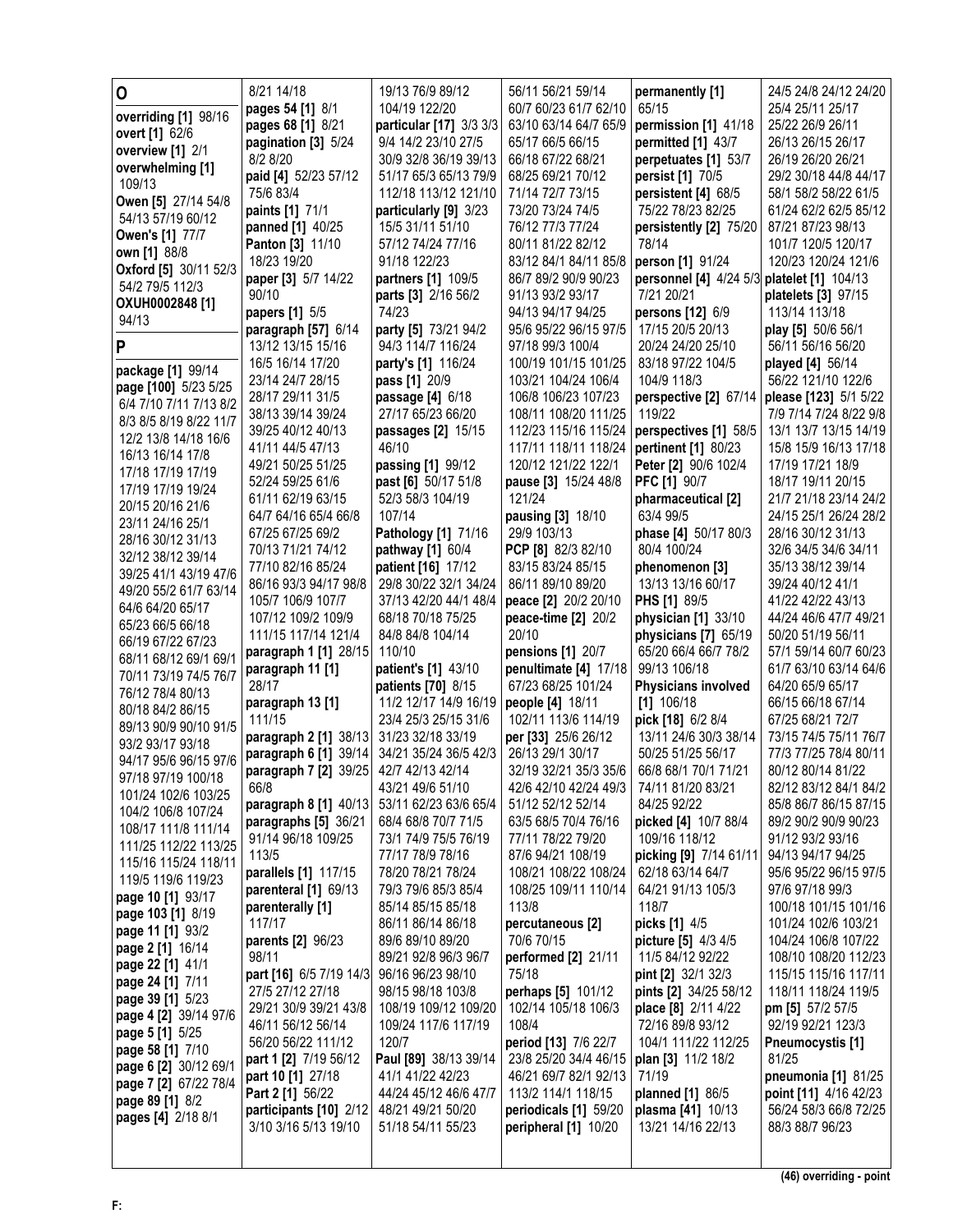| P                                          | 82/18                                      | 34/17 43/18 45/5                       | 84/15 88/12 90/16                         | profit [1] 43/10                     | PRSE0001172 [1]                               |
|--------------------------------------------|--------------------------------------------|----------------------------------------|-------------------------------------------|--------------------------------------|-----------------------------------------------|
| point [2] 108/14                           | post-transfusion [13]                      | 47/20 48/19 55/1                       | 104/4 105/20 114/9                        | Proger [1] 11/10                     | 55/24                                         |
| 122/10                                     | 34/24 48/14 48/24                          | 61/24 62/3 66/1 69/5                   | problems [5] 38/1                         | prognosis [1] 65/1                   | PRSE0001431 [1]                               |
| pointed [1] 32/2                           | 49/4 49/13 49/15 51/4                      | 74/22 75/21 75/24                      | 59/18 78/18 90/14                         | programme [10] 43/6                  | 48/21                                         |
| pointing [1] 45/5                          | 52/19 53/12 61/14                          | 77/15 94/16 101/7                      | 119/18                                    | 53/7 59/11 59/16                     | PRSE0001518 [1]                               |
| points [4] 5/12 66/7                       | 61/16 67/21 77/12                          | 106/20 112/2                           | procedure [3] 61/22                       | 59/22 62/18 106/13                   | 30/2                                          |
| 94/18 96/12                                | post-vaccination [1]                       | presentation [6] 1/23                  | 70/19 78/20                               | 121/23 122/2 122/5                   | PRSE0001579 [1]                               |
| policies [1] 117/10                        | 8/10                                       | 2/10 3/13 3/18 4/10                    | procedures [3] 17/5<br>121/6 121/8        | programmes [2] 43/7<br>60/16         | 65/10<br>PRSE0001960 [2]                      |
| politicians [1] 2/25                       | postulate [1] 61/18<br>postulated [1] 66/2 | 122/15<br><b>President [2] 44/25</b>   | proceedings [1] 22/1                      | programs [1] 24/10                   | 73/14 79/16                                   |
| pool [22] 17/12 26/9                       | potential [12] 37/6                        | 45/25                                  | process [1] 89/22                         | progress [1] 68/10                   | PRSE0002410 [1]                               |
| 26/11 26/13 26/15                          | 50/9 69/8 70/21 95/20                      | press [1] 88/5                         | prodromal [1] 100/24                      | progressed [3] 68/15                 | 106/4                                         |
| 26/17 26/19 26/20                          | 95/20 96/24 98/11                          | Preston [2] 69/23                      | produce [5] 16/17                         | 68/17 79/20                          | PRSE0002436 [1]                               |
| 26/21 29/2 30/18                           | 106/17 120/1 120/22                        | 112/5                                  | 57/11 57/21 62/6                          | progressive [1] 77/18                | 98/4                                          |
| 33/23 52/1 52/2 52/8                       | 122/24                                     | Preston's [1] 71/12                    | 76/15                                     | prolonged [2] 46/21                  | PRSE0002602 [1]                               |
| 57/16 57/17 57/20                          | potentially [5] 28/19                      | presumably [3] 7/5                     | produced [4] 39/13                        | 113/10                               | 66/15                                         |
| 58/15 76/5 76/21<br>77/20                  | 48/1 60/8 62/3 70/25                       | 104/7 114/19                           | 57/8 57/8 58/20                           | promiscuity [1]                      | PRSE0002647 [1]                               |
| pooled [6] 15/20 24/4                      | practicable [1] 26/21                      | pretty [1] 64/4                        | producing [2] 16/25                       | 100/20                               | 111/24                                        |
| 24/8 24/20 25/4 62/2                       | practical [2] 32/22                        | prevalence [2] 5/8                     | 68/14                                     | prone [2] 95/12                      | PRSE0003110 [1]                               |
| pooling [2] 23/25                          | 60/18                                      | 61/4                                   | product [14] 15/22                        | 107/21                               | 82/14                                         |
| 61/21                                      | practice [4] 19/2                          | prevent [2] 12/5 91/21                 | 52/10 57/11 57/21                         | proof [1] 66/13                      | PRSE0003209 [1]                               |
| pools [4] 17/5 44/17                       | 24/11 47/10 65/14                          | preventative [3] 9/20                  | 72/21 72/24 77/12                         | Propaganda [1] 21/7                  | 77/25                                         |
| 58/1 59/2                                  | practices [1] 121/8                        | 17/9 35/21                             | 81/11 91/20 99/13                         | proportion [4] 47/17                 | PRSE0003247 [1]                               |
| population [6] 32/22                       | practitioner [2] 30/8                      | preventing [2] 106/20                  | 103/2 107/3 113/12                        | 49/12 65/7 71/7                      | 90/2                                          |
| 42/5 42/21 55/7                            | 31/19<br>practitioners [7] 9/18            | 106/21<br>prevention [3] 15/11         | 113/13<br>products [61] 2/3               | proposals [2] 39/7<br>119/13         | PRSE0003276 [1]<br>97/5                       |
| 106/17 116/7                               | 11/22 12/10 30/7                           | 17/2 27/19                             | 3/21 15/4 19/1 23/2                       | propose [2] 4/9 56/1                 | PRSE0003622 [1]                               |
| populations [3] 32/14                      | 31/17 54/16 83/10                          | preventive [1] 106/7                   | 27/20 28/9 33/20                          | proposed [2] 18/2                    | 69/21                                         |
| 89/18 108/18                               | pre [2] 1/18 77/17                         | previous [9] 19/20                     | 40/10 46/8 46/14 47/5                     | 20/1                                 | PRSE0003714 [1]                               |
| pose [1] 107/4                             | pre-allocated [1] 1/18                     | 29/11 66/5 67/2 75/24                  | 47/19 47/22 47/25                         | proposing [1] 27/5                   | 36/10                                         |
| position [5] 20/25                         | pre-existing [1] 77/17                     | 80/17 82/24 85/20                      | 48/7 48/16 51/6 51/22                     | prospective [1] 49/5                 | PRSE0003880 [1]                               |
| 69/25 75/12 76/10<br>113/3                 | precautions [3] 33/11                      | 112/22                                 | 53/9 53/10 61/5 61/24                     | prospectively [1] 68/3 85/6          |                                               |
| positive [2] 41/16                         | 41/13 114/5                                | previously [5] 13/19                   | 62/3 62/5 62/25 63/4                      | protein [1] 44/9                     | PRSE0003897 [1]                               |
| 48/12                                      | precede [1] 118/17                         | 80/5 83/23 104/4                       | 73/3 76/3 80/19 80/22                     | <b>Protocols [1] 114/6</b>           | 30/4                                          |
| possibilities [2]                          | precedence [1]                             | 105/15                                 | 80/25 81/3 81/6 84/22                     | prove [2] 52/13 83/4                 | PRSE0004064 [1]                               |
| 102/18 102/19                              | 106/21                                     | price [2] 62/21 83/4                   | 85/10 85/13 86/3 87/1<br>89/24 91/16 93/8 | proved [3] 22/23                     | 59/10                                         |
| possibility [13] 11/3                      | precise [2] 101/18<br>101/23               | primarily [1] 29/7<br>Prince [1] 48/23 | 93/25 94/12 96/22                         | 34/19 52/11<br>provide [4] 2/21 18/2 | PRSE0004120 [1]<br>101/16                     |
| 33/4 50/6 89/19 91/19                      | precises [1] 5/14                          | principal [3] 13/22                    | 97/25 98/2 98/10 99/9                     | 56/8 68/8                            | PRSE0004476 [1]                               |
| 93/24 94/11 99/25                          | preclude [1] 35/25                         | 41/2 41/4                              | 100/1 102/16 103/1                        | provided [4] 2/12                    | 84/1                                          |
| 101/6 106/1 111/17                         | predicted [1] 63/9                         | principles [1] 27/17                   | 104/19 105/8 105/11                       | 24/25 55/11 88/9                     | PRSE0004488 [1]                               |
| 118/1 118/9                                | predominantly [2]                          | print [1] 95/5                         | 105/25 106/2 107/19                       | provides [1] 19/4                    | 37/14                                         |
| possible [28] 6/15 8/6                     | 69/13 84/24                                | printed [1] 22/1                       | 117/17 118/4 119/21                       | provision [2] 1/25                   | <b>public [9]</b> 2/11 2/19                   |
| 8/13 9/20 11/1 11/3                        | preference [2] 76/4                        | prior [1] 25/16                        | <b>products'</b> [1] 47/18                | 39/2                                 | 21/9 24/13 39/11 56/7                         |
| 12/16 13/14 17/11<br>22/24 33/1 41/8 42/19 | 76/20                                      | priority [1] 72/20                     | profession [1] 21/20                      | PRSC0000821 [1]                      | 84/15 104/3 106/3                             |
| 61/20 63/18 76/19                          | preferring [2] 74/15                       | prison [7] 32/14 32/21                 | professor [21] 4/21                       | 34/6                                 | publication [18] 12/13                        |
| 77/8 86/25 89/23 93/7                      | 75/2                                       | 33/1 33/6 42/7 42/25                   | 34/9 34/13 36/3 36/7                      | <b>PRSE</b> [1] 99/21                | 13/2 15/7 21/13 22/5                          |
| 97/9 100/12 100/13                         | <b>Prentice [1] 112/9</b>                  | 52/23                                  | 41/24 51/23 62/12                         | PRSE000009 [1] 54/8                  | 27/2 30/3 30/8 30/19                          |
| 103/17 104/11 113/24                       | preparation [1] 8/8                        | prisoners [3] 55/5                     | 69/23 71/11 93/4                          | PRSE0000157 [1]                      | 32/9 34/7 34/22 41/25                         |
| 114/20 117/10                              | preparations [1]                           | 55/8 55/16                             | 108/6 108/9 111/10                        | 28/2                                 | 45/17 48/22 50/22                             |
| possibly [9] 24/22                         | 110/6                                      | prisons [2] 55/2 55/11                 | 112/4 112/12 116/1                        | PRSE0000190 [1]                      | 90/25 105/1                                   |
| 34/3 58/24 67/1 67/4                       | prepare [1] 101/7<br>prepared [6] 11/20    | probability [2] 15/4<br>74/16          | 118/21 118/22 122/17<br>122/24            | 38/9<br>PRSE0000381 [1]              | publications [1] 48/10<br>publicity [1] 87/14 |
| 91/8 100/21 105/23                         | 13/4 43/13 44/3 61/5                       | probable [1] 16/18                     | Professor Bloom [10]                      | 63/10                                | publish [1] 11/19                             |
| 114/24                                     | 63/3                                       | probably [13] 1/15                     | 4/21 93/4 108/6 108/9                     | PRSE0000523 [1]                      | published [11] 5/5                            |
| post [22] 6/6 8/10                         | prescribe [1] 99/13                        | 5/25 30/23 49/17 55/6                  | 111/10 116/1 118/21                       | 86/7                                 | 11/18 12/25 13/3 24/5                         |
| 32/10 34/24 35/5 42/1                      | prescribing [1] 33/10                      | 56/15 58/11 59/23                      | 118/22 122/17 122/24                      | PRSE0000546 [1]                      | 61/1 63/11 87/20                              |
| 42/3 42/24 48/14                           | presence [7] 38/6                          | 90/23 92/1 104/15                      | Professor Zuckerman                       | 117/11                               | 88/16 88/24 101/19                            |
| 48/24 49/4 49/13                           | 41/9 47/15 65/12                           | 121/16 122/10                          | $[1]$ 36/7                                | PRSE0000726 [1]                      | pulmonary [1] 90/17                           |
| 49/15 51/4 52/19<br>53/12 61/14 61/16      | 66/10 95/14 95/16                          | problem [13] 16/2                      | Professor                                 | 109/17                               | <b>Purcell [2] 63/12</b>                      |
| 67/21 68/3 77/12                           | <b>present [23]</b> 15/19                  | 24/14 32/11 35/15                      | Zuckermann [1]                            | PRSE0000728 [1]                      | 66/17                                         |
|                                            | 17/3 19/3 19/17 20/12                      | 35/25 53/3 60/14                       | 112/12                                    | 118/24                               | purchase [1] 53/5                             |
|                                            |                                            |                                        |                                           |                                      |                                               |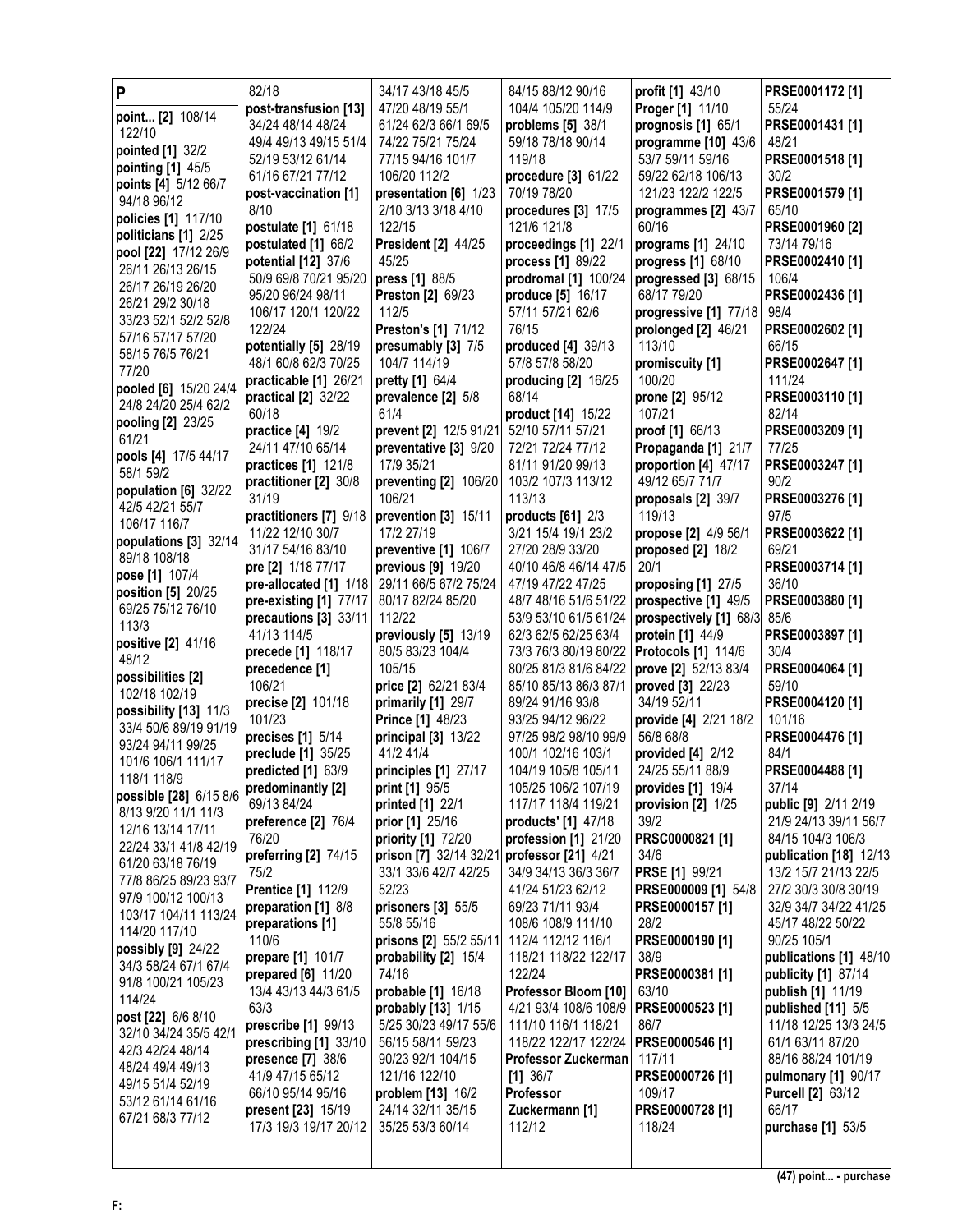| P                                            | read [6] 5/17 6/16                       | recommendations [7]                          | regarding [2] 116/14                         | 99/24 103/15 103/22                            | 10/19                                         |
|----------------------------------------------|------------------------------------------|----------------------------------------------|----------------------------------------------|------------------------------------------------|-----------------------------------------------|
| purchased [2] 80/19                          | 15/10 15/15 25/2 83/9                    | 8/25 41/3 41/4 41/6                          | 116/21                                       | 116/14 117/13                                  | resulting [2] 10/25                           |
| 80/20                                        | readership [1] 45/18                     | 41/12 41/20 62/20                            | regards [1] 117/3                            | reported $[28]$ 6/7                            | 11/25                                         |
| purpose [4] 1/25 2/10                        | reading [2] 45/13                        | recommending [1]                             | region [2] 5/3 74/3                          | 22/22 25/19 29/18                              | results [4] 31/22                             |
| 2/15 2/21                                    | 82/16                                    | 36/4                                         | regional $[8]$ 21/14                         | 34/21 36/17 37/13                              | 34/23 35/1 82/21                              |
| purposeful [1] 18/1                          | reads [1] 44/5                           | recommends [1]                               | 26/6 27/25 30/11                             | 50/3 55/18 63/5 78/8                           | resume [1] 92/2                               |
| purposes $[5]$ 4/9                           | ready [1] 24/8                           | 96/16                                        | 31/16 39/9 41/6 54/17                        | 82/8 83/16 84/13<br>84/24 85/9 85/17 86/8      | return [3] 27/22 71/11<br>82/12               |
| 43/18 48/19 55/1                             | reagents $[1]$ 39/2<br>real,' [1] 105/20 | reconciliation [1]<br>80/8                   | regret [1] 80/21<br>regular [4] 76/16 79/2   | 90/15 92/11 96/2                               | returned [1] 46/4                             |
| 94/16                                        | realise [1] 99/8                         | record [3] 11/23 88/8                        | 79/12 79/12                                  | 97/21 103/9 104/9                              | returning [1] 45/21                           |
| put [7] 29/24 45/11                          | reality [2] 15/1 109/11                  | 101/11                                       | relate [1] 110/19                            | 110/14 113/7 114/3                             | revealed [3] 25/4                             |
| 55/23 59/22 85/6                             | really [3] 31/20 58/4                    | recorded [5] 23/17                           | related [1] 44/15                            | 119/9                                          | 25/14 70/3                                    |
| 100/19 119/20                                | 108/12                                   | 45/3 68/7 117/5 117/9                        | relates [1] 5/7                              | reporting [5] 12/8                             | revised [1] 106/13                            |
| puts [1] 100/13                              | reason [8] 14/15                         | recording $[2]$ 12/6                         | relating [4] 43/15                           | 95/19 116/13 116/19                            | revisiting [1] 60/22                          |
| puzzling [1] 20/11                           | 20/22 34/2 44/8 62/23                    | 21/3                                         | 54/24 66/14 90/12                            | 117/3                                          | revoking [1] 88/19                            |
| Q                                            | 74/15 75/2 79/8                          | records [4] 12/16 17/6 relation [12] 4/3 4/6 |                                              | reports [20] 10/11                             | RFLT0000050 [1]                               |
| quality [2] 33/3 83/5                        | reasonable [1] 71/6                      | 20/7 23/2                                    | 4/8 4/16 5/4 23/11                           | 11/16 18/24 19/7 35/4                          | 110/19                                        |
| quantities [1] 15/22                         | reasons [2] 41/5                         | recover [1] 109/12                           | 24/24 25/11 38/2                             | 48/18 81/21 82/6                               | rhesus [1] 113/17                             |
| question [8] 55/15                           | 74/14                                    | recur [1] 19/5                               | 41/12 48/18 122/19                           | 83/17 84/6 84/13 85/1                          | <b>Rica</b> [1] 67/3                          |
| 60/12 93/1 102/7                             | reassure [1] 119/20                      | reduce [3] 40/17 43/2                        | relationship [4] 4/24                        | 85/21 86/10 93/6 94/5                          | Richards [5] 1/3 1/9                          |
| 102/20 103/6 103/15                          | recall [1] 109/17                        | 98/13                                        | 16/7 93/7 99/9                               | 105/14 105/22 109/14                           | 1/22 1/23 57/6                                |
| 122/22                                       | <b>receipt</b> [3] 13/18                 | reduced [1] 28/15                            | relative [2] 57/20 59/1                      | 116/4                                          | right [14] 4/22 6/12                          |
| questionnaire [1]                            | 64/11 98/1<br>receive [5] 32/4 42/21     | reducing [2] 32/22<br>111/17                 | relatively [2] 16/17<br>55/4                 | representative [1]<br>91/24                    | 7/10 13/12 23/13<br>26/25 46/3 56/18          |
| 119/10                                       | 62/25 76/17 84/22                        | reduction [1] 40/23                          | relatives [1] 95/8                           | representatives [6]                            | 58/17 58/20 69/1                              |
| questions [5] 27/13                          | received [25] 7/20                       | refer [2] 47/1 102/7                         | relentless [1] 105/4                         | 19/18 19/21 58/6 76/9                          | 102/1 107/12 122/10                           |
| 51/24 97/1 102/8                             | 13/20 18/24 23/4                         | reference [54] 10/10                         | relevance [1] 33/14                          | 112/18 122/21                                  | right-hand $[5]$ 6/12                         |
| 119/25                                       | 24/20 25/3 25/15                         | 10/13 10/16 11/8                             | relevant [8] 2/2 2/11                        | represents [3] 37/1                            | 13/12 23/13 69/1                              |
| quick [1] 92/5<br>quickly [1] 17/24          | 25/16 34/25 35/24                        | 12/10 13/10 16/8                             | 2/14 2/20 3/16 23/23                         | 60/4 89/21                                     | 107/12                                        |
| quite [4] 4/17 38/10                         | 54/21 55/9 83/17 85/9                    | 22/14 26/25 30/19                            | 118/20 122/17                                | request [1] 121/5                              | rise [2] 59/20 63/5                           |
| 57/9 95/5                                    | 86/10 87/12 96/14                        | 31/10 33/22 34/2                             | reliable $[1]$ 43/5                          | require [2] 49/15                              | risk [55] 1/4 2/2 3/20                        |
| quoted [2] 20/6 57/25                        | 97/11 98/25 104/13                       | 37/14 38/13 38/21                            | reliably [1] 31/2                            | 117/19                                         | 22/25 23/1 24/22                              |
| quoting [1] 79/18                            | 104/18 105/10 113/17                     | 41/11 44/3 49/17 52/2                        | reluctant [1] 104/20                         | required [2] 21/3 39/4                         | 25/25 28/14 29/4                              |
|                                              | 116/7 118/4                              | 54/4 57/23 65/2 65/3                         | remain [3] 16/19 62/5                        | requiring [1] 76/16                            | 29/10 32/13 35/2                              |
| R                                            | receiving [5] 32/18                      | 72/4 78/14 79/16                             | 103/18                                       | research [6] 11/9 51/9                         | 42/16 42/21 47/24                             |
| radio [1] 59/19                              | 36/5 71/7 85/16<br>114/14                | 79/17 82/13 85/5<br>85/20 86/5 90/13         | remains [4] 82/18<br>86/12 97/20 107/16      | 72/9 73/6 75/15 87/20<br>resembles $[3]$ 64/18 | 48/4 53/8 53/10 55/4<br>55/6 57/17 61/23 62/5 |
| raise [2] 57/6 59/4                          | recent [5] 5/18 9/14                     | 92/24 92/25 93/15                            | remembered [1] 14/8                          | 69/6 91/10                                     | 63/1 70/18 74/17                              |
| raised [2] 33/15 86/3                        | 84/5 90/15 119/7                         | 93/20 96/8 99/23                             | <b>reminded</b> [1] 119/7                    | reserved [2] 17/4 64/1                         | 96/11 96/17 98/13                             |
| raises [1] 106/1                             | recently [7] 54/21                       | 100/11 104/15 105/6                          | reminds [1] 28/13                            | residual $[2]$ 48/13                           | 102/12 102/24 103/4                           |
| raising [2] 51/23 58/4                       | 61/13 66/2 85/16                         |                                              | 106/14 111/15 112/17   remission [1] 109/15  | 53/10                                          | 103/11 103/14 104/5                           |
| ramifications [1]<br>29/13                   | 86/10 86/19 91/17                        | 113/21 115/12 115/18   remote [4] 14/12      |                                              | resolve [1] 100/2                              | 104/6 104/18 105/17                           |
| range [4] 2/5 30/5                           | recipient [2] 24/13                      | 117/22 119/12 119/14                         | 93/24 94/10 99/25                            | respect [1] 100/8                              | 106/10 106/12 106/19                          |
| 67/7 79/5                                    | 44/7                                     | 121/16 121/25 122/3                          | <b>remove [1]</b> 17/1                       | responded [2] 71/12                            | 108/19 108/25 109/8                           |
| ranked [1] 35/9                              | recipients [7] 24/4                      | references $[4]$ 5/15                        | removed [1] 15/2                             | 121/9                                          | 109/20 110/12 111/17                          |
| rapidly [4] 31/9 39/18                       | 29/2 30/18 31/4 35/3                     | 7/10 57/24 61/10                             | remunerated [1]                              | responding [1] 80/16                           | 116/8 117/6 118/3                             |
| 77/16 84/11                                  | 47/17 62/7                               | referred [13] 2/13                           | 57/10                                        | response [7] 3/7 49/8                          | 120/2 120/22 120/25                           |
| rare [1] 103/18                              | recognisable [2]                         | 12/24 27/12 28/4                             | renal [1] 67/8                               | 59/10 66/5 66/9 94/7                           | 121/2 122/16                                  |
| rate [9] 25/8 25/9                           | 118/16 118/17<br>recognised [6] 14/11    | 29/10 46/16 54/9<br>54/13 55/13 66/22        | repeatedly [1] 58/23<br>replacement [2] 32/2 | 100/3<br>responsibilities [1]                  | risks [7] 3/7 23/24<br>28/15 30/6 70/21       |
| 25/11 32/19 52/12                            | 22/11 50/10 55/19                        | 69/9 84/9 97/8                               | 117/19                                       | 60/17                                          | 96/24 98/11                                   |
| 84/16 94/19 94/21                            | 58/6 67/1                                | referring [3] 6/18                           | reply [1] 54/5                               | responsibility [2]                             | Rizza [1] 112/3                               |
| 94/24                                        | recognition [3] 62/8                     | 62/20 84/5                                   | report [37] 6/2 6/21                         | 29/7 38/23                                     | RLIT0000052 [1] 22/4                          |
| rates [2] 33/23 53/8<br>rather [7] 1/17 4/19 | 75/7 77/21                               | <b>refers [6] 6/18 19/7</b>                  | 7/19 12/11 12/17                             | responsible [5] 8/9                            | RLIT0000054 [1] 24/2                          |
| 30/17 38/7 82/22 95/2                        | recollection [2]                         | 34/21 36/17 49/10                            | 23/12 36/18 38/9                             | 12/20 61/22 71/22                              | RLIT0000076 [1]                               |
| 110/9                                        | 109/19 115/5                             | 110/1                                        | 39/13 43/13 44/4                             | 117/18                                         | 41/21                                         |
| ratios [1] 114/14                            | recommend [3] 45/1                       | refined [1] 76/23                            | 45/11 50/8 50/23                             | restricted [1] 84/21                           | RLIT0000169 [1] 46/6                          |
| re [1] 37/5                                  | 76/19 98/24                              | reflection [1] 57/7                          | 55/22 69/22 81/23                            | restricting [1] 17/5                           | RLIT0000180 [1]                               |
| re-emphasise [1] 37/5                        | recommendation [7]                       | refreshment [1] 1/19                         | 82/9 83/14 84/7 84/18                        | result [5] 9/15 15/17                          | 75/11                                         |
| reached [2] 26/3                             | 8/23 39/18 65/11                         | regard [2] 24/1 39/19                        | 85/10 88/4 89/4 89/7                         | 47/4 72/23 77/19                               | RLIT0000200 [1]<br>90/24                      |
| 37/24                                        | 65/14 65/21 65/21<br>66/4                | regarded [3] 12/22<br>28/18 45/4             | 90/8 93/17 93/21<br>94/14 97/7 97/11 98/1    | resultant [1] 119/18<br>resulted $[2]$ 10/4    | RLIT0000209 [1] 5/1                           |
| reaction [1] 59/16                           |                                          |                                              |                                              |                                                |                                               |
|                                              |                                          |                                              |                                              |                                                |                                               |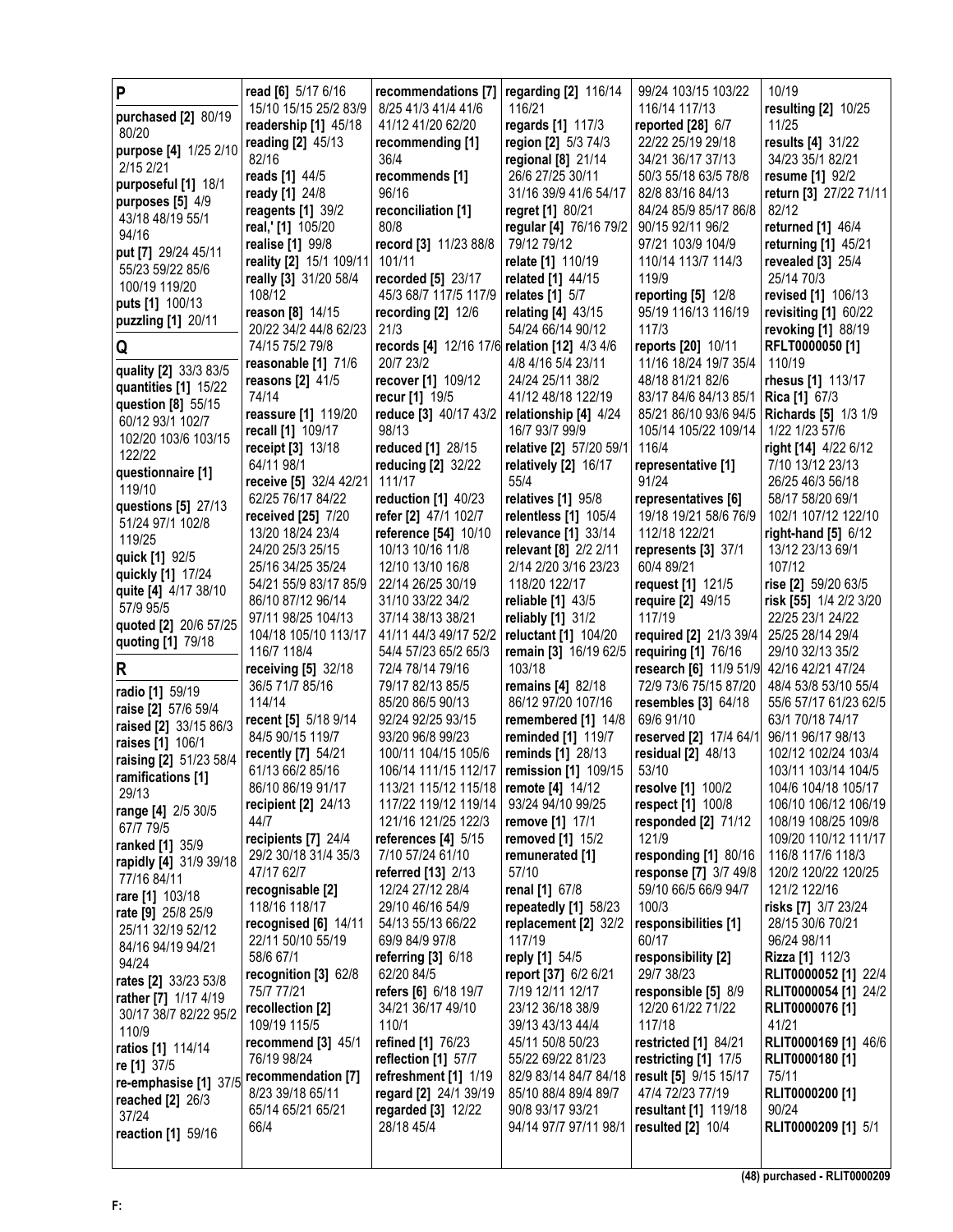| R                                          | satisfy [1] 31/19                          | 71/21 74/5 81/19 84/2                        | sensitive [4] 34/19                        | 46/10 47/10 67/2                            | show [3] 30/5 33/14                     |
|--------------------------------------------|--------------------------------------------|----------------------------------------------|--------------------------------------------|---------------------------------------------|-----------------------------------------|
| RLIT0000215 [1]                            | Savage [1] 112/9                           | 85/24 86/15 86/16                            | 49/9 55/13 63/16                           | 85/11                                       | 42/9                                    |
| 26/25                                      | saving [1] 17/4                            | 89/13 93/3 98/7                              | sent [3] 45/19 110/20                      | <b>Services'</b> [1] 88/8                   | showed [4] 49/7                         |
| RLIT0000217 [1] 32/6                       | saw [4] 46/1 62/17<br>112/12 112/24        | 103/25 104/1 105/6<br>106/8 107/12 109/2     | 119/10<br>sentence [6] 14/14               | set [9] 27/3 27/18<br>30/14 40/6 54/24      | 57/16 78/24 88/10                       |
| RLIT0000220 [1] 36/7                       | say [7] 3/1 44/20                          | 111/8 113/16 115/15                          | 28/23 61/12 65/4 79/1                      | 86/21 99/14 101/11                          | showing [4] 2/4 2/7<br>29/19 87/20      |
| RLIT0000226 [1]                            | 57/20 80/6 81/16                           | 118/11 119/5                                 | 85/24                                      | 102/19                                      | shown [3] 51/9 61/13                    |
| 67/14                                      | 108/12 122/7                               | seconds [2] 121/23                           | September [11] 1/1                         | sets [2] 23/9 84/6                          | 82/23                                   |
| RLIT0000228 [1]                            | saying [8] 53/15                           | 122/5                                        | 22/6 36/11 38/4 38/17                      | seven [3] 25/20 51/8                        | sic [1] 18/4                            |
| 68/21                                      | 79/15 79/15 79/23                          | secretary [1] 73/25                          | 69/22 77/6 92/22                           | 110/3                                       | side [1] 49/22                          |
| RLIT0000233 [1]<br>104/25                  | 79/24 99/17 99/18                          | sections [1] 88/17                           | 92/25 93/16 94/14                          | several [10] 20/12                          | significance [4] 76/1                   |
| RLIT0001219 [1]                            | 108/2                                      | <b>secured</b> [1] 24/9                      | September 1946 [1]                         | 67/9 69/3 89/18                             | 76/21 89/9 115/6                        |
| 33/13                                      | says [38] 10/21 16/9                       | <b>Security [7] 38/19</b>                    | 22/6                                       | 102/18 104/17 105/10                        | significant [6] 4/11                    |
| RLIT0001234 [1] 5/19                       | 18/21 22/10 23/18                          | 72/19 77/5 87/3 88/25                        | September 1969 [1]                         | 113/17 118/2 118/15                         | 12/22 24/22 35/7 65/7                   |
| RLIT0001237 [1] 5/19                       | 26/8 28/17 29/5 33/17                      | 108/1 121/12                                 | 36/11                                      | severe [10] 37/2 50/4                       | 83/14                                   |
| RLIT0001238 [1] 5/19                       | 33/24 36/14 36/17<br>36/21 39/21 40/13     | see [84] 6/5 6/18 8/21<br>8/23 9/9 9/24 11/7 | sequela [1] 22/12                          | 64/23 75/14 75/19<br>78/8 79/6 85/4 86/23   | significantly [3] 25/9<br>33/8 64/9     |
| RLIT000223 [1] 45/14                       | 42/2 47/8 47/13 49/11                      | 13/1 13/8 16/21 18/4                         | sequelae [2] 14/12<br>89/16                | 117/24                                      | signs [2] 69/7 88/1                     |
| role [2] 50/6 76/2                         | 54/20 55/3 59/25                           | 19/11 19/12 19/16                            | sera [1] 49/6                              | severity [1] 16/15                          | similar [9] 8/13 37/4                   |
| room [1] 9/12                              | 62/22 65/23 74/12                          | 19/24 20/16 22/1 22/9                        | serially [1] 6/25                          | sexual [3] 100/15                           | 55/11 65/1 69/8 72/11                   |
| roughly [1] 58/10                          | 74/20 80/1 80/18 85/3                      | 23/10 24/3 27/1 27/6                         | series [4] 24/19 34/20                     | 100/20 102/17                               | 86/18 100/25 107/19                     |
| route [4] 46/18 69/12<br>69/13 95/21       | 91/5 100/6 101/1                           | 28/10 30/13 31/14                            | 59/24 80/12                                | sexually [4] 95/11                          | similarities [1] 102/11                 |
| routes [2] 17/17 67/7                      | 101/4 105/7 105/20                         | 34/15 38/12 38/15                            | serious [17] 20/8                          | 97/24 107/18 117/17                         | simply [2] 17/16                        |
| row [5] 32/14 32/22                        | 108/6 109/2 111/16                         | 39/8 39/15 39/25                             | 24/22 32/10 33/21                          | SH [1] 46/23                                | 88/13                                   |
| 33/1 33/6 52/15                            | SBTS0000315 [1]                            | 40/24 43/6 43/19 46/3                        | 40/18 42/13 46/13                          | share [1] 86/18                             | since [14] 14/4 14/9                    |
| Royal [13] 22/2 36/13                      | 108/11                                     | 46/24 46/25 48/9                             | 49/24 50/9 60/18                           | shared [3] 2/16 88/24                       | 14/24 22/22 22/25                       |
| 65/19 65/19 66/3 66/6                      | scale [1] 39/5                             | 50/21 51/15 59/5                             | 74/21 75/8 77/22                           | 122/20                                      | 23/3 26/17 26/21                        |
| 73/17 78/1 102/5                           | scans [1] 88/17<br><b>School [6] 34/10</b> | 62/14 64/3 66/13<br>66/20 67/7 67/15 69/1    | 81/15 84/15 84/19<br>106/1                 | sharing [2] 117/3<br>117/23                 | 35/15 71/5 83/17 96/3<br>104/10 109/12  |
| 110/22 110/23 112/10                       | 34/14 41/24 71/16                          | 72/8 73/20 75/7 78/4                         | seriously [1] 20/10                        | she's [2] 108/6 108/6                       | single [3] 4/22 30/25                   |
| 115/19                                     | 71/17 75/17                                | 81/13 81/24 82/6 85/8                        | seriousness [2] 4/1                        | <b>Sheffield [5] 69/24</b>                  | 32/18                                   |
| rule [1] 11/3                              | <b>Science [4] 50/23</b>                   | 86/4 86/8 87/2 87/4                          | 67/18                                      | 70/3 75/16 75/16                            | sir [36] 1/5 1/24 3/18                  |
| ruled [1] 91/6                             | 90/25 92/5 105/1                           | 87/6 88/22 89/1 89/3                         | serological [2] 48/25                      | 112/6                                       | 4/22 19/25 37/15                        |
| run [1] 58/3                               | scientific $[5]$ 2/6                       | 93/3 93/13 93/17 98/4                        | 49/5                                       | Sheila [2] 72/4 72/5                        | 37/24 43/15 46/2                        |
| S                                          | 48/10 67/13 81/18                          | 98/7 100/19 102/20                           | serologically [1] 64/2                     | <b>Sherlock [1] 72/5</b>                    | 53/16 56/1 56/23 59/3                   |
| safe [2] 45/2 123/2                        | 95/2                                       | 105/18 107/22 107/23                         | serum [72] 7/3 7/4                         | <b>Shinton</b> [1] 112/14                   | 59/8 59/9 60/11 65/11                   |
| safely [2] 1/18 70/15                      | <b>Scientist [3] 72/18</b>                 | 110/20 111/8 112/1                           | 8/12 8/14 8/16 9/2                         | <b>Shone [1] 22/8</b>                       | 71/10 73/10 77/21                       |
| safety [6] 33/5 41/13                      | 109/16 109/21                              | 112/23 115/16 115/20                         | 9/23 10/1 10/4 10/4                        | short [6] 37/22 46/15                       | 79/9 79/25 92/1 94/6                    |
| 73/3 87/15 106/2                           | scientists [1] 109/22<br>scope [1] 38/16   | 115/23 117/2 117/7<br>119/2                  | 10/15 10/19 11/6 13/4<br>13/18 14/17 14/21 | 50/15 51/3 64/25<br>92/20                   | 94/22 97/9 99/16<br>100/5 100/10 101/18 |
| 120/4                                      | score [1] 63/7                             | seeing [1] 109/19                            | 14/25 15/11 15/18                          | short-incubation [1]                        | 110/16 111/7 115/3                      |
| said [16] 5/21 9/14                        | <b>Scotland [2] 28/2</b>                   | seem [1] 102/11                              | 15/20 16/2 16/4 16/7                       | 51/3                                        | 115/11 118/7 120/10                     |
| 20/18 32/17 34/16                          | 118/25                                     | seemed [2] 49/3                              | 16/11 16/16 16/18                          | short-term [2] 50/15                        | sit [1] 4/19                            |
| 39/15 45/25 45/25<br>77/10 78/5 78/6 80/5  | Scottish [6] 28/3 28/5                     | 79/23                                        | 16/24 17/3 17/12                           | 64/25                                       | sitting [1] 54/1                        |
| 92/5 93/8 116/1 116/9                      | 28/6 28/7 28/11 38/19                      | seemingly [1] 94/23                          | 17/16 17/22 18/15                          | shorter [1] 5/14                            | six [10] 10/6 25/16                     |
| same [12] 22/17                            | scouring [1] 109/22                        | seems [7] 4/18 45/18                         | 18/23 21/24 21/24                          | shortly [2] 45/24                           | 50/13 50/17 51/8                        |
| 33/13 33/14 53/9                           | screen [9] 5/16 15/8                       | 47/3 52/21 75/3 79/5                         | 21/25 22/8 22/13                           | 110/16                                      | 64/25 78/8 114/2                        |
| 62/16 63/1 68/20 85/7                      | 22/4 29/24 34/5 55/23                      | 87/25                                        | 22/18 22/19 22/21                          | should [47] 3/1 3/4                         | 115/25 118/12                           |
| 88/11 88/23 89/22                          | 85/6 85/8 114/10<br>screened $[1]$ 60/3    | seen [8] 12/21 46/7<br>56/5 57/23 62/17      | 23/7 24/4 25/5 25/18<br>26/1 26/12 26/14   | 5/23 9/18 12/3 13/7<br>17/4 17/23 18/1 21/4 | six months [1] 25/16<br>sixth [1] 42/23 |
| 102/15                                     | screening $[4]$ 52/17                      | 89/22 92/7 108/13                            | 26/18 27/7 28/25                           | 21/10 21/15 25/23                           | size [5] 17/5 33/23                     |
| sample [1] 120/5                           | 70/2 82/17 121/7                           | sees [1] 73/6                                | 28/25 30/14 30/16                          | 29/3 29/15 31/19 33/7                       | 35/14 57/16 59/2                        |
| sampling [1] 17/6                          | scroll [6] 24/17 66/20                     | selected [1] 71/6                            | 32/13 32/23 33/9                           | 34/1 34/22 35/17                            | sizes [1] 57/20                         |
| San [5] 97/8 97/12<br>104/15 113/22 117/25 | 101/9 102/2 107/22                         | selection [1] 59/20                          | 34/18 36/13 36/15                          | 35/22 37/7 38/14                            | skid [5] 32/14 32/21                    |
| San Francisco [4]                          | 108/20                                     | self [1] 70/24                               | 36/25 37/8 37/12 40/4                      | 39/18 40/17 41/7                            | 33/1 33/6 52/15                         |
| 97/8 104/15 113/22                         | seats [1] 1/18                             | self-limiting [1] 70/24                      | 40/7 40/17 40/24                           | 41/16 41/17 48/1 48/2                       | skip [3] 7/24 107/7                     |
| 117/25                                     | second [39] 2/21 3/23 sell [1] 53/10       |                                              | 46/20 47/3 47/9 51/5                       | 63/25 65/22 74/7 75/5                       | 121/4                                   |
| sarcoma [5] 82/10                          | 5/5 6/14 15/25 17/20<br>35/9 36/18 38/12   | send [1] 21/12                               | servants [1] 2/25                          | 76/4 76/19 96/16<br>96/24 97/1 98/11        | skipping [4] 28/23<br>69/18 79/1 109/25 |
| 83/15 83/25 85/2                           | 42/15 55/2 56/16                           | sending [1] 111/1<br>senior [4] 12/19 12/21  | service [4] 28/11<br>29/14 39/1 39/11      | 98/18 99/1 116/16                           | small [13] 5/12 11/13                   |
| 89/17                                      | 56/20 59/25 61/12                          | 19/17 39/10                                  | services [8] 9/10                          | 116/18 116/22 116/23                        | 15/22 26/13 26/19                       |
| satisfactory [1] 31/11                     | 63/13 63/14 70/13                          | sense [2] 80/4 87/19                         | 19/18 19/19 39/6                           | 121/1                                       | 26/21 29/2 30/18                        |
|                                            |                                            |                                              |                                            |                                             |                                         |
|                                            |                                            |                                              |                                            |                                             |                                         |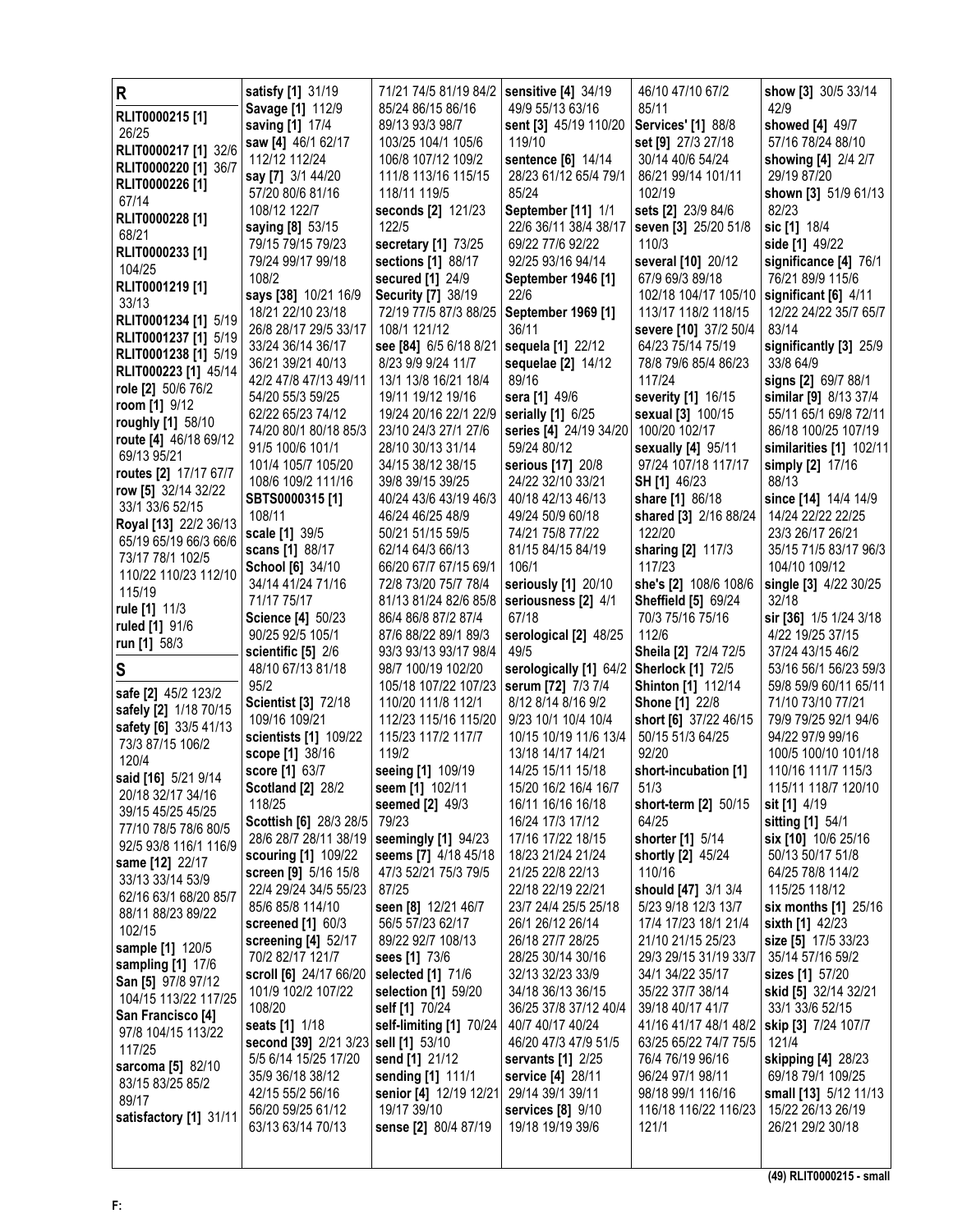| S                                            | 121/13 122/23                        | <b>Stanford University</b>                  | subjected [1] 55/12                            | 112/6                                                                 | taking [3] 17/14 88/8                  |
|----------------------------------------------|--------------------------------------|---------------------------------------------|------------------------------------------------|-----------------------------------------------------------------------|----------------------------------------|
| small [5] 34/20 63/6                         | someone [2] 54/1                     | $[2]$ 41/24 62/13                           | subjects [1] 31/3                              | surely [1] 35/25                                                      | 114/9                                  |
| 95/5 95/16 106/15                            | 88/8                                 | stark [2] 81/17 83/11                       | subsequent [2] 25/5                            | surface [4] 30/1 61/4                                                 | talks [1] 101/6                        |
| smaller [1] 58/25                            | something [7] 20/2                   | start [5] 1/24 4/22                         | 39/12                                          | 65/13 90/16                                                           | targets [1] 60/21                      |
| <b>Smith [1] 87/13</b>                       | 21/2 50/13 57/7 81/14                | 4/23 56/16 122/13                           | subsequently [7]                               | surgeon [1] 8/25                                                      | task [2] 98/23 110/2                   |
| so [113] 1/6 1/12 1/20                       | 101/12 121/12                        | startling [1] 61/15                         | 10/18 20/5 49/18                               | surgery [5] 35/19                                                     | <b>Taylor</b> [1] 9/14                 |
| 1/20 1/24 2/6 2/11                           | sometimes [2] 21/11                  | state [5] 24/9 33/2                         | 97/16 104/14 109/13                            | 35/20 41/24 49/6                                                      | Taylor's [1] 9/12                      |
| 3/18 4/15 5/24 6/2                           | 51/4                                 | 69/16 77/19 113/24                          | 115/7                                          | 109/24                                                                | team [2] 8/24 112/14                   |
| 6/15 6/18 7/4 7/14 8/4                       | somewhat [2] 20/19                   | stated [1] 7/19                             | substance [1] 8/17                             | <b>Surveys [1] 82/22</b>                                              | technical [3] 39/10                    |
| 10/1 10/25 12/21 15/6                        | 83/10<br>somewhere [2] 18/12         | statement [1] 70/20<br>States [36] 5/3 7/17 | substantiate [1] 66/10<br>such [17] 12/5 14/12 | survived [1] 96/4<br>susceptibility [1] 31/5                          | 88/17 90/11<br>television [2] 59/24    |
| 15/16 17/7 18/10                             | 58/16                                | 7/20 32/8 43/6 44/23                        | 22/16 26/22 33/7                               | susceptible [3] 30/22                                                 | 60/15                                  |
| 20/25 24/17 25/24                            | soon [1] 39/22                       | 44/25 51/12 52/9 53/1                       | 35/25 45/8 45/9 47/17                          | 53/12 62/7                                                            | tell [1] 100/6                         |
| 27/1 29/15 36/3 37/17                        | sorry [12] 5/23 10/23                | 53/5 57/13 57/24                            | 49/25 50/2 69/5 76/19   suspect [1] 96/7       |                                                                       | tells [1] 52/3                         |
| 37/19 38/10 39/3                             | 18/20 36/22 38/14                    | 58/13 58/23 62/20                           | 76/23 88/18 114/10                             | suspected [1] 120/24                                                  | tempted [1] 88/13                      |
| 39/21 40/19 40/21                            | 54/11 60/24 61/9                     | 81/1 81/24 84/3 84/6                        | 120/20                                         | suspend [1] 9/1                                                       | tempts [1] 53/9                        |
| 41/3 41/18 44/21                             | 73/24 74/7 121/25                    | 88/12 88/24 89/7 90/3                       | suffer [1] 31/6                                | suspicion $[3]$ 8/16                                                  | ten [11] 26/18 32/15                   |
| 45/24 46/24 48/14                            | 122/1                                | 93/6 93/22 97/3 98/6                        | suffering [5] 7/6 8/15                         | 16/15 105/9                                                           | 64/13 68/4 68/8 68/16                  |
| 50/8 50/14 50/16                             | sort [1] 87/22                       | 99/18 116/4 116/9                           | 17/15 40/19 113/7                              | symbiosis [1] 6/25                                                    | 79/7 85/4 107/14                       |
| 51/15 53/12 53/16<br>53/20 54/13 54/14       | sought [1] 21/16                     | 116/16 117/8 117/13                         | suffices [1] 32/11                             | symposium [1] 78/1                                                    | 113/8 122/14                           |
| 55/7 56/11 56/20                             | sounds [1] 53/23                     | 118/21 120/11                               | sufficient [1] 100/3                           | symptom [2] 70/7                                                      | ten o'clock [1] 122/14                 |
| 57/16 58/4 58/25                             | source [3] 15/21 37/7                | status [1] 120/6                            | sufficiently [1] 94/9                          | 71/2                                                                  | tend [1] 53/11                         |
| 60/24 61/7 61/11 62/8                        | 52/14                                | stay [1] 123/2                              | suggest [4] 92/12                              | symptom-free [2]                                                      | tendency [1] 70/4                      |
| 64/25 65/19 67/13                            | sources [5] 2/5 52/4                 | stays [1] 45/17                             | 100/24 103/14 118/14                           | 70/7 71/2                                                             | tends [1] 53/6                         |
| 69/1 72/2 74/10 77/21                        | 52/8 60/3 64/12                      | step [1] 35/22                              | suggested [13] 3/11                            | symptomatology [2]                                                    | tenuous [1] 102/22                     |
| 78/20 79/21 79/21                            | space [1] 59/19                      | steps [2] 99/14 117/6                       | 5/13 9/15 11/4 17/9                            | 22/7 23/8                                                             | term [12] 50/1 50/9                    |
| 80/8 80/15 81/2 82/8                         | sparks [1] 105/2                     | still [11] 9/6 15/25<br>17/8 21/17 23/23    | 21/11 21/13 63/20<br>96/25 100/2 102/13        | symptomless [1]<br>78/16                                              | 50/15 50/15 63/20<br>63/25 64/25 64/25 |
| 83/8 84/3 85/10 86/4                         | speak [1] 54/3<br>speaking [1] 3/18  | 43/12 48/13 52/21                           | 116/22 118/2                                   | symptoms [1] 69/7                                                     | 74/21 75/9 89/16                       |
| 89/7 90/20 91/21                             | specific [2] 34/17                   | 54/7 65/9 99/4                              | suggesting [2] 65/21                           | syndrome [16] 90/19                                                   | 118/9                                  |
| 93/13 95/1 95/19 97/3                        | 113/11                               | Stockholm [1] 116/2                         | 99/24                                          | 93/6 93/7 93/19 93/22                                                 | terminology [3] 46/24                  |
| 99/5 99/16 100/9                             | specifically [3] 4/13                | <b>Stocks'</b> [1] 20/7                     | suggestion [3] 59/6                            | 94/2 97/10 99/10                                                      | 51/15 64/4                             |
| 101/2 101/11 101/15                          | 60/20 76/10                          | stop [1] 122/11                             | 96/8 118/8                                     | 108/16 109/3 113/1                                                    | terms [8] 1/7 21/19                    |
| 101/19 103/23 104/23<br>106/25 107/22 108/10 | specimens [2] 38/24                  | stopping [1] 9/4                            | suggestions [3] 3/14                           | 113/4 114/1 116/1                                                     | 38/13 38/21 47/17                      |
| 108/14 109/20 110/14                         | 68/8                                 | storage [2] 28/20                           | 28/12 105/16                                   | 116/2 116/25                                                          | 47/20 83/11 115/6                      |
| 110/20 112/1 112/16                          | spectrum [2] 70/8                    | 28/21                                       | suggestive [1] 78/17                           | syphilis [2] 33/18                                                    | test [4] 30/25 41/8                    |
| 114/2 115/1 118/7                            | 70/23                                | straight [1] 101/11                         | suggests [7] 49/12                             | 45/10                                                                 | 43/3 73/9                              |
| 118/19 121/17 121/17                         | speculation [1] 95/9                 | strain [3] 50/23 51/7                       | 52/18 76/13 86/1                               | syringe [1] 23/22                                                     | tested [2] 48/12 87/23                 |
| 122/7 122/12 122/13                          | spend [1] 54/25                      | 81/9                                        | 86/25 97/22 115/9                              | syringes [2] 22/19                                                    | testing [8] 38/5 38/24                 |
| social [9] 38/19 57/13                       | spent [1] 52/3                       | strains [3] 51/1 51/12<br>81/11             | suitable [1] 76/18                             | 95/11<br>summarised [2] 113/3 system [7] 20/14 21/3 65/12 77/15 81/10 | 40/16 40/22 41/12                      |
| 67/2 72/19 77/5 87/3                         | spontaneously [1]<br>14/11           | <b>Street [1] 112/5</b>                     | 116/8                                          | 35/23 36/4 45/3 45/5                                                  | tests [10] 31/1 34/17                  |
| 88/25 108/1 121/11                           | spread [11] 27/19                    | strength [1] 31/24                          | summary [13] 23/14                             | 88/11                                                                 | 34/19 40/11 55/13                      |
| Society [8] 22/2 90/4                        | 51/5 67/5 69/13 91/10                | strengthen [1] 89/25                        | 25/2 32/12 41/2 41/3                           | systematic [2] 14/8                                                   | 63/16 66/1 70/3 75/21                  |
| 90/5 99/19 99/20                             | 96/20 105/2 105/5                    | stress [2] 12/6 12/19                       | 49/1 70/1 75/17 89/4                           | 70/2                                                                  | 82/22                                  |
| 101/17 110/25 119/20                         | 107/9 107/14 110/5                   | strictly [1] 37/7                           | 96/5 111/1 111/9                               | systems [1] 101/20                                                    | text [2] 61/10 90/10                   |
| socio [1] 52/23<br>socio-economic [1]        | spreading [1] 105/9                  | strikingly [1] 86/18                        | 114/13                                         | T                                                                     | Thames [2] 74/2 74/3                   |
| 52/23                                        | spreads [1] 95/13                    | strong [1] 16/15                            | summer [1] 5/9                                 |                                                                       | than [36] 1/13 1/16                    |
| some [45] 2/16 3/12                          | spring [1] 5/8                       | studied [1] 33/4                            | summing [1] 20/18                              | T4 [1] 114/14                                                         | 4/19 8/17 14/17 23/1                   |
| 4/7 5/13 13/17 16/17                         | <b>Spurling [1] 22/8</b>             | studies [6] 63/7 65/3                       | supplied [1] 88/21                             | T4/T8 [1] 114/14                                                      | 30/17 40/15 42/17                      |
| 16/19 20/6 20/22                             | St [1] 112/10                        | 69/4 73/8 106/14                            | suppliers [1] 121/6                            | T8 [1] 114/14                                                         | 47/4 48/17 49/2 50/4                   |
| 20/24 21/12 21/21                            | <b>Stability [1] 62/21</b>           | 106/15                                      | supply [5] 12/18 28/9                          | take [12] 4/17 31/22                                                  | 52/20 53/12 57/12                      |
| 27/22 28/12 31/6 31/7                        | staff [2] 29/16 73/1                 | study [10] 17/22 21/2                       | 63/2 119/18 120/5                              | 33/10 36/20 37/16                                                     | 58/24 63/22 64/11                      |
| 35/19 40/15 45/24                            | staffing [2] 39/5 41/13              | 23/15 43/24 45/1 68/2                       | support [3] 67/11                              | 37/19 54/4 56/25                                                      | 64/14 64/18 64/23                      |
| 46/16 46/21 50/7 53/4                        | stage [11] 27/9 44/21                | 75/11 76/13 88/16                           | 98/2 105/22                                    | 58/13 91/20 92/18                                                     | 65/25 67/6 74/18                       |
| 59/1 61/23 72/21 77/7                        | 73/4 78/9 84/23 84/24                | 120/6                                       | supported [1] 117/20                           | 106/21                                                                | 74/23 82/22 94/20                      |
| 79/6 80/23 81/1 83/3                         | 85/22 90/21 94/9                     | subclinical [1] 7/7                         | supports [1] 70/20                             | taken [8] 11/9 12/4<br>33/5 59/21 87/21                               | 95/2 101/22 102/24                     |
| 87/19 87/19 93/9                             | 94/23 111/18<br>stages [2] 4/12 81/5 | subcommittee [1]<br>11/13                   | suppose [1] 44/8<br>supposed [1] 96/13         | 117/2 117/6 119/25                                                    | 110/9 112/23 114/16<br>115/9 116/5     |
| 104/19 110/24 112/6                          | standards [1] 75/4                   | subject [6] 1/8 4/14                        | suppressed [1] 87/23                           | takeover [1] 77/8                                                     | thank [11] 6/1 6/5                     |
| 113/6 114/9 115/9                            | <b>Stanford [2] 41/24</b>            | 9/19 11/21 14/22                            | sure [6] 4/17 54/1                             | takers [1] 87/22                                                      | 8/21 41/3 54/12 59/8                   |
| 116/6 117/3 118/19                           | 62/13                                | 72/20                                       | 79/25 81/3 100/5                               | takes [1] 28/1                                                        | 61/10 106/24 115/25                    |
|                                              |                                      |                                             |                                                |                                                                       |                                        |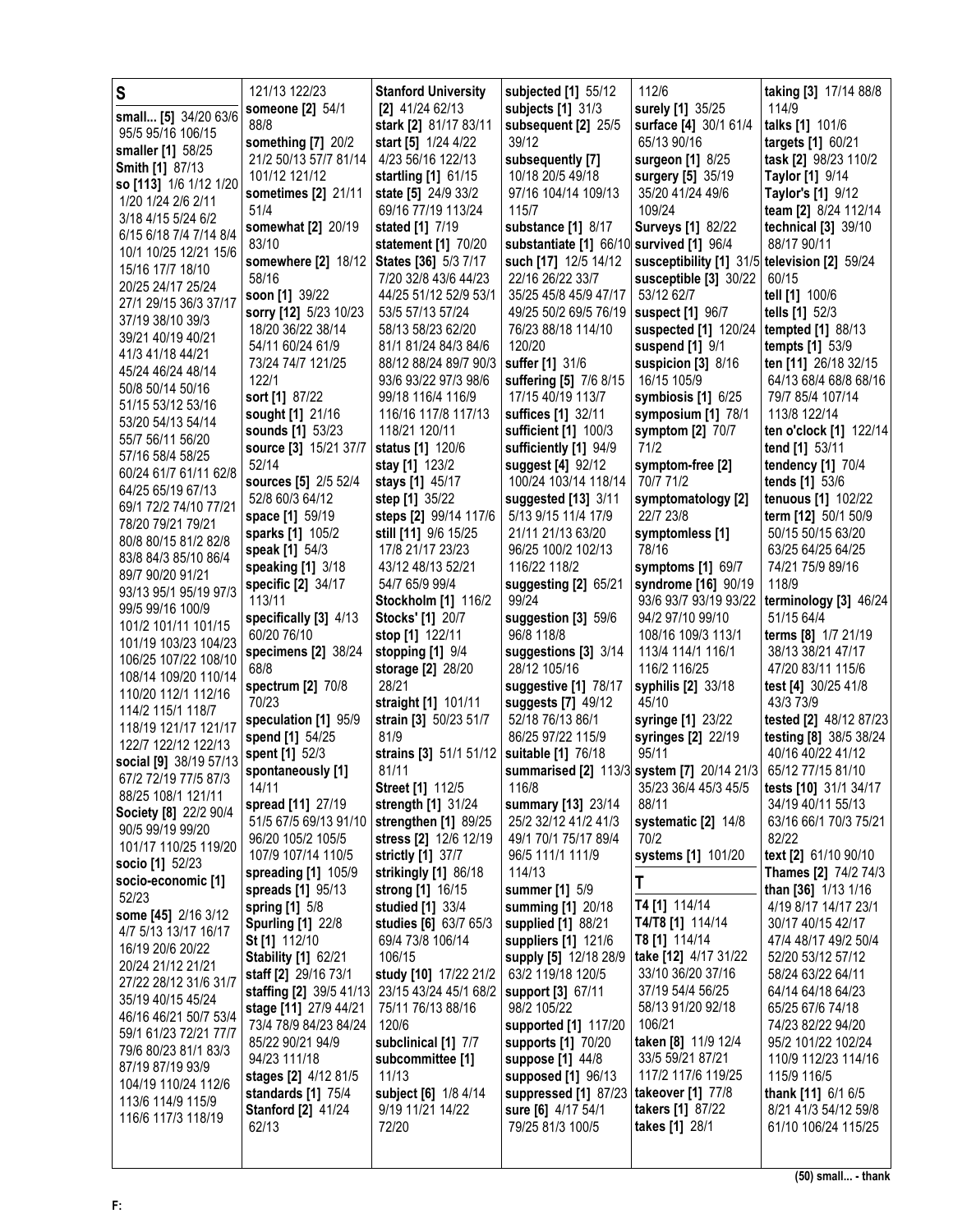| T                                         | 91/24 92/5 92/11                       | 77/10 83/16 92/6                             | title [4] 13/3 19/15                           | 43/2 43/24 44/6 46/9                      | 90/14 98/24 106/7                            |
|-------------------------------------------|----------------------------------------|----------------------------------------------|------------------------------------------------|-------------------------------------------|----------------------------------------------|
| thank [2] 122/12                          | 93/24 95/19 96/8                       | 94/16 117/14                                 | 61/3 89/4                                      | 47/10 48/14 48/24                         | 106/20 113/10 117/10                         |
| 123/1                                     | 96/19 96/21 98/4                       | this [276]                                   | to [685]                                       | 49/4 49/13 49/15 51/4                     | <b>Treloars [1] 112/8</b>                    |
| that [325]                                | 98/11 98/16 99/13                      | Thomas' [1] 112/10                           | to May 1981 [1] 82/2                           | 51/10 51/13 52/19                         | trials [1] 73/3                              |
| that's [44] 1/20 2/22                     | 101/10 102/10 102/18                   | those [41] 2/4 2/16                          | today [10] 1/6 1/25                            | 53/12 61/14 61/16                         | triggered [1] 65/11                          |
| 3/8 3/11 3/12 7/4 7/12                    | 103/9 103/13 106/14                    | 3/7 4/12 5/19 6/17                           | 1/25 2/15 2/21 3/1                             | 64/10 64/14 64/15                         | troops $[2]$ 5/8 5/9                         |
| 10/12 12/24 12/24                         | 108/18 109/14 110/16                   | 27/16 29/7 29/12                             | 4/15 4/17 5/21 121/16                          | 65/24 67/6 67/21                          | tropic [1] 53/22                             |
| 13/8 13/16 15/6 17/20                     | 111/11 113/7 113/11                    | 29/21 29/23 37/14                            | today's [1] 3/13                               | 77/12 82/18 87/11                         | <b>Tropical [2] 34/10</b>                    |
| 28/15 36/22 48/6 52/2                     | 114/21 115/1 115/8                     | 41/20 51/10 53/9 54/5                        | together [2] 59/22                             | 88/8 90/6 91/16 97/9                      | 34/14                                        |
| 53/18 54/3 56/18                          | 116/6 116/13 117/2                     | 55/21 57/12 58/20                            | 100/23                                         | 97/15 100/22 104/13                       | troubled [1] 52/16                           |
| 58/18 59/4 62/19 66/3                     | 117/5 118/19 119/2                     | 58/21 59/5 73/13                             | told [3] 11/12 19/25                           | 109/7 109/20 110/11                       | try [2] 7/10 93/9                            |
| 66/22 67/13 74/2                          | 119/18 120/10 122/1<br>122/19          | 74/23 82/25 83/10<br>84/21 85/5 85/9 86/14   | 41/18                                          | 119/1 119/24 120/3                        | turn [6] 9/6 13/7 78/4<br>88/20 119/5 122/16 |
| 79/23 80/17 84/23                         | there's [19] 4/22 7/25                 | 86/18 89/10 98/21                            | tomorrow $[6]$ 4/19<br>4/20 108/8 118/23       | transfusion  on [1]<br>13/21              | turned [1] 84/10                             |
| 86/4 89/16 93/13 94/2                     | 12/10 16/6 36/6 45/11                  | 98/24 102/12 102/19                          | 122/13 123/2                                   | transfusion-associate turning [1] 26/2    |                                              |
| 97/3 102/10 104/15                        | 60/1 65/2 76/25 78/12                  | 104/5 112/1 114/15                           | too [1] 55/17                                  | d[1] 51/13                                | <b>TV</b> [1] 59/19                          |
| 104/23 108/10 109/16                      | 78/14 86/4 96/8 98/9                   | 114/16 115/20 122/25                         | took [6] 72/15 89/8                            | transfusions [12]                         | twenties [1] 113/16                          |
| 117/1 117/25 119/12                       | 101/10 103/18 106/14                   | though [5] 31/21 79/4                        | 93/12 104/1 111/22                             | 10/19 12/20 21/11                         | twice [1] 58/23                              |
| the reference [1]                         | 108/2 118/19                           | 92/10 95/7 110/14                            | 112/24                                         | 23/5 24/20 25/4 32/13                     | two [38] 5/5 14/18                           |
| 79/16                                     | therefore $[7]$ 23/5                   | thought [6] 40/4 44/6                        | top [8] 17/8 35/12                             | 33/4 38/2 62/24 91/22                     | 21/25 36/21 37/11                            |
| their [15] 31/5 34/23                     | 32/4 35/20 39/18                       | 53/4 66/12 116/5                             | 60/6 68/11 70/1 95/6                           | 97/15                                     | 43/25 46/10 46/14                            |
| 39/8 48/4 53/8 58/5                       | 63/23 75/1 114/18                      | 116/10                                       | 107/24 111/8                                   | transient [1] 31/7                        | 51/1 52/7 56/2 57/17                         |
| 62/25 63/2 93/1                           | these [36] 18/16                       | thousands $[2]$ $2/18$                       | total [2] 14/6 42/11                           | translate $[1]$ 35/1                      | 57/23 58/10 63/8 65/1                        |
| 102/25 103/12 105/22                      | 21/19 25/16 34/19                      | 37/3                                         | touching $[1]$ 4/15                            | translation [1] 15/10                     | 68/20 73/5 74/6 77/2                         |
| 109/4 115/4 122/21                        | 35/1 42/8 43/1 52/13                   | threat [2] 107/2 107/4                       | towards [7] 8/5 13/9                           | transmissibility [1]                      | 78/9 80/9 81/2 83/18                         |
| them [6] 11/23 48/20<br>71/13 82/6 83/20  | 52/25 53/2 53/10                       | three [23] 14/5 21/23                        | 66/19 67/25 91/5                               | 118/17                                    | 86/12 92/10 94/18                            |
| 98/15                                     | 66/21 68/8 70/4 70/5                   | 82/3 85/15 85/18                             | 102/1 109/2                                    | transmissible [6]                         | 96/18 99/23 100/14                           |
| theme [2] 62/16 68/20                     | 71/22 71/25 76/1                       | 86/10 86/18 86/24                            | trace [2] 37/8 82/6                            | 28/24 86/1 90/1 104/8                     | 104/10 104/19 110/18                         |
| themselves [1] 95/17                      | 77/20 78/16 78/22                      | 89/10 89/21 90/16                            | traced [1] 42/25                               | 109/4 114/20                              | 111/4 114/2 114/3                            |
| then [188]                                | 80/25 81/3 81/10                       | 90/20 91/17 93/23                            | training $[1]$ 39/3                            | transmission [16]                         | 114/11 118/15                                |
| theoretical [1] 44/18                     | 83/18 83/23 84/20                      | 96/2 100/13 102/8                            | transaminase [3]                               | 3/21 17/16 30/13                          | twofold [1] 2/10                             |
| theory [1] 107/17                         | 86/17 96/4 96/12                       | 104/10 104/11 105/15                         | 34/18 65/2 68/6                                | 30/21 33/16 46/12                         | type [19] 32/20 49/16                        |
| therapeutic [3] 44/18                     | 103/3 103/11 105/16                    | 113/14 115/22 118/4                          | transcribed [1] 60/25                          | 68/23 69/12 73/5 86/2                     | 61/14 61/17 63/18                            |
| 74/6 74/10                                | 113/15 115/16 118/5                    | through [26] 2/17                            | transfer $[1]$ 8/14                            | 86/25 89/23 95/21                         | 63/20 63/25 63/25                            |
|                                           |                                        |                                              |                                                |                                           |                                              |
| therapeutics [1] 16/4                     | they [31] 6/8 6/21                     | 3/21 3/22 4/18 13/6                          | transferred [1] 46/17                          | 113/13 117/20 118/10                      | 64/8 64/8 64/12 64/18                        |
| therapy $[6]$ 24/21                       | 19/8 39/11 39/19 48/2                  | 24/9 36/20 38/11                             | transfuse $[1]$ 31/25                          | transmit $[2]$ 8/13                       | 64/19 64/22 64/23                            |
| 25/15 25/23 28/14                         | 48/3 52/9 52/9 53/24                   | 40/24 51/5 82/5 82/7                         | transfused [11] 11/2                           | 72/22                                     | 65/8 69/6 69/9 69/10                         |
| 98/25 99/1                                | 55/8 57/13 57/25 59/6                  | 82/7 83/20 86/3 87/1                         | 12/17 14/8 20/5 20/24                          | transmitted [19] 31/7                     | types [2] 74/6 74/10                         |
| there [113] 1/13 5/18                     | 59/7 62/23 62/24 63/2                  | 91/15 95/11 96/9                             | 42/4 42/11 42/14                               | 33/19 33/21 44/7                          |                                              |
| 7/21 9/25 11/4 12/24                      | 66/7 80/20 82/7 84/21                  | 96/22 97/24 98/10                            | 47/16 72/1 113/14                              | 46/14 48/16 55/5                          |                                              |
| 15/14 16/15 18/4                          | 84/24 89/18 91/19                      | 98/20 107/18 118/1                           | transfusing $[1]$ 17/11                        | 91/15 95/10 96/22                         | UK [14] 33/12 40/15<br>58/16 66/10 74/23     |
| 18/10 19/12 20/22                         | 91/20 94/1 97/1<br>102/22 120/25 121/7 | 122/22                                       | transfusion [110]                              | 97/23 98/10 102/15<br>103/2 104/21 105/24 | 75/2 78/3 78/21 99/19                        |
| 29/9 29/17 29/24                          | they're [1] 22/1                       | throughout [1] 84/17<br>thus [6] 21/21 31/10 | 9/10 9/15 10/16 10/17<br>10/25 11/10 11/12     | 107/18 114/24 117/16                      | 114/2 114/8 116/7                            |
| 30/13 30/19 30/19                         | thing [2] 92/4 94/23                   | 50/5 64/12 65/5 77/19                        | 11/14 11/22 11/24                              | transmitters [1] 45/9                     | 119/9 119/19                                 |
| 33/22 34/17 35/17                         | things [1] 22/14                       | time [31] 1/18 10/9                          | 12/7 12/9 13/10 13/21                          | transmitting [6] 33/9                     | UK somewhere [1]                             |
| 37/10 39/15 39/21                         | think [30] 3/16 5/22                   | 15/20 17/3 20/2 20/9                         | 13/23 13/25 14/4 14/7                          | 47/25 74/18 120/23                        | 58/16                                        |
| 39/25 40/5 40/23 44/8                     | 7/11 10/22 18/6 18/11                  | 20/10 27/6 29/15                             | 14/10 14/13 15/5                               | 120/25 121/3                              | unanswerable [1]                             |
| 44/22 45/3 46/10 47/8                     | 26/15 27/11 31/14                      | 29/16 34/15 36/20                            | 15/20 15/23 17/3 17/4                          | transpired [1] 14/1                       | 26/23                                        |
| 47/23 48/13 48/15                         | 32/9 32/11 49/17                       | 45/24 47/20 51/2                             | 18/25 19/16 19/19                              | transplant [1] 67/8                       | unclear [1] 29/11                            |
| 48/18 50/8 51/15 52/7                     | 50/20 53/17 53/22                      | 51/21 54/25 59/19                            | 20/2 20/23 21/9 21/15   transportation [1]     |                                           | uncomplaining [1]                            |
| 54/11 55/4 55/6 55/17<br>57/9 57/15 57/23 | 56/24 57/24 68/20                      | 62/4 64/4 82/13 88/3                         | 22/12 22/23 23/2 23/7                          | 28/22                                     | 16/20                                        |
| 58/13 58/25 61/24                         | 73/13 78/2 88/2 91/7                   | 88/23 92/1 98/14                             | 23/21 25/15 25/22                              | treat [1] 44/10                           | under [32] 1/9 8/4                           |
| 62/9 63/21 64/24                          | 99/24 100/12 101/9                     | 98/19 98/23 105/12                           | 26/6 28/1 28/7 28/8                            | treatable [1] 70/25                       | 8/16 14/19 16/21 21/7                        |
| 65/18 66/12 66/12                         | 101/10 111/23 112/6                    | 110/24 112/22 113/19                         | 28/11 28/14 28/18                              | treated [4] 43/20                         | 24/16 25/2 30/12                             |
| 67/10 70/18 71/19                         | 115/17 121/15                          | times [9] 2/20 26/18                         | 29/3 29/6 29/14 30/9                           | 76/20 82/3 106/17                         | 30/14 31/17 33/16                            |
| 72/2 72/4 72/10 74/14                     | thinking [1] 80/3                      | 32/15 42/17 43/16                            | 30/11 31/16 32/5                               | treating [1] 97/2                         | 38/8 42/8 43/9 47/7                          |
| 75/7 77/21 78/10                          | third [19] 4/2 20/15                   | 46/8 50/22 64/13                             | 32/10 32/19 32/24                              | treatment [20] 15/24                      | 55/2 67/24 70/7 70/12                        |
| 79/15 80/3 81/7 81/10                     | 23/11 42/19 50/10                      | 111/6                                        | 33/17 33/25 34/12                              | 31/21 44/1 44/16                          | 74/6 78/5 80/1 80/6<br>81/25 86/15 89/14     |
| 83/8 85/20 86/5 86/21                     | 50/25 51/13 51/25                      | timing [5] 1/7 1/9 1/21<br>4/16 122/12       | 34/24 35/5 35/24 36/5                          | 47/21 71/8 73/1 74/9                      | 104/17 105/8 108/15                          |
| 87/13 89/1 91/21                          | 61/18 61/20 64/7<br>66/18 69/14 70/11  | tissue [2] 6/25 7/2                          | 39/10 40/19 41/7 42/1<br>42/4 42/8 42/16 42/24 | 75/5 76/17 76/17<br>76/18 79/2 82/19      | 110/2 118/5                                  |
|                                           |                                        |                                              |                                                |                                           |                                              |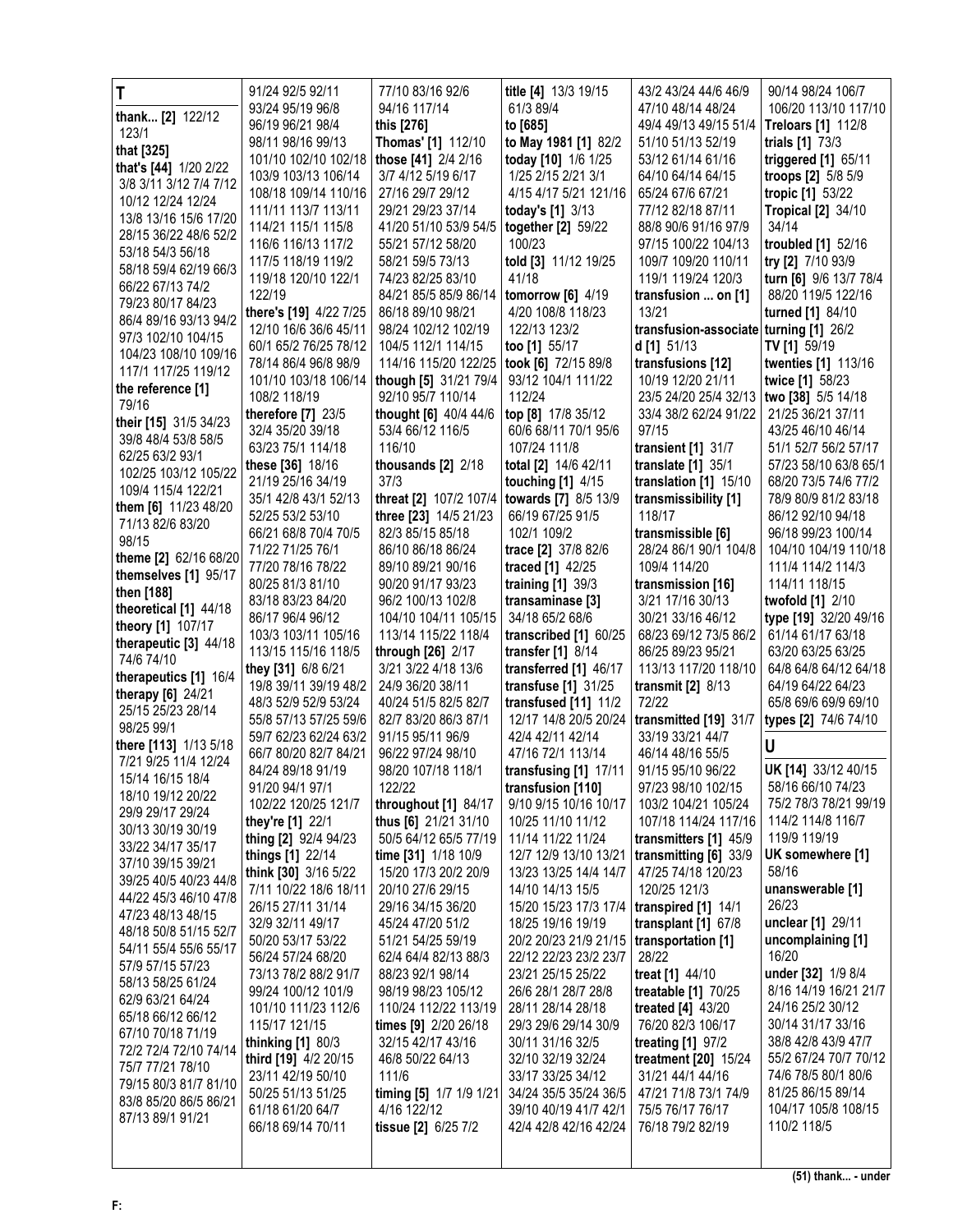| U                                | 114/10                                        | 19/2 33/3 33/7 37/3                           | 88/14 88/20 89/24                          | 43/19 46/10 56/25                               | 108/13 111/21 115/6                          |
|----------------------------------|-----------------------------------------------|-----------------------------------------------|--------------------------------------------|-------------------------------------------------|----------------------------------------------|
| undergoing [1] 71/5              | until [13] 14/1 43/3                          | 40/2 42/18 44/10                              | 96/13 99/8 104/8                           | 60/22 93/2 111/8                                | 115/23 117/7                                 |
| undergone [3] 78/20              | 53/3 56/25 61/25 64/1                         | 44/15 44/16 44/17                             | 109/6 110/7 110/15                         | 112/21 115/4 115/14                             | what's [2] 97/7 102/9                        |
| 78/21 109/24                     | 64/4 76/18 76/21                              | 48/1 49/9 57/20 64/4                          | 113/11 114/15 119/16                       | 122/15                                          | whatever [3] 52/21                           |
| underlying [2] 83/19             | 76/23 92/18 123/2                             | 76/4 81/6 87/24 89/16                         | <b>Village [2] 121/19</b>                  | we're [14] 3/10 30/4                            | 92/15 99/12                                  |
| 86/12                            | 123/4                                         | 98/15 101/7 106/2                             | 122/6                                      | 54/7 59/9 66/16 80/15                           | when [25] 14/24 25/23                        |
| understand [6] 1/10              | unusual [3] 17/16                             | 110/15 118/9                                  | viral [3] 46/12 76/24                      | 95/1 99/18 101/15                               | 27/13 32/21 37/6 42/5                        |
| 2/19 50/13 53/3 84/7             | 36/16 53/17                                   | useful [2] 21/2 108/3                         | 82/24                                      | 106/25 110/18 111/5                             | 42/17 48/3 53/14                             |
| 88/16                            | up [73] 1/16 4/5 4/5                          | users [2] 86/22 97/22                         | virgin [1] 53/13                           | 118/19 121/17                                   | 55/14 59/21 63/2                             |
| understanding [3]                | 5/15 6/2 7/14 8/4 10/7                        | uses [1] 53/14                                | virologists [1] 39/9                       | we've [11] 10/12 26/3                           | 66/14 77/16 82/6 87/6                        |
| 14/23 111/21 115/5               | 11/2 12/16 13/11 14/8                         | using [3] 5/24 8/20                           | virus [42] 6/21 6/24                       | 27/25 37/24 46/7                                | 87/23 87/24 88/16                            |
| understood [3] 30/6              | 15/8 17/22 17/23 19/8                         | 20/14                                         | 7/1 24/12 30/21 31/2                       | 57/23 59/11 62/17                               | 98/16 99/2 108/8                             |
| 55/19 76/22                      | 20/18 22/4 23/4 23/10                         | usually [3] 46/17                             | 31/7 31/12 34/18                           | 81/18 99/16 99/17                               | 109/19 118/22 121/13                         |
| undertake [1] 35/21              | 24/6 24/19 25/3 27/3<br>29/24 30/3 34/5 35/23 | 76/17 82/20                                   | 35/11 44/6 44/9 46/19<br>46/19 46/23 46/23 | Wednesday [1] 1/1<br><b>week [4]</b> 56/3 58/23 | where [12] 1/7 1/20<br>13/19 32/19 33/17     |
| undertaken [2] 2/3               | 36/4 36/22 38/15                              | V                                             | 49/1 49/2 49/8 49/16                       | 86/6 93/12                                      | 57/24 74/24 79/17                            |
| 29/3                             | 45/12 49/5 50/25                              | vaccinated [2] 5/10                           | 51/1 51/17 55/20 60/8                      | weekly [2] 81/23                                | 80/1 81/20 87/17                             |
| <b>Underwood [1] 69/23</b>       | 51/12 51/25 53/20                             | 6/8                                           | 61/19 61/19 61/21                          | 83/13                                           | 88/12                                        |
| undetected [1] 87/22             | 55/23 56/17 61/12                             | vaccination [6] 4/25                          | 61/25 62/1 63/17                           | weeks [6] 2/23 3/8                              | whether [12] 9/17                            |
| undoubtedly [4] 69/9             | 62/18 63/14 64/7                              | 5/4 6/6 6/11 7/17 8/10                        | 87/22 88/1 91/9 91/9                       | 43/17 71/11 87/14                               | 9/19 13/14 13/24                             |
| 71/10 73/11 81/4                 | 64/21 66/8 68/1 70/1                          | vaccinations [2] 9/1                          | 91/11 95/9 95/21                           | 115/22                                          | 13/24 24/9 29/9 39/3                         |
| unequivocal [1] 60/4             | 71/21 74/11 76/8                              | 9/3                                           | 102/14 105/23 110/13                       | welcome [1] 3/13                                | 52/9 94/8 100/2 122/8                        |
| unexplained [1] 97/13            | 79/19 80/21 81/20                             | vaccine [5] 7/23 8/8                          | 111/19 117/16                              | <b>Welfare [1] 45/1</b>                         | which [90] 5/7 5/9                           |
| unfashionable [1]                | 84/10 84/25 85/5 85/6                         | 8/18 10/11 16/9                               | viruses [9] 27/19 60/4 well [12] 2/7 22/25 |                                                 | 7/11 7/22 8/1 8/7 9/1                        |
| 31/24                            | 85/7 88/4 91/13 91/13                         | vaccines [3] 10/14                            | 65/25 67/12 71/22                          | 25/22 32/1 40/10                                | 11/20 15/2 19/5 19/7                         |
| unfiltered [1] 26/22             | 92/22 93/3 105/3                              | 22/19 101/8                                   | 71/25 77/14 77/20                          | 53/22 60/3 92/9 103/7                           | 21/8 25/14 26/11                             |
| Unfortunately [2] 20/4<br>106/16 | 109/16 110/8 113/6                            | valid [1] 34/23                               | 114/22                                     | 105/12 109/3 114/19                             | 27/12 28/3 29/1 29/25                        |
| United [21] 5/3 7/17             | 115/2 116/13 116/18                           | values [1] 65/3                               | voluntary [2] 57/10                        | well-established [1]                            | 30/17 31/1 31/14                             |
| 7/20 26/3 32/8 51/12             | 118/7 118/12 120/8                            | variable [1] 25/8                             | 88/11                                      | 40/10                                           | 36/20 37/8 40/18 44/4                        |
| 52/9 53/1 53/5 55/16             | up-to-date [2] 80/21                          | variant [1] 91/9                              | voluntary/non-remun                        | well-screened [1]                               | 45/7 45/17 46/20                             |
| 57/13 57/24 60/2 81/1            | 115/2                                         | varies [1] 16/16                              | erated [1] 57/10                           | 60/3                                            | 47/11 47/19 47/22                            |
| 84/6 84/8 93/6 93/22             | update [4] 94/18 96/1                         | variety [2] 40/11                             | volunteer [9] 32/15                        | Welsh [1] 38/20                                 | 48/4 52/8 52/15 54/9                         |
|                                  |                                               |                                               |                                            |                                                 |                                              |
| 116/4 116/9 116/16               | 96/5 122/1                                    | 89/11                                         | 32/20 42/5 42/11                           | <b>Wensley [1] 112/11</b>                       | 54/14 56/21 56/24                            |
| United Kingdom [4]               | updated [1] 3/15                              | various [14] 2/20 6/22                        | 42/17 43/5 53/6 64/11                      | went [1] 58/21                                  | 57/7 57/9 57/13 57/16                        |
| 26/3 55/16 60/2 84/8             | upon [5] 33/23 48/3                           | 8/7 13/10 20/20 40/5                          | 114/18                                     | were [42] 6/19 9/20                             | 57/22 58/1 59/21 60/5                        |
| United States [17] 5/3           | 48/15 64/24 65/20                             | 44/9 48/10 54/24 65/3                         | volunteers [1] 8/16                        | 10/25 20/19 21/11                               | 60/19 60/21 61/19                            |
| 7/17 7/20 32/8 51/12             | upset [1] 31/6                                | 80/13 82/5 107/16<br>116/15                   | W                                          | 25/10 25/19 26/13                               | 62/5 65/23 65/25                             |
| 52/9 53/1 53/5 57/13             | upstate [2] 24/24                             |                                               |                                            | 27/7 33/19 38/17                                | 68/13 71/23 73/5 73/6                        |
| 57/24 81/1 84/6 93/6             | 25/19                                         | vary [2] 31/4 35/3<br>vascular [1] 10/20      | Wage [1] 62/21<br>wait [1] 16/24           | 41/20 44/4 45/17<br>47/18 48/13 50/15           | 74/22 75/1 75/11<br>77/14 79/11 80/25        |
| 93/22 116/4 116/9                | urged [1] 33/2<br>urgent [1] 94/9             | <b>Vaughan [1] 22/9</b>                       | Waiter [1] 71/18                           | 51/11 52/9 52/9 57/11                           | 81/4 81/6 81/8 83/22                         |
| 116/16                           | urging [1] 11/23                              | vCJD [2] 4/13 4/15                            | <b>Wales [1] 27/25</b>                     | 57/12 58/1 65/20 68/7                           | 84/5 85/21 87/22 88/5                        |
| units [4] 9/17 12/15             | us [13] 28/1 33/12                            | vehicles [1] 105/9                            | <b>Walford [4] 77/4</b>                    | 71/1 74/8 75/18 78/10                           | 89/8 91/18 92/8 95/11                        |
| 37/3 113/17                      | 52/16 55/25 60/19                             | version [1] 115/17                            | 77/10 77/22 108/2                          | 79/14 85/18 85/23                               | 95/12 100/17 102/14                          |
| University [3] 41/24             | 85/2 90/21 107/4                              | very [18] 3/10 5/11                           | want [7] 5/17 30/3                         | 92/11 99/14 100/1                               | 103/11 107/20 110/8                          |
| 62/13 75/17                      | 110/15 113/8 114/6                            | 5/12 7/25 8/13 39/17                          | 55/21 58/3 61/6 85/5                       | 103/12 104/20 109/8                             | 114/13 115/9 116/15                          |
| unjustifiable [1] 26/20          | 114/18 115/3                                  | 45/24 56/5 81/6 83/9                          | 121/22                                     | 116/10 119/7 119/24                             |                                              |
| unknown [3] 85/25                | USA [10] 35/3 35/9                            | 90/11 94/24 99/8                              | wanted [3] 59/4 66/8                       | 120/4                                           |                                              |
| 86/24 97/20<br>unless [1] 29/3   | 74/24 77/13 88/1                              | 102/22 108/17 114/9                           | 71/20                                      | western $[1]$ 5/3                               | 122/20                                       |
| unlike [1]  77/14                | 88/15 90/16 94/5                              | 122/19 123/1                                  | war [5] 9/7 15/25 19/2                     | what [52] 1/12 1/20                             | while [1] 96/19                              |
| unlikely [2] 14/11               | 108/19 119/15                                 | via [2] 87/13 89/23                           | 20/4 20/9                                  | 1/21 2/17 2/19 3/1 3/2                          | white [1] 85/18                              |
| 19/5                             | usage [1] 51/24                               | view [9] 8/10 11/21                           | war-time [1] 20/9                          | 3/4 3/6 5/22 6/18 7/14                          | who [71] 2/17 3/10                           |
| unnecessarily [1]                | use [25] 9/1 9/2 10/3                         | 23/6 48/6 72/25 88/7                          | warning [1] 99/7                           | 19/12 21/20 21/23                               | 5/13 5/16 6/17 7/5                           |
| 21/12                            | 15/23 16/3 22/18 28/9                         | 96/23 116/24 120/8                            | was [124]                                  | 23/15 30/3 30/13 39/3                           | 12/17 19/22 23/4                             |
| unnecessary [2] 12/5             | 32/15 32/24 36/15                             | views [3] 79/18 79/18                         | watched [1] 59/11                          | 39/22 45/25 46/25                               | 24/20 25/3 25/10                             |
| 17/3                             | 37/6 41/17 42/15                              | 79/18                                         | way [10] 12/5 17/1<br>31/14 33/21 46/15    | 47/8 49/18 53/4 53/18<br>54/13 55/25 57/19      | 27/16 29/23 33/19                            |
| unpaid [2] 88/11                 | 42/25 43/1 46/13 48/4<br>54/22 61/23 63/23    | VIII [33] 43/20 51/24<br>52/5 53/5 59/15 60/2 | 50/21 81/10 84/22                          | 59/4 65/18 69/9 79/14                           | 34/13 34/24 35/24<br>37/14 40/2 42/3 42/8    |
| 114/18                           | 76/25 99/1 100/14                             | 70/7 70/16 71/8 76/2                          | 88/25 102/15                               | 79/15 79/18 79/23                               | 42/9 45/8 48/12 53/11                        |
| unrelated [2] 49/14              | 106/11 119/17                                 | 76/5 76/14 76/21                              | we [340]                                   | 80/5 80/5 81/21 82/6                            | 54/6 54/19 55/7 55/21                        |
| 103/12                           | used [29] 7/23 8/7                            | 76/23 78/3 79/3 81/8                          | we'll [15] 2/7 4/19                        | 84/6 92/5 99/16 99/17                           | 58/20 58/21 72/5                             |
| unspecified [1]                  | 10/4 11/24 12/7 15/23                         | 87/9 87/15 87/24 88/6                         | 23/10 23/25 28/10                          | 100/6 102/1 102/19                              | 73/13 75/20 80/16                            |
|                                  |                                               |                                               |                                            |                                                 | 116/15 116/21 117/16<br>119/13 119/25 122/10 |